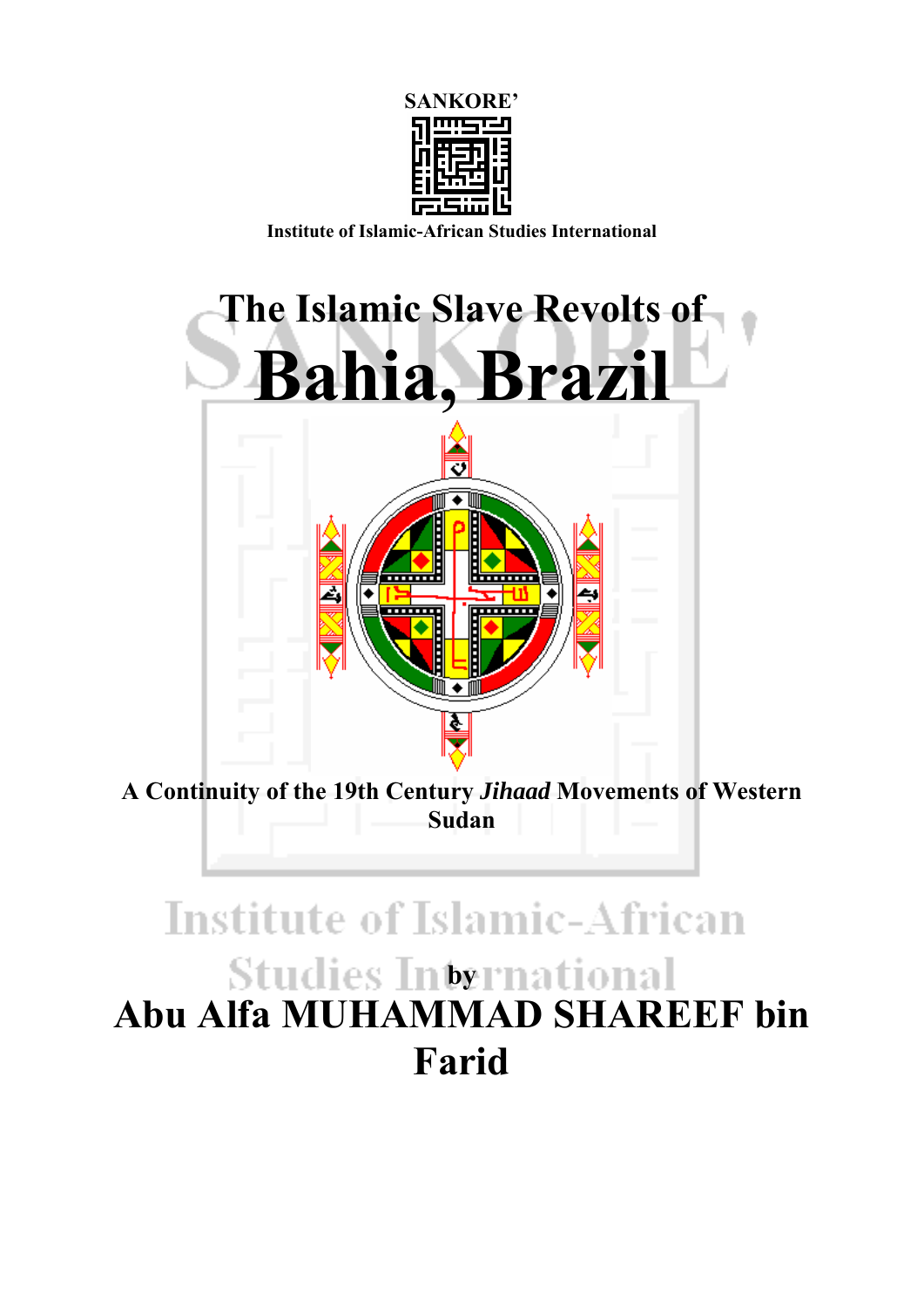

**Institute of Islamic - African Studies International** 



# **Institute of Islamic-African Studies International**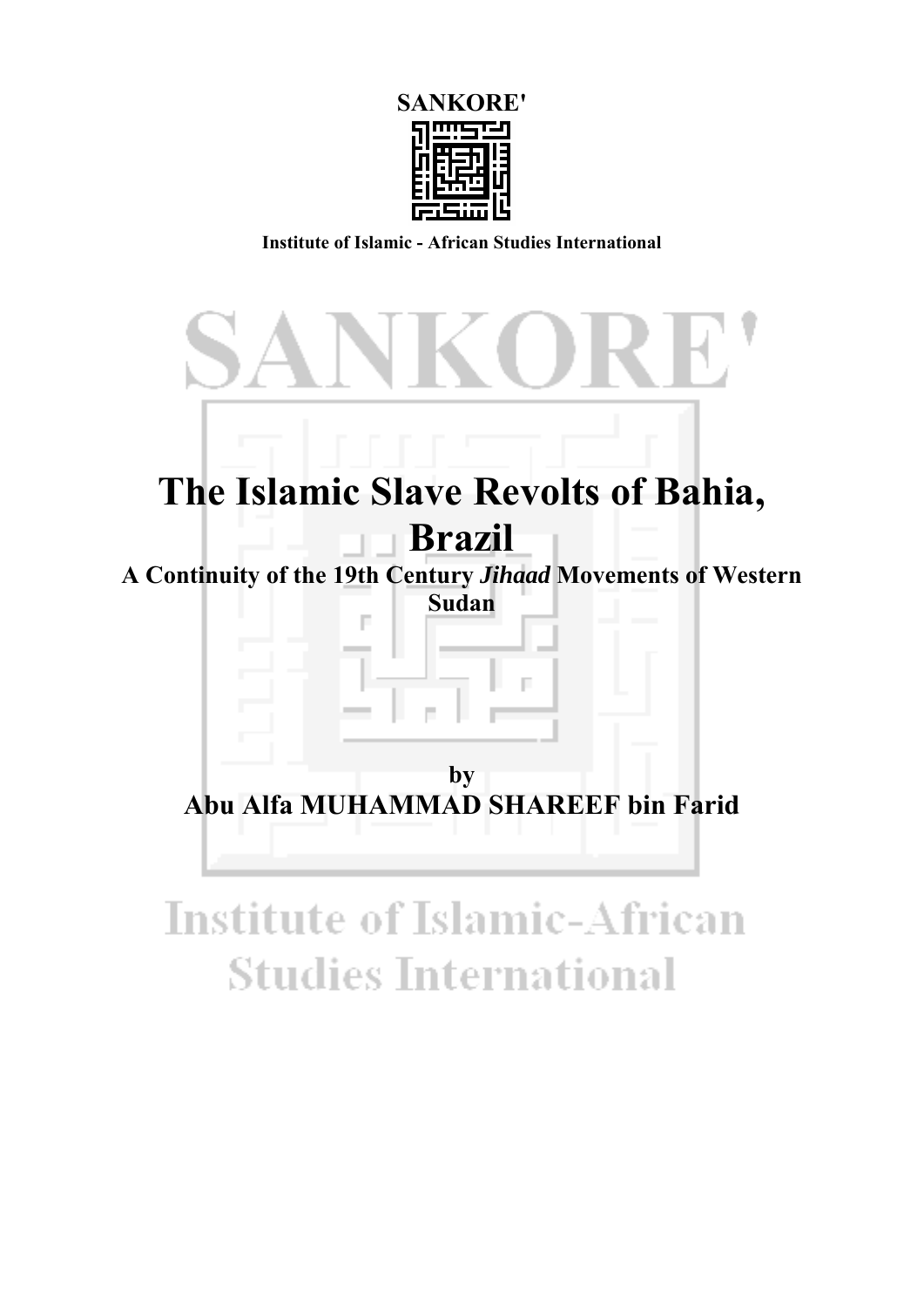**Published by**



# **Institute of Islamic-African Studies International**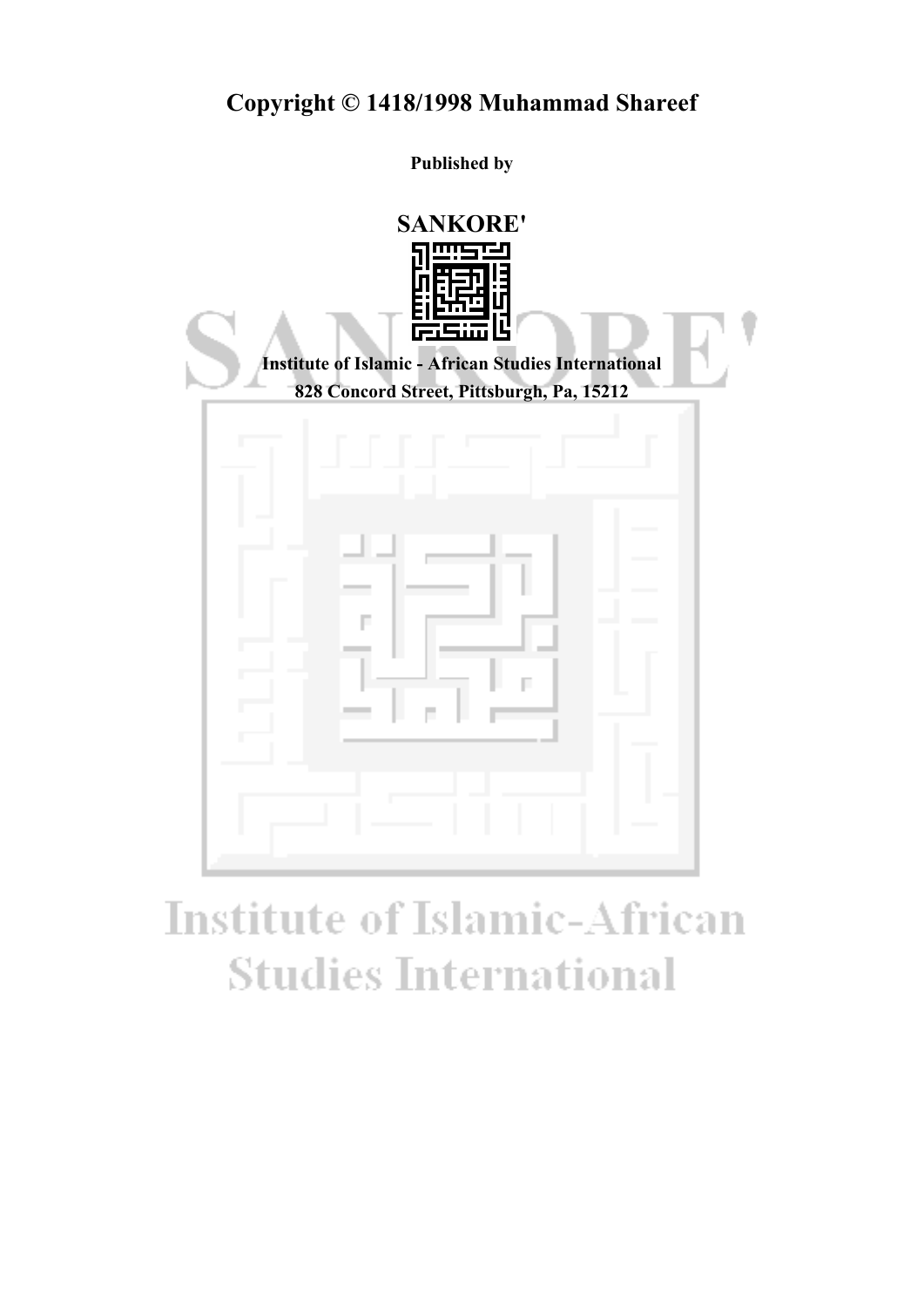## **SANKORE'**



### **Institute of Islamic - African Studies International**

www.sankore.org/www.siiasi.org

بِسْمِ اللَّهِ الرَّحْمَنِ الرَّحِيمِ وَصَلَّى اللَّهُ عَلَى سَبِّذِنَا مُحَمَّدٍ وعَلَى آلِهِ وَصَحْبِهِ وَسَلَّمَ تَسْلِيماً

### **The Islamic Slave Revolts of Bahia:**

**A Continuity of the 19th Century Jihad Movements of Western Sudan?**

Why This Study is Important I. Introduction: A. Why this study is important B. Types of resistance 1. Primary resistance 2. Secondary resistance C. The importance of Cultural continuity in primary resistance 1. historical factor 2. linguistic factor 3. psychological factor II. The Portugese and the establishment of African slavery in Bahia A. The logic behind the enslavement of Africans 1. introduction of sugarcane plantation & its importance to European economy 2. the demand for labor 3. the availabilty of slaves B. The source of African slaves 1. Senegambia 2. Angola 3. the Bight of Benin a. Geges (Ewes) b. Tapas (Nupes) c. Ussas (Hausas)

- d. Nagos (Yorubas)
- C. The extent of the slave trade
- D. The destination of the slave in Bahia
	- 1. the various divisions of labor of the slaves
	- 2. the urban slave vs. the rural slave
- III. The role of Islam in allying diverse ethnic groups in Western Suda
	- A. The role of the scholar as the carrier of Islamic ideals
		- 1. esoteric knowledge among Sudanese Muslims

can

- 2. the status of the scholar in the eyes of the layman
- 3. eschotalogical and millenarian beliefs
- 4. the role of *jihad*
- IV. Political turmoil in Bahian society during the 18th and early 19th centuries:
	- A. Social stratification
		- 1. whites
			- a. social status
			- b. population
		- 2. freedmen
			- a. creoles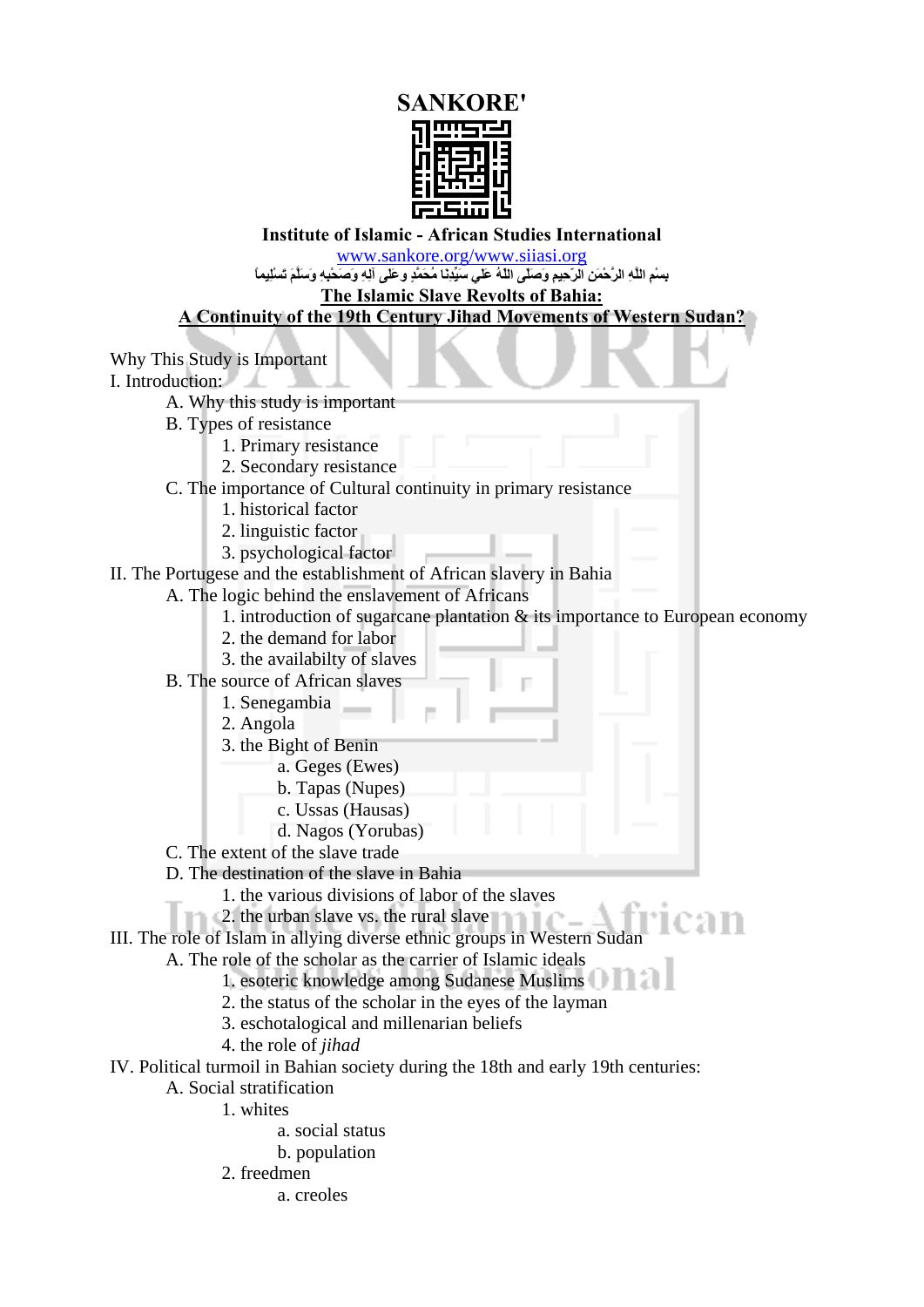### b. Africans

3. slaves

a. social status

 b. population V. The Islamic slave revolts of 1807-1809

- A. Possible causes
- B. Consequence and aftermath
- VI. The Islamic slave revolts of 1814-1816:
	- A. Possible causes
	- B. Aftermath
- VII. The slave revolts of 1822-1830:
	- A. The Independence movement and its impact on the revolts of 1822
	- B. The revolt of 1826 and `Urubu uprising
	- C. The revolt of 1827-29
	- D. The revolt of 1830

VIII. The Islamic revolt of 1835 or `Male' revolt':

- A. The Islamic scholars of Bahia
	- 1. Dandara
	- 2. Sanim
	- 3. Antonio
	- 4. Ahuna
	- 5. Pacifico Licutan
	- 6. Manuel Calafate
	- 7. Silvestre Jose Antonio

### B. Trade between Muslim freedmen of Bahia & the Muslims of Illorin & Hausaland

- 1. Importation of Hausa war drums
- C. Customs
	- 1. white shirts and turbans
	- 2. rings as identification
	- 3. religious customs and practices
- D. The revolt
	- 1. organization and planning
	- 2. betrayal
	- 3. the conflict
- E. The aftermath and repression
	- 1. reaction from the whites
	- 2. the prisoners
	- 3. the trial and execution

### F. Interpretations to be drawn from the Arabic documents seized from the slaves

- $\blacksquare$   $\blacksquare$   $\blacksquare$   $\blacksquare$   $\blacksquare$   $\blacksquare$   $\blacksquare$   $\blacksquare$   $\blacksquare$   $\blacksquare$   $\blacksquare$   $\blacksquare$   $\blacksquare$   $\blacksquare$   $\blacksquare$   $\blacksquare$   $\blacksquare$   $\blacksquare$   $\blacksquare$   $\blacksquare$   $\blacksquare$   $\blacksquare$   $\blacksquare$   $\blacksquare$   $\blacksquare$   $\blacksquare$   $\blacksquare$   $\blacksquare$   $\blacksquare$   $\blacksquare$   $\blacksquare$   $\blacks$ 
	- 2. meanings and commentary from traditional sources
	- 3. implications for jihad
- X. Summary & Conlusion: A. The desire for governance
	- B. Millenarian concerns and concepts
	- C. Comparisons between the 1835 revolt and contemporary events in
	- Western Sudan: coincidence?
- XI. Bibiliography:
- XII. Glossary: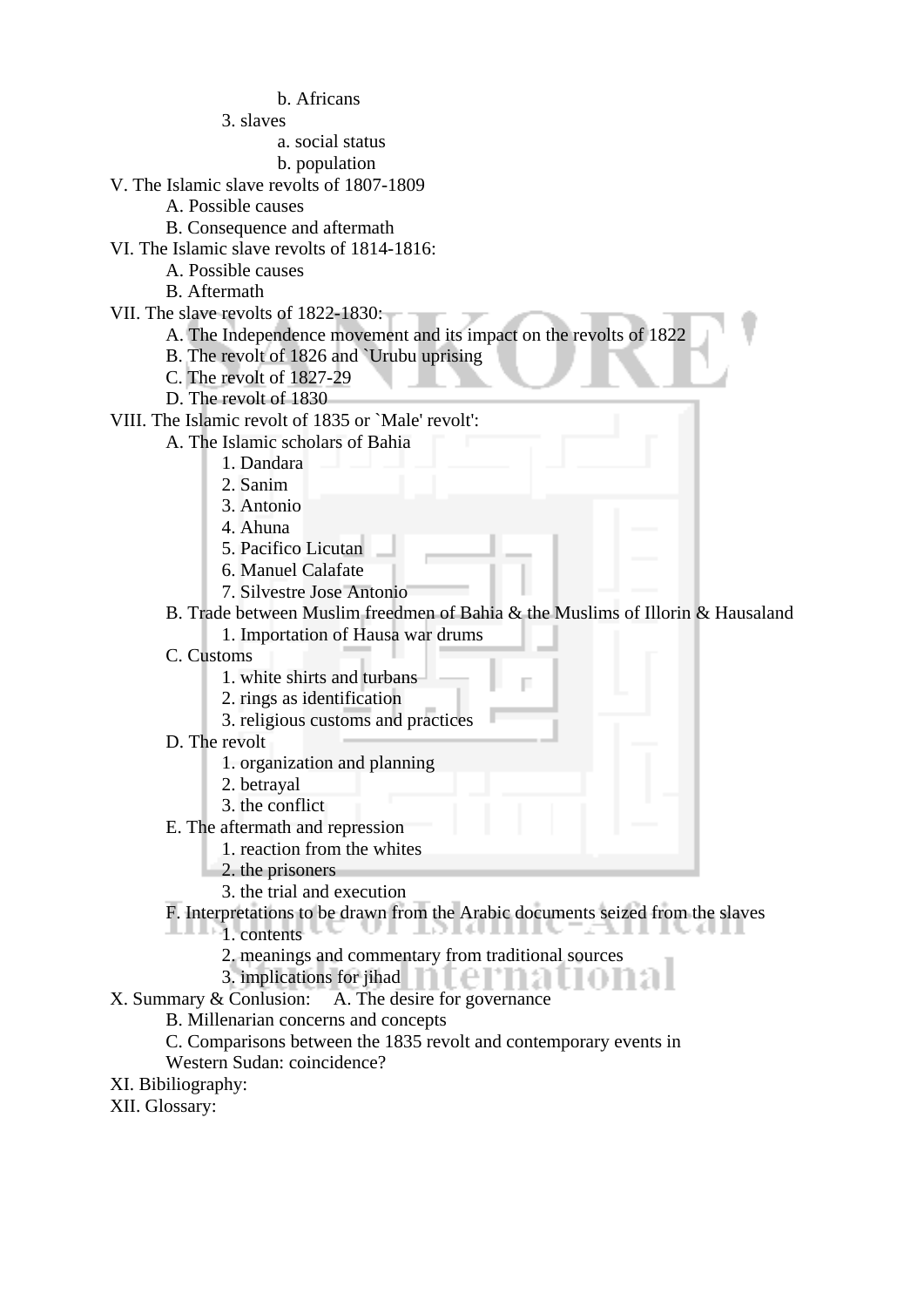

#### **Institute of Islamic - African Studies International**

#### **Why This Study is Important**

It was in 1980 when I first heard the news of the African Muslim slave revolts and insurrections in South America, particularly in Bahia, Brazil. Like most 'news' of that nature, I had no real quantifiable sources that I could refer to, with the exception of the persistent scholarly work of Dr. Clyde Ahmed Winters. I heard it mentioned again in a seminar presented by the Darqawi Institute in Norwich England that same year. It wasn't until I had the occasion to meet the activists and scholar Dr. Dawud Abdallah, from Grenada, who was still a graduate student at the University of Khartoum, in Sudan, that I read something of considerable worth on the subject of the African Muslim slave revolts of Bahia. It was in 1984 that I had the chance to read his concise paper on the subject. Most of the sources Dr. Abdallah used were secondary sources from area studies journals; however, his study did wet my tongue, so to speak, and raised many questions regarding African Islam and its persistence in the western hemisphere.

 In 1991, while a sophomore in the History Department of Texas Southern University, I had the chance to reopen this subject in a Directed Reading course in the History Department, which was really for senior students. However, the Dean of the Department allowed me to register for that course. The course was a preparatory course for writing a graduate level thesis. We were instructed to pick a topic, and then submit an abstract along with at least 50 bibliographical sources on the topic. Each week we had to meet with the professor, who acted as our 'graduate adviser' to update our progress on the thesis. The paper had to be completed by the end of the semester, so it couldn't be too extensive.

 I chose the topic 'The Slave Revolts of Bahia, Brazil from 1807-1837: A Continuation of the 19<sup>th</sup> Century Jihad Movements of West Africa?' I put it in the form of a question because I wanted to answer certain queries by my research and not to assert anything at that point. My advisor, who was an expert in South American area studies, immediately rejected my topic saying that there was no such thing as African Muslim 'jihads' in any part of the western hemisphere. I humbly informed him that this was not true and showed him my bibliography with some of the published articles that discussed the subject of the Muslim slave revolts in Bahia, in some detail. However, my professor was not persuaded. I realized that he didn't want to believe that African Muslims actively initiated *jihaad*, let alone slave revolts in the western hemisphere. This was my first 'academic' encounter with what scholars call 'intellectual apartheid'.

The idea of Islamic presence in the western hemisphere during its formative history was too disturbing for this professor for some reason. He argued that even if some of the revolts were led by Muslims, this alone did not make them Islamic revolts. I understood his argument, but, my response was that this would also apply to the Bolshevik and Jacobin 'revolutions' as well. Because the ideologues of both 'revolutions' were few, it was the masses of the poor and dispossessed in Moscow and Paris that took to the streets and made it happen. Yet, today these two significant social upheavals in Europe were named after those few and somewhat shadowy figures known as Bolsheviks and Jacobins. So even if the masses of the people who participated in these revolts in Bahia, were not Muslims, and if they had been urged on by some 'shadowy' band of African Muslim ideologues, it would still be proper to call the revolts Islamic. However, as I told the professor, this was not the case at all. All the evidence that I had read pointed to the fact that the entire population in many of the revolts and the majority of the people of most of them were actively practicing Muslims from diverse African ethnicities.

After the professor examined my sources, still his chauvinism would not let him accept it. What I was encountering was 'a worldview' or 'a historical consciousness' well established in western academia which justified the present domestic colonization of all non-whites in the western hemispheres. He then said that he would only accept my paper if I included at least two PhD dissertations that asserted the same thing! I was taken aback, because here I was a sophomore in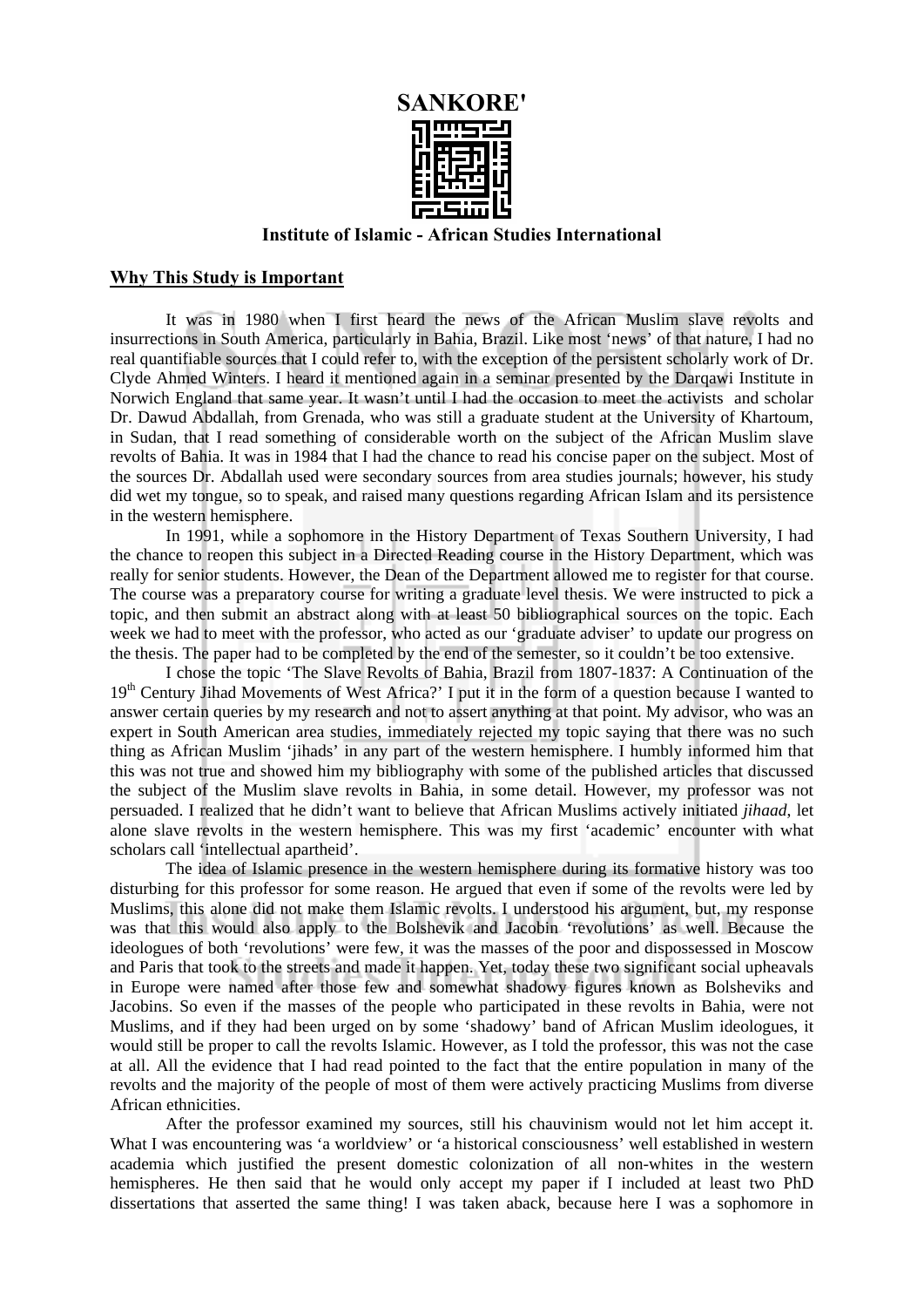college being asked to actually produce PhD level work in the face of a clearly hostile 'advisor'. Many of the professors in the department felt that his conditions were unreasonable, but his antagonism to my thesis made every other professor curious about the subject. All praises are due to Allah ta`ala, I was able to consult with a few of my academic friends who instructed me in how to make a nationwide search for dissertations and to locate where these would be. They also instructed me how to make inter-library loans. Indeed, I was able to find two PhD dissertations. One, "*Slave Rebellion in Bahia: 1807-1835*", by Howard Prince, (PhD diss., Columbia University, 1972); and the second "*Slave rebellion in Brazil: the African Muslim Uprising in Bahia, 1835*", (PhD diss., University of Minnesota, 1983). Well you can imagine how my professor looked when I resubmitted an abstract renamed: The Islamic Slave Revolts of Bahia, Brazil: A Continuity of the 19<sup>th</sup> Century Jihaad Movements of Western Sudan. Included in the bibliography were the two above-mentioned dissertations. My title was no longer and inquiry, but an assertion of fact!

 All praises are due to Allah ta`ala, I was able to complete the paper before that semester ended. However, there was one setback, or maybe I should say *karaama* after completing this study. On the afternoon that I was scheduled to turn in my controversial paper, while printing out the master copy on my printer, two young teenage African Americans visited me. One of them was a friend who often visited my home to borrow books from my library. The other was an African American who I had been observing in the community for some years since my return from Africa.. He was a wellmannered, upright and very intelligent young man. He reminded me of a teenage Paul Robeson. I always saw the community leaders and organizations in the Houston African American community vying for his membership. There were the Wheeler Baptist Church Mentoring Program, the Nation of Islam, the Shape Community Center and a host of other local grassroots organizations that were vying for this young man's membership. Whenever I saw him, I felt that one day this young man would be a city official, or community leader of some sort. Not only that, he gave the commencement speech at his mostly all white high school graduation celebration. I know because I was present along with my father and four of my brothers to commemorate my youngest sister, Aqilah's high school graduation. I remember asking my sister about him and she told me that he was 'pretty straight-laced and square'. That coming from her, who was probably the most straight-laced girl in the school, was surprising. She was basically saying that she thought he should probably join the Christian clergy.

 Anyway! Here he was now in my living room sitting across from me. He said his name was Adyinke Mendes. I immediately asked him about his mother and father. He told me that his mother was a well-educated African American, and that his father was a physician from Nigeria. I thought that was interesting because how can his father be from Nigeria with a Spanish name? I thought I caught him up in some pretentiousness. But he told me that his name was not Spanish, but Portuguese and that his father descended from African slaves that were deported back to Lagos Nigeria around the mid 1800s! I was flabbergasted to say the least! By that time my controversial paper had just finished being printed. I reached for it and handed it to him and said: "*You need to read this*!" This young man took the paper home and showed it to his Nigerian father who read it and informed his son that he descended from the very people who survived the African Muslim slave revolts of Bahia, Brazil. Young Mendes asked his father if his ancestors were Muslims. He answered in the affirmative and added that some of them had converted to Christianity on the arrival in Lagos Nigeria! That was the reason that he was Christian now. So here, an amazing African American teenager rediscovers his African Islamic roots through this controversial paper. That was the miracle surrounding this paper.

 The setback was that I had to reprint the paper and ended up turning it in about an hour later, to my professor's delight. He said that he would have to give me an automatic B for it being late. Well, he read it and all praises are due to Allah ta`ala, I received an A+. He called me later that week and asked me to meet with him and some of the other professors along with the department head. We met and we discussed some of the controversial issues surrounding this paper. Many of these academicians really did not know that African Islam had penetrated so deeply into the western ethos. Many gave constructive criticism about my writing skills and grammar, but most were supportive. One of the professors did raise the issue that bugged me throughout my research. It was the question of the actual Arabic writings. He wanted to know if they were extant and what subjects did these manuscripts cover. Did they compose of legal decisions, constitutional theory, military strategy, or what? In all the sources I used, the Arabic manuscripts were discussed, but not in any detail. None of the published writers, including the two Ph.D dissertation authors, were experts in Arabic language. So clearly, this study had to be re-examined from the perspective of the writings of those who initiated the slave revolts. Only then, could a comprehensive understanding be had of the motivations, aims and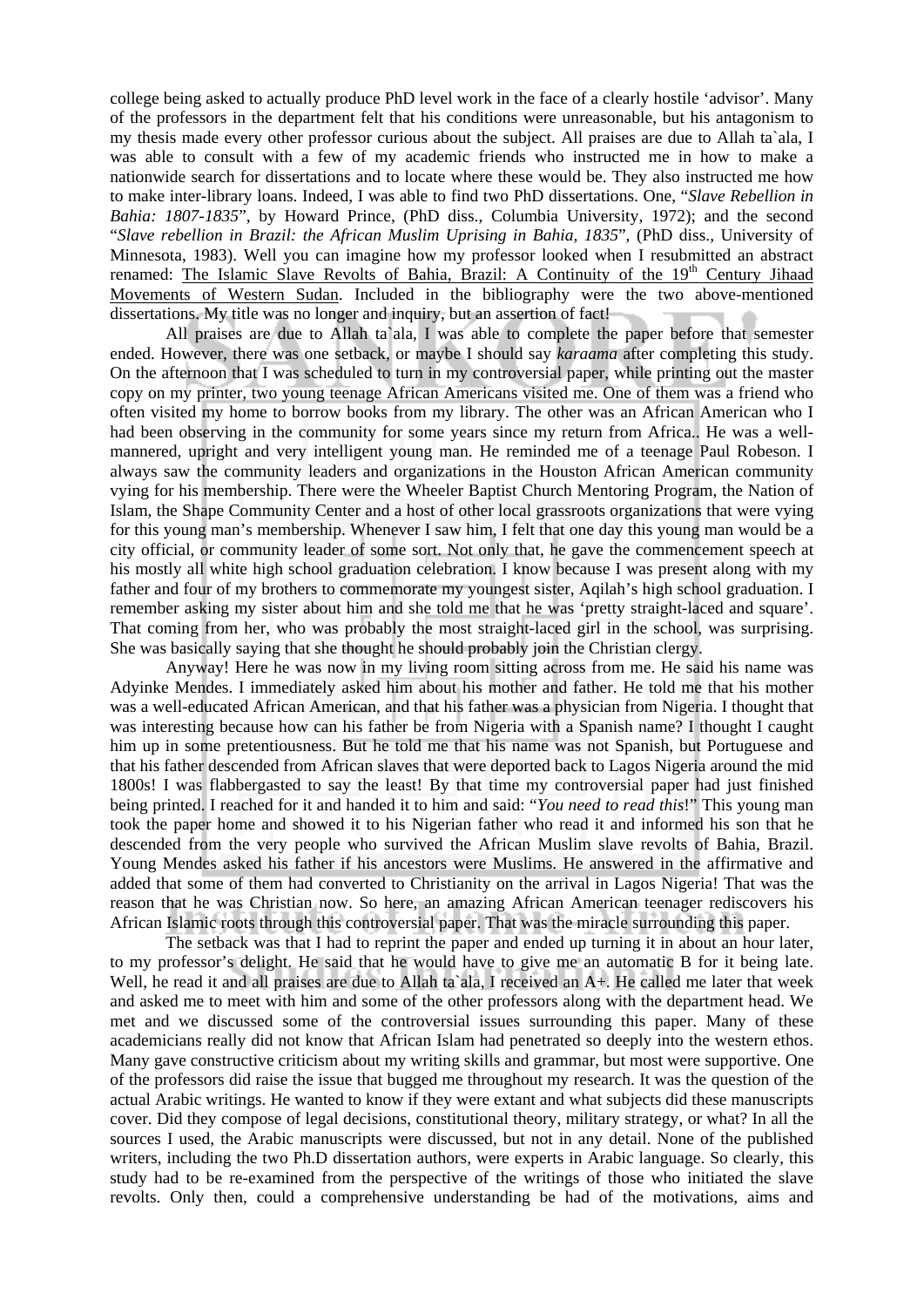objectives of these African Muslims. Was their goal to make *hijra* back to Africa or to establish a *dar 'l-Islam* in Brazil? As I looked around the room at the faces of these academicians I saw sincere intellectual inquisitiveness, but I also noticed a hint of 'trepidation'. Some began to ask how did I come across such a topic. What made me choose that as a topic and what objectives did I have in writing about it? Their questions revealed more about their motives than it did of mine. There were many other questions, criticisms and suggestions, but they advised me that the paper was a PhD level research and should be published by a reputable publisher. I thanked them and told that I intended on publishing it, which I did the following year under my own institute, the Sankore Institute of Islamic-African Studies.

 It was the nature of their inquiry which intrigued me, and some two weeks later I was approached by one academic in the history department who asked if it was ok for his brother, who worked for the United States diplomatic core in Africa to contact me. When he called he told me that his brother had informed him of my research and the work that I had been involved with in Africa. He was interested in seeing that I got 'support' for my work. I asked him in which section of the diplomatic core did he work, he replied the 'political sector'. I realized, then that this was an attempt to recruit me as an intelligence officer. Not being the kind of person to back away from a challenge I asked why was the political attaché` interested in 'my work'? He replied that they were interested in sending an African American, who had command of the Arabic language as well as a deep understanding of African Islamic traditions and station them in northern Mali. I asked for what purpose. He replied that in northern Mali the country was having constant upheavals from the Tuareg and that the US believed that Muammar Qadafi of Libya was providing the financing and military training for this insurgency. I laughed and explained that rather than spending needless amounts of money on a 'spy', that I could disabuse them of their misconceptions in one conversation. Besides, if I were to accept their 'support', then I would be destroying my credibility as a Muslim, an African and an objective scholar; not to speak of the fact that I agreed partly with the right of Tuareg or any 'national minority' in any country, be it in Africa or the US to have some internationally recognized right of autonomy or internal self determination. When I said this I noticed that there was a distinct change in his tone, and that I had failed my 'interview'. I informed him then that the problem of the Tuareg in Mali is not only a problem for Mali, but also Niger, northern Nigeria, Algeria and even Libya. In fact, Muammar Qadafi has the same problem from the Tuareg nation that Mali has. So rather than spending millions of dollars on a 'spy', it might be more wise for you to examine the history of the Tuareg nation and see whether they constitute what international law defines as a 'national minority' and work to see that their internationally recognized rights are implemented. Of course, this CIA recruiter was NOT interested in that. At that time the US was only concerned with 'containing' Libya's influence in Africa. They wanted to 'cook up' some 'intelligence' to justify more sanctions and possible military intervention. The important thing is that this research regarding the African Muslim revolts in the Bahia, Brazil brought out 'the snakes from the grass', both academically and politically in the US. I realized, then, and more so now, that there was and is a clear relationship between western academics and their government intelligence agencies, especially when it comes to OUR Islamic historical legacy.

 Prior to this time, I literally had no idea of the important role that 'academics' play in the formulation of state policy in the United States, nor of their crucial role in the deconstruction and marginalization of those 'historical narratives' which flow contrary to America's image of itself. It was after first completing this small insignificant paper that I realized the impact that it had on the minds of African Muslims in the Diaspora, but more significantly, I noticed the consternation that this area of research created in the minds of those intellectuals who guard and protect America's historical consciousness. It was then I realized how, African American, intellectuals, such as Condoleezza Rice, Barrack Obama and other 'black-anglos' are co-opted into the system and at what point they hit the 'radar' and get the notice of those who traditionally monitor how and what WE think. While on the other hand I realized the danger that transformative scholarship such as that of Walter Rodney, Chiekh Anta Diop, Inikore, Harding,, Stuckey and others pose to the skewed self image of the west. More notably, I noticed the intellectual 'black out' of 'any real' research into the role played by African Muslims in the west and why it was vitally important to America's security that if this narrative is to be told that THEY and those 'academics' who mind the gates for them must be the ones to tell it. WE cannot tell our own story, neither for cultural regeneration and particularly NOT for the obvious questions this type of research raises in terms of international law and the rights of national minorities. I realized then that I was playing with fire; a FIRE which has been scorching my conscious ever since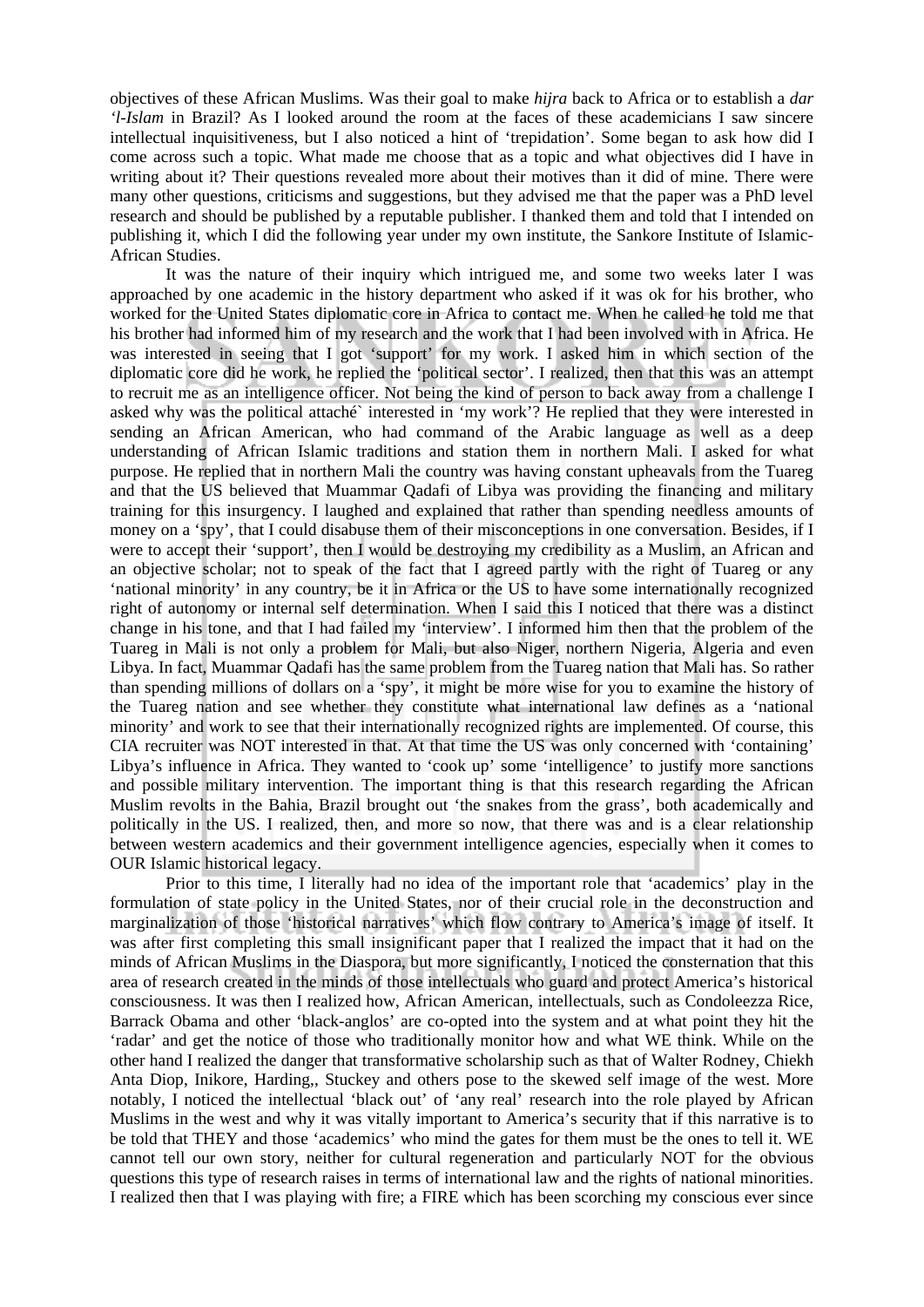I refused to be a 'team player' with the US 'state department back in 1991. The FIRE destroyed everything I held dear back in 1997 when this research hit the African Muslim penal population in California which led to a major successful class action lawsuit for incarcerated Muslims in that state.. With the advent of 9-11 and all the subsequent 'draconian' laws designed to 'protect' America, the government had a 'license' to profile and lump anyone who dared produce this type of research with the 'terrorists' that they created in Afghanistan in the 1980's. The 2003 Rand Corporation Study, on 'Democratic Islam' along with the leaked MI5 survey in the UK on the creation of 'media savy' western leaning Muslim leaders and the marginalization of those whom they considered 'radical' or 'extremists' preempted many would be researchers from drawing the obvious legal and political implications from this study. Now, with the almost unanimous approval of the American public the S 1959 110<sup>th</sup> Congressional 1<sup>st</sup> Session Resolution called: "*National Commission on the Prevention of Violent Radicalization and Homegrown Terrorism*", most people will probably run from any research whose implications raises the political role that African Muslims have traditionally played in the formations of western states in general and the United States in particular. All one need do is examine closely the vehemence by which Obama denies having ANY association with ANYTHING that 'smells' of being Muslim to get a picture of what researchers such as myself face.

 Nevertheless, and because I've already lost a great deal as result of not being co-opted, (and because I have acclimated to the singe of their 'fire'); I continued to forge on with this research, mainly because it is vital that WE tell our own story, from our OWN perspectives for the benefit of our OWN ends. Now with the Muslim Slave revolts of Bahia, the continued problem and questions raised regarding the Arabic manuscripts of these African Muslim freedom fighters continued to haunt me until in the year 2000, while in South Africa, my friend and intellectual comrade at arms, Dr. Abdallah Hakim Quick, afforded me digital copies of at least 60 of the extant Arabic manuscripts that he had received while doing Islamic *dawa* in Bahia, Brazil. When I was able to examine these ancient works, I was astounded at the similarity of the writing style with those prevalent in the Western *Bilad'as-Sudan*. It was my intention of revising my paper, however the events of 9-11 and all the subsequent disastrous events after that prevented me. It was as though the repression that the Portuguese unleashed upon the African Muslims was now being unleashed upon Muslims worldwide. With the 1999 arrest of *Imam* Jamil al-Amin and the subsequent FBI harassment of many indigenous Muslims in the United States including the targeting of Sankore` Institute and our national *Jama`at*, I realized that the implications of the Bahian Muslim revolts was far reaching. It wasn't until Allah ta`ala blessed me with the favor of escaping the plantation of pax-AmeriKKKana, that I was afforded the spiritual and intellectual space to re-examine this study. Now, with Muslim combatants being held all over the world in secret prisons and torture chambers, this study becomes pertinent. It gives a picture of the causes of Muslim unrest and reprisal in a manner that is much like a mirror into which we can look in and examine our own situations.

It is vital to our enemies that the implications of this research to the future of the United States has to be discredited, deconstructed and obscured at all cost. Today, we see the same coordinated efforts between US academia and its intelligence in the recent Congressional "S. 1959 resolution". What was clear then, when I began this research and is more so now, that the REAL TARGET for any United States 'homeland security' is the same traditional target that it has attempted to contain, control, disrupt and preempt for the past 400 years. Al-Qaeda and the other Muslim Frankenstein 'terrorist' organizations that the US invented, trained, financed and deployed have been simply a 'dry run' for a much older and recalcitrant 'threat'. The existence of civilized, educated and highly developed African Muslims with their own distinct since of historical consciousness present in the western hemisphere struggling for their freedom and liberty at a time when most countries in the region were still struggling for their 'national identities', constitutes a security threat to the historical consciousness of the US. It means that the African Muslim presence in the west is a key component of western civilization and constitutes, according to international law, those indigenous national minorities that played a major role in the formation and formulation of the state. Since every law, military base and ruling designed to contain and prevent the African Muslims from attaining their freedom is part and parcel of western constitutional principle; therefore the enslaved African Muslim were just as much apart of western civilization as the 'confederate insurgents' of the 'slave states' were prior to, during and subsequent to the Civil War. In fact, because the African Muslim revolts against slavery began as far back in mainland America as 1511, when Muhammad Sanbu led a two month insurrection in league with other Fulbe' and African Muslims in Baton Rouge indicates that the REAL American 'revolution' did not begin in 1776, when Anglo-Americans decided they had had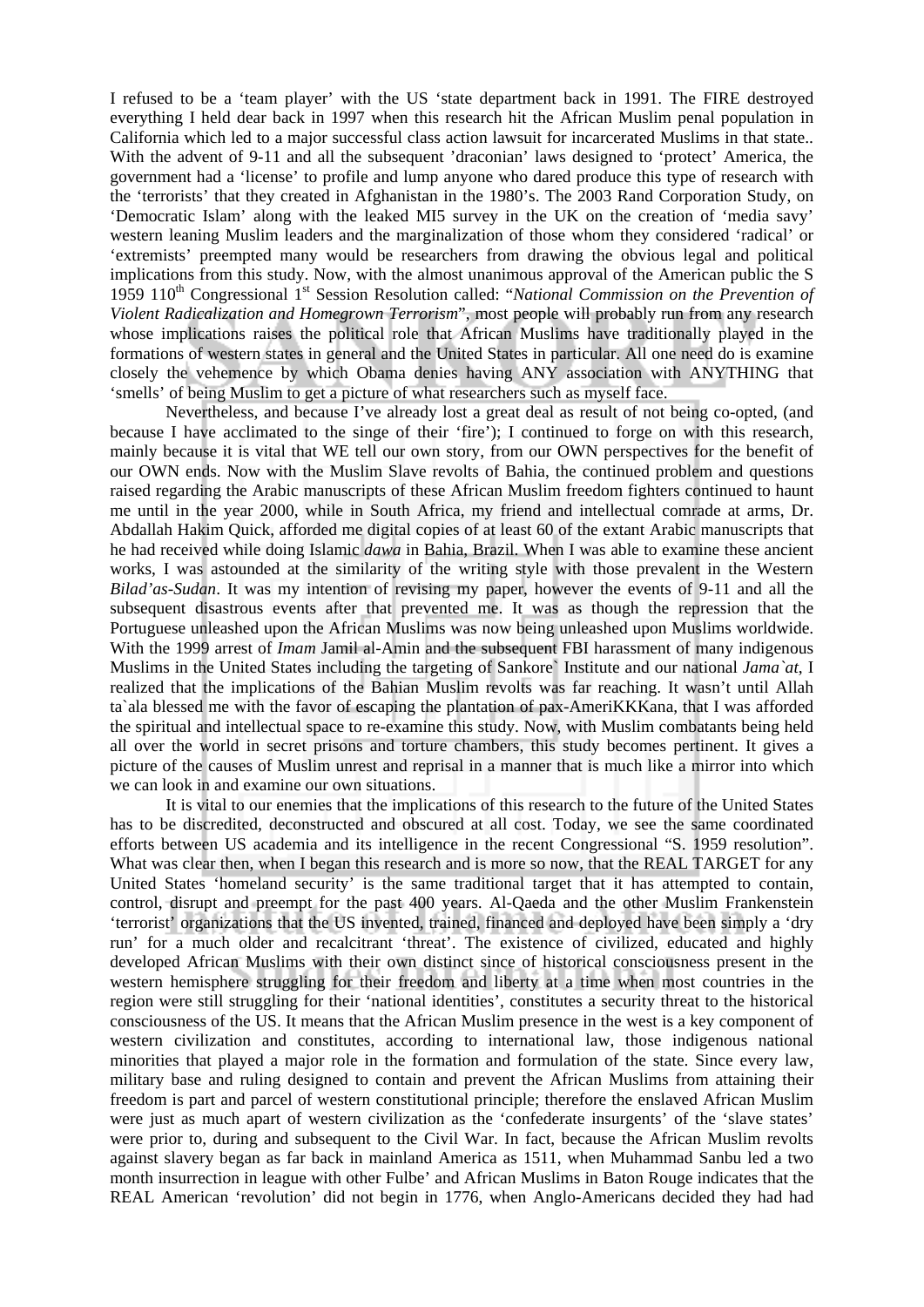enough of their English overlords, but the REAL American Revolution began and continued from 1511 with Muhammad Sanbu. It persisted in 1812 with Muhammadu Bilali and his comrades' brave military assistance to the Anglo-Americans against the British on the sea islands off the coast of Georgia and South Carolina. In the mid  $17<sup>th</sup>$  century the impact upon the thinking and lives of African American revolutionaries such as Denmark Vessey (who became Muslim at the hands of the enslaved Fulbe Muslims, Umar ibn Sayyid), David Walker (who became Muslim at the hands of the enslaved Fulbe Muslim, Abd'r-Rahman ibn Ibrahim Sori) and Frederick Douglas (who was a direct descendent of the above mentioned enslaved Fulbe Muslim, Muhammad Bilali). It persisted throughout the Great Seminole wars where African Muslims in confederation with the Seminole Nation fought against Anglo-American control in the Florida Everglades. Finally in 1864 when Muhammad Nicolous Said led the northern Union African Core into the southern states in their victory against anglo-American slavery. It is in this light that African Muslim revolts in Bahia Brazil from 1807 until 1835, must be understood and considered.

 It is for this reason that a clear and rigorous study of the lives and culture of African Muslims in the western hemisphere is vitally important to the survival of this national minority, and it will also explain the 'mystery' behind the resurgence of Islam among Africans in the Diaspora of the Caribbean, Latin America and the United States. The existence of rare Arabic manuscripts by enslaved African Muslims in Brazil, Trinidad, Surinam, Panama, and the United States has not only cultural significance, but POLITICAL significance, which western academics and their colleagues in their respective intelligence agencies will be trying to 'obscure', 'discredit' and 'marginalize' for the foreseeable future. However, for those sincere African Muslim scholars who have dedicated themselves to the internationally recognized revival and resurgence of this legacy, it is mandatory that they give this research the rigor, and credibility that it deserves. Those dedicated to the regeneration of this legacy are in for a LONG FIGHT that will persist long after the 'war on terror' has been called off and the NEO 'romans' finally capture the 'resources' they were after and the 'terrorist' they trained and deployed are finally anathematized and sent back home from Guantanamo. Not only will our children have a since of historical national accomplishment which is psychologically vital for them as national minorities, but every African Muslim political effort, be it within the participatory politics of the nations or an internationally recognized move for limited or complete self determination will be infused with a powerful historical consciousness which will not be overcome or preempted by any western resolution be it 'homeland security', resolution 'S 1959' or any other. African Muslims are a part of the very make-up of western civilization and we as scholars should have the intellectual resolve, moral courage and spiritual commitment to PROVE IT.

 This study is the proof that identity construct is one of the most essential factors in a people's survival. By definition, the preservation of the cultural identity of any people can only be maintained through history. Thus, its preservation is the function of its people. No one else can tell a people's story. They must speak for themselves. This function is the primary goal of the Sankore Institute, to speak for US and to tell OUR STORY! I hope that the leaders of the indigenous Muslims in the western hemisphere will make this study apart of their archives. I hope that you will examine this study in the light of our present situation and add whatever comments, researches and criticisms needed. Al-Hajj Malik el-Shabazz, (*rahimuhu Allah ta`ala*) often said: "Those who fail to understand the lessons of history are doomed to repeat it."

Muhammad Shareef Thursday, Shawwal 28, 1426 (December 1, 2005) YanQing, China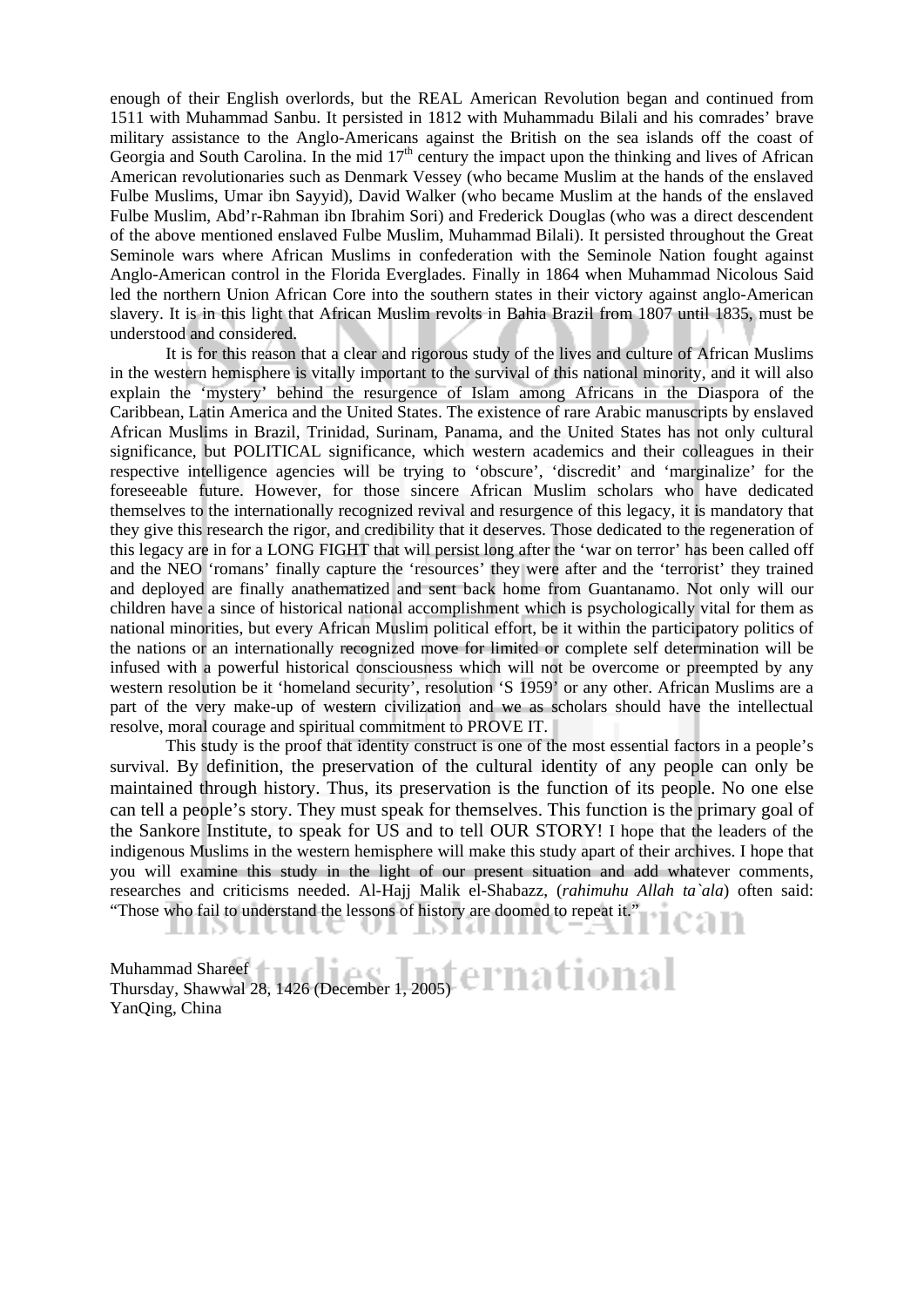"In the face of cultural aggression of all sorts, in the face of all disintegrating factors of the outside world, the most efficient weapon with which a people can arm itself is this feeling of historical continuity"

### **"The Islamic Revolts of Bahia: A Continuity of the 19th Century Jihads of Western Sudan"**

#### **Introduction**

#### **The Importance of Historical Consciousness**

1

Resistance, revolt, and eventual social transformation is born out of an oppressed peoples awareness of themselves and the knowledge that their `collective soul' is under attack by their oppressors. To the degree that this cultural cohesiveness persists determines the degree to which the oppressed group will go in order to assure its survival. It is knowledge of one's authentic culture, religion, social status that germinates the desire for resistance in the face of cultural aggression. However, when the historical conscience and culture of an oppressed group have been erased and destroyed, it determines the manner in which they will resist or if they will opt for resistance at all. Certain African-American leaders and organizations in the U.S. are examples where the collective historical conscience was successfully eradicated, they then chose not to resist the cultural aggression of their European American aggressors and opted to assimilate and gradually effect change in the society in which they were held captive, by means of `civil disobedience' executed in a non-violent way. This, however, was not the norm. Historians points out, rather succinctly, that armed violent insurrections were "rather a regular and ever-recurring phenomenon in the life" of America.<sup>2</sup> Every year from 1511 until 1864, in every region of the North American continent, where Africans lived, there were revolts or insurrections for freedom and justice using the medium of armed struggle. These slave revolts occurred during a time when the Africans in America still possessed some small remnant of their cultural heritage. Nat Turner's mother and grandmother taught him about Africa, which engendered in Nat a sense of self worth and resulted in his eventual call to arms.<sup>3</sup>

 In other cases where the historical and cultural conscience of the slave was eradicated, they resisted utilizing the terms and frames of reference of the oppressors. This type of resistance can be called secondary resistance, because it aims to define the insurgency in terms that the oppressor is familiar with. The ideological basis of the resistance is couched in the terms that are dear to the aspirations of the slaver or colonizer. In some ways, secondary resistance becomes a confirmation and corroboration of the `innate superiority' of the oppressor's culture. For this reason, secondary resistances have been more successful in the short term, because the 'master' class and the "colonial official class could not disavow the normative validity of metropolitan standards".<sup>4</sup> In the long term, however, secondary resistance works in the favor of the slave-master class or colonizers because the oppressed will be indebted to its oppressors on an ideological level and the ordeal of slavery and colonization becomes justified, because through it `the light of civilization' is successfully passed to the `inferiors'. And thus, the oppressor sits back and sighs, feeling exonerated and vindicated, as he benevolently looks down upon his ex-subjects or once slaves in their

<sup>&</sup>lt;sup>1</sup> Cheikh Anta Diop, Civilization or Barbarism: An Authentic Anthropology, (Lawrwnce Hill Books, Brooklyn, 1991), 212.

<sup>&</sup>lt;sup>2</sup> Herbert Aptheker, Negro Slave Revolts in the United States, 1526-1860, (New York, International Publishers), 1939, p. 11.

<sup>3</sup> Stephen B. Oates, The Fires of Jubilee: Nat Turner's Fierce Rebellion, (Harper & Row Publishers, New, York, 1975), 84-85.

<sup>&</sup>lt;sup>4</sup> Crawford Young, "The African Colonial State and Its Political Legacy", in The Precarious Balance: State and Society in Africa, (eds.) Donald Rothchild and N. Chazan, (New York, 1991), 53.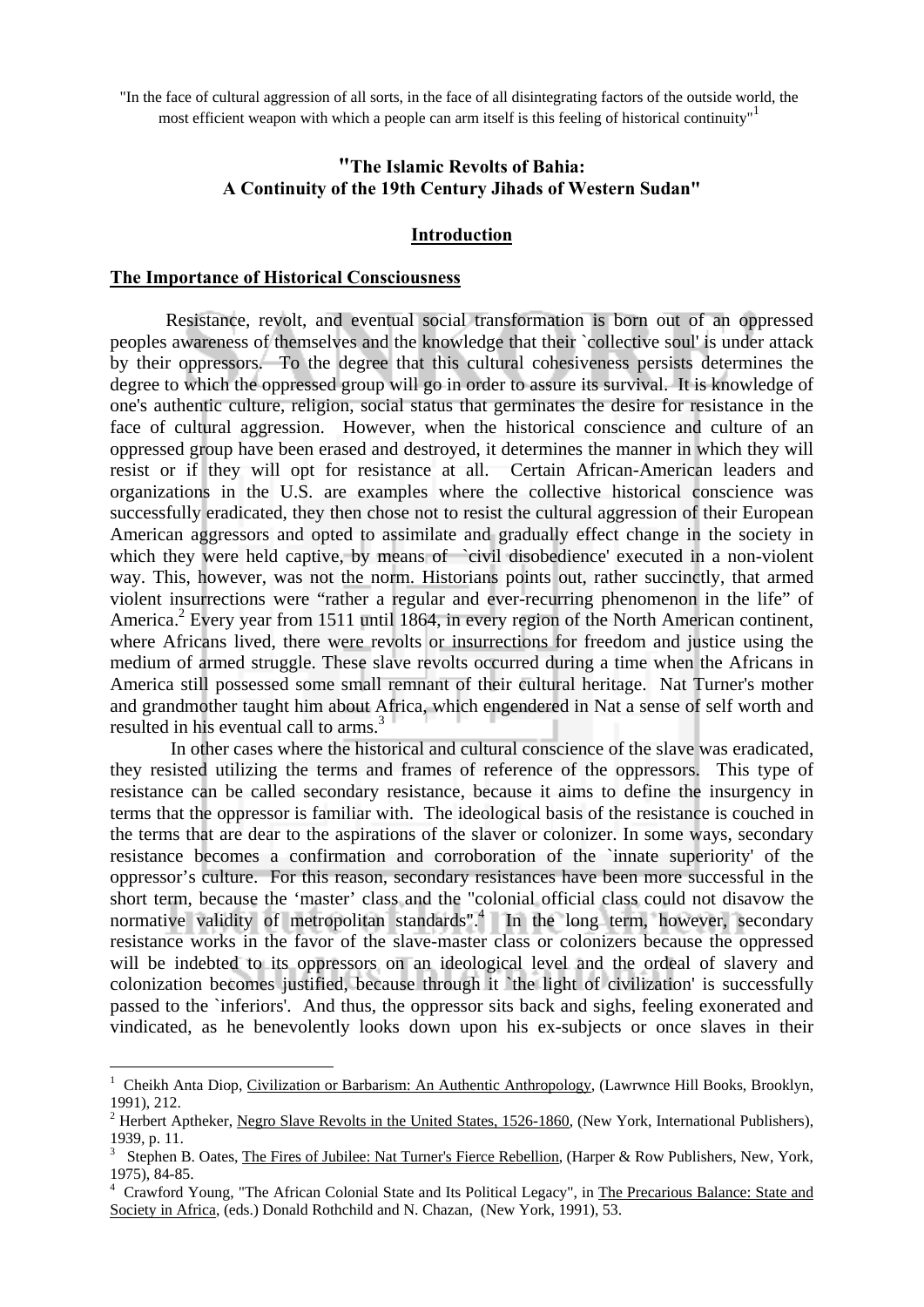awkward and inept attempt to replicate the dominant culture. The deplorable condition of African Americans in the U.S. and the present political crisis in the whole of Africa are glaring proofs of this phenomenon. In fact, those acts of resistance which met with eventual approval from the dominant Anglo-American culture, were those which had nothing at all to do with the 'ideals of the founding fathers', while those which were marginalized and rejected, were those acts of resistance which closely resembled the ideals that initiated the socalled 'American Revolution'. Thus, the un-American ideas of non-violence espoused by Martin Luther King, were accepted over the purely American ideas of military resistance espoused by al-Hajj Malik el-Shabazz.<sup>5</sup>

 An oppressed group having the ability to define its own ideology and culture, on the other hand, represents primary resistance. It emerges from the priority of a cohesive belief system backed up by a nation state or polity and a continuous and persistent sense of historical conscience. This type of revolt or resistance sees itself inherently superior to its oppressor and it does not capitulate to the terms of reference of its oppressors, but defines itself and its oppressors from its own terms of reference. The oppressors have never tolerated this type of resistance, because it seeks to destroy the very foundation and structure of the oppressors' system. The ideals, customs, traditions and political constitution of the oppressor is seen as innately inferior and in need of eradication by means of a total transformation of society and the rebirth of the ideals and culture which induced the slaves or colonized group to revolt in the first place. Primary resistance can only emerge when the historical conscience, the linguistic factor and the psychological temperament are intact and extant.<sup>6</sup>

 Historical examples of primary resistance to European hegemony, in particular, were the resistance demonstrated by the unitary state of Ethiopia in its war against Italian aggression. Another was the heroic armed struggle put forward by the Asante against the British in the late 19th century. Finally, there were the crushing defeats, which the Europeans suffered at the hands of various Islamic resistance movements throughout Africa. Among them were the resistance of Samore Toure in Guinea, Muhammad Ahmad al-Mahdi of the Sudan, Abd'l-Qaadir al-Jaza'iri of Algeria, the Sunissiya of Libya, Muhammad ibn Abdallah ibn Hassan of Somalia, and the Sokoto Islamic resistance of northern Nigeria. Each of these revolts against European aggression was characterized by a deep historical conscience of itself, a unified linguistic cohesiveness, and a psychological temperament which gave it a sense of innate superiority over their European aggressors.

 Were examples of this type of cultural cohesiveness transmitted to the `new world' during the Atlantic slave trade? Were there examples of the persistence of African traditions and historical conscience being diffused into the western hemisphere? And if so, to what degree did this diffusion of African culture exists? Was this the primary cause of the many slave revolts, which affected the Caribbean, the United States and South America? These questions and others will be examined in this study, which will attempt to demonstrate the emergence of primary resistance movements characterized by historical conscience, linguistic cohesiveness and psychological temperament (demonstrated through religious beliefs) in the western hemisphere, with specified reference to the slave revolts which took place in Bahia, Brazil between 1807 and 1835. The research will demonstrate that the slave revolts of Bahia were, for the most part, Islamic in character, and were not just a reaction to the degradations of slavery. There was a desire by the Muslim community of Bahia, both slave and freedmen (assisted by others), to replicate the responses, which were typical of Muslim responses to cultural aggression in the African continent. These responses can be summed up into two, which ultimately leads to self-governance. They are *hijra* (flight or emigration) and *jihad* (military struggle). These two terms defined the Islamic response to cultural aggression from the earliest times of Islam until the emergence of the 19th century West African *jihad*

<sup>&</sup>lt;sup>5</sup> Y. N. Kly, The Black Book: the True olitical Philosophy of Malcolm X (El Hajj Malik El Shabazz), (Clarity Press, Atlanta), 1986, 2-3.

<sup>&</sup>lt;sup>6</sup> Cheikh Anta Diop, Civilization or Barbarism, 211-219.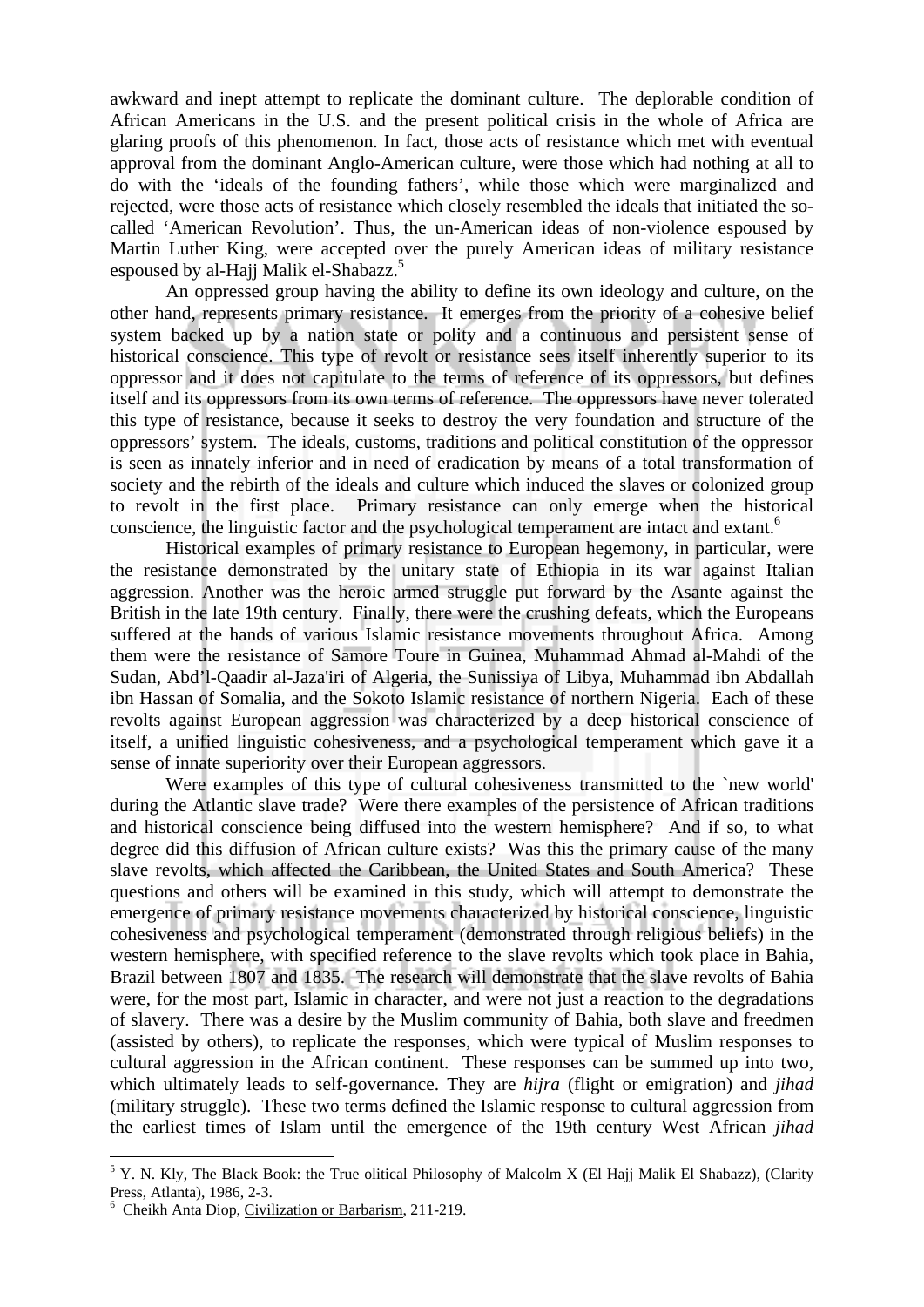movements that had direct influence upon events in Bahia. It would be absurd for a scholar to say that the existence of Iberian culture in Brazil was no proof that Iberian culture was transmuted into Brazil. The refutation of that would not need documentation or citation. Likewise, no refutation is warranted to the fact that Bahia witnessed from enslaved Sudanese Muslims and freedmen a transmigration of the same Islamically inspired upheavals which were taking place in Central and Western Sudan from the 15th century to the 19th century. This research will highlight that these slave revolts were not just a reaction to Portuguese slavery, but was the persistence of a continuous tradition that emerged centuries before the Europeans arrived in Africa. Only historians who are obscurantists and who lack intellectual uprightness would assert the opposing view. Western academics as well as western intelligence agencies have long suppressed the full truth of the role that Islam, and particularly 'African' Islam has played in the formation of states in the western hemisphere. This humble study seeks to shed some light on this shadowy subject so that a true picture of western culture can be seen for what it is, having its sources not just in the Judeo-Christian and Euro centric ideas; but getting its most explosive ideas for freedom and justice from the persistence of enslaved Sudanic Muslims and their tenacity for self-determination.



# **Institute of Islamic-African Studies International**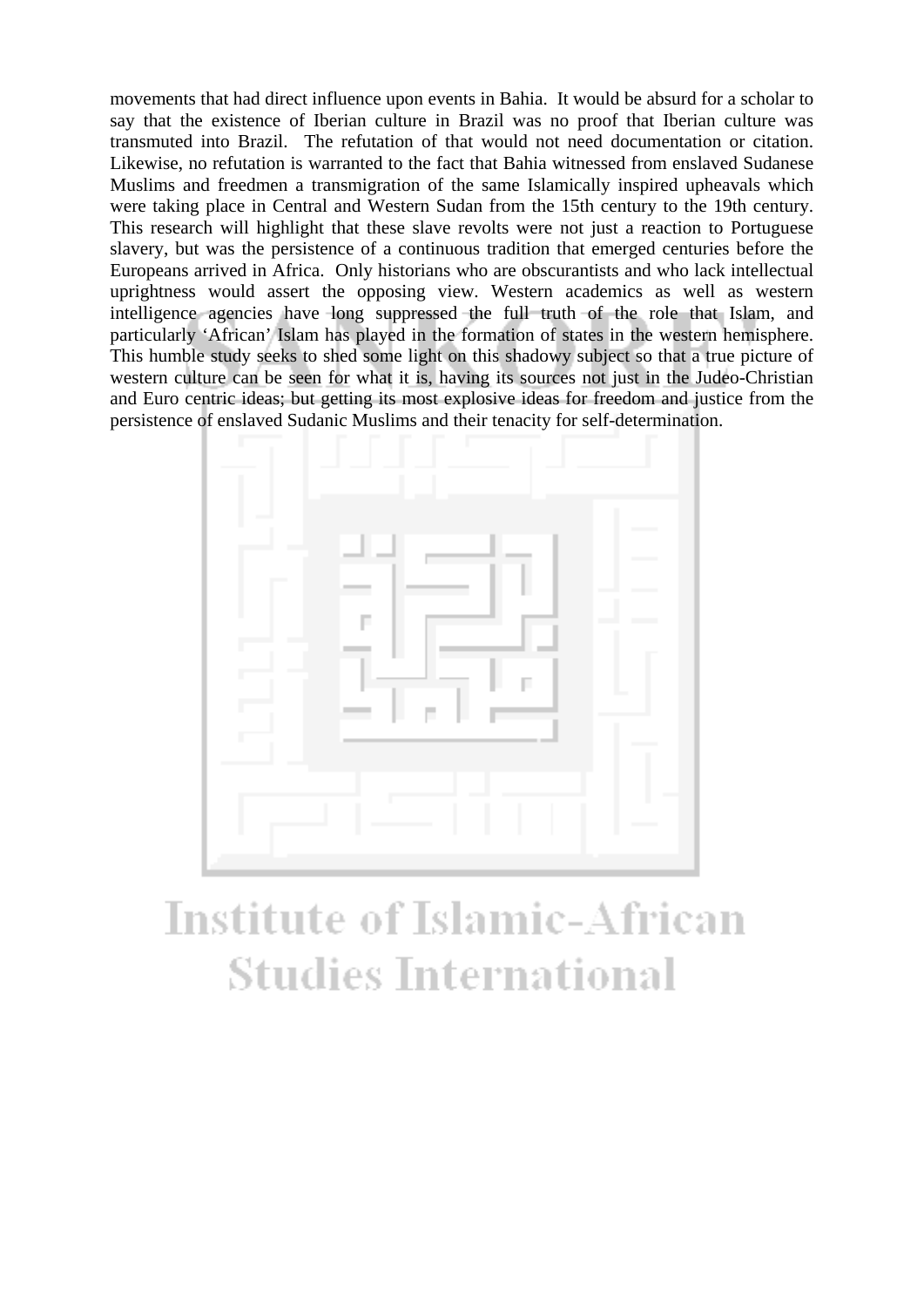#### **The Portuguese and African Slavery in Bahia**

 Although slavery and the trade of slaves in Africa existed hundreds of years before the Europeans came, yet the arrival of Portuguese explorers to the west coast of Africa in the 1400s was a major new development in the intensity, sources, destination and uses to which African slaves would undergo.<sup>7</sup> Initially the Portuguese captured slaves from the northwestern coast of Africa and shipped them to Europe for primarily domestic use. The first of these raids took place in 1441 when two Portuguese vessels landed at Rio de Oro and captured several Idzagen Berber. These slaves were used to supply strategic information about Africa and were utilized as domestic servants in Lisbon.<sup>8</sup> That next year the Portuguese contrived to elevate the raids on the west coast of Africa to the status of `a religious crusade'. By doing so they would legitimize the war and attract badly needed troops. Prior to this, Portuguese men were reluctant to risk the arduous trip along the coast of West Africa, which could have ended in some of them being captured and enslaved by the Muslims.<sup>9</sup> For this reason, in 1442 the Church authorities framed the edict called *Illius qui*, which promised all those who would join the slave raiding parties, spiritual reward and eternal salvation.<sup>10</sup> Hence, the Christian religion was brought into the equation of slaving in Africa and would remain apart of it to the very end. This is not surprising given the depiction that Hellenistic Christianity and European Judaism gave to Africans in the myth concerning the 'curse of Ham'. This myth was generated into the literature of Europeans by way of the *Babylonian Talmud* and it 'holds that the descendents of Ham were cursed by being black<sup> $,11$ </sup>. In addition to this the myth held that Africans were natural thieves, fornicators, habitual liars and that they were destined by 'Providence' to be slaves. This myth became the key element behind the justification for the enslavement of African people by the Portuguese Christians during the  $14<sup>th</sup>$  to  $18<sup>th</sup>$  centuries.

 Coupled with these religious justifications, and the Portuguese's insatiable need for labor, it created the demand for African bodies and souls. Saunders points out that this trend increased as the years passed and as Portugal began to need an increased labor force for its sugar plantations in the `new world'. He said,

"Ten years later [1452] the Portuguese sought confirmation that they could enslave infidels seized in the crusade. The Pope responded with Dum Diversus, which allowed them to conquer and reduce to perpetual slavery all `Saracens and pagans and other infidels and enemies of Christ ', in West Africa."12

Thus, the Catholic Church declared a `holy war' to justify the capture and supplying of African slaves to meet the needs of labor demand in the sugar plantations of the `new world'. It is ironic that the slaves would later utilize the same tactic in trying to win their freedom from these most vociferous of Christian `fundamentalist'. Consequently, with the introduction of sugar production in the `new world', there materialized an increased demand for a constant and cheap labor force. Sugar production first began in Southeast Asia and gradually moved westward. By the 14th century the island of Cyprus in the Mediterranean became the major producer and supplier of sugar to Europe. The Muslims introduced sugar production to the Iberian peninsular in the early 14th century; however, by the 15th century the Portuguese were marketing sugar throughout Europe.<sup>13</sup> In 1490 the Portuguese settled the island of Sao

<u>.</u>

<sup>7</sup> Herbert S. Klein, African Slavery in Latin America and the Caribbean, (Oxford University Press, Oxford, 1986), 13-14.

<sup>8</sup> A.C. De C. M. Saunders, Black Slaves & Freedmen in Portugal: 1441-1555, (Cambridge University Press, 1982), 5-6.

<sup>&</sup>lt;sup>9</sup> Ellen G. Friedman, Spanish Captives in North Africa in the Early Modern Age, (the University of Wisconsin Press, Madison), 8.

<sup>&</sup>lt;sup>10</sup> Ibid., 37.<br><sup>11</sup> Joseph E. Harris Africans and Their History, (New York, 1995) 5.

<sup>&</sup>lt;sup>12</sup> Ibid., 38. The term *saracens* refer to the Muslims.<br><sup>13</sup> Stuart B. Schwartz, Sugar Plantations in the Formation of Brazilian Society: Bahia, 1550-1835, (Cambridge University Press, 1989), 13-15.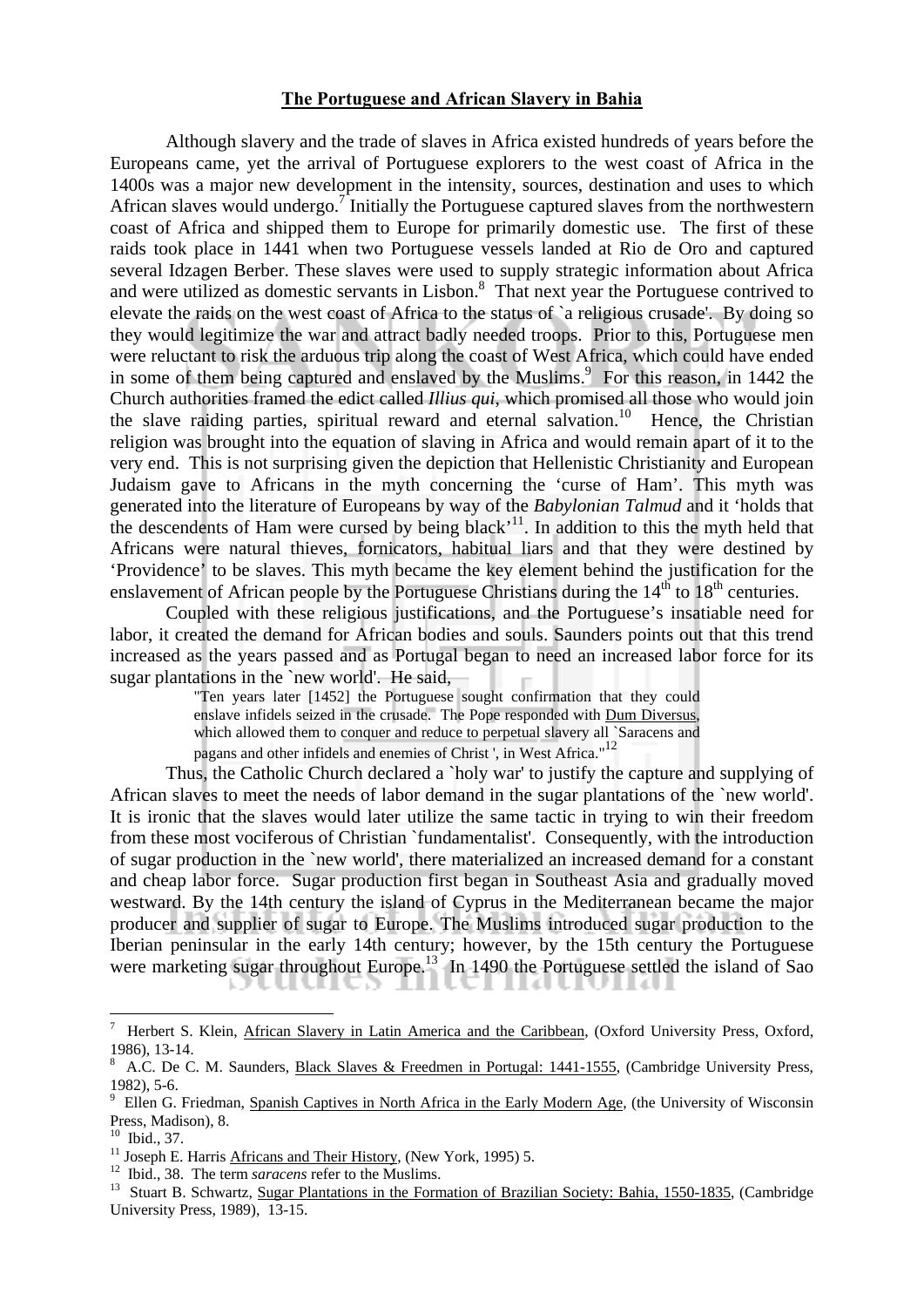Tome' off the coast of Angola, which became a major supplier of sugar for Portugal.<sup>14</sup> The labor forces for this enterprise were African slaves taken from Angola, Senegambia and the Bight of Benin. In 1554 there were more than one hundred and fifty to three hundred slaves working these sugar plantations.<sup>15</sup> Thus, prior to European settlements in the `new world', there had already been extensive utilization of African slaves in the many sugar plantations in Portugal and in the islands off the coast of Africa.

 During the years between 1530 to 1540 sugar production became very intensified in Brazil making it the major source of sugar from the 'new world'. These sugar plantations were mainly located in the northeast area of Brazil in Pernambuco and Bahia. And thus sugar became the main product, which the Portuguese colonies in Brazil were responsible for producing. This meant an increased demand for labor, which accelerated the Atlantic slave trade to limits, which had never been reached prior to this time. First it was the christianized blacks from Portugal and Spain who made up the first Africans shipped to Bahia. These blacks were called *Ladinos* or `latinized' blacks. But with the demand for more labor, Africans began to be shipped directly from places like Sao Tome' and other Portuguese holdings on the west coast of Africa. They were called *bozales*. What of the indigenous Indian population already living in Bahia? The Portuguese first conquered the Tupi-Guarani Indians and tried in vain to utilize them as a source of labor. This proved to be costly and unreliable as a guarantee of constant labor for the labor-intensive sugar plantations. The main reason for this was the Indians had binding relationships with the land and could flee from the plantations if need be. The ideal slave was one who "...lacked ties to the family, to kin, and to the community...".<sup>16</sup> Thus, the African became ideally suited to the type of slavery, which was needed to accelerate sugar production in Bahia, because they were kinless and transportable. However, Klein asserts that Indian slaves were the primary producers of sugar from 1540 to 1570.<sup>17</sup> After 1570 Africans slaves made up more than one-third of the labor force in Pernambuco and Bahia. These Africans came mostly from three areas along the west coast of Africa: Senegambia, the Bight of Benin, and Angola.

 The slaves that were taken from the Senegambian coast were mostly of Wolof and Madinke origin that were captured during the expansion of the newly formulated Bambara states.<sup>18</sup> These slaves were sent from the Portuguese port town of Cape Verde. The Wolof people had long been established in Senegambia. They included the Walo, Cayor, Baol, Sine and Salum, which were all dominated by the central kingdom of Jolof. By the 15th century all of these people had become Muslim and according to Hiskett, they had reached a high level of learning according to Islamic standards by the 16th century.

"There were Senegambians (Jolofians) studying Arabic grammar, Arabic poetry and Islamic astrology...during that century...These *`ulama* became, in due course, a powerful class in the Wolof kingdoms. Many of them had followings ...who were not only religious disciples but also, in a political and sometimes an economic sense, dependent on their masters."19

 These scholars exerted substantial political power and were able to challenge the traditional Wolof authorities. Because of their learning and genuine religious interests, these *`ulama* raised the banner of *jihad* in Senegambia during the 16th to the 18th centuries. Men like Nasir al-Din, Malik Sy, Karamoko Alfa Ba, *Almamy* Abd al-Qaadir Kan, and *Cheirno* Sulayman Bal all helped to create the Islamic revolutions which were going on in Senegambia during that period. This is very important to know, because it substantiates the political temperament that these slaves from Senegambia brought with them into Bahia and the resilience they would exemplify in the slave revolts to come.

<sup>1</sup> <sup>14</sup> Basil Davidson, <u>The African Slave Trade</u>, (Boston, 1961), 145.<br><sup>15</sup> S. B. Schwartz, 14.

<sup>&</sup>lt;sup>16</sup> H.S. Klein, 2.

<sup>17</sup> Ibid., 40.

<sup>&</sup>lt;sup>18</sup> Philip Curtin and others, eds., African History, (New York, Longman, 1991), 230-231.

<sup>&</sup>lt;sup>19</sup> Mervyn Hiskett, The Development of Islam in West Africa, (London, Longman, 1984), 139.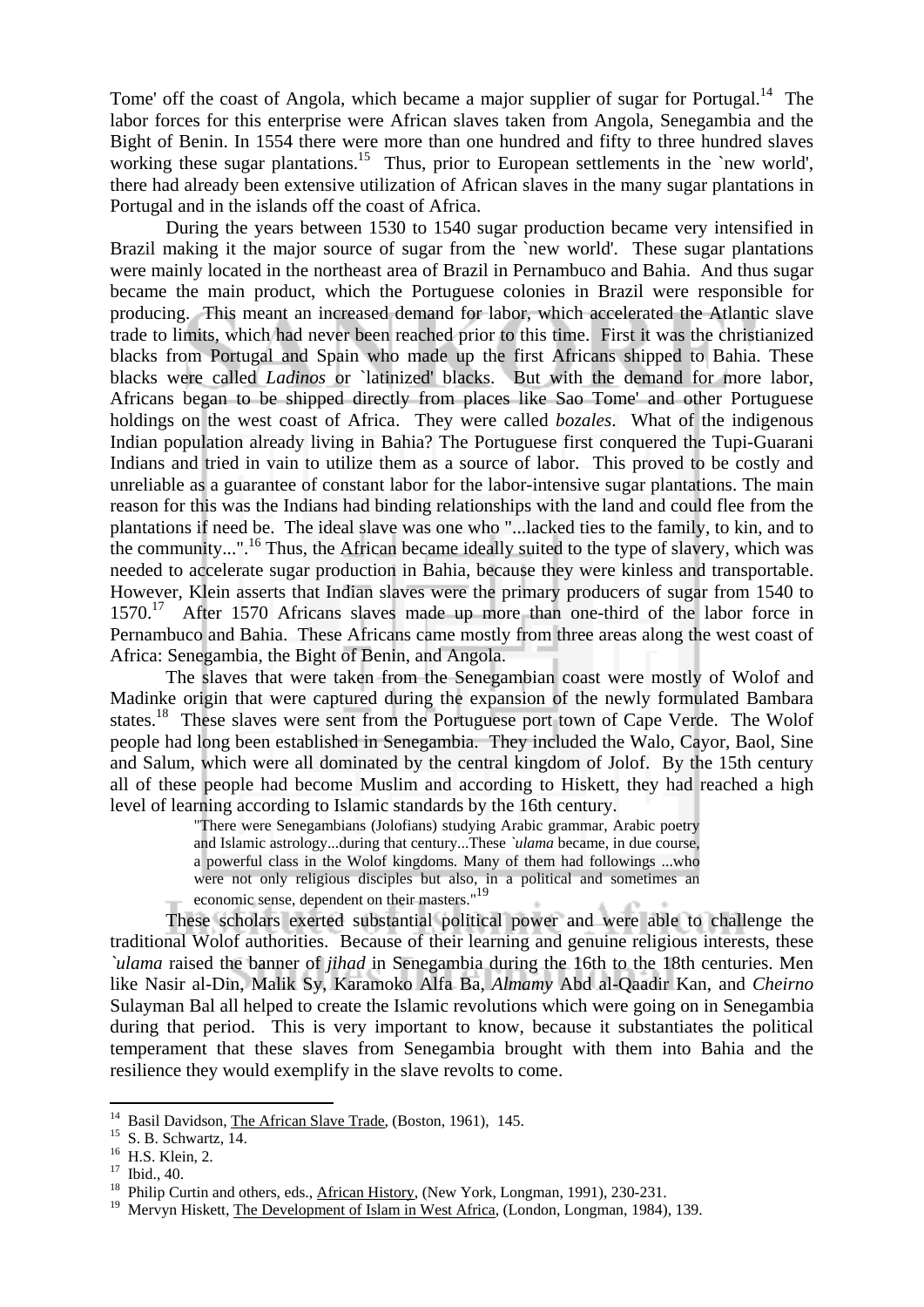

Map of the West African ports from which Africans were taken to Brazil

The Malinke or Mande slaves of Senegambia were taken from regions further south of the Wolof kingdoms. According to Willis, the Mande-speaking people made up the largest linguistic groupings in Western Sudan.20 They consisted of animist as well as Muslim elements. The reason for this was that the Malinke Muslims, called Dyula, were not as militant in spreading the religion as the Turudbe/Fullani and the Wolof. However, they did take part in the *jihads* that affected most of Senegambia during the 17th and 18th centuries. What is important is that like the Wolof people, the Malinke were not strangers to *jihad* and did fight when necessary. Again the relevance of this will reveal itself when we discuss the motivations of the slave revolts in Brazil. Stuart Schwarts points out that during the 16th century the majority of the slaves which were sent to Brazil were taken from the Senegambia region which were shipped from the Portuguese outposts of Sao Tome' and Cape Verde.<sup>21</sup> During that period Bahia did not have as many sugar plantations as Pernambuco. Therefore most of these slaves were sent to Pernambuco. We will discuss the number of slaves later.

 Another major source of slaves for Bahia was from Angola. The first of their kings was a ruler by the name of *Nimi a Lukeni* who ruled around the 14th century. The Portuguese arrived in the 15th century during the rule of Nzinga Mbemba, who was later 'baptized' as  $\sum_{i=1}^{\infty}$  Dom Affonso. He was the sixth king of the Mani-Congo.<sup>22</sup> He was responsible for introducing Christianity into Congo and had a good working relationship with the Portuguese. This `alliance' fell through when Affonso sought to gain control over the activities of the Portuguese who had settled in Sao Tome'. From the very beginning the Portuguese were capturing slaves from Congo with the assistance of Affonso, but, because these slaves had to pass through Sao Tome', much of his `slave currency' was appropriated by the Portuguese in Sao Tome'. In 1526 Affonso eventually attempted to direct and stop the slave trade from

<sup>20</sup> John R.Willis, "Reflection on the Diffusion of Islam in West Africa", in Studies in West African Islamic History, vol. 1, (ed.) John R. Willis, (London, Frank Cass, 1979), 14-15.<br><sup>21</sup> Stuart B. Schwartz, 339.

<sup>&</sup>lt;sup>22</sup> Basil Davidson, 129-131.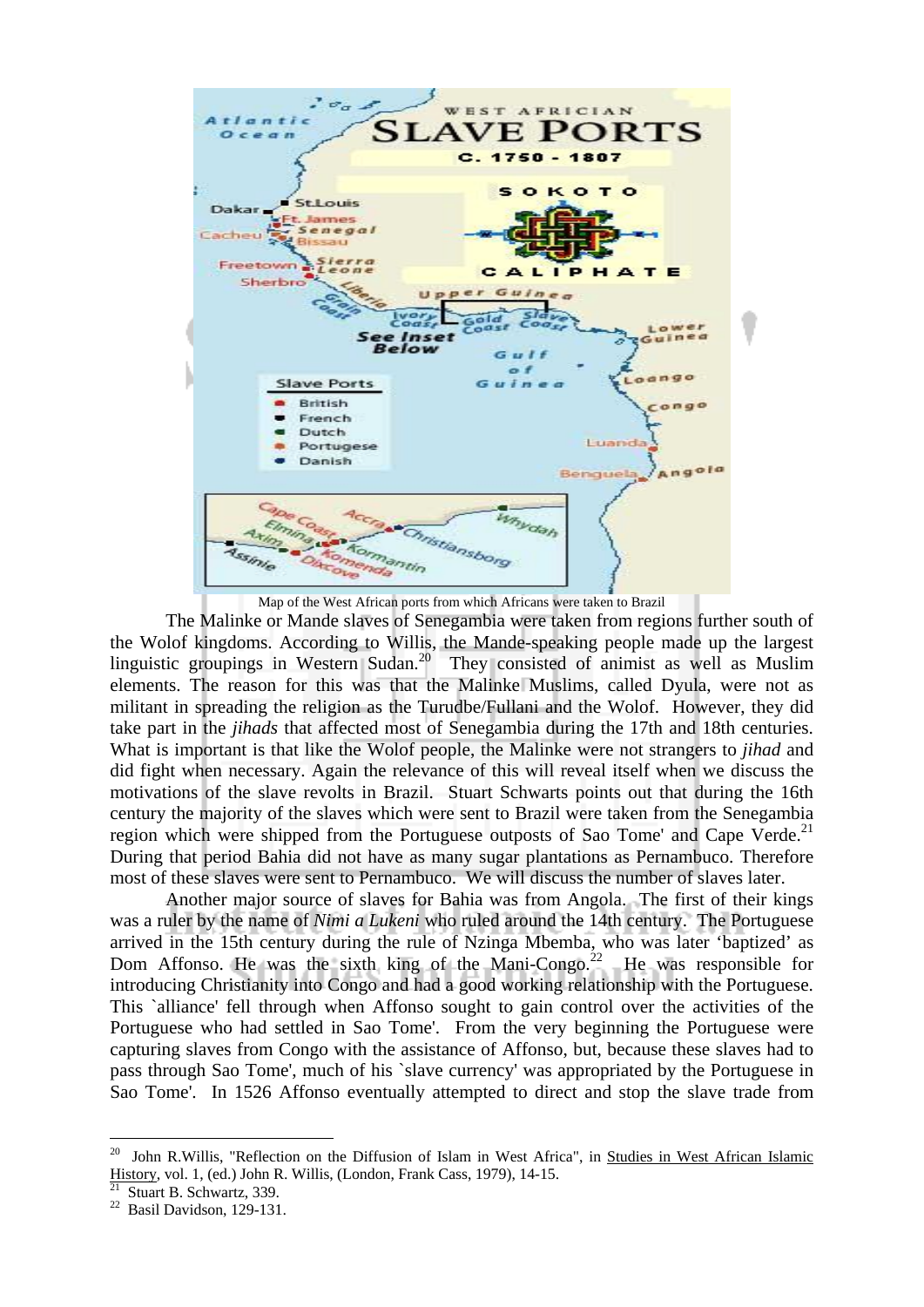Angola and Congo.<sup>23</sup> The cause for this was that the Portuguese traders from Sao Tome' had undermined Affonso's monopoly of trade, upon which depended his authority and control over the region. It was during this same period that many of his vassals began to revolt against him assisted by the Portuguese traders of Sao Tome'.<sup>24</sup> By 1665 the Portuguese had broken the official alliance with the rulers of the Mani-Congo and Angola and waged war against them. During these wars the king of the Mani-Congo was killed, which marked the end of indigenous African rule in that region. From the Portuguese ports of Luanda and Benguela were shipped thousands of Africans to the ports of Brazil.

 The next source for the majority of slaves brought to Bahia was from the Bight of Benin. The Portuguese had established El-Mina in the 16th century and latter Whydah. These trading posts remained the central trading post from that time until around 1770. After this period, trade moved towards Porto Novo and Lagos in the Bight of Benin. This region witnessed major political and religious upheavals during the 18th and 19th centuries. Along the coast the Oyo Empire, which included the city-states of the Yoruba, was going through the process of internal decay. Many of the kingdoms under Oyo began breaking away. Among them were the Ewes of Dahomey. Further north the *jihad* of *Shehu* Uthman Dan Fuduye' was underway, which led to the breakup of the old Hausa city-states and the creation of the Sokoto Caliphate. This turmoil produced large number of captives for the Portuguese who took advantage of these political upheavals. The Africans, which were captured from these areas, were Geges (Ewes), Tapas (Nupes), Ussas (Hausas), and Nagos (Yorubas).

 The Nupe (Tapa) people were originally animist who lived along the Benue River. According to Hiskett, Islam made gradual inroads among the people of Nupe from the  $15<sup>th</sup>$ century until the  $16<sup>th</sup>$  century.<sup>25</sup> A ruler by the name of Etsu Jibrin who ruled Nupe from 1746 to 1759 was the first to introduce Islam as an official religion. Thus, Nupe had reached an intense level of Islamization by the time the *jihads* of Sokoto began in 1804. In fact, some of the early students of *Shehu* Uthman and his brother Abdullahi, were from Nupe.<sup>26</sup> By 1809, Nupe had become integrated into the Sokoto Islamic Caliphate and had witnessed numerous Muslim military expeditions in its vicinity under the leadership of *Amir* Muhammad the son of *Shaykh* Abdullahi Dan Fuduye'.27

 The Hausas (Ussas) were, without exception, Muslim. Islam had entered Hausaland as early as the 7th century and had gradually become the dominant religion by the 15th century. After this period Hausaland witnessed the genesis of militant Islamic scholars whose aim was to purify the practices of Islam among the Hausa. This trend culminated with the emergence of the Fodiawa/Fullani clan in the 17th century who led the Islamic *jihads* of the 18th and 19th centuries. Many writers overlook the fact that the Fullani who lived among the Hausa, first as clients/slaves and then as rulers, spoke the language of Hausa and were off times counted as one of them. Thus, many slaves in Bahia who were known as Hausas could have very well been Fullani. It was these Hausas/Fullani who led the majority of the slave revolts in Bahia. Thus they played the same role in Bahia that they had discharged in the DELGI diffusion of *jihad* in Central Sudan.

 The Ewes (Geges) were included among the people of Dahomey. Islam had entered among them by means of Mande-speaking Dyula traders who settled there in the 17th century.28 These Dyula were extremely literate in Arabic whose primary occupation was leather-working. They were employed by the king of Dahomey as military advisors and were sought after for their knowledge of charms and talismans. These Muslims intermarried among the people of Dahomey and as a result a strong indigenous Muslim community

<sup>1</sup>  $23$  Ibid., 146-147.

<sup>24</sup> Ibid. 150-151.

<sup>&</sup>lt;sup>25</sup> Mervyn Hiskett, 114-115.<br><sup>26</sup> Murray Last, <u>The Sokoto Caliphate</u>, (London, Longman, 1977), 17n.

<sup>&</sup>lt;sup>27</sup> Abd'l-Qaadir ibn Mustafa, Rawdat al-Afkaar, Arabic, (Sankore` Institute, Houston), 1991, p. 23.. 28 Mervyn Hiskett, 127-128.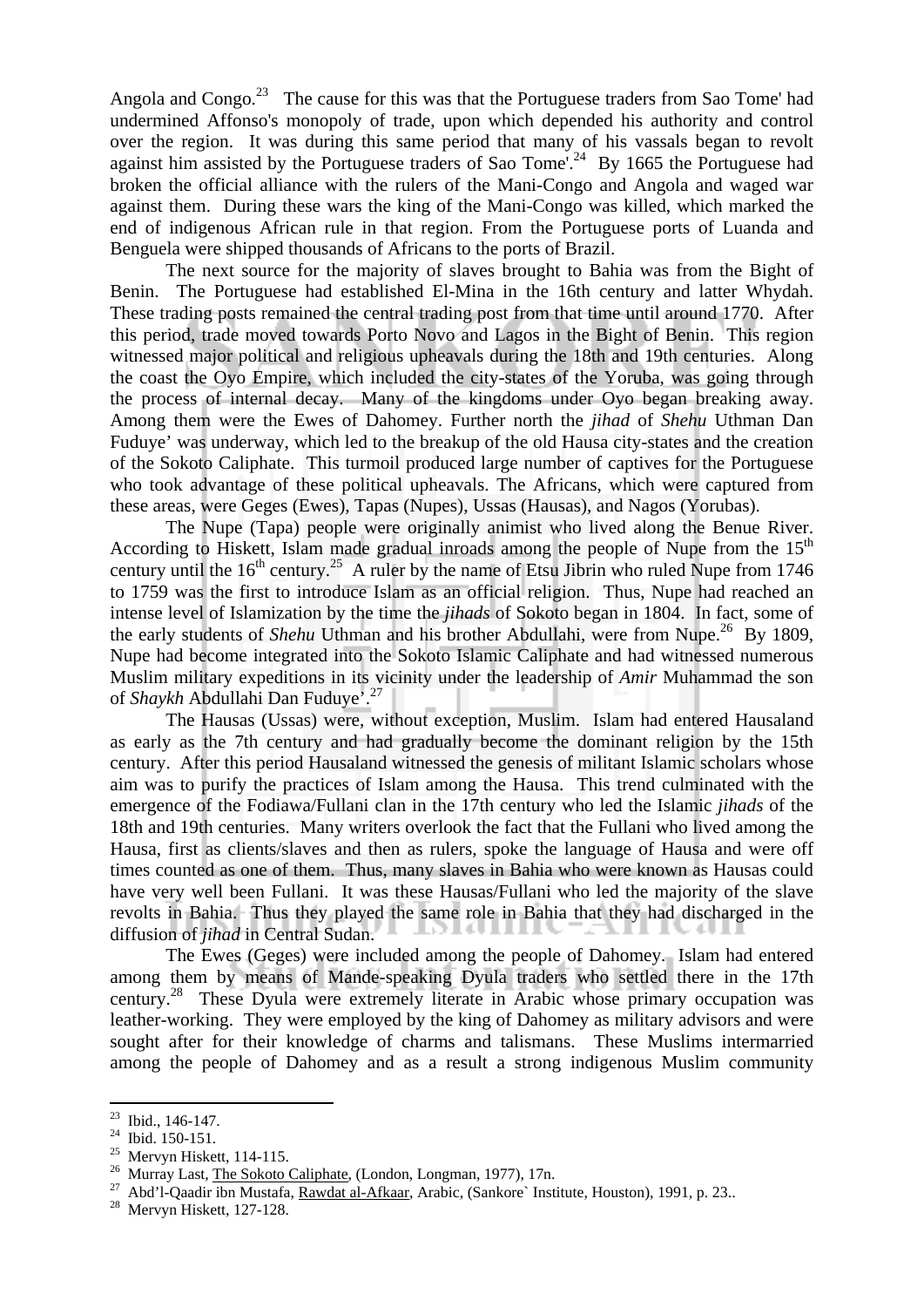emerged.<sup>29</sup> Their lingua franca was Hausa, which could be the source of some confusion when identifying those Hausa slaves in Bahia.

 Among the Asante kingdom there were many Muslims. The Akan established this kingdom in the 17th century. Like Dahomey and Nupe, the Asante kings were highly impressed by the administrative abilities of Muslim scholars and employed them in a number of official positions. Between 1764 and 1777, the ruler of the Asante, Osei Kwadwo, using Muslim clerics, made Arabic the official language for correspondence. He employed the Muslim scholar Abu Bakr Kyeame as chief advisor and after him his son, Imam Sa`id Bamba. Islamic influence among the Asante was so strong that the Asante civil servants were trained by Muslim scholars.<sup>30</sup>

 The Yoruba people are included among the Banza Bakwai or `seven bogus' groups who are people not originally Hausa, but who have adopted certain Hausa characteristics and language.<sup>31</sup> The Yoruba, however, are a distinct ethnic group with their own customs that distinguish them from the Hausa and other groups in the area. The interesting thing about the Yoruba, which confirms a long time relationship with Islamic culture, is their own account of their origin. According to Samuel Johnson, Yoruba traditions say,

> "The Yoruba are said to have sprung from Lamurudu (Nimrud), one of the Kings of Mecca, whose offspring were: Oduduwa, the ancestor of the Yorubas, the Kings of Gogobiri (Gobir) and of the Kukawa, two tribes in the Hausa country...That the Yorubas originally came from the East there cannot be the slightest doubt, as their habits, manners and customs, etc., all go to prove. With them the East is Mecca and Mecca is the East. $\frac{32}{5}$

 In spite of the possible historical inaccuracy of the above account, what is interesting for us is that the Yoruba saw themselves as having some ties with the center of Islam in Mecca. This demonstrates why the Hausa Muslims considered them a subgroup among the Hausa people. It is clear that the Yoruba were victims at some point in history of cultural imperialism by the Hausa Islamic communities. Why else would the Yoruba trace their history back to Mecca the home of Islam? What is important here is that there had been a long-standing trend of domination of Yoruba traditions by Islamic culture. This alone explains the effect that a few Hausa would play in mobilizing the Yoruba in a revolt against the system of slavery in Bahia, Brazil. The question arises is did the Hausa or Muslim elements dictate to the Yoruba people their own view of them, or not? Writing in 1812, one of the leaders of the Sokoto *jihad*, Muhammad Bello, gave his account of the Yoruba when he said,

> "The lands of the Yoruba are very extensive and possess rivers, forest, minerals and mountains. There are many amazing sights in it. The Christian ships alight there. The Yoruba are descended from the Banu Canaan and the descendents of Nimrud. Now the cause of their having settled in the west, according to what we heard, is that Ya`rub ibn Qahtan drove them out of Iraq to the west and they journeyed between Egypt and Abyssinia until they reached the land of Yoruba..."<sup>33</sup>

 This account is also interesting because it reinforces the report transmitted by the Yoruba themselves. The modern version of this story of the Yoruba seems to be more likely because of the linguistic factor, which describe the Yoruba as probably descendents from the people of Meroe along the Nile River who migrated to their present home between 600 and  $1000$  C.D.<sup>34</sup> The fact that this more precise account was eventually forgotten and the Islamic

<sup>29</sup> Ibid., 128.

 $\frac{30}{31}$  Ibid., 133-135.<br><sup>31</sup> Abd al-Qaadir ibn al-Mustapha, <u>Raudat'l-Afkar</u>, TMs., in possession of the author, 23.

<sup>&</sup>lt;sup>32</sup> Samuel Johnson, History of the Yorubas, (London, 1921), 3-4.<br><sup>33</sup> Muhammad Bello, *Infaq al-Maisur*, TMs., 73-74. I am deeply indebted to Dr. Abdallah Hakim Quick of the University of Toronto for sending me a copy of this manusript in a timely fashion. He obtained it from the Sokoto History Bureau of the University of Shaykh Uthman Dan Fodio in Sokoto, Sokoto State, Nigeria.

<sup>&</sup>lt;sup>34</sup> Basil Davidson, African Civilization Revisited, (Trenton, African World Press, Inc., 1982), 84.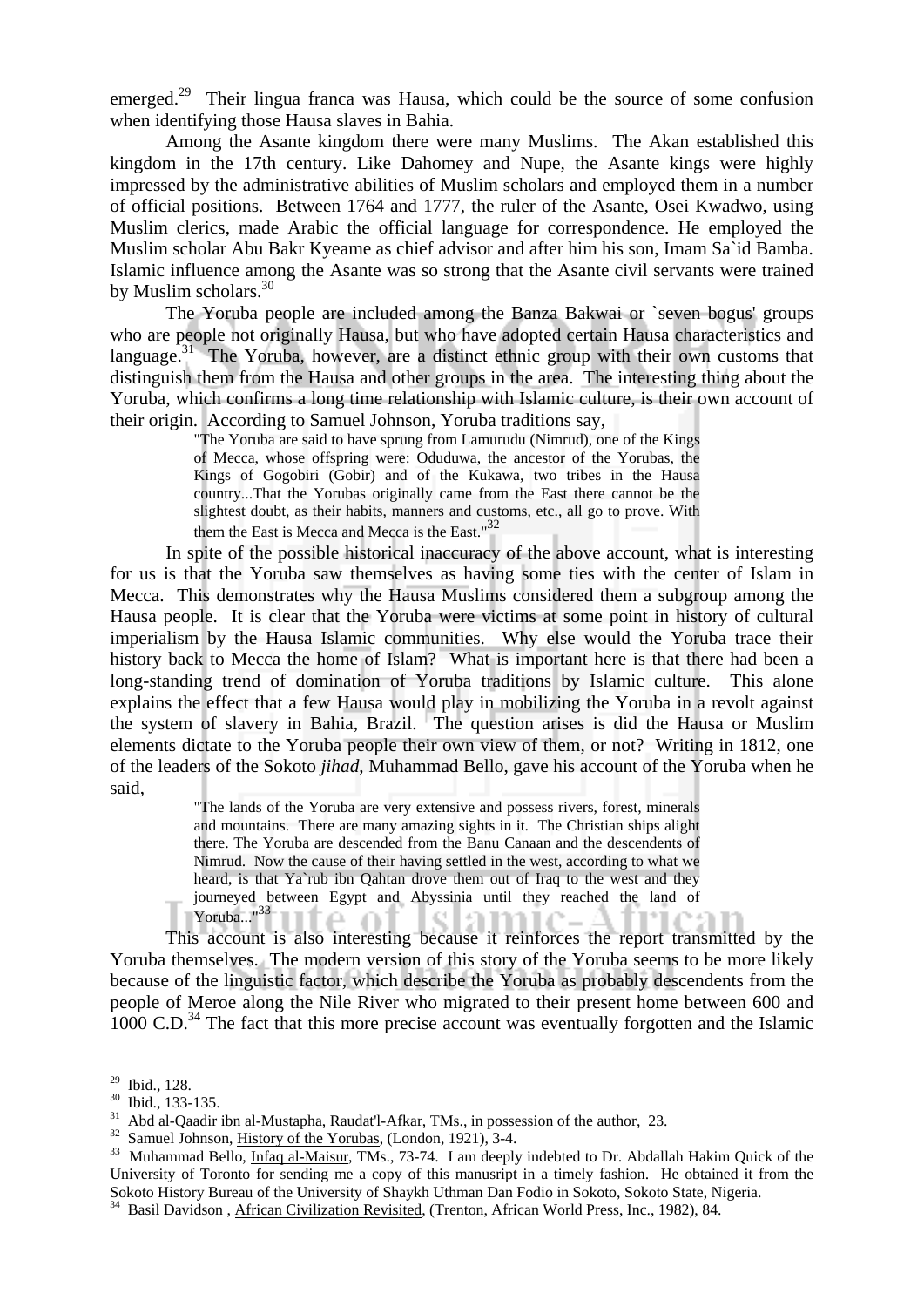version of it was accepted by the Yoruba indicates a deep cultural penetration of Islam among the Yoruba. The Yoruba call the Muslims among them *Imale* which indicates that these early Muslim travelers in their land came from the lands of Mali or that they were Mande-speaking Dyula traders. Another factor that points to the above argument is the fact that the Yoruba call an Islamic scholar *alufa*. This is no doubt taken from the term for jurist prevalent among the people of Mali and Songhay, *alfa*. Hiskett feels that this proves that Islam could have entered into the Yoruba by way of Songhay.35 However, the term *alfa* is not a Soninke nor Mande word. Its origin is from the language of Fulfube' deriving from the word *alfalu* which means 'to divine'. This word in turn is taken from the Arabic word *al-faqih* (jurist/scholar), thus the Fullani corruption of the word - *alfa*.<sup>36</sup> This indicates that Islam could have entered into the Yoruba at the hands of intenerate Fullani scholars making their way to Adamawa, an ancient destination for Fullani clans since the  $15<sup>th</sup>$  century. Whatever the case, by the  $16<sup>th</sup>$  century, there were large communities of Muslim clerics residing in Old Oyo, the capital of Yorubaland. Evidence of this is drawn from the fact that a renown  $16<sup>th</sup>$  century Fullani scholar residing in Katsina named *Malam* Muhammad ibn al-Sabbagh (also known as Dan Marina) wrote a concise treatise called Risalat ila Fuqaha Yuruba ('A Letter to the Jurist of Yoruba'). In this letter Dan Marina discusses the methodology of determining the direction of Mecca from Yoruba. What is clear from this is that there was a large Muslim community in Old Oyo and that there were scholars who were literate in Islamic jurisprudence and astronomy. Islam was introduced by an Arab scholar named *Alfa* Yigi during the reign of the sixteenth ruler of Oyo, Alafin Ajagbo.<sup>37</sup> The early Muslim communities included Yoruba, Dindi, Hausa, Nupe and Bornu Muslims. The majority of the Hausa Muslims were salves captured during the upheavals that effected Hausaland during the 17th through 19th centuries. These Hausa slaves played a very strategic role in the economy of Oyo because of the specialized services, which they performed among the Yoruba. These services included taking care of horses and cattle, barber, rope making, cupping, bone setting, and tapping. Attention should be brought to the fact that the Hausa were not cattle herders by custom. Therefore, those `Hausa' slaves who were responsible for herding cattle were no doubt Hausaspeaking Fullani slaves.<sup>38</sup> There were thousands of slaves from th Central Sudan serving in various homes in Yorubaland the 18th and 19th centuries, which was borne out by the ease with which Muslim armies were raised in Illorin around 1817 and 1823. These same Muslims took on a very militant aspect during the internal collapse of the Oyo kingdom around 1817 as a result of the revolt of Kankanfo Afonja. Because of political turmoil in the kingdom of Oyo, Afonja decided to make a move for the throne of the kingdom. He did this by enlisting the help of a Fulani scholar by the name of *Alfa* Salih Alimi. This scholar was among the students of *Shehu* Uthman Dan Fuduye' and was sent by him in 1813 to preach the religion of Islam among the people of Nupe and Yorubaland. This he did and became well traveled in these regions, gathering many students along the way.39 During this period Shaykh Uthman had already conquered the whole of Hausaland and had retired leaving his brother, Abdullahi, and son, Muhammad Bello, to rule. When Afonja asked Alfa Salih for assistance, the scholar proceeded to proclaim a *jihad* against the kingdom of Oyo and to ally himself with his former spiritual master *Shehu* Uthman Dan Fodio. Hausa and Fullani slaves escaped and joined the community of *Alfa* Salih from every region of Yorubaland.<sup>40</sup> Also free Muslims from

<sup>&</sup>lt;sup>35</sup> Mervyn Hiskett, 113-114.<br><sup>36</sup> F.W. Taylor, A Fulani-English Dictionary, (Oxford, Clarendon Press, 1932), 3.

<sup>&</sup>lt;sup>37</sup> T.G.O. Gbadamosi, The Growth of Islam Among the Yoruba: 1841-1908, (London, Longman, 1978), 5-6.<br><sup>38</sup> Mahdi Adamu, "The delivery of Slaves from the Central Sudan to the Bight of Benin in the Eighteenth and Nineteenth Centuries", in The Uncommon Market: Essays in the Economic History of the Atlantic Slave Trade, (eds.), Henry A. Gemery and Jan S. Hodgendorn, ( New York, Academic Press, 1979), 176.

 $39$  Robin Law, The Oyo Empire:1600-1836, (Oxford, Clarendon Press, 1977), 256-257.<br>
40 Samuel Johnson, 193-194.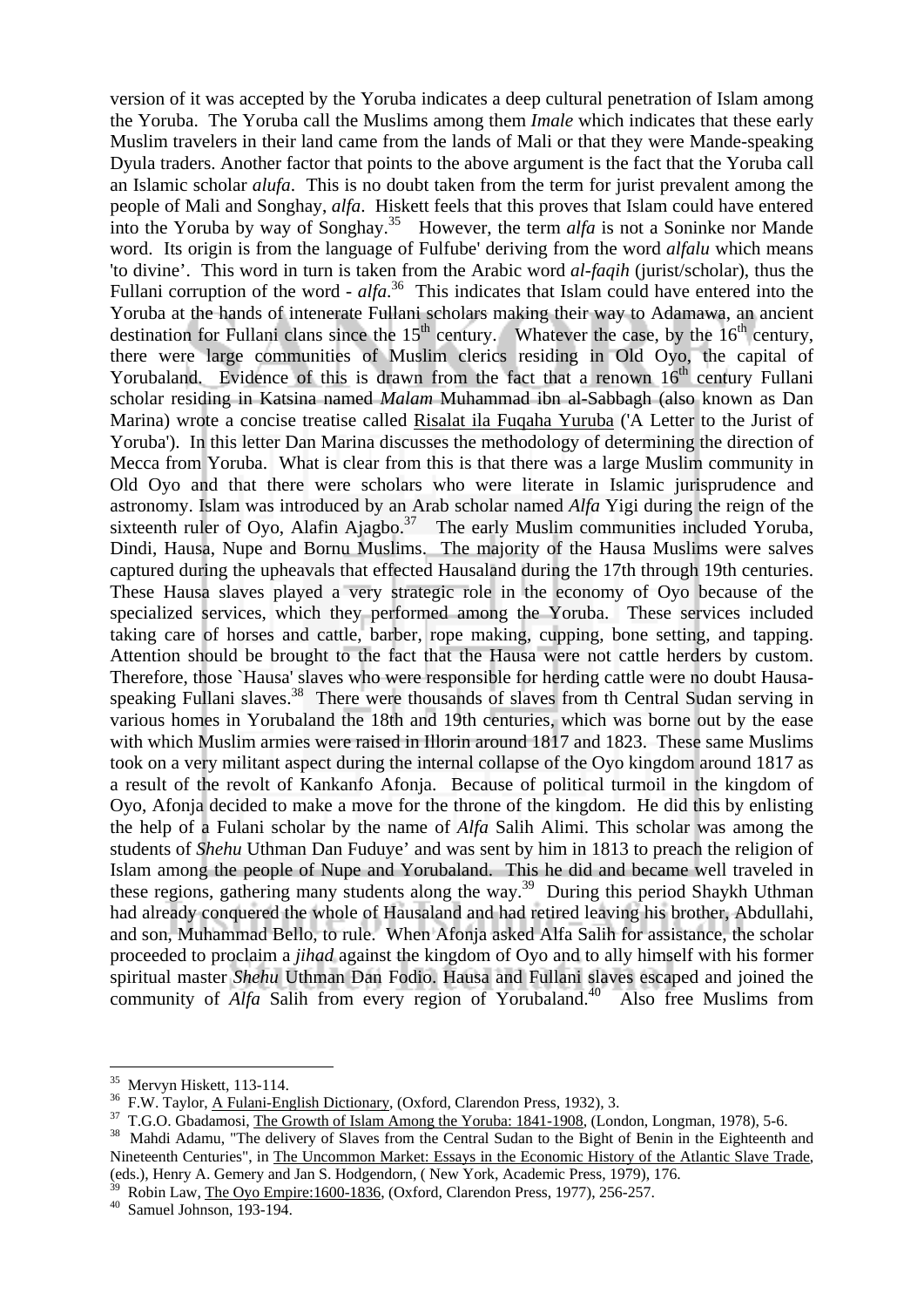Gbanda, Kobayi, Agoho, Kuwo and Kobe flocked under the banner of the *Jama`at*. 41 The consequence of this *jihad* was the establishment of the Illorin emirate led by the son of *Alfa* Salih, Abdal Salaam. He was recognized by the Caliph of Sokoto as the *Amir* of Yoruba and was placed under the immediate authority of the *Shehu*'s brother, Abdullahi Dan Fuduye', the *Amir* of Gwandu.<sup>42</sup> The fact that there was a large army of Yoruba Muslims led by the chief of Kuwo, Solagberu, who participated in the *jihad*, indicates that it was a fight on religious and not ethnic grounds. Illorin became the Yoruba Muslim leg of the great Sokoto Caliphate. This corroborates that Islam had become well established among the Yoruba during the time of the Atlantic slave trade. This must be understood when examining the role of the Yoruba Muslims in the Bahian slave revolts. The Yoruba Muslims were not nominal Muslims, but had embraced Islam deeply and had fought a *jihad* in order to demonstrate their conviction to it.

 Time was taken to discuss the influence of Islam upon the Yoruba, Nupe, Ewes, Asantes, Hausa, and Fullani in order to demonstrate that the revolts in Bahia did not happen in a vacuum. The groups which participated in the revolts were either natural Muslims or new converts to the religion and were involved with religiously inspired militant armed struggle in Africa prior to being brought over as slaves to Bahia. The Hausa, Fullani and Nupe Muslims reached the Bight of Benin by three ways. The first was through being captured in the many military expeditions that were taken place at that time in Central Sudan. The second way was by means of trading caravans that were attacked and its people taken and sold on the coast of the Bight of Benin. An example of this was the capture of the scholar/merchant Muhammad Abdullahi. He was originally from Kano and was captured in Borgu by highway robbers. He was later sold to Yoruba traders and later resold and shipped to Bahia from Lagos. His name in Bahia was Manuel and according to his interviewer, he was quite learned in Islam.<sup>43</sup> The third way that Central Sudanese slaves reached Bahia was through being domestic slaves in many of the homes of the forest belt, and then sold away to the Portuguese. The reason for this was that slaves who proved to be difficult to live with, were sold away. Realizing the pride and bearing which Islam engendered among its adherence, there is no doubt that many Muslims captive in the homes of Yoruba or Dahomey masters saw themselves shipped off for this reason.

 Knowledge of Sudanese Muslim slaves being sold to Europeans was well known among the leaders of the Sokoto Caliphate at that time. This is what prompted Muhammad Bello in his Infaq al-Maisur around 1812 to condemn the selling of Muslims free or captive to the Portuguese.44 When the Yoruba captured the Nupe, they gave them the name of *Tapas*. And when the Yoruba were in turn captured by the people of Dahomey, they were called *Nagos*. 45 The Hausas kept their name (Ussas), but the Fullani, and Malinke people were just called *Imale*, or were subsumed under the Hausas.

# **Institute of Islamic-African Studies International**

<sup>&</sup>lt;sup>41</sup> The term *jama* `*at* means community and was used by the Sokoto Caliphate to distinguish the Muslims from non-Muslims. Its ironic that this term will be utilized by the Muslims in Bahia to define themselves and to distinguish themselves from non-Muslims.

<sup>42</sup> Murray Last, 96.

 $^{43}$  Mahdi Adamu, 175.

<sup>&</sup>lt;sup>44</sup> Robin Law, 227; and Muhammad Bello, 93.

<sup>&</sup>lt;sup>45</sup> Basil Davidson, The African Slave Trade, 103.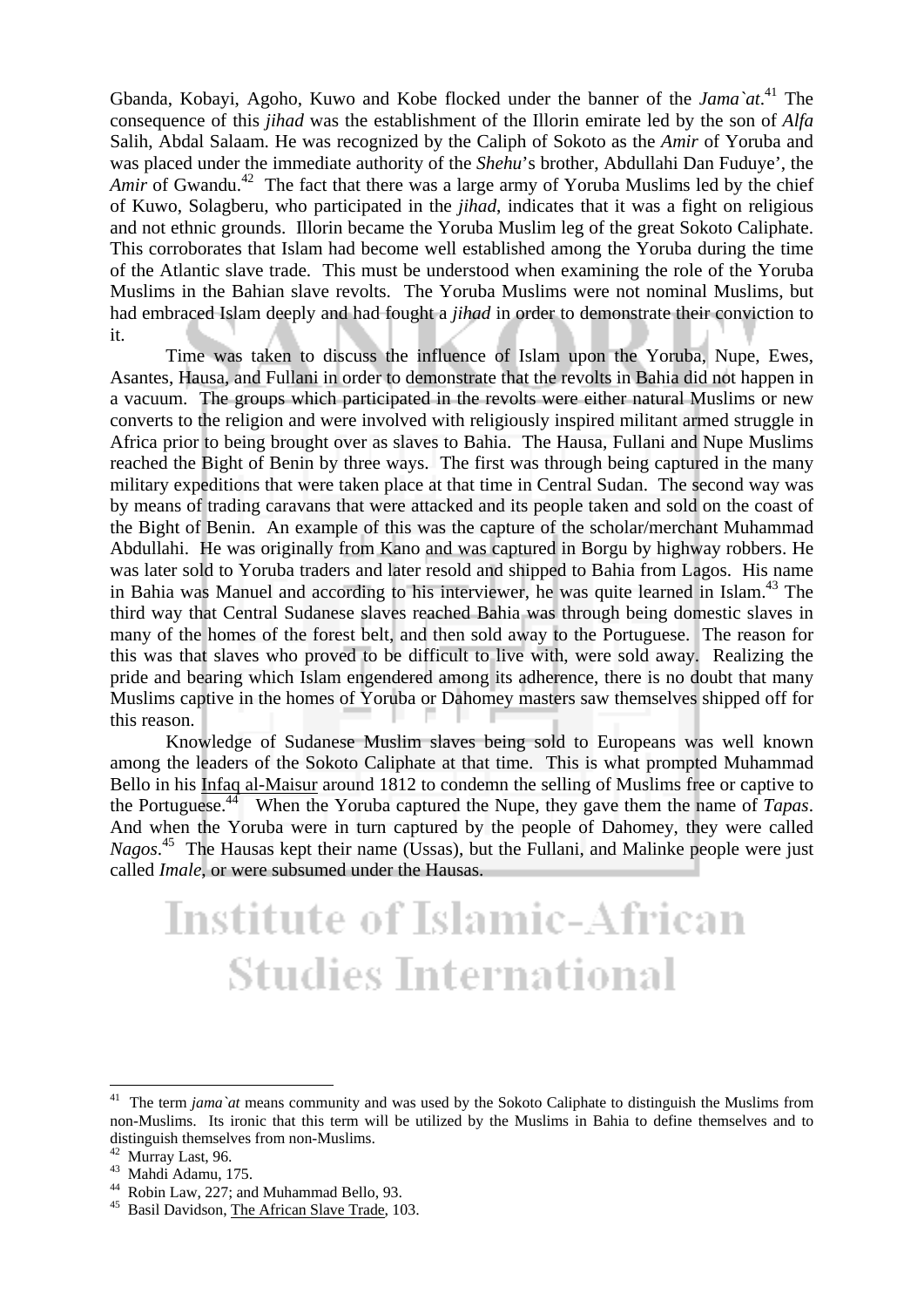

 Reference should be made here of the cementing element of Islam upon the ethnic diversity in Africa. Islam has played a major role in uniting diverse ethnic groups in Western and Central Sudan. The basis for this ethnic unity was established in theory in the Qur'an, where it is said, "*O mankind! Verily We have created you all from a single male and female, and then made you into nations and clans so that you may know; surely the best among you all in the sight of Allah is he who is most mindful of Allah*."46 This verse implies, at least on the theoretical level, that the brotherhood of Islam superseded the old ties of kinship. A new dispensation had been established where men of all color and ethnic background could move up vertically in a Muslim society. Prophet Muhammad clarified this by his statement, "The white is no better than the black, nor is the Arab better than the non-Arab, except by his mindfulness of Allah." More than a tenth of the Companions of Muhammad had come from the status of being a slave or the sons of slaves, yet this did not prevent them from having a prominent status in the newly emerging Islamic society. Among these were Bilal ibn Rabah, Zayd ibn Haritha, Umar ibn al-Khattab, Salman al-Farsi, `Ammar ibn Yaasir, Mihja and more than fifty-five other men and women of plebeian origin, yet who distinguished themselves as leaders of the Muslims in all walks of life.<sup>47</sup>

 In the decades just after the time of Muhammad and his Companions, it was men of this plebian status who actually ruled most of the metropoles of the Islamic Empire. Ada ibn Abi Rabah, an ex-slave ruled Mecca because of his superb erudition in Islam. Ta`us ibn Kysan, an ex-slave, ruled the Arabs of Yemen. Yazid ibn Abi Habib, an ex-slave, ruled the people of Egypt. Makhut al-Dimasqi, a Nubian ex-slave, ruled Syria. The ruler of Mesopotamia was an ex-slave named Maymun ibn Mahran. And the ruler of Basra was non other than the illustrious scholar and mystic al-Hassan ibn Abu'l-Hassan al-Basri, also an exslave. All this occured within a short time after the time of Prophet Muhammad and it exemplified a pattern that would continue with the spread of Islam in Africa.<sup>48</sup> The great Turudbe ruler of the Songhay Empire was an ex-slave of the Sosso leader Sonni Ali. His trusted secretary of state, Ali Fulani was a slave who had distinguished himself by his erudition and piety among the scholars of Timbuktu.

 Thus, Islam had the ability to unify different ethnic groups on the basis of the religion and what the Qur'an defined as 'god-fearing' (t*aqwa*). The manifest sign of a person possessing this quality was his ability to learn and understand the Islamic sciences. The Qur'an explains the intellectual benefits of t*aqwa* which laid the foundation of upward mobility in an ideal Muslim society in a series of verses. They are: "*Be mindful of Allah*  (*ataquu allaha*), *and Allah will teach you*."49 There is also His saying: "*O you who believe*! *If you are mindful of Allah, He will make for you an intellectual and spiritual astuteness*."50 This was further underlined by the statement of the Prophet of Islam when he said, "When Allah loves a servant, He gives him understanding of the religion". Thus, learning became the currency by which individuals could distinguish themselves in society and in the life to come.

<sup>46</sup> Qur'an, 49:13.

<sup>47</sup> Daniel Pipes, "Mawlas: Free Slaves and Converts in early Islam", in Slaves and Slavery in Muslim Africa, vol. 1, (ed.) John R. Willis, (London, Frank Cass, 1985), 210-211.<br><sup>48</sup> Constance Hilliard, "Zuhur al-Basatin and Ta`rikh al-Turubbe: Some Legal and Ethical Aspects of Slavery in

the Sudan as Seen in the Works of Shaykh Musa Kamara," in Slaves and Slavery in Muslim Africa, vol. 1, (ed.) John R. Willis, (London, Frank Cass, 1985), 167-168.

<sup>49</sup> Qur'an, 2:282.

<sup>50</sup> Ibid., 8:29.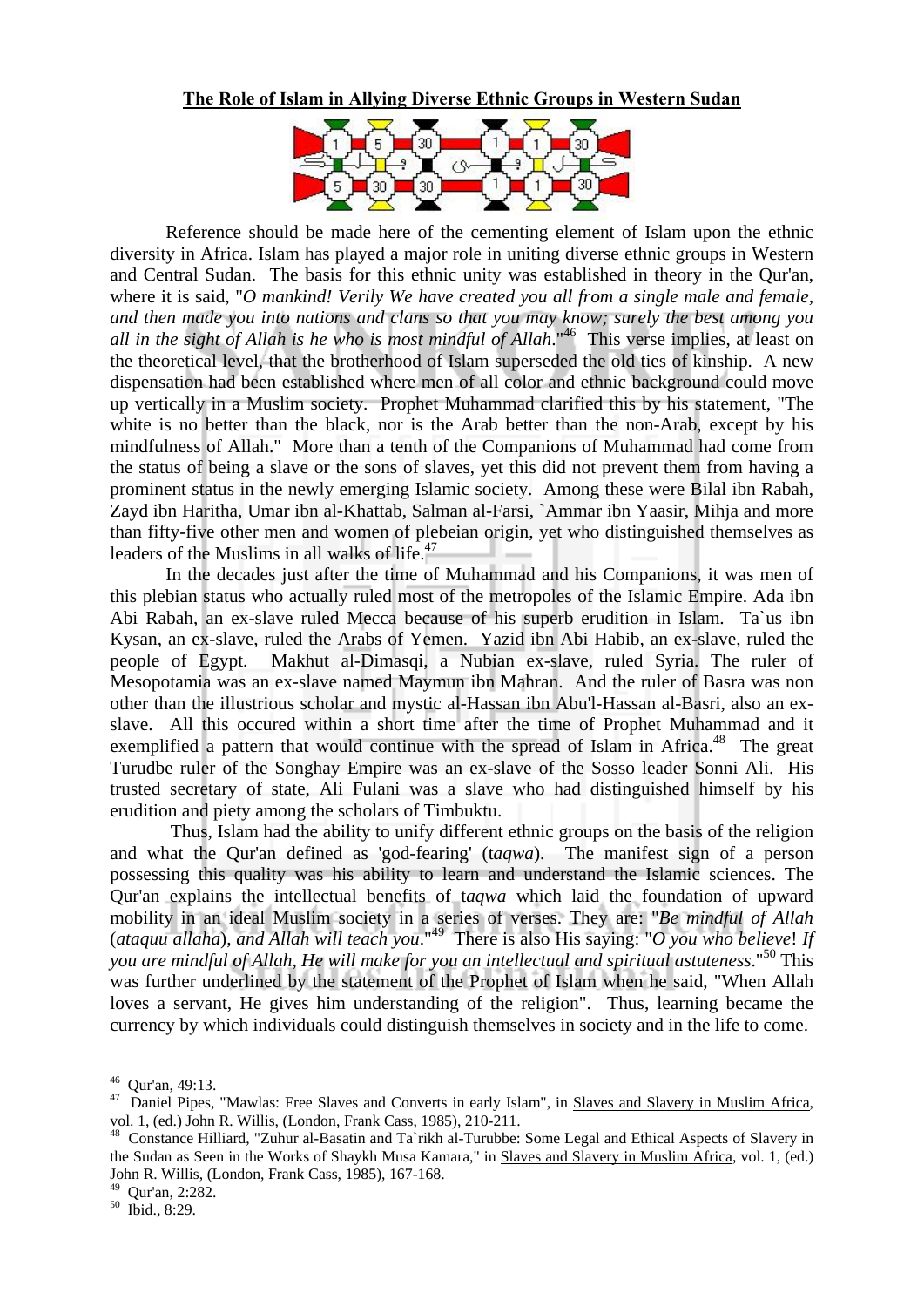In Central and Western Sudan, literacy and learning was associated among the illiterate "...with magical or supernatural powers which gave special status even to the leastlearned literati<sup>"51</sup>. Certain crafts like tailoring was set aside especially for those who were *alfas* or disciples, thus guaranteeing economic security. The lucrative trade of writing of charms, talismans and amulets was related to ones status as a scholar. And in times of political security there existed the chance for salaried semi-legal post with the judiciary arm of the state. All these factors imply that, literacy became a means of social upward mobility among the Sudanese Muslims. These qualities were exemplified in the person of the *alfa*, *alim* or *modibo*..

 The spread of Islam in Africa was accompanied by a spread of literacy. This is true because Islam is not a religion that revolves around a 'man-god', but the religion that revolves around a Devine script, the Qur'an. Consequently Islam placed a high degree of importance upon the ability to read it and correctly interpolate it. The language of the Qur'an is Arabic, which has provided a common form of literacy over large areas of the Sudan and in creating a means of both localized and international contact and a medium for education.<sup>52</sup> As we mentioned earlier literacy allowed for upward mobility in a given Muslim society. This was the same for traditional African societies as well. For the scholars of Islam were held in awe by many of the pagan chiefs and were employed to write charms for the kings and their courtiers and to make talismans to protect their soldiers in battle. This was the case for the Yoruba, Asante as well as the Dahomey kings. These scholars, who were also merchants, used Arabic to record their routes, their profits and losses, debts and credits, the places they visited and where they stayed. Arabic was the language by which *malams* and *alfas* corresponded with each other on all matters.<sup>53</sup>

 The Islamic scholar was seen as dynamic agents and manipulators of spiritual powers and esoteric knowledge. This esoteric knowledge was divided into various forms. The first kind was that which was related to prophecy and prophetic revelation. This knowledge usually was accompanied by visions or dreams resulting from spiritual exercise. The scholar who possessed this sort of knowledge was called *wali* (saint) and allegedly had the ability to perform miracles (*karamat*). The second kind of esoteric knowledge was that related to the power of words, letters and numbers. Supposedly this knowledge was drawn from the Qur'an. It included recitation of the names of Allah, the esoteric meanings of certain verses of the Qur'an and the science of letters. From this knowledge emerged numerological practices, the science of numbered squares utilized in the creating of amulets and talismans. The third kind of esoteric knowledge was those related to astrology and geomancy.54 Granted, the last two kinds of esoteric sciences were usually condemned by the conservative Muslim scholars, yet they were widely utilized by certain scholars in many of the African kingdoms during the  $16<sup>th</sup>$ to  $19<sup>th</sup>$  centuries. These scholars operated in response to the needs of ordinary people as well as to the demands of rulers. The impact of the esoteric sciences upon the spread of Islam of west Africa should not be underestimated, because it was the most dynamic element in the diffusion of Islamic culture among different African ethnic groups.<sup>55</sup> This will be seen in the emergence of the use of the science in the slave revolts of Bahia.

 Another aspect of Islamic scholarship, which had strong influence upon the actions of many Sudanese societies, was the Muslim concept of eschatological beliefs. These concerned the topic of the 'End of Time' and all the cataclysmic events which herald it's happening. According to Islamic sources the End of Time would be preceded by a series of 'signs'. These

<sup>&</sup>lt;sup>51</sup> Elias Saad, <u>The Social History of Timbuktu</u>, (Cambridge, 1982), 159.<br><sup>52</sup> J.O. Hunwick, "The Influence of Arabic in West Africa", Transactions of the Historical Society of Ghana, vol. VII, 1964, 24-25.

<sup>53</sup> Ibid., 36.

<sup>54</sup> Louis Brenner, "The 'Esoteric Sciences' in West African Islam", in <u>The Changing Role of the Ulama</u>, Conference, March 29-31 1984, Northwestern University, Lansing, 2-3.

Ibid., 6.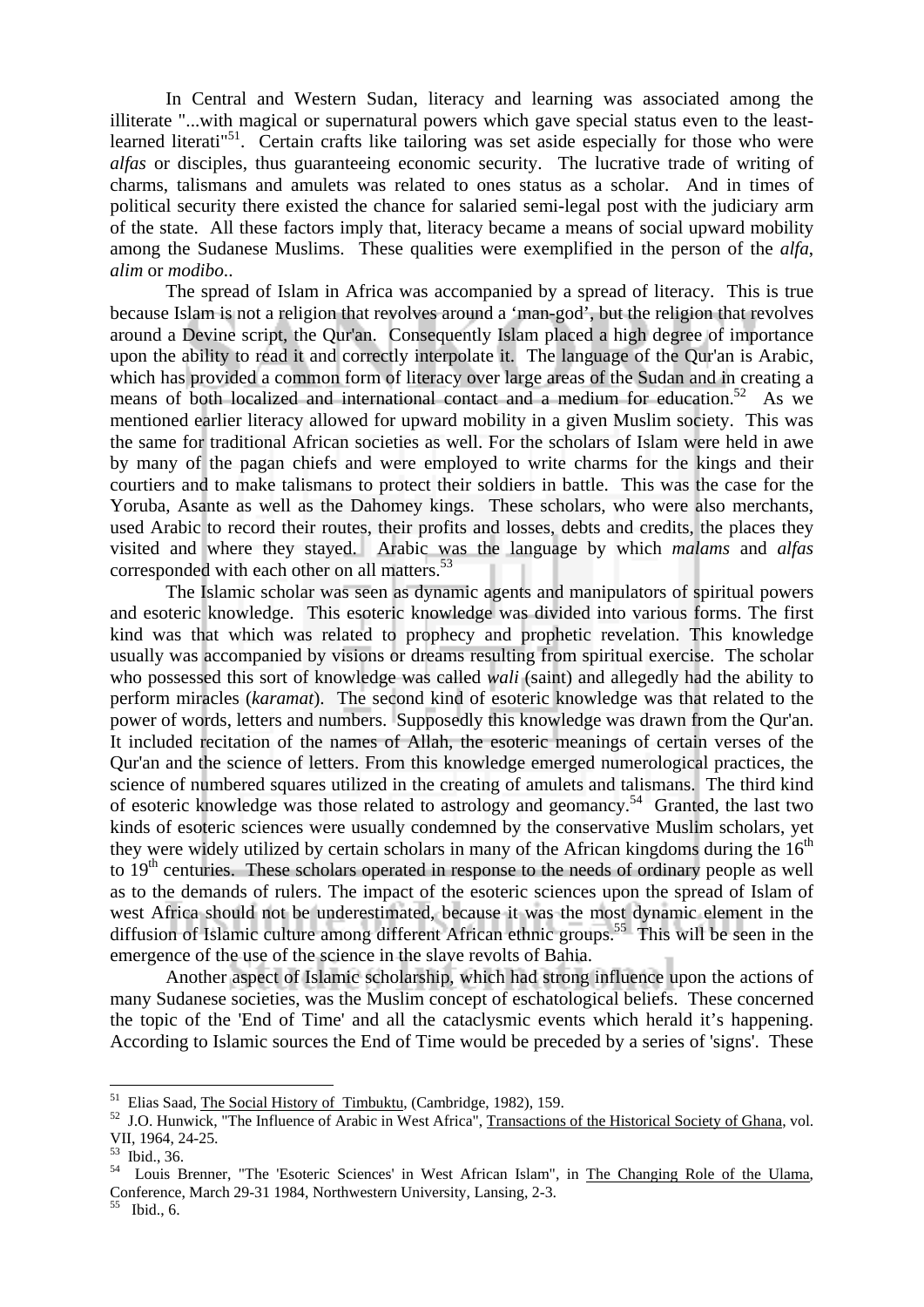signs included natural and man-made disasters, the breakdown of Islamic morality, civil upheaval, war, and social decay. These signs also included the primacy that the Europeans (*Ahl 'r-Ruum*) would gain over Muslim polities. These signs would culminate with the appearance of the *Mahdi* (the Islamic messiah), the appearance of the *Dajjal* (the anti-Christ), the heavenly descent of Jesus the son of Mary, the release of Gog and Magog, the raising up of the Qur'an from the Earth, and finally the rising of the sun from the West - which will signal the destruction of the universe and the ushering in of the Day of Judgment.<sup>56</sup> All of these eschatological beliefs were drawn from the text of the Qur'an and the oral traditions of Prophet Muhammad, which gave them the status of creed or foundation of belief. This meant they were apart of the basic education of any *Malam*, *alfa*, *marabout* or *alim*.

It was sometimes these ideas that scholars utilized to rally support for their endeavors to establish Islamic governance in the Sudan. In addition to these classical sources for the End of Time, there also emerged a mass of accumulative oral traditions about the End of Time developed out of the Sudanese society itself. These traditions spoke of the destruction of a particular society or city as being one of the signs of the End of Time. One popular tradition, which had profound and universal affect upon the role of the scholars of Western and Central Sudan, was the prophecy made by a Timbuktu sage, Ahmad ibn Abdallah, saying that the conquest of Timbuktu was an eschatological sign of the End of Time.<sup>57</sup> On the eve of the 1591 invasion of Timbuktu, many of the scholars were forcibly deported or fled to other regions of the Sudan. In fact, it is alleged that it was this dispersal that brought many Dyula/Mande-speaking scholars into Yorubaland, Asante, Hausaland and other regions near the Bight of Benin around the  $16<sup>th</sup>$  century. What is known is that the destruction of Timbuktu marked the beginning of the quasi-militant era of Muslim scholars throughout the Sudan. Prior to this period, Islamic scholars were quietist and were involved with education and advising existing traditional rulers. However, after the Moroccan and Portuguese invasion of Timbuktu in 1591 millenarian ideas became widespread among the scholars. Normally millenarian movements were characterized by other-worldliness and withdrawal from participating in the society; since society was irretrievably destined for divine destruction. However, millenarian movements in Islam, particularly those in Africa, were characterized by militancy and 'the rule of the jurists'.<sup>58</sup> This involved the scholars resting the reigns of governance from the hands of those who were not deserving of it in order to establish the rule of Allah on earth in preparation of the End of Time. This was not a passive millenarian approach, but an activist approach that would characterize the Islamic reform movements that swept Africa during the  $16<sup>th</sup>$  to the 19<sup>th</sup> century. These Muslim armies, who called themselves 'the Army of Allah', were allegedly motivated by their conviction of the nearest of the End of Time; or at least this was the propaganda used to rally the massive support which they received. Enslaved African Muslims no doubt carried this phenomenon across the Atlantic to Bahia. It was recognition of this, which caused some scholars to define the slave revolts of Bahia as millenarian. This will be discussed at length later.

 The methodology that these militant scholars and their followers utilized in realizing their aims was the classic Islamic response of *hijra* (tactical withdrawal and flight) and *jihad* (military struggle). This was a consistent theme throughout the Islamic reform movements of Africa. This is corroborated by the voluminous writings that emerged on this subject during that period. These writings drew its precedents from the classical Arabic sources of the Qur'an and the traditions of Prophet Muhammad. This meant that the concept of *hijra* and *jihad* were apart of the common teachings of Islamic education, since they were apart of the very early life of Islam. Thus, to the scholars of African society, *hijra* and *jihad* were

<sup>&</sup>lt;sup>56</sup> Uthman Dan Fodiyo, <u>Tanbeehu'l-Umma `Ala Qurb Hujuum Ashraat'l-Saa`at</u>, TMs, 1-4.<br><sup>57</sup> Elias Saad, <u>The Social History of Timbuktu</u>, 183.<br><sup>58</sup> Elizabeth Hodgkin, "The Ulama Under Muslim Colonialism: the Timbuktu Ulama Invasion", in The Changing Role of the Ulama, Conference, March 29-31 1984, Northwestern University, Lansing, 5-6.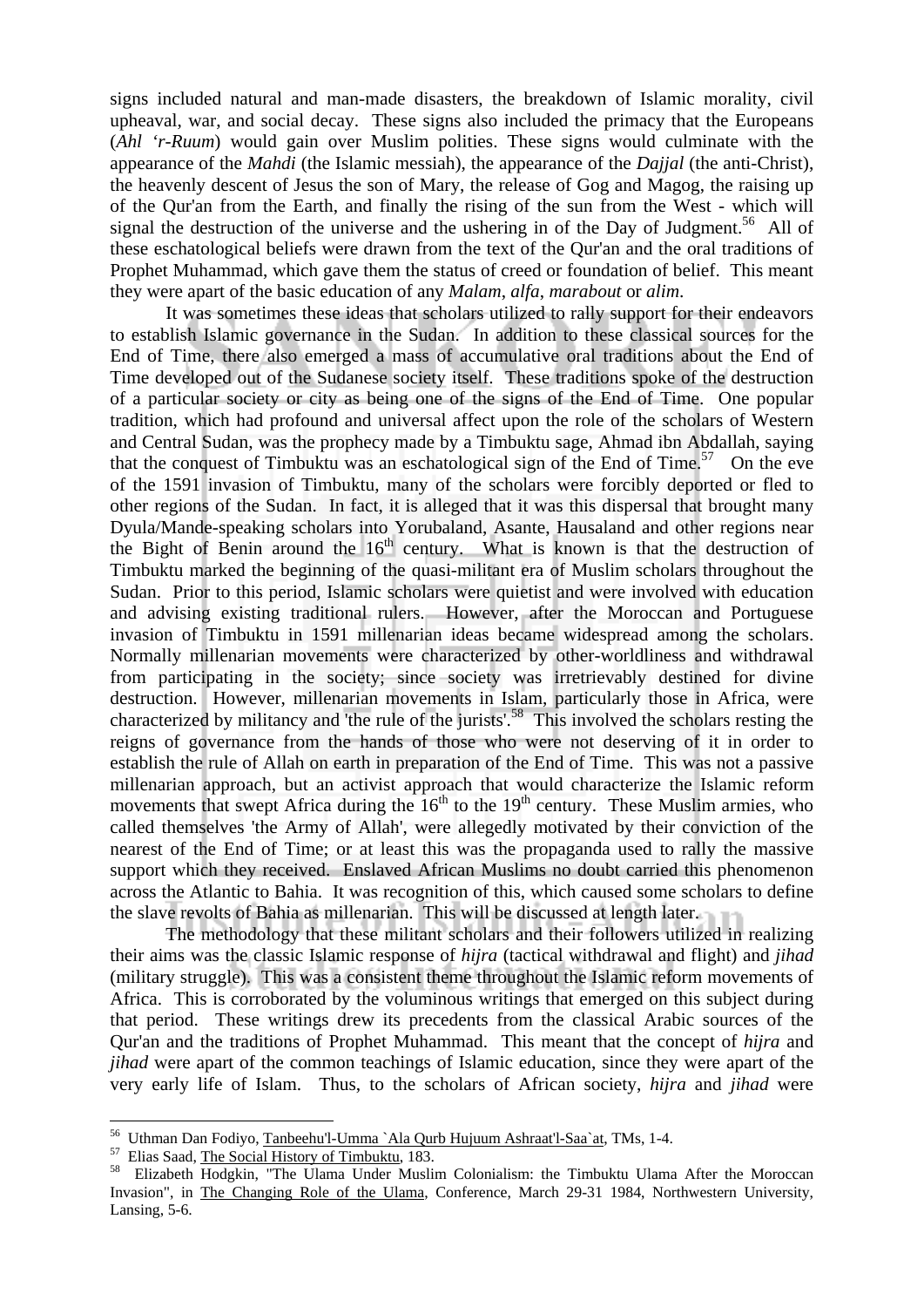common knowledge and religiously mandated responses to cultural aggression. Following is an example of how the African scholars utilized classical Arabic text to call to *hijra*;

> "Emigration (*hijra*) from the lands of the disbelievers is an obligation according to the Book, the *Sunna*, and the consensus. As for the Book there is the word of Allah: '*Surely those whom the Angels cause to die, while they are wronging themselves, the Angels will say, 'In what circumstances were you? They will say, 'we were oppressed in the land.' Then the Angels will say, 'But was not Allah's earth wide enough, that you might have emigrated in it?' For such their refuge shall be Hell.*' The commentators said, `And in this verse is a proof for the obligation of emigration from the lands of the disbelievers.' Al-Suyuti said in his Takmila, explaining the meaning of Allah's words '*wronging themselves*' 'it means by remaining among the unbelievers and failing to emigrate.' As for the Sunna, there is the saying of the Prophet 'Allah is free of a Muslim who lives among the polytheists', and by his saying,...'He who mixes or lives with a disbeliever is just like him.' As for the consensus...it upholds the obligation of emigration'."<sup>59</sup>

 An analysis of the above demonstrates that *hijra* especially in the face of aggression was an obligation that was binding upon Muslims. These Qur'anic proofs for this obligation could not go undetected by any person who claimed to be a scholar, because the above verses and their commentary were apart of the fundamental education of the student. For this reason scholars knew well that *hijra* was not an option but a religious duty. It is in this light which the slave revolts of Bahia must be examined. What of the concept of *jihad*? Are there also legal precedents for the obligation of *jihad* in the classical Arabic texts? If so, then there can be no doubt that any Muslim scholar who takes up arms against the state does so with a religious mandate and he will utilize those relevant Qur'anic verses and prophetic traditions to convince his followers of the obligation of putting their lives on the line for his cause. That does not imply that the scholar is genuine in his call, for he may well be a charlatan who uses the text for his own political or economic purposes. There were many examples of this in Africa and the Arab world. However, in order for him to garner the support from his followers, there had to be established as law the legal precedents for such a *jihad*. And if there were legal precedents, then it was there to be used by those genuine reformers and charlatans alike. The point here is not the genuineness of the scholar, but the existence of legal precedents in classical religious texts. For if they did exist, then they were apart of the common knowledge of Islam and any scholar worth the name `scholar' would at some point in his education come across these legally binding injunctions. This would then obligate a response on his part, genuine or bogus.

 The fact is there were legal precedents in the Qur'an, the prophetic traditions and consensus regarding the obligation of *jihad*, and this obligation was not necessarily defensive or offensive. It was apart of the injunctions of Qur'an, which meant it was to be followed for the sake of obedience to Allah only, without examining the wisdom or motive behind it. Warfare is uncomfortable and it entails the inevitable lost of lives, property and wealth. Under normal circumstances war is conducted for defense against attack or for offense to seize the property and wealth of the enemy (in other words, to conquer). This is the normal aim of warfare. However, in the Islamic contexts, *jihad* includes defense and offense, but transcends these two because it is an injunction from Allah in the Qur'an. It says;

"Fighting is legally ordained for you, although it is an object of dislike to you.

Perhaps you dislike a thing which is good for you, and perhaps you love a thing

which is bad for you. Allah knows, while you do not know."<sup>60</sup>

 The scholars drew from the verse the binding nature of *jihad* upon the Muslim, whether for defense or offense, whether there was material advantage or purely spiritual advantage. The aims of *jihad* were clearly delineated, "*And fight them until persecution is no* 

<sup>&</sup>lt;sup>59</sup> Uthman Dan Fodiyo, <u>Bayan Wujuub al -Hijra Ala'l-Ibaad</u>, trans. F.H. El-Misri, (Oxford, 1978), 48. <sup>60</sup> Our'an 2:216.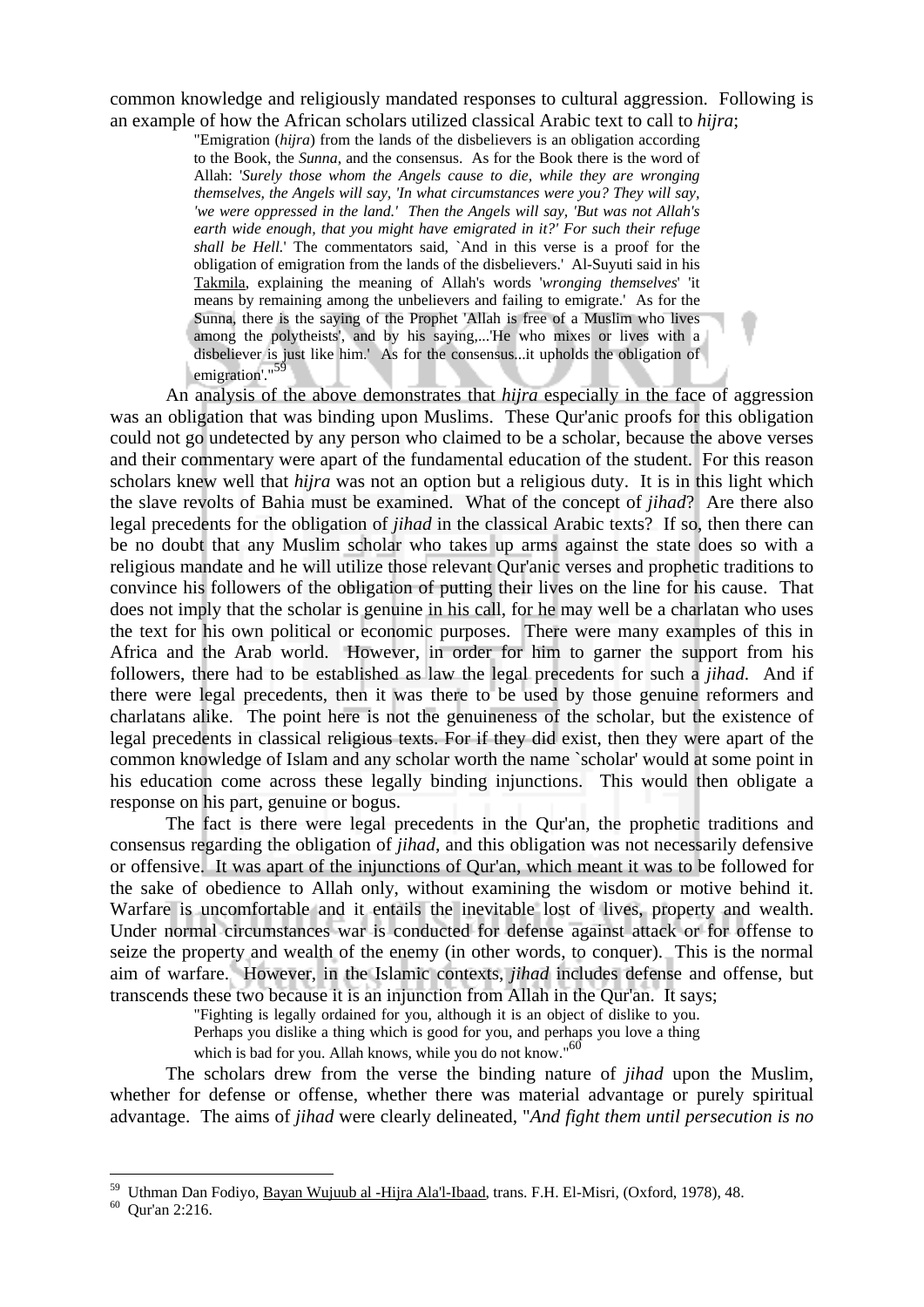*more, and religion is all for Allah*."<sup>61</sup> African scholars explained the meaning of this verse by citing traditional scholars, "Al-Suyuti said in his Takmila, explaining Allah's words, '*until persecution is no more'*, that means until polytheism is no more. And Allah's words, '...*and religion is all for Allah'*, means until obedience and worship are entirely and purely for Allah to the exclusion of anything else."62 This verse delineates the concept of perpetual *jihad* which is fought for the sake of Allah, not for defense or offense. Finally *jihad* is connected with millenarian beliefs as demonstrated by the following statement by a 19th century African Muslim scholar/warrior;

> "Further proof for the continuing obligation of *jihad* is Allah's words: '*So when you meet those who disbelieve in battle, then it is the striking of their necks until, when you have routed them, then take them captive; and afterwards set them free either by grace or ransom, till war lay down its burden*'. The commentators said; 'That means until war comes to an end and nobody except Muslims or those in covenant with Muslims are left, until those being fought abandon their polytheism and sins, which is the ultimate end of the striking, tying, grace, and ransom which were mentioned; meaning that they are to be subjected to such measures until there is no war with the polytheists because their power has gone. It was also said that it means until the coming of Jesus.' In Ahmad's Musnad in the tradition about the *Dajjal (*the anti-Christ), it is mentioned; 'Jesus will descend...and kill him until the trees and stones call out 'O Spirit of Allah! this is a Jew,' so Jesus will kill all those who followed him..."63

 Here *jihad* is connected to millenarian concepts which gives it the idea of perpetuity and persistence. My line of reasoning here is that a Muslim scholar who takes up the *jihad* he does so out of a deeper conviction than the removal of oppression or revolt against slavery. There lies embedded in the concept of *jihad* an eventual establishment of a new order whose foundation is based upon the laws of Allah as expressed in the Qur'an and the *Sunna* of the Prophet. And this *jihad* is continuous, as the Prophet said, "...from the time Allah sent his Prophet; neither the injustice of the oppressor nor the justice of the equitable ruler shall abrogate it."64

What we have tried to do here in this section was to show that Islam united diverse ethnic groups under a single umbrella of religious conviction. The bearers of the ideals of Islam were the Muslim scholars who were employed by Muslim as well as non-Muslim rulers for clerical or shamanistic purposes. After the sacking of Timbuktu in 1591, these scholars embarked upon a more militant and millenarian approach to spreading the call of Islam. The methodology of this novel approach was by means of the religiously, thus legally, binding obligations of *hijra* and *jihad*, which was perpetual until the End of Time. This was the reality of Islam in the Bight of Benin during the height of the Atlantic slave trade. The insecurity which the slave trade created and the apparent strength of the Christian Portuguese could only have increased millenarian feelings amongst the Muslims of the coast, especially those who were unfortunate enough to be captured and shipped to Bahia. Bahia, Brazil witnessed the persistence of this ongoing African trend on the shores of Brazil. And this can be deduced from the opinions that the Portuguese had of these Sudanese Muslims as they were unloaded from the ships to be integrated into the slave plantations of Bahia. Consequently, between 1640 and 1890 1.9 million Yoruba, Ewes, Hausas, Fullanis, Asantes, Nupes, Effans and Malinkes were shipped from the ports of Lagos, Forte de El Mina, and Whydah. According to Patrick Manning,

"Over half the slaves exported, both overall and in each century, appear to have gone to Brazil. For the entire 18th century, an average of over 11,000 slaves

<sup>61</sup> Ibid., 8:39.

<sup>&</sup>lt;sup>62</sup> Uthman Dan Fodiyo, <u>Bayan Wujuub al-Hijra,</u> 79. <sup>63</sup> Ibid., 83.

<sup>64</sup> Ibid., 79.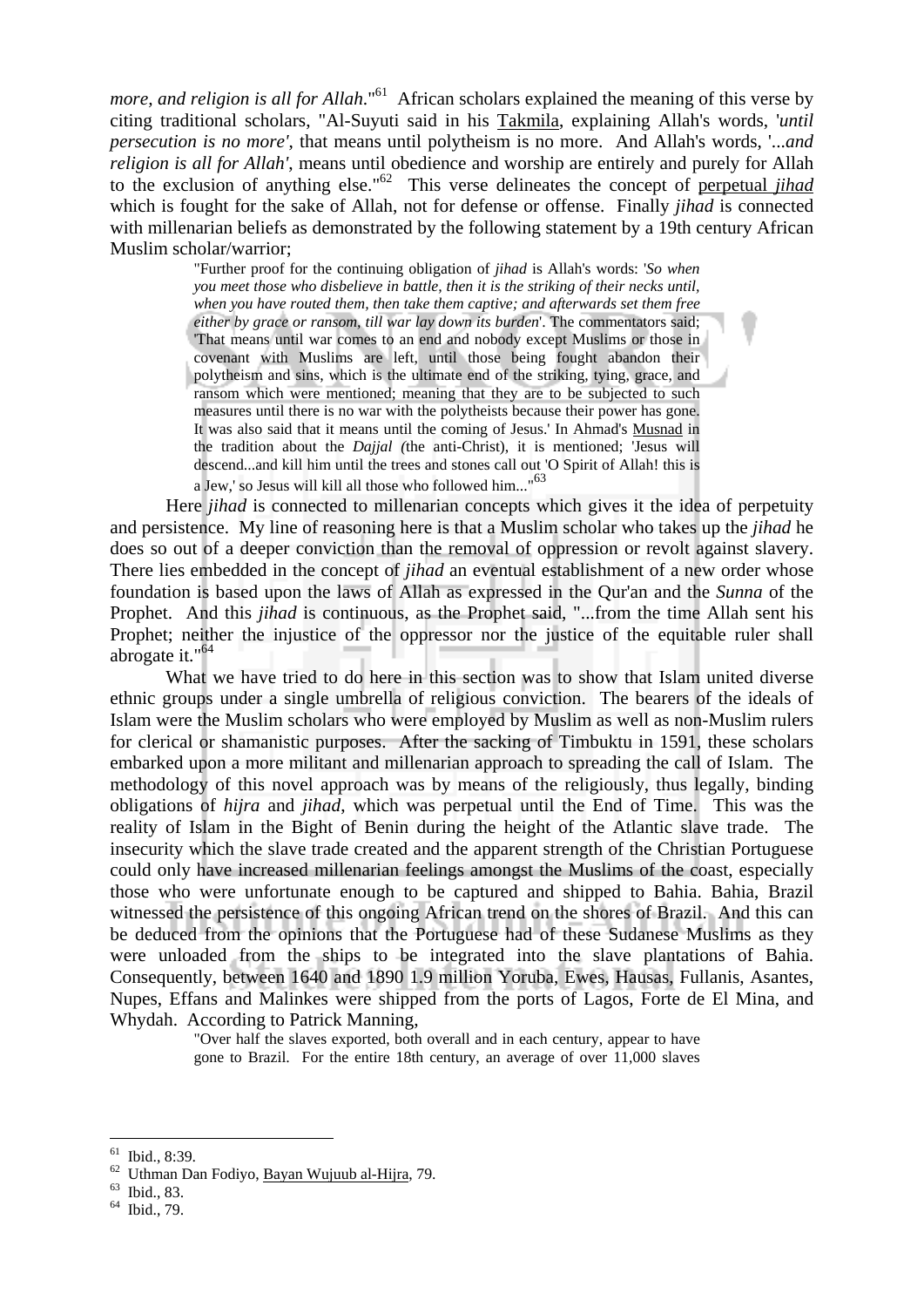appear to have been exported every year. The high point of the trade was from

1700 to perhaps 1725, with another great peak of exports in the 1780s."<sup>65</sup>

 The estimates of Manning were taken from the assessment made by Philip D. Curtin in his The Atlantic Slave Trade.<sup>66</sup> J.E. Inikori demonstrated that Curtin underestimated the volume of slave exports from Africa to the Americas. This is because Curtin failed to include slave mortality during the Atlantic crossing or slave mortality while waiting to be shipped. Hundreds of thousands of African souls perished while being captured or while being confined on the African coast. However, tens of millions died and were murdered during the tortuous Middle Passage. Another factor was the phenomenon of slave smuggling in Portuguese territories in order to cheat the Customhouses and not pay heavy taxes.<sup> $67$ </sup> Inikori demonstrates that the total number of slaves imported into Brazil from 1801 to 1850 came to approximately 3,700,000.68 Many of these Yorubas, Ewes, Hausas, Fulanis, Asantes, Nupes and Malinkes were imported from the ports of Lagos, El Mina and Whydah. According to Donald Pierson, Bahia was the destination of mainly of Yorubas, Ewes and Hausas. He maintained that the majority of the Hausa were strict Muslims who had converted many of the Yoruba and Ewes to Islam.<sup>69</sup> The Portuguese described these Muslims as shrewed and intelligent and were superior in cultural equipment to their masters. "Many were literate, and some are said to have written Arabic fluently...Often they banded together...to buy the freedom of a favorite friend."70



# **Institute of Islamic-African Studies International**

<sup>65</sup> Patrick Manning, "The Slave Trade in the Bight of Benin: 1640-1890", in The Uncommon Market: Essays in the Economic History of the Atlantic Slave Trade, (eds.) Henry A. Gemery and Jan S. Hodgendorn, (New York, Academic Press, 1979), 124-125.

<sup>&</sup>lt;sup>66</sup> Philip D. Curtin, <u>The Atlantic Slave Trade: A Census</u>, (Madison, 1969).<br><sup>67</sup> J. E. Inikori, "Measuring the Atlantic Slave Trade: An Assessment of Curtin and Andsey", Journal of African History, XVII, 2, (1976), 197-223; and also "Measuring the Atlantic Slave Trade: A Rejoinder by J.E. Inikori", Journal of African History, XVII, 4, (1976), 607-627.<br><sup>68</sup> Ibid., 623.

<sup>&</sup>lt;sup>69</sup> Donald Pierson, <u>Negroes in Brazil</u>, (Chicago, University of Chicago Press, 1942), 39. <sup>70</sup> Ibid., 42.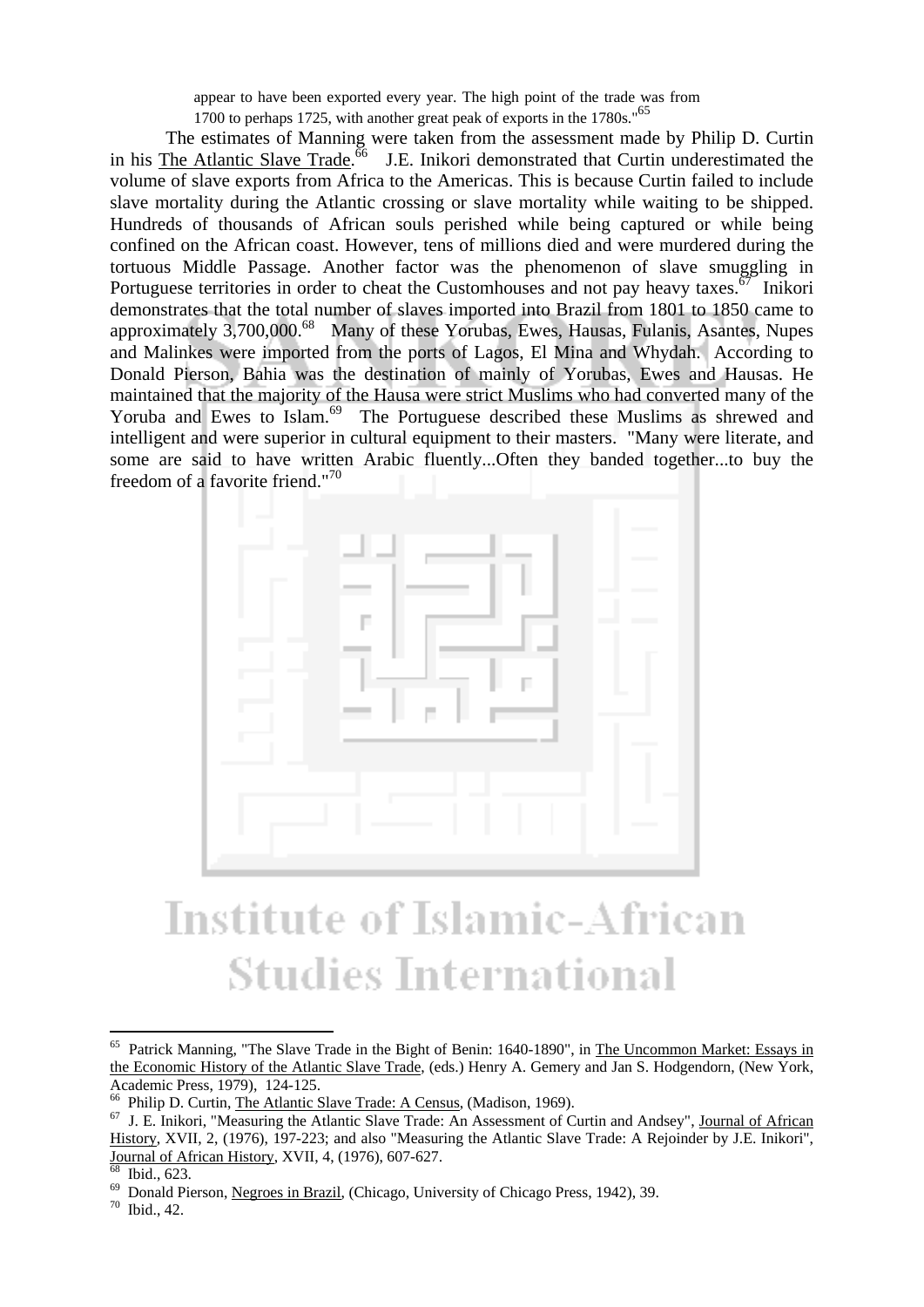



#### Map of  $17<sup>th</sup>$  century Brazil

 During the period of the 1800s up until 1835, Bahia enjoyed economic growth as a result of the demand for Brazilian sugar on the world market. The causes for this were the economic insecurities created by the American and French Revolutions. These wars cut productivity from the French colonies and American plantations. The result was the rise in the price of sugar and Brazil was forced to accelerate its sugar production to meet the demands of the world market.71 The number of sugar plantations (*engenhos*) in Bahia increased from 260 in 1802 to 603 in  $1834<sup>72</sup>$  There was a marked increase in the population of Bahia as well as a growth in the importing of goods from abroad. This proved good for the improvement of the economic and social life of country. However, with this expansion of economic prosperity, Bahia suffered from increased political instability. These disturbances included not only the Muslim slave revolts, but also military barracks uprisings, political assassinations and profound social movements. Among these was the independence movement called Bahian Inconfidencia in 1798. There was another independence movement called Sabinada in 1837. Both of these rebellions were led by mulattos and included some pure African freeborn, but excluded slaves from participating in the rebellion.<sup>73</sup> Between these two rebellions many other disturbance occured, although not as threatening to the security of Bahia, yet helped create an atmosphere rife for revolution. These revolutions

<sup>71</sup> 71 Howard Prince, "Slave Rebellion in Bahia: 1807-1835", (Ph. D. diss.,Columbia University, 1972), 15.

<sup>72</sup> Ibid., 15.

<sup>73</sup> Ibid., 22-26.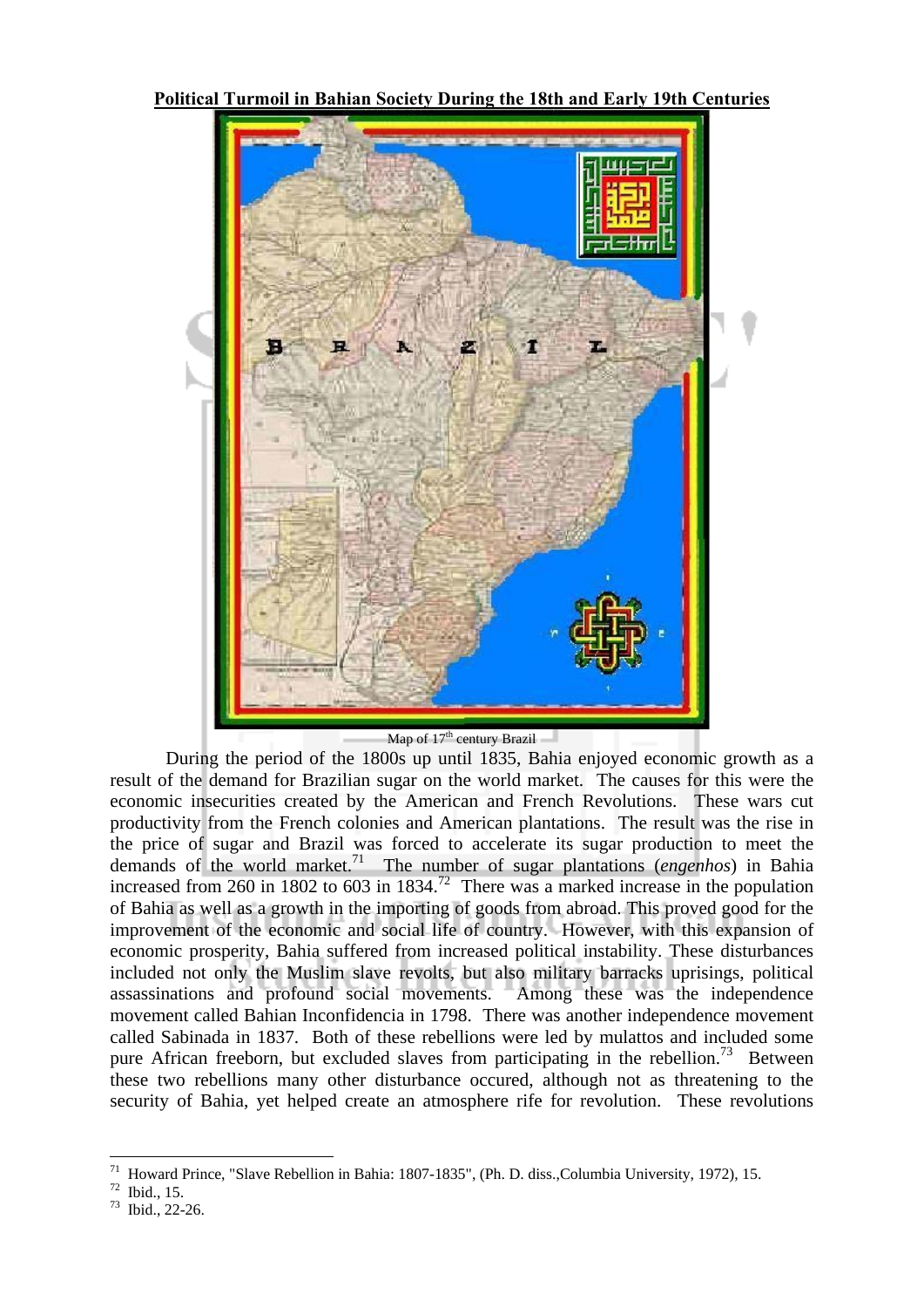would occur from the slave and free-born Muslims of Bahia during the years of 1807, 1809, 1814, 1816, 1822, 1826, 1827, 1828, 1830, and 1835.

 There were two types of slaves in urban Salvador: the traditional slave (*escravo*) and semi-independent slave (*de ganho*). The *escravo* was a slave who worked and lived with his master. He depended upon his master for food, clothing, shelter and other essentials. While the *de ganho* slave lived apart from his master and hired himself out for labor purposes on a daily basis and would pay his master a fixed sum and the rest he used to pay for his daily expenses. The majority of the slaves living in the urban cities of Bahia, like Salvador, were *de ganho* slaves. These *de ganho* were semi-skilled and sometimes were skilled in a craft, which gave him/her a specialized profession in the town. Many times the owner of these slaves was skill-less and relied solely upon the revenues, which the *de ganho* brought in. They labored as tailors, blacksmiths, stoneworkers, carpenters, masons, barbers, musicians, painters, boatmen, porters, stevedores and street cleaners. Some of these skills the slave brought with him from Africa, while some he acquired while in Bahia. The women *de ganho* labored as domestic workers and selling food and other items on the street markets. Some of the masters encouraged some of the women into prostitution, thus becoming like 19th century 'pimps'. The *de ganho* slaves congregated in the streets in order to be hired for menial jobs. While waiting these slaves would industriously sell mats, hats and other goods. Thus these meeting points became known as *cantos de pretos* and eventually developed into semi-street markets controlled by them. Although the *de ganho* slave possessed some degree of independence, his social position was much like the traditional slave. They could not own land, inherit property, testify in court, nor marry without his master's permission, secular education was prohibited to them and also the carrying of weapons and they could not take on honorific titles. Thus, they remained the property of their master, with the only advantage of living separate from them.<sup>74</sup> These conditions, coupled with the persistence of Islamic or African traditional culture were the ingredients for revolution and revolt. The slave, whether he was *escravo* or *de ganho*, had everything to gain by striking for their freedom. Another factor is that these slaves made up more than 61% of total population and controlled less than 1% of the total wealth. The wealthiest elements of Bahia were no doubt the landowners, 10% of the population who controlled 67% of the total wealth.<sup>75</sup>



Fig: 1 -An illustration of the *de ganho* or semi-independent African Muslim slave. Here a Muslim 'physician' is practicing cupping and acting as barber.

 $74\,$  $\frac{74}{75}$  Ibid., 28-35.

<sup>75</sup> Joao Jose Reis, "Slave Rebellion in Brazil: The African Muslim Uprising in Bahia, 1835", Ph.D. diss, (University of Minnesota, 1983), 6-22.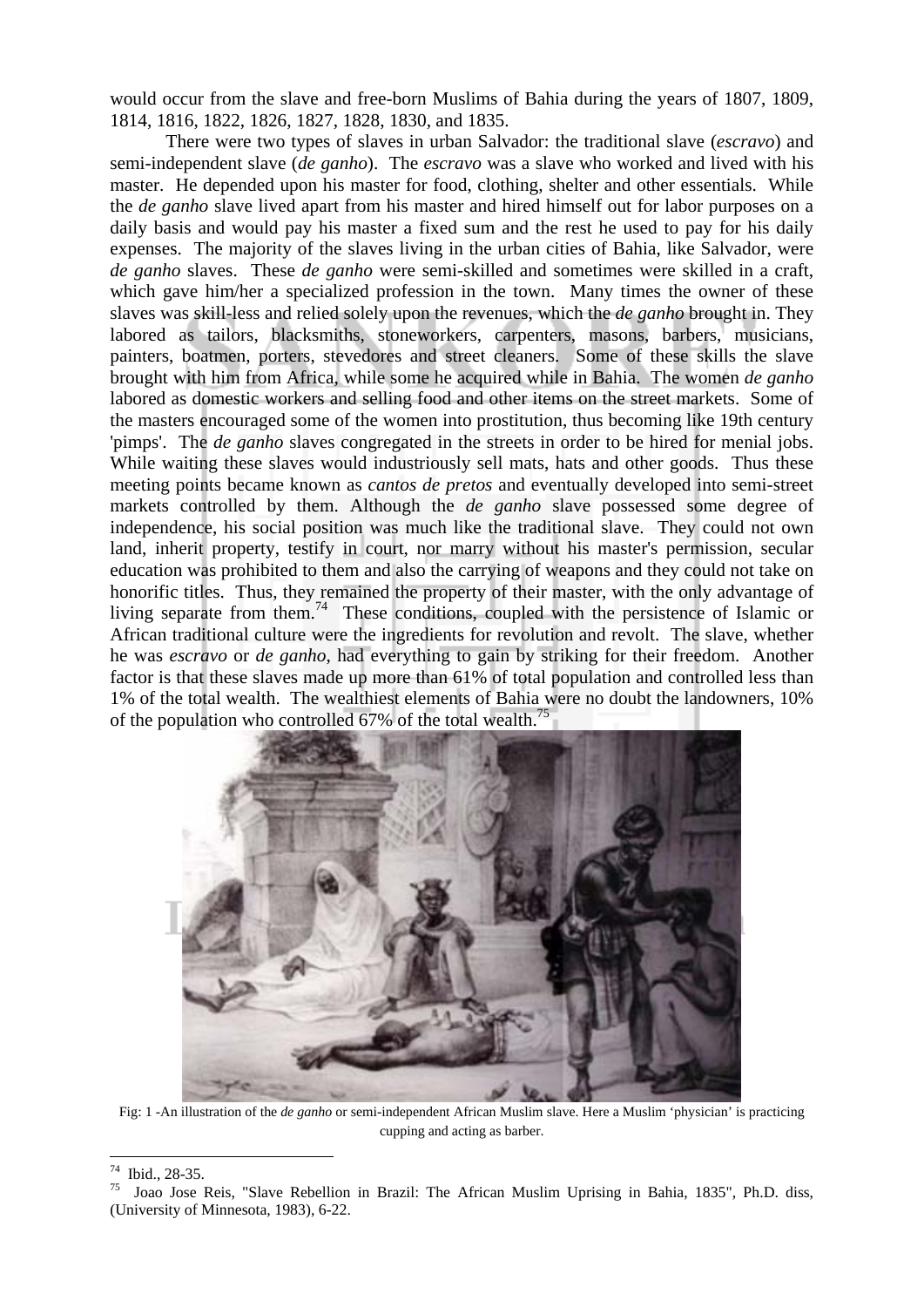Another demographic element in this impending equation was the manumitted slaves. Between 1822 and 1872, a little more than 75,000 bondsmen were manumitted from slavery, giving the population of freedmen 39% of the total population.<sup>76</sup> The cause of the manumission of slaves was sometimes gratuitous are through ransom. The gratuitous manumission of slaves usually occurred: as the result of the death of a master, the birth of a son, daughter's wedding, a religious holiday or for some outstanding deed, which demonstrated the slaves loyalty to his master.<sup>77</sup> Manumission by ransom or purchase provided a relatively profitable source of revenue for slave owners. This was because the owner would charge the slave to manumit himself a price considerably higher than his sale would have returned on the open market. Because of the freedom of the *de ganho* slave, it was easier for him to purchase his manumission than the *escravo* slave. Having said this, it must be highlighted that manumission by purchase was very difficult and took considerable time. For this reason there emerged in Bahia of organized societies dedicated to the manumission of slaves. These societies were called *Juntes de Liberadade*. In the societies loan funds were established which members could borrow from to purchase their freedom. This sum was paid back once the person obtained his freedom.<sup>78</sup> However, this did not guarantee the ex-slaves perpetual freedom. If a former slave showed any ingratitude to his former master, or harmed his former master, his family or business interests, in his former masters presence or absence would mean re-enslavement.

 Social status for African freedmen and mulatto freedmen varied in proportion to the amount of white blood they possessed. There developed a sought of caste system based upon white ancestry as opposed to African ancestry.<sup>79</sup> For the African there was always the threat of re-enslavement, which in effect inhibited their behavior and movement. Both *escravo* and *de ganho* slaves lived under impoverished conditions. The streets of the lower city where the African slaves lived in Salvador was deplorable with poor or none existent sanitation facilities. African slaves and freedmen inhabited small and overcrowded quarters.<sup>80</sup> The clothing and diet of urban slaves was deficient and demonstrated their masters unwillingness to look after the needs of his slaves. This was highly unlikely, considering the fact that there was the chance to obtain other slaves from the ongoing slave trade. The availability of fresh water was scarce which led to ill health and periodic epidemics. Salvador had more cases of dysentery, cholera, smallpox, measles, yellow fever, typhoid, syphilis and tuberculosis than any other city in Brazil. $81$ 

 Life in Salvador, Bahia was extremely hard and abominable. All the conditions were present for revolt and rebellion on the part of the slave. If the slaves lacked a sense of self worth and dignity, then the chances of them revolting against Bahian society was highly unlikely. As we have established earlier many of the Africans brought into Bahia came from societies that were highly complex with a high degree of socialization. These along with certain agents, which ferment slave revolt, were prevalent among these Africans that would make violent rebellion inevitable. The social agents, which contributed to the Muslims rising up in revolt, are many. Some we have already discussed, like the social and economic conditions of the slaves, and the persistence of Islamic traditions, which obligate revolt against the rule of non-Muslims. However, there were other demographic and pragmatic factors, which made the Muslims, feel that they had a chance to win a protracted struggle in Bahia.

<sup>76</sup> Ibid., 6.

<sup>77</sup> Howard Prince, 35.

<sup>78</sup> Ibid., 38-39.

<sup>&</sup>lt;sup>79</sup> Herbert Klein, "The Colored Freedmen in Brazilian Slave Society", Journal of Social History, vol.3., (Fall, 1969), 52.

<sup>&</sup>lt;sup>80</sup> Howard Prince, 43-45.

<sup>81</sup> Ibid., 49.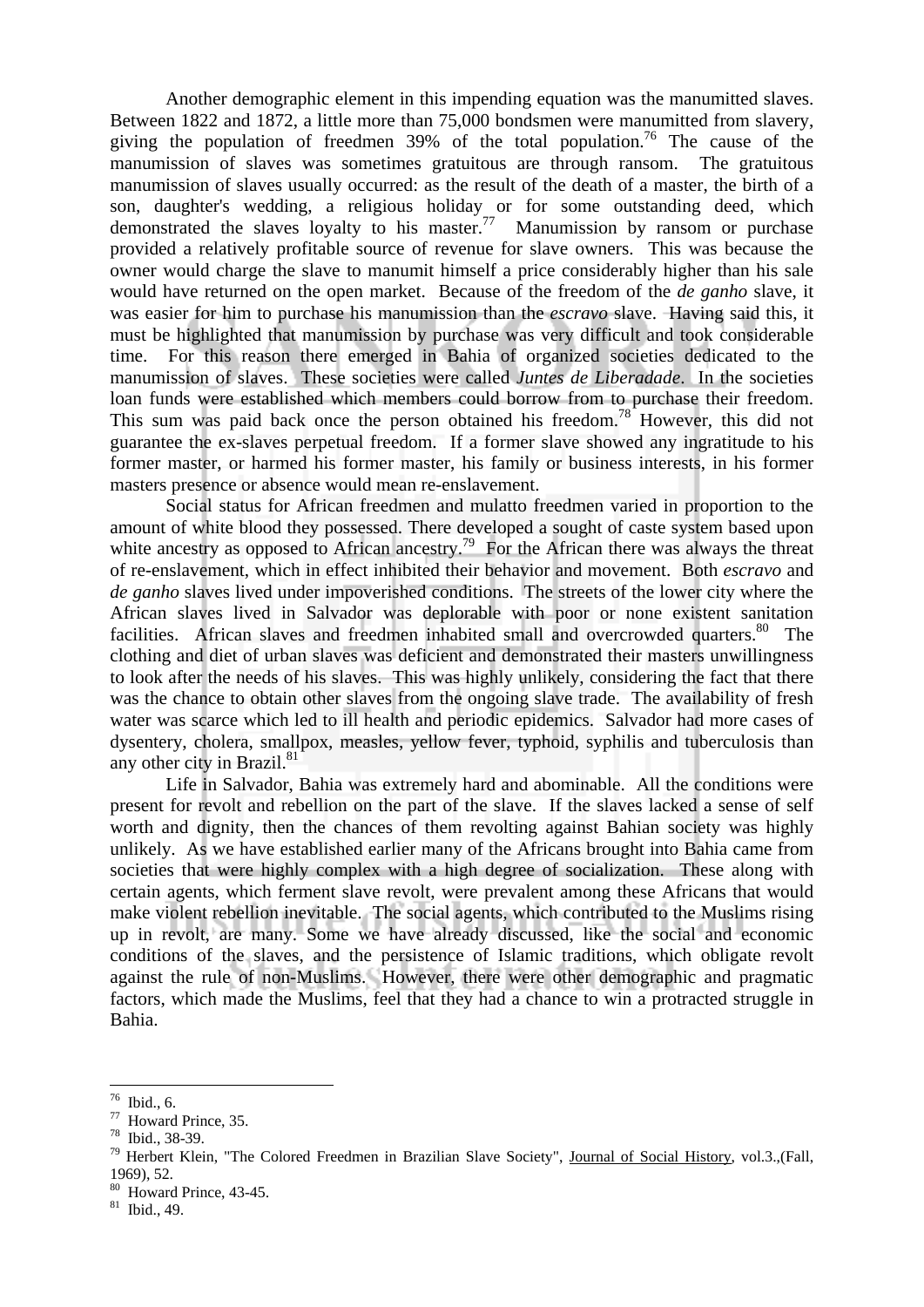Among these factors was the demographic balance of race. In order for slave revolts to occur there must be a larger population of slaves than masters. H. Orlando Patterson put this idea forward in his study of the general causes of the slave rebellions in Jamaica.<sup>82</sup> His theories show some correlation with the demographic ratios in Bahia, which may validate his theory. The slave population in Bahia around 1775 was much less than the population of the whites and the free colored populations by half, which explains the lack of slave rebellions during that period.<sup>83</sup> However, during the period of 1807 to 1835 there was an increase of the importation of slaves into Bahia, which increased the ratio of slave to free persons considerably. A census made in 1807 of the population of Salvador was 25,052 slaves, 14,260 whites and 11,350 free persons of mixed race.<sup>84</sup> Thus the year of the first slave revolt, the population of the slaves doubled that of the whites. This ratio remained relatively constant during the period between 1807 and 1835. Another factor which act as agents in generating slave revolt is religion. In Bahia it was the practice to baptize the slaves as soon as they arrived from Africa and to give them Christian names. These mass 'conversions' were superficial because the Africans continued to practice their religions. The *candomble* practiced by the Ewe and Yoruba continued to have major impact upon the animist of Bahia. This tradition was a synthesis of African and Catholic beliefs.

 Many of the Africans were Muslims (like the Hausa, the Nupe, the Fulani and the Malinke) or were in the process of Islamization (like the Yoruba, the Asante and to a lesser degree Dahomey). They were described by Portuguese to be "exceedingly spirited and resolute individuals"85, and as "the most intellectual element among the imported Africans, many of whom could read and write Arabic<sup>86</sup>. Charles Gardner wrote about these Africans during his travels to that region in 1837;

> "The stranger visiting Bahia, even if he comes from other provinces of Brazil, is struck by the appearance of the blacks whom he meets in the street. They are the most handsome to be seen in the whole country; tall men and women, well built, usually intelligent, some of them being fairly proficient in the Arabic tongue. They have all been imported from the Mina coast; and, not only because of their greater physical and intellectual sturdiness, but also because they are more united among themselves, they show themselves more inclined to movements of revolt than mixed races of other provinces"<sup>87</sup>

 Charles Gardner hits upon the very essence of the revolt. Amidst the oppression, degradation, and squalor that characterized African existence in Bahia, there existed the proud bearers of a noble and militant Islamic people. The fact that there were actual *alfas*, *malams* and Islamic scholars among them only adds to the potential of the transmigration of the traditions that characterized Western and Central Sudan during that same period. These scholars possessed the historical conscience, the linguistic potential and the psychological temperament necessary to unleash upon Bahian society a *jihad* whose aims was not only the removal of the oppression of slavery, but also to reinstate a new form of government being created on theological foundations and which had inherit in it millenarian sentiments. As mentioned earlier the elements which made up Islamic scholarly life and thus, Islamic social trans-formation were: [1] the merging of diverse ethnic groups under the umbrella of the brotherhood of Islam; [2] the emergence of charismatic scholars who allegedly possessed knowledge of Islamic exoteric as well as esoteric sciences; [3] the choosing of a single leader who embodied the aims of the Islamic community to whom obedience and reverence was binding; [4] embodying millenarian beliefs; and [5] executing the *hijra* (tactical withdrawal)

<sup>&</sup>lt;sup>82</sup> H. Orlando Patterson, The Sociology of Slavery, (Rutherford, Fairleigh Dickinson University Press, 1969), 274.

<sup>83</sup> Howard Prince, 56-57.

<sup>84</sup> Ibid., 58.

<sup>85</sup> Donald Pierson, 42.

<sup>86</sup> Ibid., 221.

<sup>87</sup> Charles Gardner, Travels in Brazil, (London, 1849), 64.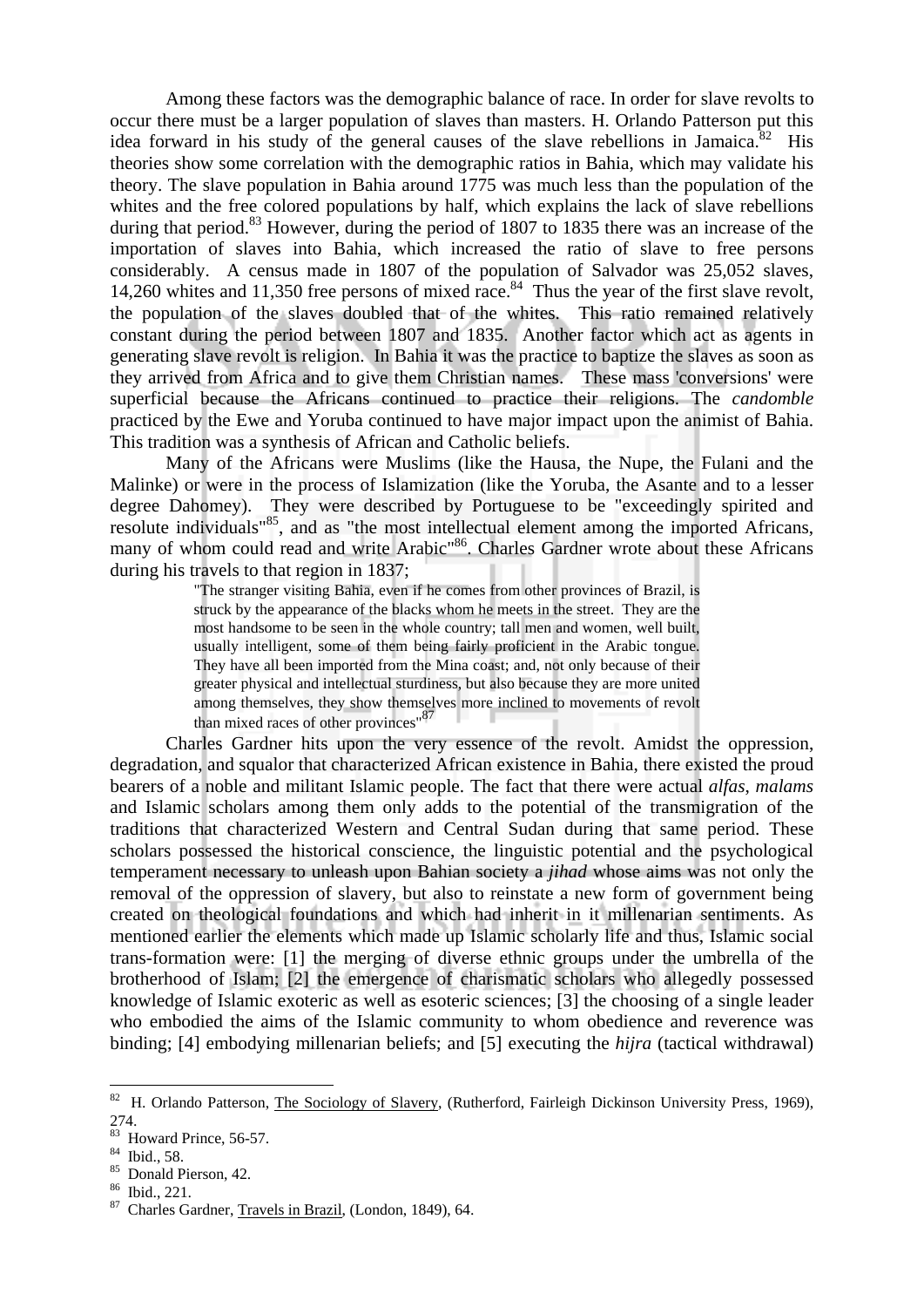and *jihad* as an obligation to Allah in order to remove oppression and establish the rule of Islamic law.



Fig: 2 -One of the Arabic manuscripts from Bahia Brazil, where the author makes intercession with several Angels as well as the four Righteous Khalifs and ask protection from Allah against many evils.

 In examining the events and characters of the slave revolts of Bahia, evidence will show that some of the above characteristics emerged in total, while some manifested in a lesser degree. The reasons for this are many and they will be highlighted during the examination of the actual revolts. The first element was the unifying of diverse ethnic groups under the umbrella of Islam. In Africa religion for the most part evolved out of the ethnicity of a people. In other words religions were influenced by ethnicity, where the worship of ones ancestors who were the first to inhabit the land prevented other ethnic groups from joining the others religion. For each ethnic group there were ancestral totems around which evolved beliefs systems highlighting the sanctity of ones ethnicity and origin. However, Islam was not ethnocentric. It was a universalist religion which united people under a monotheistic concept of One Creator, Allah. This factor allowed for the barriers of ethnicity to be overcome and a more cohesive society to be developed based upon the unity of belief and worship. Yoruba and Hausa were ethnic enemies for centuries, but Islam permitted an alliance, which under normal circumstances would not have ever occured.<sup>88</sup> During the revolts of 1809 and 1835, they were allied in a joint revolution. However, there were other ethnic groups who were Muslim and who had joined the revolts. Among them were men from the Kanuri, Bornu, Nupe, Malinke and at least one Ewe. All this demonstrates that Islam served as the tool to both solidify unity between these divers groups and to redeem them from oppression.

 Another element that is indicative of the advent of Islamic social transformation is the emergence of charismatic scholars who possess knowledge of exoteric and esoteric Islamic sciences. All Islamic revolutions in Western and Central Sudan revolved around an individual of this sought. He embodied by his knowledge and character the ideals of the newly emerging Islamic community. In Bahia, Nina Rodrigues noted that the Muslims of Bahia were led by leaders who were called *alufa*, who instructed the Muslims in memorization of the Qur'an, how to read and write Arabic, and the fundamentals of the religion. They dressed in white tunics and turbans and taught the people to observe austere

<sup>1</sup> 88 Ibid., 73.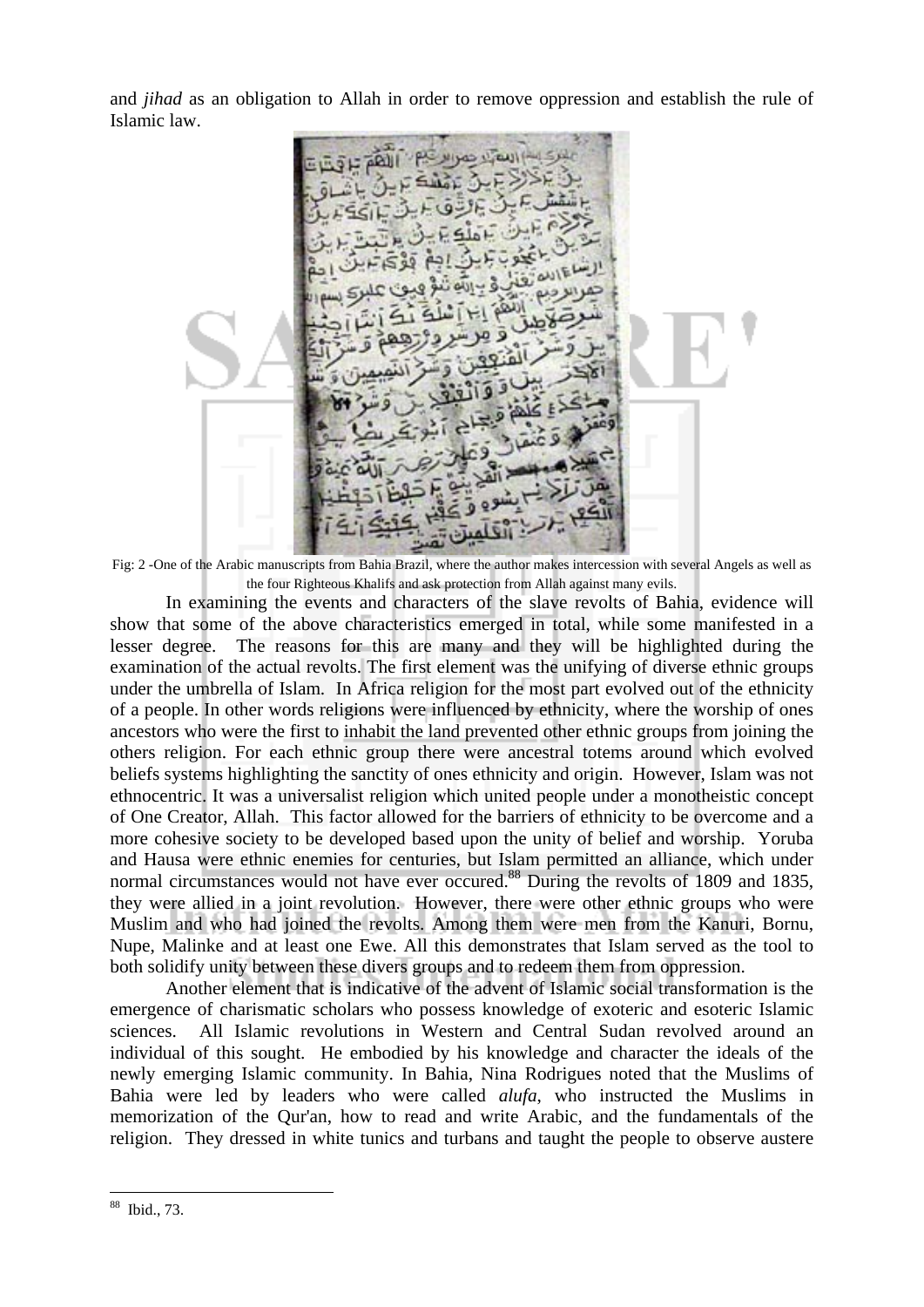dietary customs.89 Donald Pierson points out; "Bahia was ... the seat of the *imam*, or head of all the African disciples of Prophet Mohammed. Those who were resident in Rio, Ceara, and Pernambuco *owed allegiance to him*."90 This is significant because the *bay`a* or oath of allegiance was the key element in the structure of African Muslim societies throughout the *Bilad's-Sudan* and indeed the whole of the Muslim world.<sup>91</sup> In a sound prophetic tradition from Prophet Muhammad, may Allah bless him and grant him peace, related by al-Bukhari, an-Nasai, and al-Bayhaqi on the authority of al-Harith al-`Ashari that the Messenger of Allah, may Allah bless him and grant him peace said: "*I command you to do five things, which Allah ordered me to do. They are: [1]* 

*holding to the Jama`at; [2] hearing and [3] obeying the amir; [4] emigration (hijra) and [5] military struggle (jihad) in the Way of Allah. Whoever breaks away from the Jama`at even a handspan, has removed the noose of Islam from around his neck, except if he returns*."92

*Sultan* Muhammad Bello commented on the above prophetic tradition when he said: "The legal decision drawn out of the above tradition is that it is not permissible for anyone to remain aloof without having on his neck the *bay`a* (the oath of allegiance). This is because every *bay`a*, as Ibn Abi Jamra said in his Buhja an-Nufuus, is actually a renewal and a confirmation of the original *bay`a* given to the Messenger of Allah, may Allah bless him and grant him peace. In turn, the *bay`a* given to the Prophet, may Allah bless him and grant him peace is actually the oath of allegiance given to Allah based upon His words: '*Verily those who give the oath of allegiance to you, have given the oath of allegiance to Allah. Allah's Hand is over their hand*."<sup>93</sup> Clearly, the Muslims of Bahia introduced Islamic governmental ideals into the western hemisphere the same time the Portuguese were developing their new concepts of government.

In addition to introducing Islamic governmental theories in Bahia the *alufa* performed a host of other functions on behalf of the Muslim communities of Bahia. According to Sylivane Diouf the Muslim scholars of Bahia and the common Muslims held to their covenant with Islam, by actively preserving their religious customs of prayer, fasting, giving alms and belief in the oneness of Allah ta`ala.<sup>94</sup> She said: "During slavery, on both sides of the Atlantic, Africans were devout Muslims, sincere believers, strict practitioners, and active agents in the development and shaping of their religious and cultural world."95 Along with the jobs described above, the *alufa* officiated over Muslim marriages and divorces; they performed the *aqiqah* naming ceremonies for newborn children, performed medicinal roles - like cupping, tapping and bone setting. They performed the washing of bodies of the dead and overseeing their burial.96 These functions were the normal functions expected of an *alufa*. Consequently, there evolved around this individual a community of Africans of diverse ethnic background, who in the face of the oppressive slave system of Bahia, looked to the *Alfa* as a savior and guide. This role was nothing but the persistence of a post fulfilled by *alims*, *alfas*, *malams*, and *marabouts* for centuries in Islamic Africa. This role would naturally evolve into a charismatic leadership over the Muslims aspiration for freedom against Bahian oppression.

# **Studies International**

<sup>89</sup> Nina Rodrigues, Les Religions Africaaines au Bresil, (Paris, 1960), 45-46.

<sup>&</sup>lt;sup>90</sup> Donald Pierson, Negroes in Brazil, 43-45.

<sup>&</sup>lt;sup>91</sup> Muhammad Bello, Ghayth'l-Wabl Fi Seerat 'l-Imam'l-`Adl, unpublished manuscript in possession of author, folio 4-7.

 $92$  Ibid.

<sup>93</sup> Ibid.

<sup>&</sup>lt;sup>94</sup> Sylviane A. Diouf, Servants of Allah: African Muslims Enslaved in the Americas, (New York: New York) University Press, 1998), 69-70.

<sup>&</sup>lt;sup>95</sup> Ibid.

<sup>&</sup>lt;sup>96</sup> Nina Rodrigues, 51-57.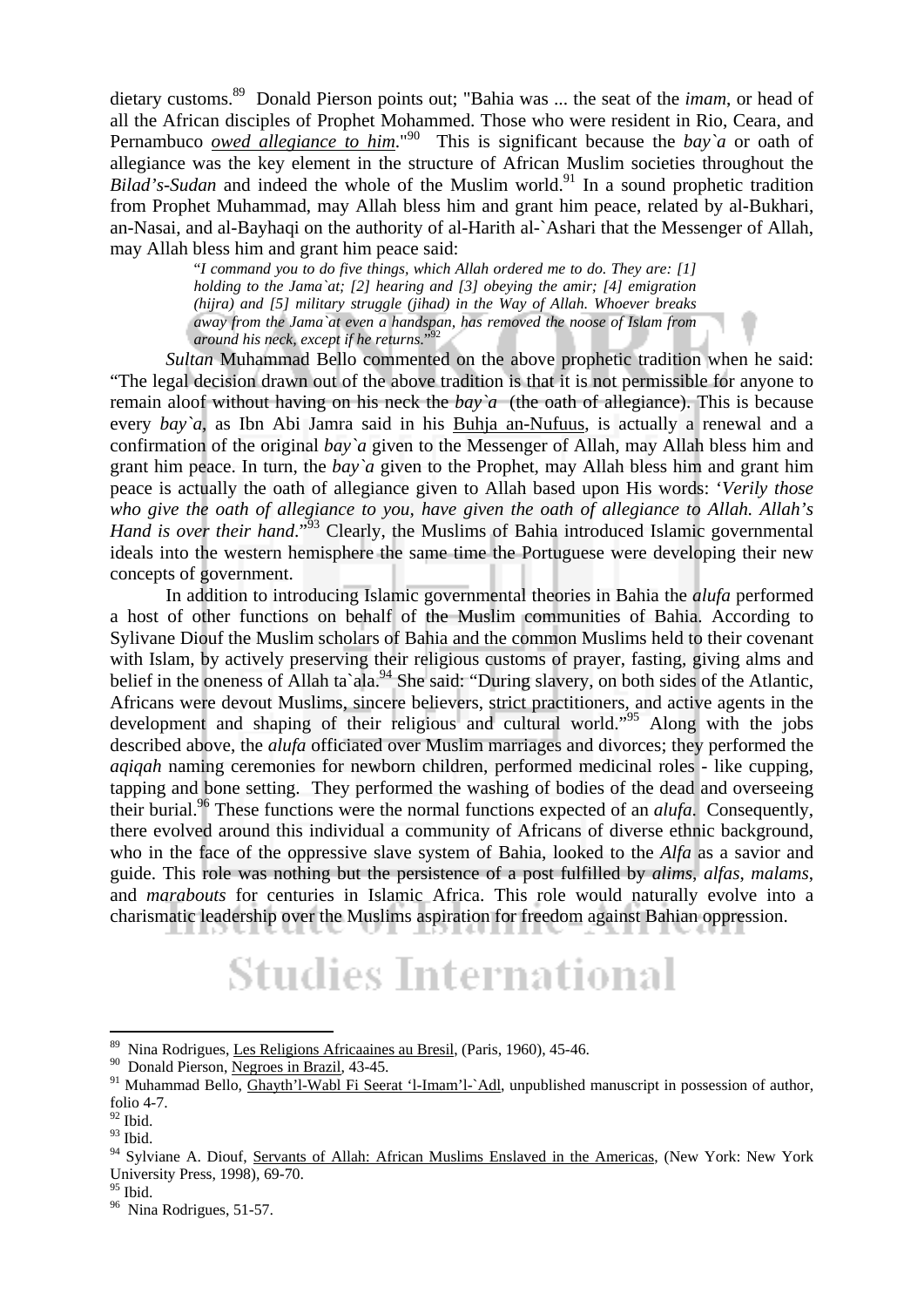### **The Islamic Revolt of 1807 -1809**

 For the first time since the importing of African slaves into Bahia, there would emerge a series of revolts that would rock the 'calm' of Bahian society. The first such revolt was that which occured on the evening of May 27, 1807. Its principle organizers were two African Muslims of Hausa descent. One was a slave named Balthazar who was 'owned' by Francisco das Chagas. Balthazar was the *imam* of this revolt, whose home on Corpo Santo Street was used as the mosque and meeting place where weapons and Arabic literature were kept. $97$  The other leader was a freedman by the name of Antonio, who was chosen as the *wazir* or 'ambassador' to establish contacts and coordinate the plans between the urban slaves and the rural ones. This job was easy for him because he alone possessed the freedom of movement that would not be suspect. He worked as a merchant traveling between Santo Amaro and Salvador.<sup>98</sup> What is significant here, is that a freedman had accepted the leadership of a 'slave' simply because of the latter's superiority in knowledge and *taqwa* (fearful awareness of Allah). This would seem problematic in Islam because it is not permissible to give the oath of allegiance to a slave.99 The only exception is when the *Amir* or *Imam* is captured in war and there is cause to believe that he will be eventually freed. *Sultan* Muhammad Bello said:

> "The contract with Muslim leaders (*a'ima*) is only annulled when the objectives of leadership has been rendered null and void, like apostasy, recognized madness, **or when the leader has been made a war captive or imprisoned and there is no hope of him being freed**, likewise by a sickness which causes the leader to forget knowledge, by blindness, deafness or muteness, or when he removes himself due to his inability to establish the welfare of the Muslims..."<sup>100</sup>

The choosing of the enslaved African Muslim, Balthazar, as the *Amir* of the *Jama`at* had to be that the Muslims hoped that there was a chance that he could be freed. There is no doubt that he had to have had been a traditional leader prior to being captured and enslaved. His learning and piety allowed the Muslim freedmen and enslaved alike to choose him as their *Imam*. His leadership, piety and organizational skills superceded the fact that he was enslaved and under the penal jurisdiction of Bahia. Whatever the case, the problematic issues that resulted from his enslavement was mitigated with the appointing of a Muslim freedman, Antonio, as his second in charge (*wazir*). The duty of the *wazir* was clearly defined in Islamic government as an upright person who awakes the leader to important affairs when he sleeps, makes him see political affairs clearly when he is blind and reminds him of historical precedents when he forgets. He must be compassionate towards creatures by naturally having affinity to their needs.<sup>101</sup> Thus, Antonio, as a roving merchant and organizer, had the ability to know the circumstances of the rural and urban enslaved Muslims as well as the ability to assess the strength or weakness of the Portuguese enemy.<sup>102</sup>

There had been a long-standing tradition of organization by the Muslim slaves of Bahia, and especially in Salvador and the surrounding suburbs that did not go unnoticed by the authorities. On April 7, 1807, at least one month before the impending revolt, the Governor, Joao Saldanha de Gama reported;

> "...in the suburbs of this Capital and in the bushes surrounding it, there were innumerable groups of these people who, organized by industrious charlatans attracted the credulous, the vagrants, the superstitious, robbers, criminals and the sick; and, with an absolute liberty, with dances, capricious dresses, false medicines, blessings and fanatical prayers, they lounged about, ate, celebrated

<sup>&</sup>lt;sup>97</sup> Howard Prince, 91-92.

<sup>&</sup>lt;sup>98</sup> Ibid.<br><sup>99</sup> Uthman Dan Fuduye', <u>Bayan Wujuub al-Hijra</u>, folio 20.

<sup>&</sup>lt;sup>100</sup> Muhammad Bello, Ifaadat '1-Ikhwaan, unpublished manuscript in possession of author, folio 2.<br><sup>101</sup> Uthman Dan Fuduye', <u>Bayan Wujuub al-Hijra</u>, folio 23.<br><sup>102</sup> Howard Prince, 92.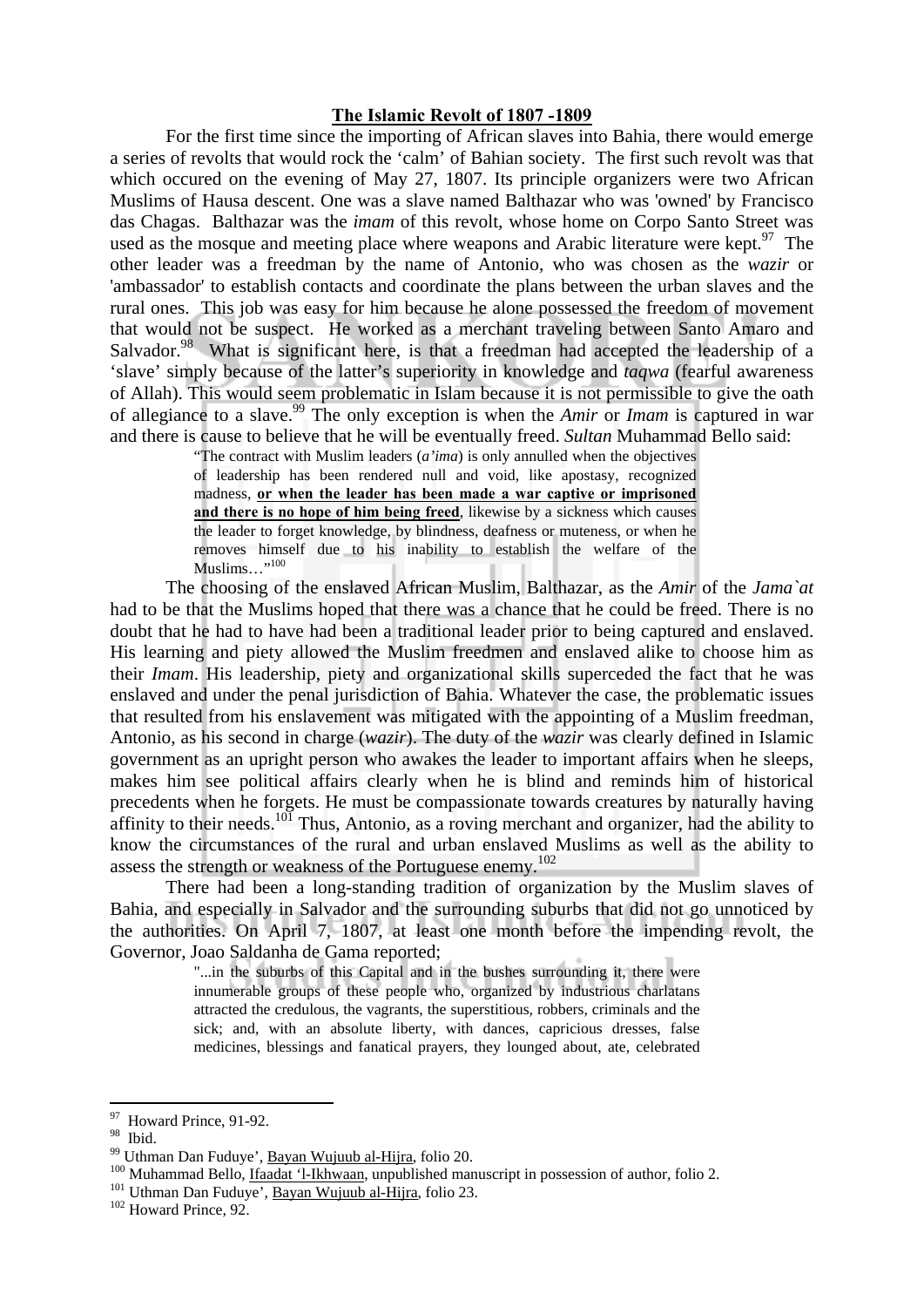and ruled themselves in the most scandalous offense to all rights, laws, orders and public tranquility."<sup>103</sup>

 In the rural as well as the urban areas these African Muslims set up secret meeting places called *casebres* from where the revolutionary planning took place. In these *casebres* were also collected arms and where other lesser leaders where elected.<sup>104</sup> The aim of the revolt was to "make war upon the whites", "kill their masters, poison the public fountains", and then commandeer several ships in the harbor and make a *hijra* (escape) across the sea to Africa.<sup>105</sup> They chose to begin the insurrection on the morning of May 28, 1807, after the *fajr* dawn prayer. This date was chosen because it was the religious holiday of Corpus Christi and the general populous would be preoccupied with festivities and the movement of large numbers of slaves would not then be suspect. It was during this same period, between January and July of 1807, that the Muslims of Hausaland launched their major military campaign against the Habe' authorities, culminating in the attack upon Alkalawa, the capital of Gobir.106 It is highly likely that the Muslims chose this time to revolt because of the successes that their fellow Muslims in Hausaland gained over their enemies.

The Muslims under the leadership of Balthazar and Antonio, planned to first set fire to the customs house and church of Nazareth in order to detract attention. Then the Muslims would seize the Nazareth arsenal, where guns and other weapons were stored. The revolt was many months in the planning, but on May 22, 1807 the Governor of Bahia received news of an impending revolt by the "Hausa nation". The Governor conducted an investigation that lasted for three days in which he gathered all of the details of the plot. 'Reliable slaves' were employed to infiltrate the insurrection and to report upon its activities. By the  $26<sup>th</sup>$  of May the Governor learned a full description of the size of the rebel organization and its leaders.<sup>107</sup> As a result of this knowledge the Governor ordered his soldiers to surround the staging areas of the revolt in Nazareth where they were scheduled to assemble. The soldiers, led by Captain Joao de Chastinet, were able to arrest seven Muslims in the city and four in the rural districts. Many of the other rebels escaped realizing that their leaders had been captured. An investigation of the *casebres* revealed "four-hundred arrows, sticks, cord for the fabrication of bows, knives, pistols, a rifle, and a Hausa war drum."108 The leaders or *amirs* of this revolt were thirteen Muslims. Twelve of them were Hausa and one of them was Malinke. There names were Tiburcio, Guilherme, Andre', Jose', Luiz, Faustino, Alexandre, Simplicio, Francisco, Cosme, Ignacio, Antonio and Balthazar. These prisoners were all sentenced to receive 150 lashes in the public square of Salvador. The leaders Balthazar and Antonio were executed.109

 The Bahian slave revolt of May, 1807 was a bloodless affair and was crushed before it could get underway. This was due to the hypocritical informants who because of their collaborative efforts took the element of surprise from the revolt. The conditions of success for the revolt were not present and it fell short of its expectations. However, the Bahian authorities were alarmed that a revolt of such magnitude could have initiated in the first place. As a result of this revolt the Governor decreed a series of laws that would rigorously check the movement and activities of the *de ganho* slaves in the urban districts of Bahia. This decree stipulated that "all bondmen found in the streets after nine p.m. without a letter or in the company of his master would be arrested and administered 150 lashes."<sup>110</sup>

<sup>&</sup>lt;sup>103</sup> Joao J. Reis, 94-94.<br><sup>104</sup> Howard Prince, 88-89. 105 Ibid., 89-90.<br><sup>105</sup> Ibid., 89-90.<br><sup>105</sup> Abdullahi Dan Fuduye', <u>Tazyin Al-Waraqaat</u>, trans. Mervyn Hiskett, (Ibadan University Press, 1963), 120.<br><sup>107</sup> Howard Pri

 $\frac{109}{110}$  Ibid., 92-93.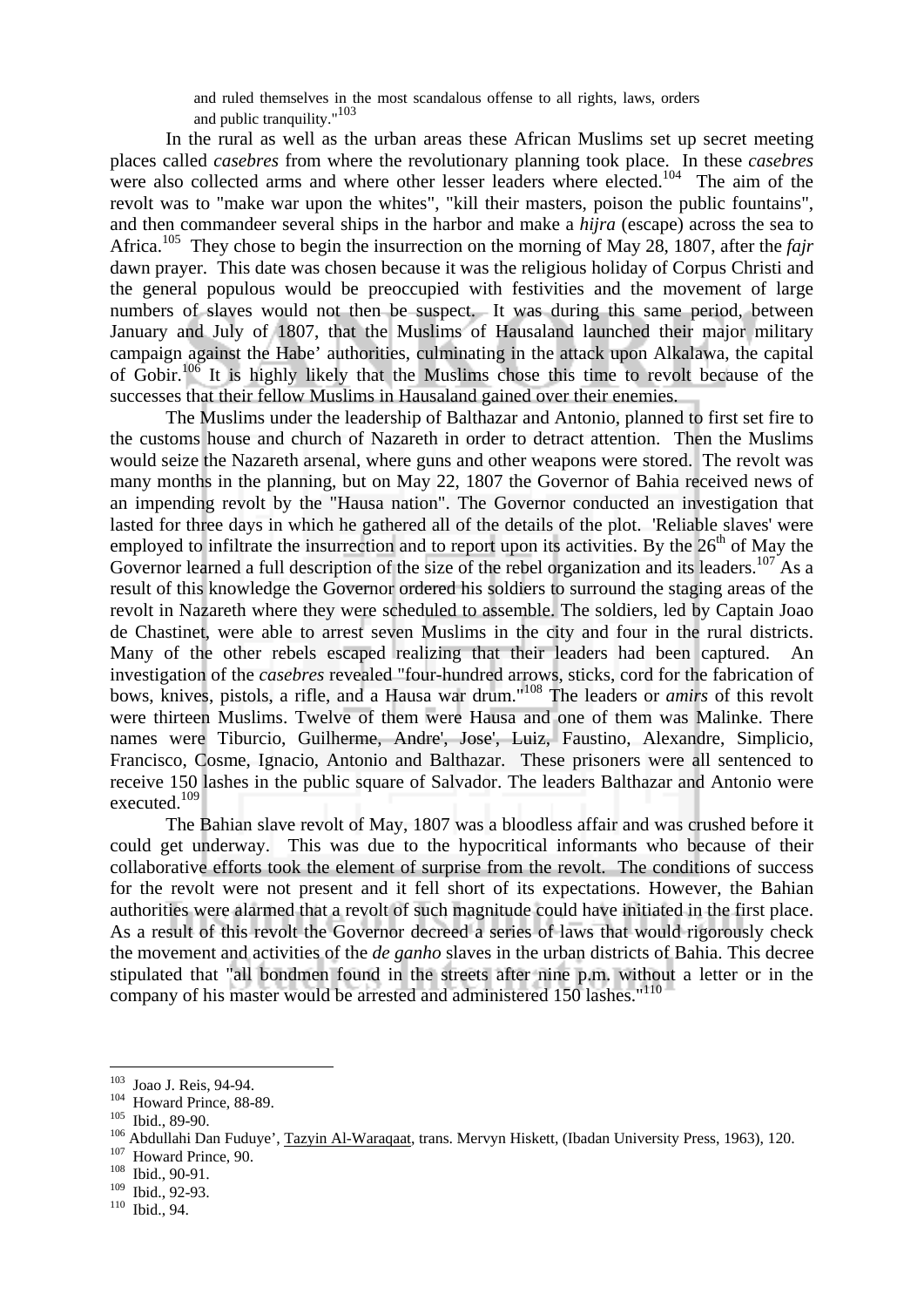

Fig: 3 - The above manuscript is the writing of Alexandre, one of the *Amirs* of the 1807 Muslim slave revolt. The text is a quotation from the *Quran*: "*In the name of Allah, the Beneficent, the Merciful. We said: O Fire be cool and safe for Abraham.*"

 Many of the written documents by the Muslims were seized and burnt and there only survived small fragments of the written testimony of these African Muslim freedom fighters. However, one such writing did survive and gives some insight into the motivations and zeal of the Muslims of Bahia. One of the *amirs* of the revolt named *Amam* (or *Imam*) Alexandre left us a small manuscript that had written on it the *basmalla* (In the name of Allah the Beneficent the Merciful) followed by verse 69 of *Surat al-Anbiya*. The calligraphic style is a clear western *jihaadi* mode prevalent in the Central *Bilad's-Sudan*, which demonstrates that Alexandre was trained as a scribe or was among the scholarly clerics before his capture. The text he chose to write is significant because it demonstrates how the Muslims viewed themselves in the light of Bahian slave culture. The manuscript reads:

"In the name of Allah, the Beneficent the Merciful: *We said: O Fire! Be cool and safe for Abraham*" 111

 This small manuscript was probably written as a form of talisman of protection, supplication and exhortation. *Shehu* Uthman Dan Fuduye' gave us an indication of the meaning that this statement: '*In the name of Allah the Beneficent the Merciful*', had to African Muslim clerics during that period, in his Kitab al-Ism al-Athem where he said;

> "Realize that the noble *basmala*<sup>112</sup> is composed of four words: *In the name of* (*bismi*); the expression of majesty (*Allah*); the Beneficent (*ar-Rahmaan*); the Merciful (*ar-Raheem*). The first word points to the personal pronoun of the Name that comes after it. As for the word that comes after it, it is the Great Name, which is *Allah*. This is because the Great Name is the name of majesty and is the axis (*qutb*) of the Divine Names to which they all return and around which they all revolve. The name *Allah* is like the distinguishing mark of the remaining Divine Names. This is because if you were to ask for example: 'Who is the Beneficent (*ar-Rahman*)?' Then you would say: 'Allah'. Then, this would be the answer regarding the remainder of the Divine Names related to it. The Beneficent (*ar-Rahman*), the Merciful (*ar-Rahim*) are two Divine Attributes of this noble Name. For each of the three Divine Names there are intrinsic qualities (*Khawwaas*) and secrets (*asraar*), which only Allah ta`ala can enumerate."113

*Shaykh* Muhammad Tukur, one of the students of the *Shehu*, who had reached an advanced level of learning in the science of the secrets regarding the Names of Allah said the following about the *basmalla*: "*Bismillahi* is the share of those in need of the Merciful One. It is the share of those who are reliant upon the Compassionate One. It is the share of all the believers. The '*Bismillahi* protects the ship from inundation. The '*Bismillahi* will redeem the *Umma* of Muhammad, may Allah bless him and grant him peace on the Day of Standing among the masses of the people…The *Bismillahi* was raised up in the time of Abraham *al-Khalil*, upon him be peace. It was revealed to him when he was in the catapult and then Allah redeemed him from the fire."<sup>114</sup>

<sup>&</sup>lt;sup>112</sup> See fig: 3 above.<br><sup>112</sup> This means the *Bismillahi'r-Rahmani 'r-Raheem* – In the name of Allah the Beneficent, the Merciful.<br><sup>113</sup> Uthman Dan Fuduye', <u>Kitaab al-Isma al-Adheem</u>, trans. Muhammad Shareef, (Sankore' I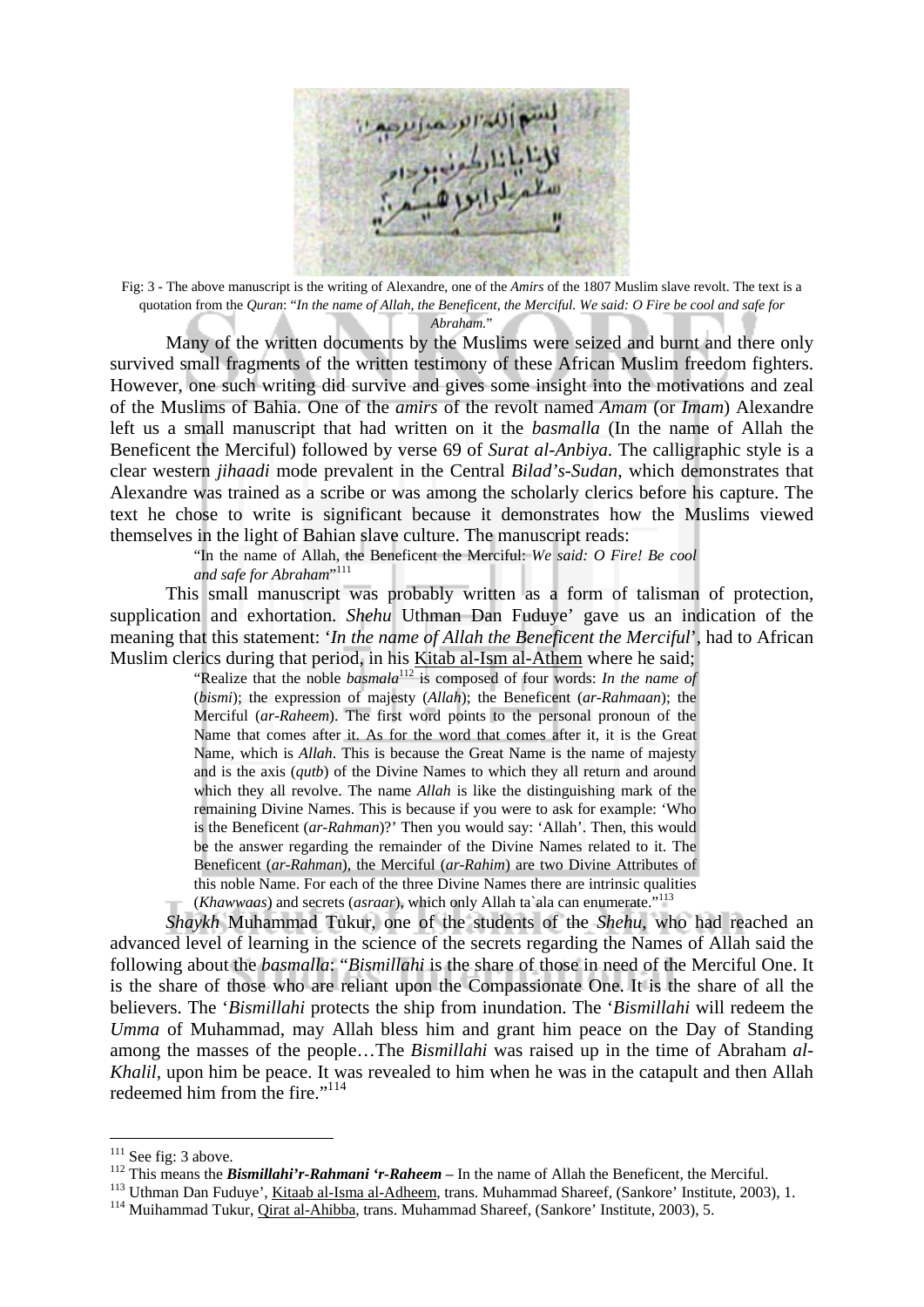Thus, Alexandre, was evoking the power of protection that is intrinsic within the *basmalla* to guard the Muslims against the onslaught of the Portuguese disbelievers. He then followed this with recording the verse that the *basmalla* is intimately connected with and the personage with whom the *basmalla* redeemed from the fires of Nimrod. According to *Imam* al-Qurtubi in his Jaami1 al-Ahkaam: "When Prophet Abraham disrupted the aims of Nimrod by means of the Divine evidence given him, they fell back on their pride and might, committing sins by setting about on the path of oppression, repression and dominance. He then called for the burning of Abraham by saying: 'Give assistance to your gods b y burning him because he has denounced them and imputed faults to them.' It was related that Nimrod built a tall edifice that was eighty cubits tall and forty cubits wide. Ibn Is'haaq said: They gathered together firewood for an entire month and then lit it until the fire blazed and became so severe that if a bird was to fly over it, its wings would catch afire from the heat and the flames. They then chained Ibrahim and placed him in a iron catapult. Then the entire heavens and earth and the Angels and the entire creation (besides men and *jinn*) sent up a single cry: "Our Lord! Ibrahim is the only human on earth who truly worships You. He will be burnt for Your sake. Give us permission to assist him." Allah ta`ala then said: "If he seeks any assistance in anything from any of you and calls out, then he should assist him. I have given permission for that. However if he does not call upon anyone except Me, then I am most knowledgeable of him and I will be his guardian and protector." When they wished to throw him into the fire, an Angel who is the keeper of the treasure of the waters came to him and said: 'O Abraham, if you like I can extinguish the fire with water.' He responded: 'I have no need of you against it.' Then there came to him an Angel who is responsible for the winds and said: 'O Abraham, if you like I can cause the fire to vaporize and evaporate.' He said: 'No!' He then turned his face to the heavens and said: 'O Allah You are Singular in the heavens and I am singular on earth! There is no one who will worship You besides me. Therefore I rely upon Allah the best of Guardians.' It was related by Abi ibn Ka`b that the Prophet, may Allah bless him and grant him peace said: "When Abraham was thrown into the fire by means of the catapult, the Angel Jibreel came to him while he was flying towards the fire and said: 'O Abraham do you have any need of me?' He replied: 'As for as from you, no!' Then Jibreel said: 'Then ask of your Lord!'Abraham replied: 'His prior knowledge of my condition suffices me from asking of Him!'Then Allah ta`ala said: '*O Fire*! *Be cool and safe for Abraham*'" The scholars of Islam have agreed that this state of Abraham was the essence of reliance upon Allah ta`ala (*tawwakkul*) and comprised of the servant being completely empty and not in need of anything except Allah. This state necessitates the Divine Assistance against tyrants and oppressors. It is for this reason that *Amir* Alexandre deployed this particular *Qur'anic* verse in the face of the repression and tyranny of the Portuguese.

The revolt of 1807 was led and planned by Muslims. The leaders of the eleven *casebres* where all the planning and coordinating took place were Muslim. The two leaders, the *imam* and his *wazir*, were Muslim. The number of those other slaves and freemen who participated is unknown. But one can perhaps speculate that each *casebres* had at least ten rebels under one leader, which would bring the rebels number to about 120 men. I suspect the number was considerably higher than that. Some obscurantist scholars may assert that the fact that the leadership of the revolt was Muslim does not mean that the others shared the same ideals and aspirations as they did. That is true for any revolution or insurrection. The masses of the oppressed people are hardly ever ideologically neither inclined nor motivated to rebel. They are mostly motivated by the basic desire for freedom, justice and the removal of oppression. However, it has always been the leaders of the movements who defined the movement and after whom the revolt was named. The Bolshevik revolution was only so named because of its leaders. The Jacobin revolution was so named because of those few who laid down the ideological basis of the revolution. In this same manner, committed Muslims led the revolts and insurrections of Bahia during this period. Therefore, the revolts were Islamic revolts.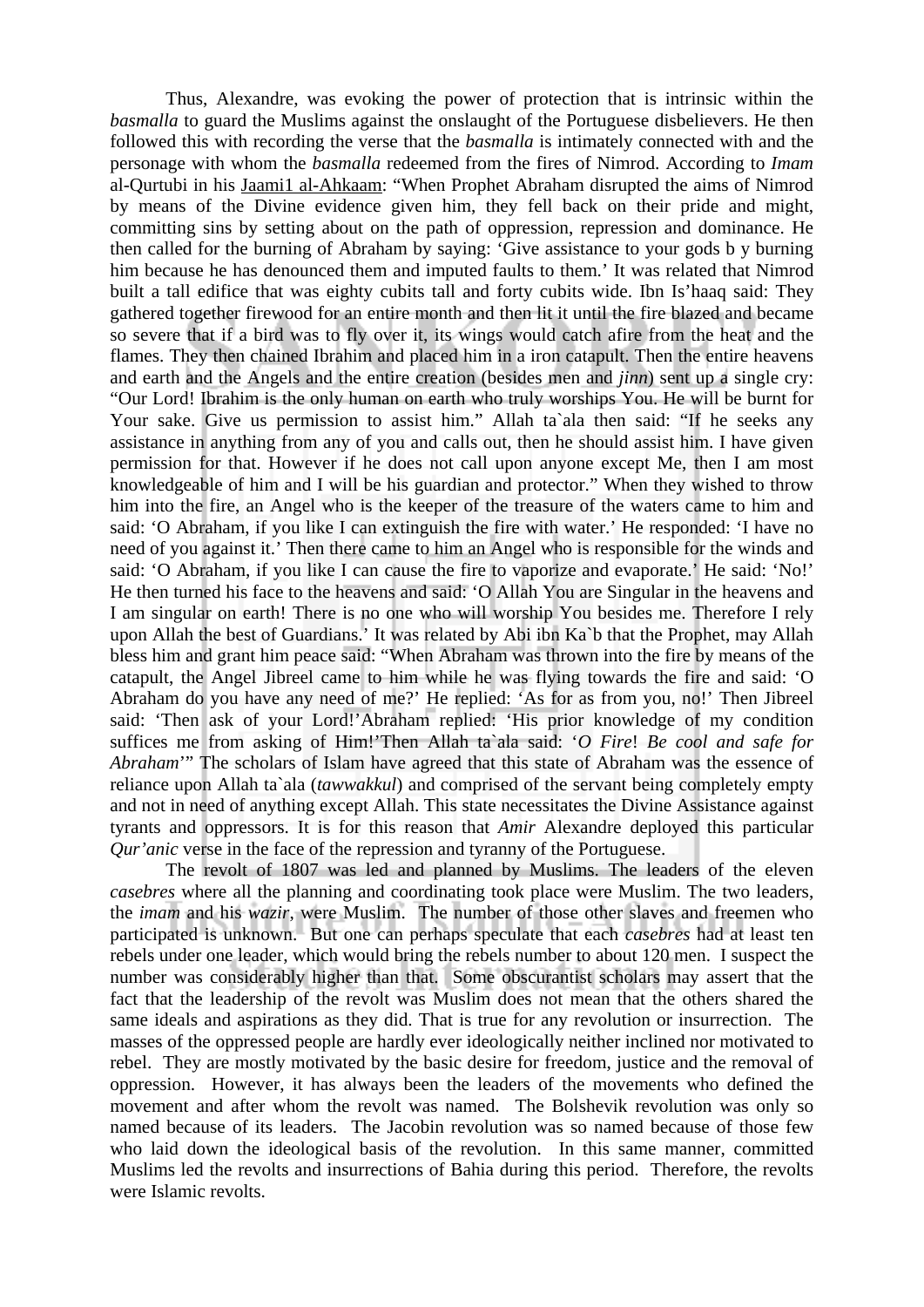The second in a series of revolts to take place in Bahia was the revolt of January 4, 1809. Again the Hausa Muslims dominated this revolt. However, there was a cross-ethnic alliance between Hausa, Yorubas and Ewes. These diverse ethnic groups were recent converts to Islam by the efforts of the Hausa *alufas*. 115 This revolt was mainly organized in the rural areas among the food-producing regions of Nazare das Farinhas. Perhaps these organizations were the same elements that were able to escape capture during the first revolt of 1807. These slaves were all runaways from the plantations of Nazare' das Farinhas, the capital of Salvador and from surrounding plantations in the Reconcavo. Thus, the makeup of this rebel force was *de ganho* slaves as well as *escravo* slaves. Little is known about the leaders of this movement or its plans and objectives. But this revolt was much bloodier than the previous one. It began on January 4, 1809, when an attack was made against Nazare' in order to capture arms and supplies; which was done by an estimated 200 to 300 runaway slaves.<sup>116</sup> Unlike the 1807 uprising, this revolt did have the element of surprise, but it was unsuccessful in capturing the armament house in Nazare'. The slaves were forced to retreat back into the bush, leaving many dead behind them and killing several soldiers. Two days later Salvadorian soldiers accompanied by local militia chased the rebels and defeated them in a bloody battle. Many of these rebels escaped and made the *hijra* into the neighboring province of Sergipe, where they fomented more slave uprisings.117 Some 124 Muslim freedom fighters were captured by the authorities of whom 85 were men. They were taken back to Salvador where, on September of 1810, they were publicly beaten and deported to other provinces in Brazil.<sup>118</sup>

 The revolt of 1809 demonstrated that diverse ethnic groups could form an alliance for a common cause of revolt against slavery in Bahia. The cement of this unity was Islam. The aftermath of this revolt is that the Bahian authorities made tighter controls and regulations on the movement of slaves resulting in the end of the first phases of the slave revolts of Bahia.



## **Institute of Islamic-African Studies International**

<sup>115</sup> 

<sup>&</sup>lt;sup>115</sup> Donald Pierson, 39-40.<br><sup>116</sup> Joao J. Reis, 96.<br><sup>117</sup> Ibid., 96; and Howard Prince, 101-103.<br><sup>118</sup> Howard Prince, 102.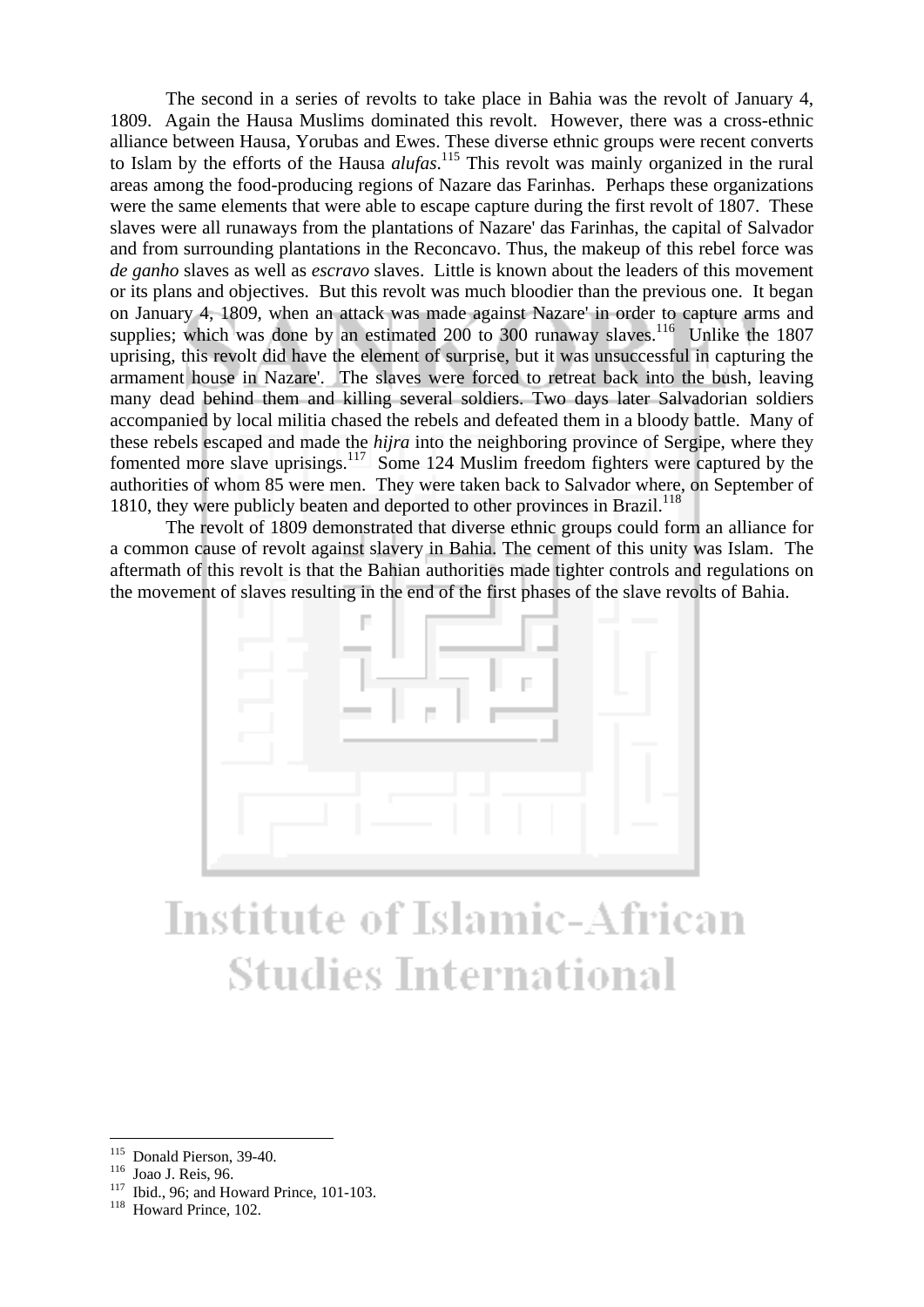#### **The Islamic Slave Revolts of 1814-1816**

 The revolts of 1807 and 1809 were insignificant in comparison to the revolts of 1814 and 1816. The first of these was the revolt that took place on February 28, 1814. More than 200 enslave Hausa Muslim from the city of Salvador, and the rural district of Itapoa united together to free themselves from the yoke of slavery.<sup>119</sup> The insurrection was planned to coincide with the holiday *Semana Santa* that would last a whole week. Again like the 1807 revolt, it was to be started after the *fajr* dawn prayer at 4 a.m. in the morning. The name of the leader of this revolt is unknown, but he was a freedman and merchant of Salvador.<sup>120</sup> They first attacked the home of Manuel Ignacio da Cunha Menezes and killed his foreman and several members of his family. They liberated the slaves of his plantation, who joined the rebellion. The rebels then attacked two neighboring plantations owned by Joao Vaz Carvalho and Francisco Lourenco Herculano. Here they liberated slaves and killed some who would not join them. The rebels then moved on to Itapoa and destroyed buildings, burnt crops and killed several whites. From there they went to the rural areas surrounding Salvador.<sup>121</sup> When Condos dos Arcos, the Governor of Bahia, received news of the rebellion, he dispatched a cavalry led by Colonel Jose' Thomas Boccaciari to put an end to the revolt. This army along with local militiamen tracked the revolutionaries to the region of Santo Amoro near the River Joanes. A heated battle ensued where many Africans and Bahian soldiers were killed. However, because of the superior arms of the soldiers they were able to defeat the insurgents after two hours of fighting.<sup>122</sup> More than 31 Hausa Muslims were taken prisoner and led back to Salvador. Other Hausa rebels were captured in other rural regions in the Reconcavo. Of these captives 4 were executed by hanging, 23 deported to Portuguese colonies in Africa<sup>123</sup>, and the remainder died while in custody from ill treatment by their captors.<sup>124</sup>

In this revolt more than 13 whites were killed and 8 others seriously wounded. This induced the Justice of the Peace, Francisco Jose' de Freitas, on March 16, 1814 to send a general complaint to the Governor of Bahia;

> "...those Negroes of Bahia, who are most resolute, fearless, and capable of any enterprise, particularly those of the Hausa nation; our proof is that furnished by Your Excellency, who cited their attacks undertaken with such fury and abandon, some refusing to surrender until dead."<sup>125</sup>

 As a result of this complaint, the Governor increased the number of police in the city, dispatched rural militia into the bushes of Bahia to destroy *quilombo* communities, and renewed the punishment of 150 lashes for slaves out at night after nine p.m. without a pass. However, these measures did nothing to halt the escalation of the revolt of 1816. This revolt took place on February 12, 1816 near the Santo Amaro region of the Reconvaco. This area was the same area where the fierce battle occured between the Hausa Muslim led revolt and the government soldiers in 1814. However this revolt was not a planned rebellion like the previous ones. It was a spontaneous revolt executed by about 50 Hausa *escravo* slaves and lasted for four days. The possible cause of this revolt was the unusually harsh winter which hit the Bahian Reconcavo in 1815. Many horses and oxen died which increased the average work load of the slaves. There was also an increase in prices of staple goods at that time which added to the difficult plight of the slaves.<sup>126</sup> The revolt began at 1 a.m. in the morning of February 12, 1816 when 25 to 30 slaves burnt the crops and barns of some eight

- 
- 

 $119$  Ibid., 105.

<sup>120</sup> Ibid., 246.<br>
<sup>121</sup> Joao J. Reis, 98-99.<br>
<sup>122</sup> Howard Prince, 107.<br>
<sup>123</sup> Joao J. Reis, 99.<br>
<sup>124</sup> Howard Prince, 117<br>
<sup>125</sup> Ibid., 110.<br>
<sup>126</sup> Ibid., 118.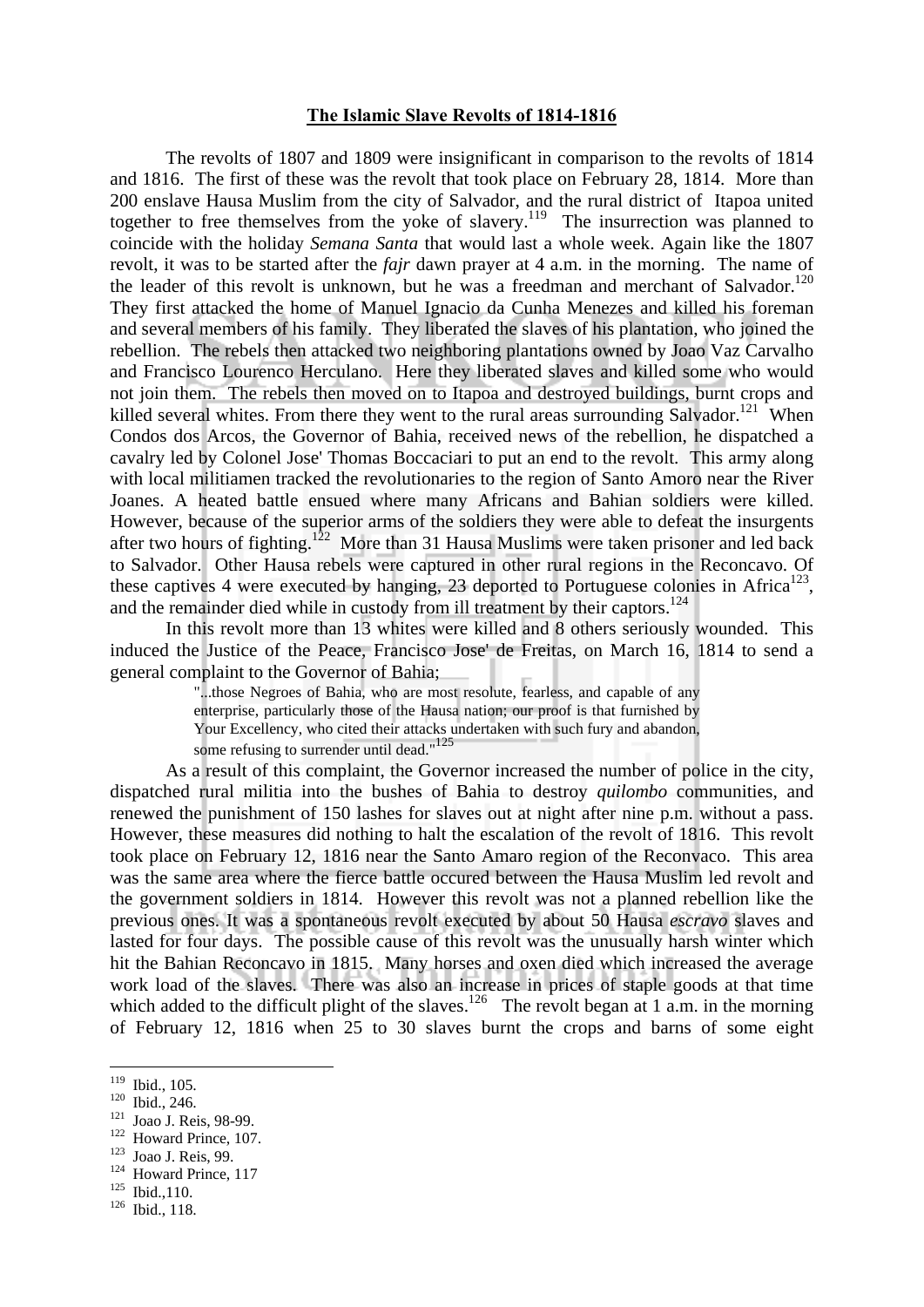plantations. By nine o'clock that morning Colonel Bento de Araujo Lopes Villasboas received news of the revolt. He then organized a local militia and with regular troops se out towards Santa Amaro. By this time the Africans had retreated back in to the woods of Cabaxi and Poucoponto where they had established a base of operations.<sup>127</sup> After three days the insurgents raided the village of Santo Amaro and killed a number of whites and wounded some and then again retreated into the woods. On February 15th the army and local militia tracked down the insurrectionists to their camp where a battle took place, killing many Africans and capturing about eight. The soldiers also captured some weapons and musical instruments. Nothing is known about the punishment the prisoners received.<sup>128</sup>

 The repressive measures created by the authorities of Bahia were designed not only to check the revolutionary spirit of the slaves, but also to humiliate all Africans, whether slave or free. The Court passed a decree on 24th August, 1816 prohibiting all Africans, slave or free, from being in the streets after nine p.m.129 It is clear that the whites of Bahia saw the slave revolts in Bahia as a hostile encounter between whites and Africans. The white and mulatto citizens of Bahia used the courts to humiliate all Africans and to 'put them in their places'. Among these measures was that Africans should not be allowed to sit before any white, but always be forced to stand up as a sign of respect. Another one was that the government provided for the immigration of European families into Bahia in order to diminish the racial imbalance in favor of the Africans. The Hausa and Yoruba Muslims were a proud and dignified people and thus the whites wanted to deflate as much of this dignity as they could. This revolt proved to be the last of the Hausa Muslim dominated revolts.



# **Institute of Islamic-African Studies International**

- 127  $\frac{127}{128}$  Ibid., 120.<br>Ibid., 123.
- 
- 129 Ibid., 124.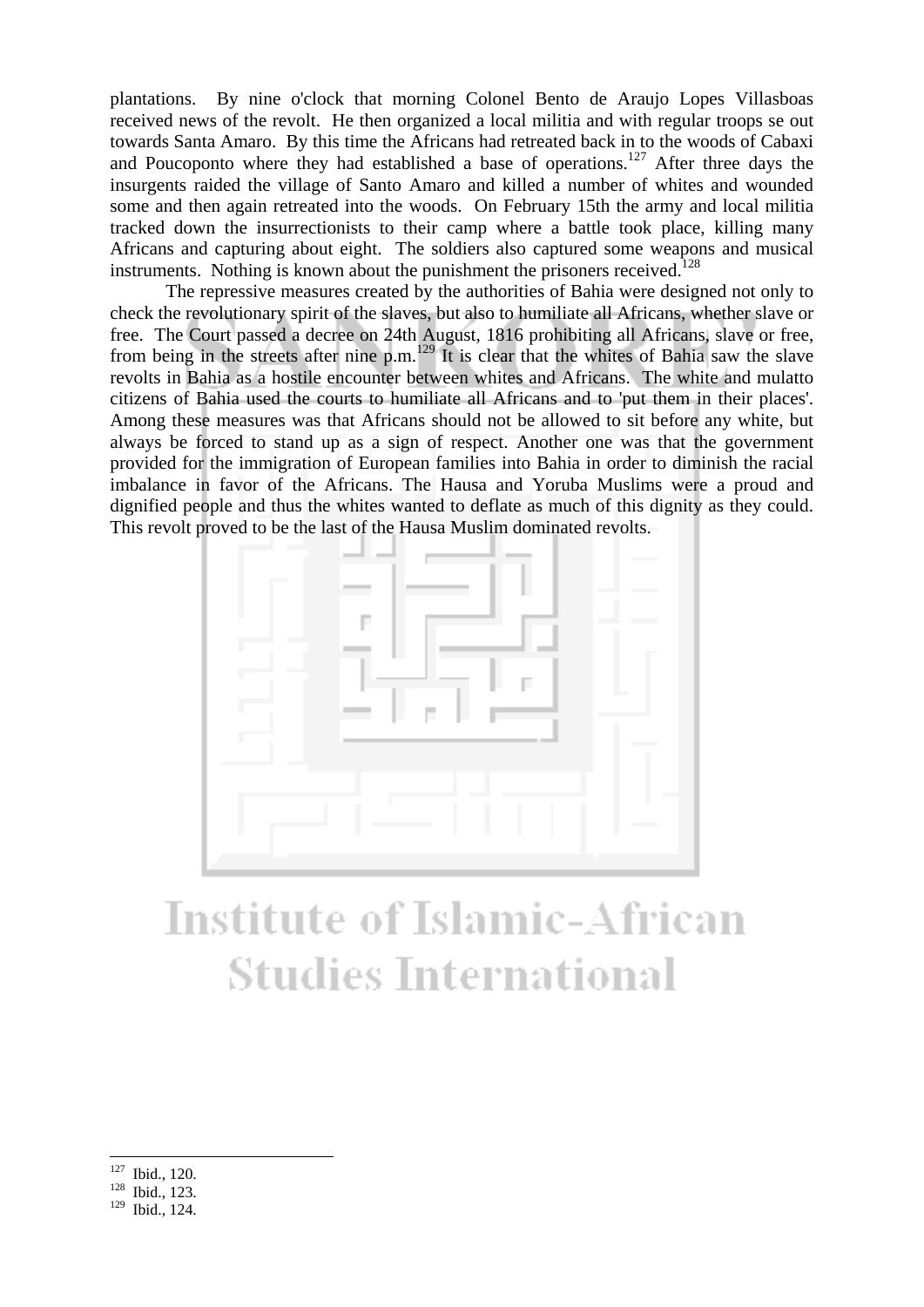#### **The Slave Revolts of 1822 -1830**

 The year of 1822 marked the beginning of the Independence movement for Brazil, led by the free population of Creoles of mixed race origin. Like the war of independence in America, it was not fought to bring freedom, justice and equality to everyone, but for Anglo-Americans only. This double standard seemed to have been a trend among slave owning whites and Creoles all over the world. From the very beginning of the institution if slavery in Brazil, the Creoles were given more privileges than the African slaves. They assimilated more readily than them and they spoke the language of the Portuguese masters exclusively. Creoles were given domestic labor as opposed to field labor. They were given gifts, granted time-off periods and given early manumission. Creole women were preferred as concubines as opposed to their African sisters.<sup>130</sup> For this reason considerable resentment existed between the Creole and the Africans of Bahia. Many of the free Creole owned their own plantations and were reportedly "more cruel in their treatment of Africans than the whites".<sup>131</sup> And the Creoles were thoroughly opposed to the African slave revolts because it would put them at a disadvantage with regard to social status if the revolutions had obtained their aims. For this reason the Bahian whites encouraged rivalry between Africans and Creoles in order to divide and rule the colored population.

 It is for this reason when the Creoles and certain whites rose up to demand independence from Portugal in 1822, this did not include the freeing of the slave population as well. In fact during the wars of independence, neither the Portuguese nor Brazilians utilized bondmen in the beginning of the conflict. Slaves were prohibited from carrying arms and the ordinances concerning the movement of Africans were strictly enforced.<sup>132</sup> However, both sides gave in and recruited a limited number of bondsmen soldiers. More than two hundred Africans were employed by the Portuguese, with the promise of manumission once the Creole rebellion was stopped. The Brazilians employed about 1100 Africans called *Batalhao dos Libertos*, who were also promised their liberty once independence was achieved.133

 Throughout the struggle for independence, African slaves took advantage of the insecurity and instability of the state to launch many minor revolts. There were at least three reported slave revolts in the year of 1822, yet little is known about them. However, what is known is that they were mainly led by the Yoruba. The first of these revolts took place on February of 1822 in the village of Sao Mateus. This revolt was led by two Yoruba slaves named Claudino de Jesus and Luiz Benguela. Under there leadership some 70 African slaves and freedmen attempted to establish and African kingdom in Sao Mateus. The leader of the revolt, Luiz, was referred to as 'king'. This revolt was quickly smashed, killing more than 51 insurgents and capturing 20. Little is known what became of those who were captured.<sup>134</sup>

 Again on June 13, 1822, a slave revolt broke out on the island of Itaparica. The amount of insurrectionists involved is not known and nothing was recorded about the ethnic origin of these slaves. However, like the revolt earlier that year, it was swiftly put down with some 20 Africans being killed and about 20 injured.<sup>135</sup>

 The most serious slave revolt in 1822 occurred on November the 6th, when fugitive Africans conducted a raid on the capital city of Salvador. The leader of the creole forces, General Pedro Labutat, led his army against the insurgent camp on the 12th of the same

 $130$  Ibid., 62-67.

<sup>&</sup>lt;sup>131</sup> Ibid., 63.<br><sup>132</sup> Ibid., 127.<br><sup>133</sup> Ibid., 127-128.<br><sup>135</sup> Ibid., 128.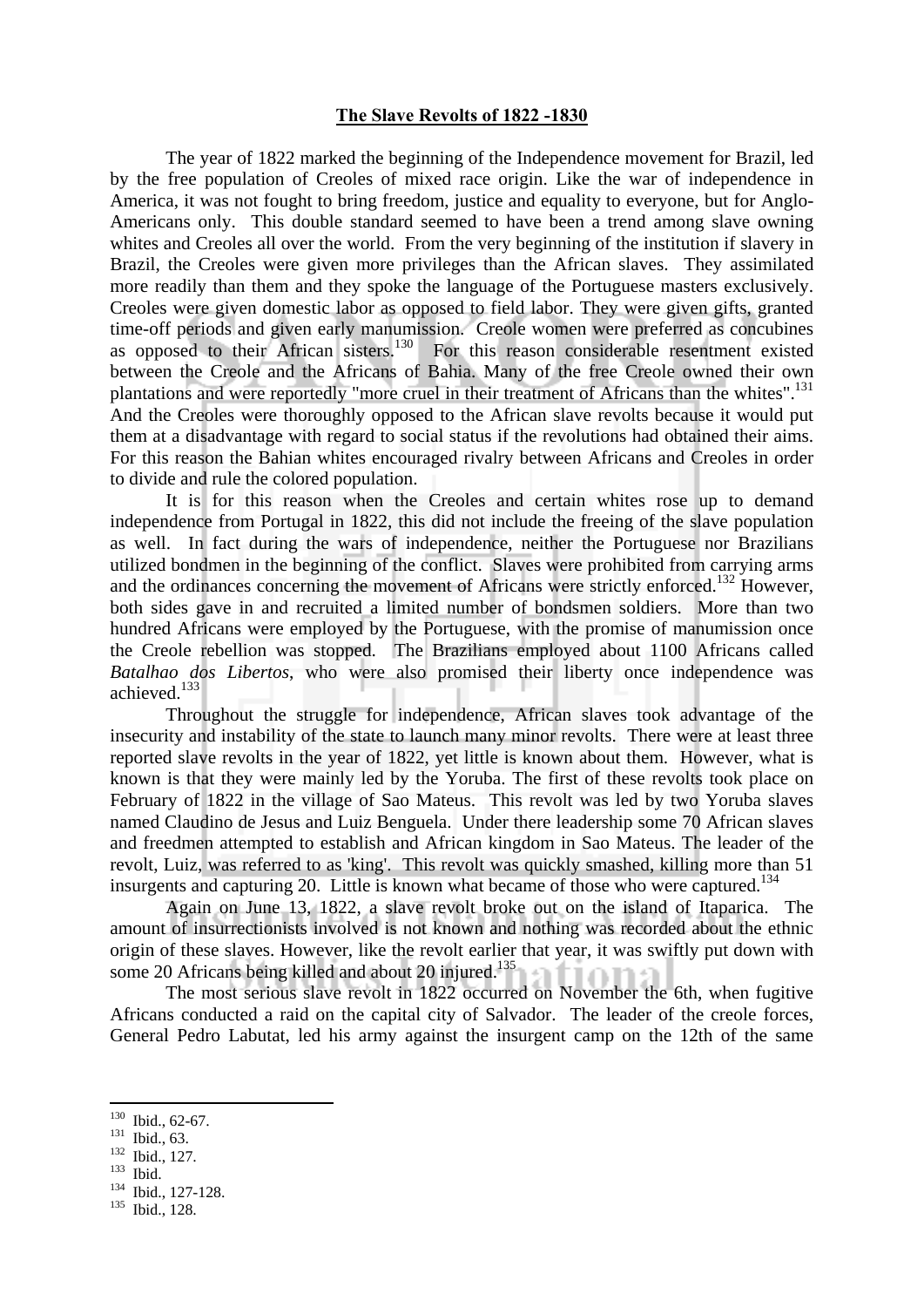month. In this fight 21 Africans were killed, 51 males were captured and immediately executed, and twenty females were publicly whipped.<sup>136</sup>

 Four years later on August 24, 1826, a Yoruba slave named Jose' da Silva Barros, led an insurrection in the village of Cachoeira. The leader declared himself and his spouse "King and Queen" and attempted to establish a kingdom modeled on the old Oyo Yoruba kingdom. The "Queen" was killed earlier on in the fighting. The "king" was captured after being seriously wounded. Many of the insurgents fled, but were gradually apprehended by the militia and soldiers.<sup>137</sup>

 One of the most significant uprisings during this period was the Uruba revolt of December 15th, 1826. An estimated 100 Africans had escaped their plantations and took refuge in a *quilombo* called Uruba ('the vulture'). This place had been a traditional center for the practice of *Candomble* (a combination of Yoruba and Christian practices similar to Voodoo).138 Many runaway Africans sought refuge there and planned a detailed revolt against Bahia. The Africans first began by raiding some of the villages on the outskirts of the Reconcavo and then retreated back into the jungle. On this raid the insurrectionists attacked a white community in Cabula and killed a white family.<sup>139</sup> On December 16th, a small militia conducted a search for the Africans' *quilombo*, having found it a battle took place. The soldiers were surprised by the large number of Africans and were repulsed by the *quilombo* inhabitants. Three of the militia was killed (one mulatto and two white).<sup>140</sup> The militia was able after their defeat to escape.

 On December 17th, the President Manuel Ignacio da Cunha, ordered Captain Jose' Balthazar da Silveira to lead an army cabula and Piraja to destroy the *quilombo* of Uruba. On their way to Uruba, they encountered the defeated militiamen and were forewarned about the number and strength of the insurrection. Thus, they proceeded with caution. However, the Africans had been waiting and prepared for battle. When the soldiers reached the *quilombo*, the Africans launched an attack wounding two men. The soldiers held their ground and killed three of the insurgents, causing them to take flight.<sup>141</sup>

 The army managed to arrest only one slave, a woman by the name of Zeferina. She was one of the leaders of the rebellion and after being severely beaten and tortured, she revealed the plans and objectives of the revolt.<sup>142</sup> She testified that the planned assault was first to be made upon Cabula as a diversionary maneuver. Then they would join more insurrectionists in the capital at Salvador, who were armed and waiting for the Africans from Uruba to arrive. They planned to attack the capital by night and take their liberty by killing all the whites they could find.<sup>143</sup> As a result of this alarming news, all the slave quarters of Salvador were searched and the fugitives in the jungle were tracked down. At least 23 Africans were captured in the jungle and 51 were killed. In the town fourteen arrests were made. In these homes the soldiers found various musical instruments, muskets, an iron spear, an eight cartridge belt filled with gunpowder, and *madeira* religious objects used in Yoruba fetish practices.144 The revolt of Uruba alarmed the citizens of Bahia, causing them to unleash a general repression upon the people of African descent, slave or free. One of the ironies of this rebellion was that it was led by a mulatto, named Antonio. Thus, being the only slave revolt to be led by a mulatto. In spite of this, the Yoruba dominated this revolt because their fetish rites and leaders determined the direction and ideals of the revolt.<sup>145</sup>

<sup>140</sup> Ibid., 132.<br><sup>141</sup> Joao J. Reis, 102-103.<br><sup>142</sup> Ibid., 103.<br><sup>143</sup> Howard Prince, 134.<br><sup>144</sup> Ibid., 136.<br><sup>145</sup> Joao J. Reis, 104.

<sup>&</sup>lt;sup>136</sup> Ibid., 129.

<sup>137</sup> Joao J. Reis, 101-102.<br>
<sup>138</sup> Howard Prince, 130.<br>
<sup>139</sup> Ibid., 131.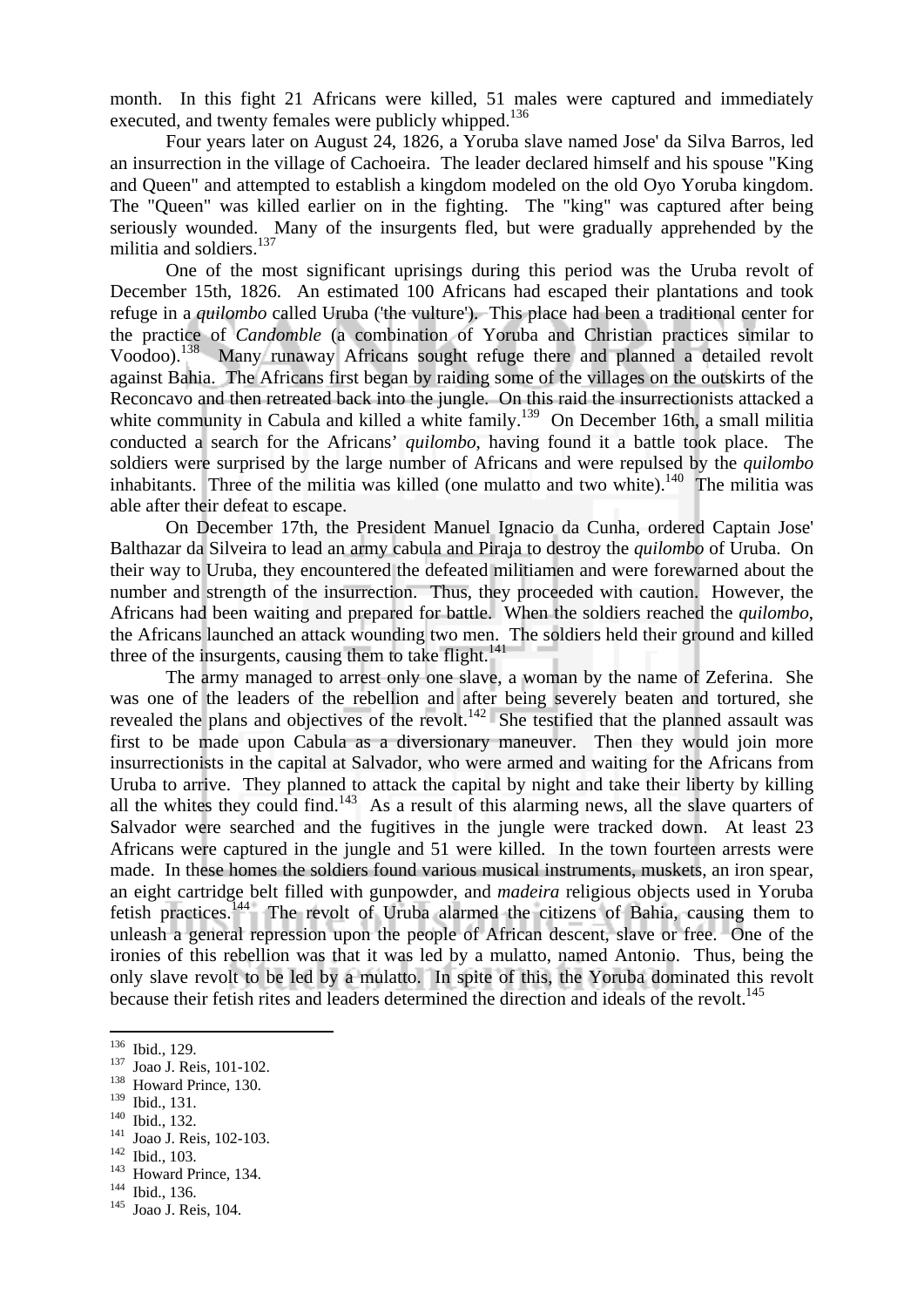On April 27th, 1827 another slave revolt broke out in Cahoeira, led by the Yoruba slaves. The Africans armed themselves with whatever weapons they could find and attacked and burned the plantation called Victorio, killing two whites.<sup>146</sup> The revolt lasted for two days, after which, a militia was organized which resulted in the arrest of some thirty slaves. Their punishment was unknown.<sup>147</sup>

 The following year, 1828, four more revolts occurred in Bahia. The first happened on March 11th in the district of Piraja.<sup>148</sup> The second and third revolts occurred in Cachoeira on the 17th and the 21at of April. And the fourth revolt occurred on the 4th of June in Ilheus. Little is known about the causes or outcome of these uprisings, except that there were Yoruba dominated these revolts and that at least 20 Africans were killed, several whites and creoles were killed, and only 5 Africans were captured.

 The following year, 1829, in Cotegipe, the Africans of Colonel Jose' Maria de Pina e Mello rebelled. This took place on October 16th. More than 100 Yoruba slaves killed some three whites and burned down crops and plantations.<sup>149</sup> Troops were dispatched to stop the rebellion, but local militia had already squelched the revolt. It was reported that extremely repressive measures were meted out to Africans, free and slave, guilty or innocent.<sup>150</sup>

 One of the more serious slave uprisings in Bahia broke out in the capital Salvador on the 10th of April, 1830. An estimated 20 Yoruba *de ganho* slaves raided a hardware store in the lower part of the town.<sup>151</sup> More than fifteen swords and long knives were taken. From there the Africans went to the slave market of Weceslau Miguel de Almeida and liberated more than 100 newly arrived Yoruba.<sup>152</sup> From there the rebels with their increased allies attacked the police station and killed one soldier, Francisco Lopes de Carvalho.<sup>153</sup> The police put up a successful defense and with the help of white and creole civilians drove the Africans off. A massacre followed where over fifty Africans were slaughtered and ten were lynched by the soldiers and the populace.<sup>154</sup> Of the Africans that were captured, one woman, Alexandria Joaquina da Conceicao, informed he authorities that the revolt of April 10th was the prelude to a major revolt planned for April 13th of that year. As a result of this information, more searches were conducted and at least seven Africans were arrested.<sup>155</sup>

 Because of the ruthlessness by which the whites and Creoles punished the Africans during the revolt, decreased the emergence of any revolts for at least five years. It is interesting that none of the free Creoles or poor whites assisted the Africans in their fight for freedom. The period from 1822 to 1830 witnessed many political changes and turmoil in Bahia. There was the war of Independence in 1822, the military revolts of 1823, the plebian riots of 1825, and the general disorder and tension created by the liberal, federalists and republican clashes of this period. However, never were the Africans enlisted in the clashes. The fact is that the common civilian as well as the elite of Bahian society had an invested interest in maintaining the slave system in Bahia. Anyone who had the means could own a slave, whether white, Creole or free African. In such cases the very livelihood of the individual depended upon the work of his slave. For this reason freemen, both white and otherwise helped squelch the slave uprisings. The only allie that the Africans had were the African born freemen who in many occasions joined the slave revolts.<sup>156</sup>

dies International O

- 
- 

<sup>150</sup> Howard Prince, 145.<br><sup>151</sup> Joao J. Reis, 109<br><sup>153</sup> Howard Prince, 147.<br><sup>154</sup> Joao j. Reis, 109.<br><sup>155</sup> Howard Prince, 148-149.<br><sup>156</sup> Joao J. Reis, 111-112.

 $146$  Ibid., 106.

<sup>&</sup>lt;sup>147</sup> Howard Prince, 139.<br><sup>148</sup> Ibid., 140.<br><sup>149</sup> Joao J. Reis, 108.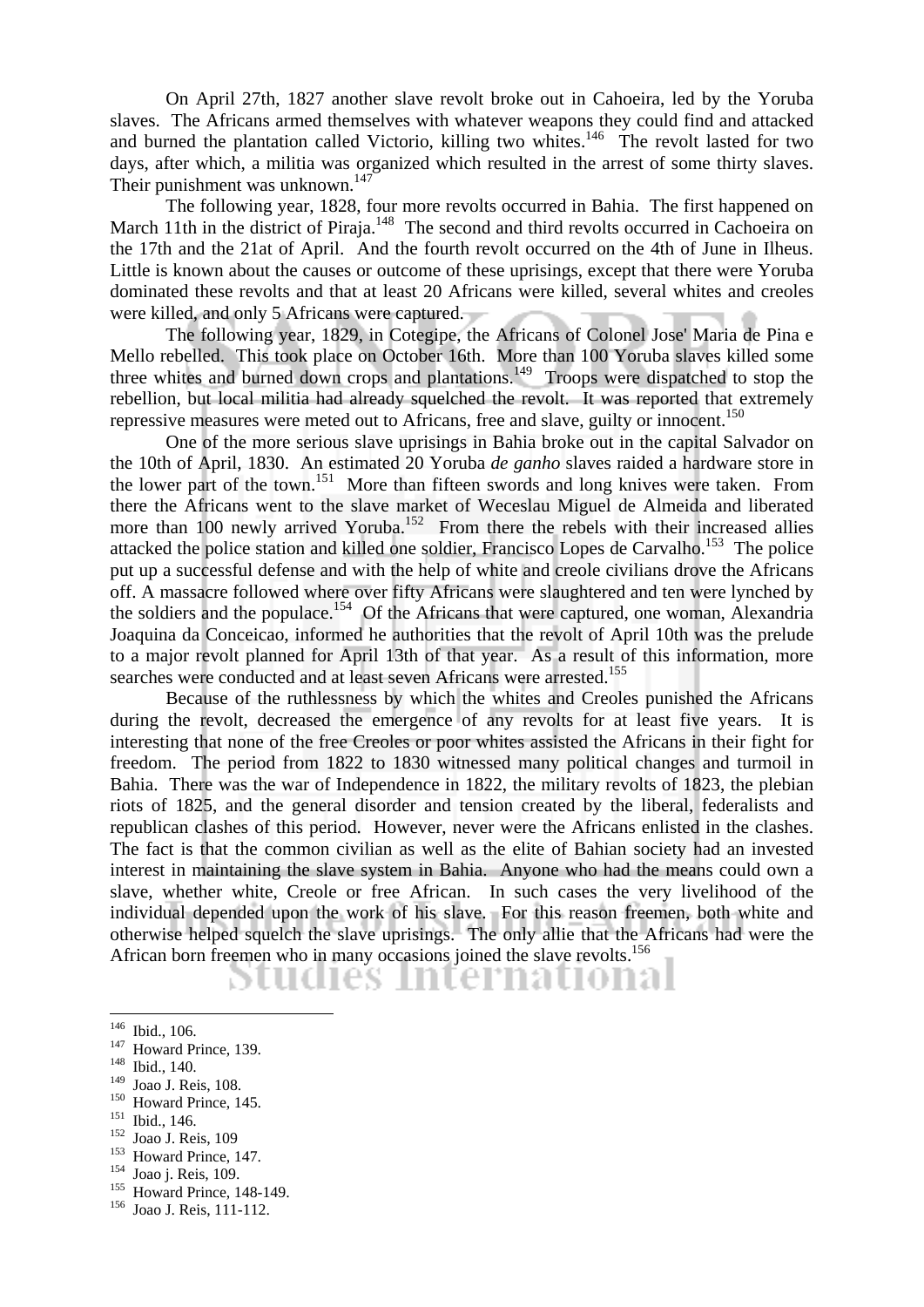Another unique thing about the revolts of 1822 to 1830 is that not only did Yoruba people dominate them, but Yoruba religious beliefs also were utilized to unite the people. There is no mention of any Hausa, Yoruba, or Nupe Muslims participating in these revolts. The reason this may be is because after the Hausa Muslim led revolts of 1816, there was a general repression of Muslims, forcing them to abandon their religion or to take their religion underground. What must be noted is that *salaat* (congregational prayer) played a major role in galvanizing and inciting the Muslims to collective actions. Furthermore, the unique white dress and turban, and the Hausa war drums were prohibited in Bahia after the 1816 revolts. All these measures may have had negative impact on the morale of the Muslims, allowing for the traditional Yoruba to fill the vacuum of rebellion. Thus, from 1816 to 1830, a total of thirteen years, the Muslims were quiet or it seemed so. For in 1835, the largest most organized slave revolt would emerge, dominated by Muslims and cutting across many ethnic lines and class lines. This great slave insurrection is known in history as the "Revolt of the Males", which had no precedence in the history of Bahia based on its size, motives, objectives and reactions. This revolt, unlike earlier revolts, can be easily reconstructed because of the well-preserved documentation of the testimonies of its organization, leadership, planning and execution.157



# **Institute of Islamic-African Studies International**

<sup>&</sup>lt;sup>157</sup> Howard Prince, 152.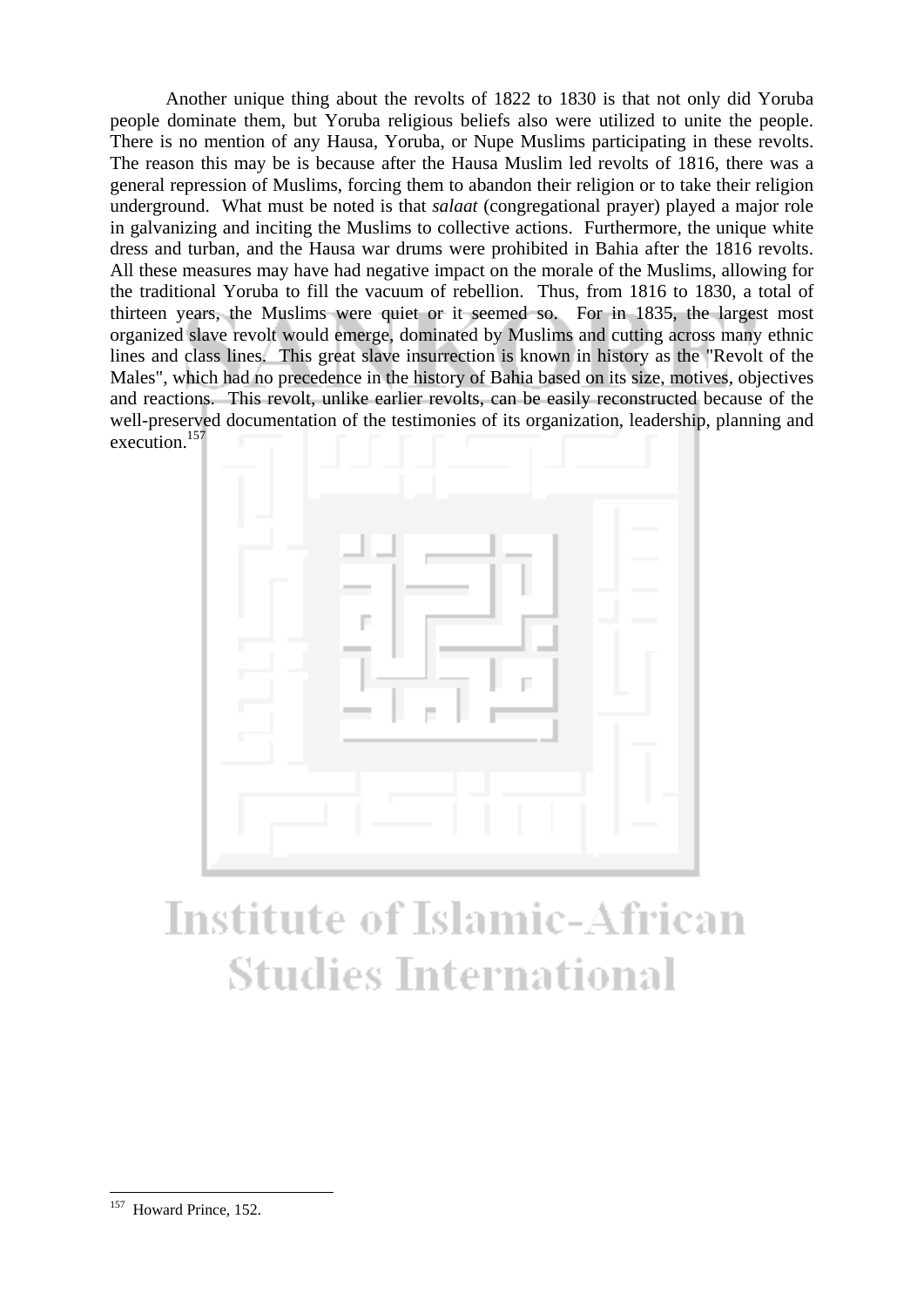#### **The Great Islamic Revolt of 1835 or the 'Revolt of the Males'**



 We mentioned earlier that Islam as a religion was utilized as a mobilizing factor for the diverse ethnic groups of the Western and Central Sudan. We also discussed at length some elements of the diffusion of Islamic civilization in these regions of Africa. Proof was given of the transmigration of, some if not all of, these elements into the society of Bahia. Islam played a major role in the slave revolts of 1807 to 1816, where Hausa Muslims dominated these revolutions and directed its movement. This, however, did not mean that other ethnic groups were excluded. On the contrary, Malinkes were apart of the leadership of the revolt of 1807 and Yoruba Ewe converts participated in the revolts of 1809. However, the revolts of 1814 and 1816, seem to have been exclusively Hausa.<sup>158</sup>

 After the revolt of 1816, which was followed by a thorough repression of Muslim slaves in their religion, dress and customs, there seem to have been a withdrawal underground of the Muslim community and a change of tactics. From the revolts of 1822 until 1830, the slave revolts were dominated by Yoruba animist. There is however reports that a Yoruba Muslim slave named Cornelio took part in one of the revolts in 1826 and a free Nupe Muslim, Antonio Bomcaminho faced trial for his role in the revolt of 1828 and in supplying weapons to the Creole military conspiracy that same year.<sup>159</sup> It is clear that the Muslim made a cautious tactical withdrawal as a result of three decades of failure to realize their goals. This withdrawal took the form of a spiritual *hijra* where the Muslims could regroup for a few years until destiny could afford them to make a final attempt at overthrowing the repressive Bahian society. This tactic was not new to the Muslims. This was their methodology among the Yoruba, Asante and Dahomey animists until they were afforded the opportunity to establish the *jihad*. This tactic finds its precedents in Islamic jurisprudence, especially in the writings of the reformer who influenced the ideas of Muslims in the whole of the Sudan, *Shehu* Uthman Dan Fuduye'. In his famous book on *hijra*, *jihad*, and Islamic governance - he says;

"...emigration from the lands of the disbelievers is obligatory upon every Muslim...and nobody is excused for neglecting it except the oppressed. Allah says; '*Except the oppressed from among men, women and children who have not the means'*, i.e. who have neither power nor funds to emigrate, 'Nor can they find a way to escape,' i.e. a way towards a land into which they can emigrate, as al-Suyuti said in his Takmila."<sup>160</sup>

 There is no doubt this was the situation of the Muslims of Bahia. The aim of the 1807 revolt was to "commandeer ships in order to go back to Africa". After this physical *hijra* failed, they attempted *jihad*. It was only after these attempts failed that they were forced to withdraw within themselves until an opportunity for success was afforded them. This tactic in Islamic terminology is called *taqiyya* (dissimulation) and is allowed when the Muslims are oppressed and do not have the means to make the *hijra* or to conduct the *jihad*. The main advantage of *taqiyya* is that it gives the opportunity for the Muslim scholars to mix with the people and proselytize on behalf of the religion. The legal precedent for this was again given by Uthman Dan Fuduye';

> "If Islam could be granted victory in the lands of disbelief then that would become thereby an abode of Islam. It is better to remain there than to leave, since it may be expected that others would accept Islam....Dissimulation

<sup>&</sup>lt;sup>158</sup> Howard Prince, 246.

<sup>159&</sup>lt;br>
<sup>159</sup> Antonio was a gunsmith with a shop in Salvador. See Joao J. Reis, 159.<br>
<sup>160</sup> Uthman dan Fodiyo, <u>Bayan Wujuub'l-Hijra</u>, 52.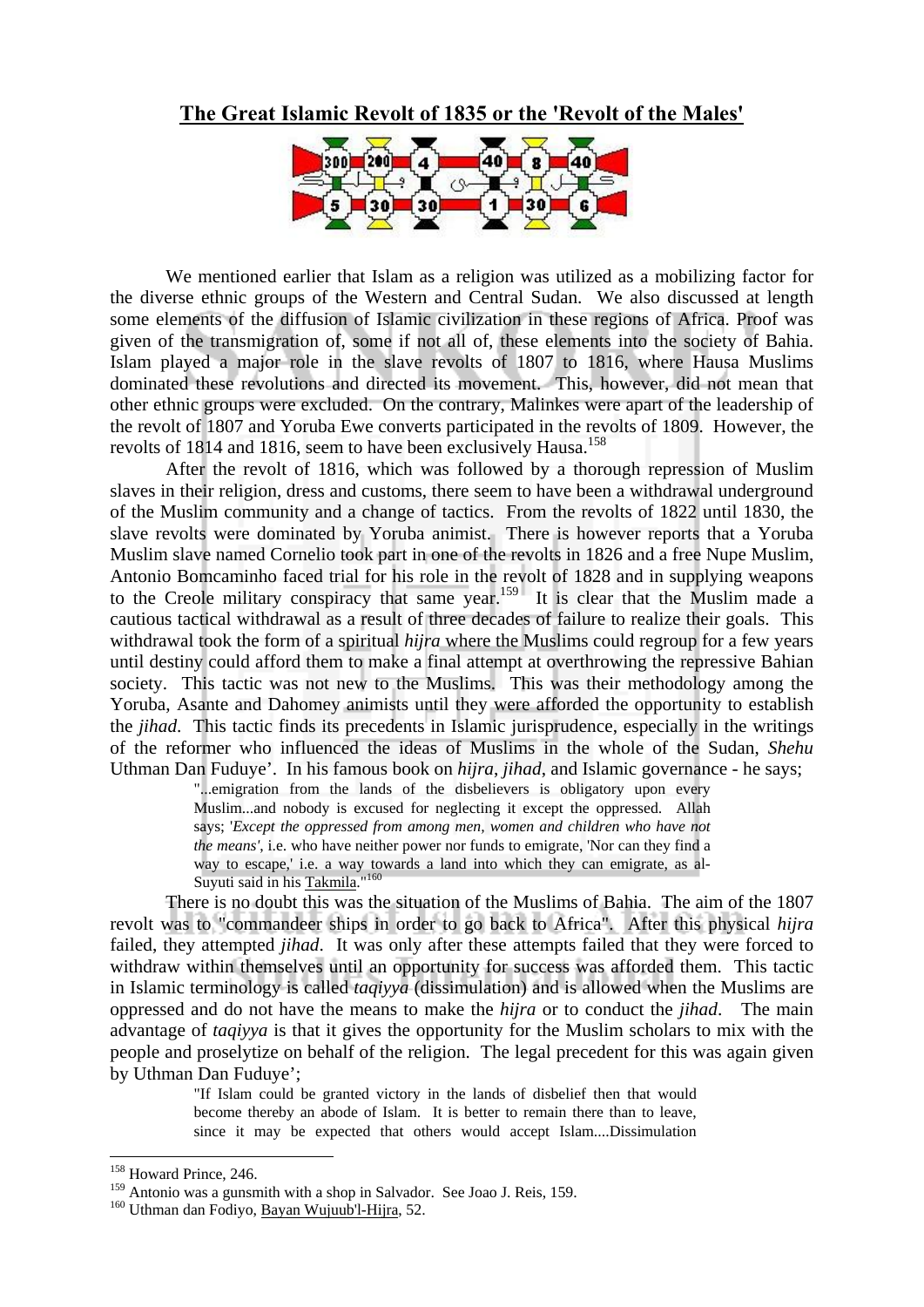(*taqiyya*) should only be practiced when one is in fear of being killed and then with a sincere motive."<sup>161</sup>

 The traditions from which these intellectual traditions had emerged had diffused throughout Hausaland, Nupe and Yorubaland by 1835. The books of *Shehu* Uthman Dan Fuduye', Muhammad Bello and especially Abdullahi Dan Fuduye' were memorized by the scholars of Illorin and Nupe, not to speak of the scholars of Hausaland. We can safely assume that if there were indeed full-fledged Muslim scholars captured and enslaved in Bahia, they were quite familiar with the ideas of *Shehu* Uthman and his chief helpers. Especially since Illorin and Nupe were under the political jurisdiction of the Sokoto Caliphate.

 There were at least ten Muslim scholars who conceived, organized and led the revolt of 1835. *Shaykh* Dandara, *Shaykh* Sanim, *Malam* Bubakar Ahuna, *Malam* Bilal Licutan, *Imam* Manuel Calafate, Silvestre Jose Antonio, Antonio, Thomas, Dassala, and Nicobe. These men established mosque and Islamic *madrasas* (schools) for the purpose of keeping alive the Islamic traditions that had generated the Sudanese Islamic states in Africa. Some of these scholars were Yoruba, some Hausa, and some were Nupe. A few of these scholars were freemen and merchants, while others remained enslaved to men whom they considered barbarian. Many court records of 1835 reveal that a strong movement of Islamic conversion and proselytism was under way in Bahia during the 1830s. It was the above scholars who were essentially responsible for this growth in the ranks of the Muslims.<sup>162</sup> In order to understand the revolt of 1835, closer examination should be made of these scholars.

 The first of them was *Shaykh* Dandara, the freedman Hausa tobacco merchant. The whites of Bahia called him, Elesbao do Carmo. *Shaykh* Dandara was a teacher of Islam back in Africa among the Hausa and Fulani of Tambawel.<sup>163</sup> The unique thing about Dandara was that he participated in the Islamic revolt of 1816 in the count of Arcos some 20 years earlier. He managed to escape undetected because as witnesses testified, "because he is smart he always avoided arrest".164 After his escape he resumed his trade as a tobacco seller. He rented a shop in the Santa Barbara neighborhood of Salvador, where he established a mosque and *madrasa*.<sup>165</sup> In this shop his African students met to perform the daily prayers and to learn from him the fundamentals of the Islamic religion. Of all the Muslim scholars, he was the most prosperous, having a house in the Caminho Novo do Gravata. He made frequent business trips into the Reconcavo among the rural plantation districts.<sup>166</sup> In this way he was able to take the Islamic message among the Muslims and non-Muslims in the rural area. His zeal in calling the Africans to Islam was corroborated by at least five witnesses during his trial. A mulatto tailor who lived above the shop said about him,

"I often saw him distributing rings and books with unknown writings...and several times I saw him with a big rosary, praying and rubbing it against his hands and shouting to the skv."<sup>167</sup>

 The Brazilian born mulattos and whites demonstrated their ignorance of Islamic practices on many occasions during and after the revolts. The above citation is an example of this sought of ignorance. There is no doubt that the books, which Dandara was giving to his students, were Arabic books, or even perhaps copies of the Qur'an. The "big rosary" which Dandara "rubbed against his hands" was called a *sibha*, which does resemble a rosary and with which a Muslim recites the Names of Allah, meditates and prays. Because of *Shaykh* Dandara's freedom, he provided information to all the different Muslim centers in Bahia, and sometimes he would donate funds to manumit some of his Muslim brothers. He was a key element in the organization of the revolt of 1835 and a scholar who nurtured the ideas of

<sup>&</sup>lt;sup>161</sup> Ibid., 55 & 59.

<sup>&</sup>lt;sup>162</sup> Joao J. Reis, 148.<br><sup>163</sup> Ibid., 146.<br><sup>164</sup> Ibid., 159.<br><sup>165</sup> Ibid., 178.<br><sup>167</sup> Ibid.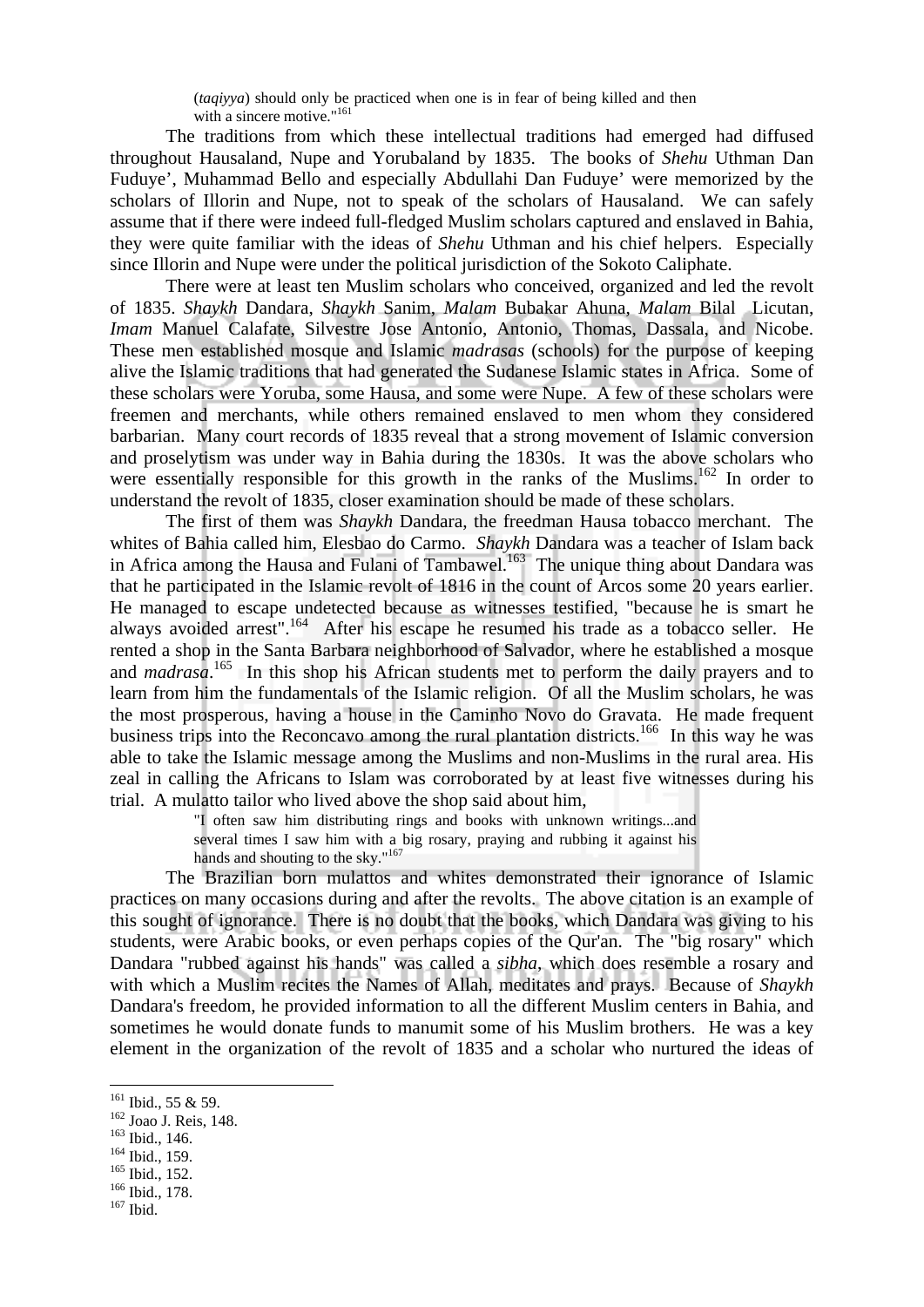Islamic revolution in the minds of his young students. Because of his participation in the last Muslim revolt of 1816, he possessed sound advice and council on the maneuvers of troops and militia.



Fig; 4 -An example of the *tessebe* or *tasbih* used by the African Muslims of Bahia to perform meditation and remembrance of Allah.

 The second of the Muslim scholars who organized the revolt was *Shaykh* Sanim, whose slave name was Luis. He was a Nupe by lineage and was a merchant back in his land. There he acted as an *alfa*, teaching the young and old the fundamentals of Islam. In Bahia, he was a slave who belonged to Pedro Ricardo da Silva.<sup>168</sup> Because of his lack of freedom one of the Yoruba Muslim freedmen established part of his own house, located on Oracao in the downtown area of Salvador, as a mosque and *madrasa* for *Shaykh* Sanim to teach.<sup>169</sup> He was advanced in age with gray hair and a thick gray beard, average stature and a large forehead. He worked as a tobacco roller and lived in the same house as he master. He could not speak Portuguese in spite of his long stay in Bahia. However, he could speak Yoruba, Hausa, Arabic and his mother tongue, Nupe.<sup>170</sup> He was a dedicated preacher of Islam, being known for his patience and tolerance towards his students. Most of his students were young men averaging between the age of 25 to 30. The freedman who owned the house, which housed the mosque told the authorities during his inquisition, "Sanim taught me and the other Males our prayers."171 *Shaykh* Sanim also collected *zakat* or poor alms from his students every month which he used for three functions: one to buy or make Muslim garments; another to pay daily sum owed to the master by Africans for not working on Friday; and the third portion was to help buy letters of manumission. The amount of the *zakat* was 320 reis per month, which

<sup>168</sup> Ibid., 175.

<sup>&</sup>lt;sup>169</sup> Ibid., 152. This Yoruba Muslim slave name was 'Gaspar da Silva Cunha.<br><sup>170</sup> Ibid., 175.<br><sup>171</sup> Ibid.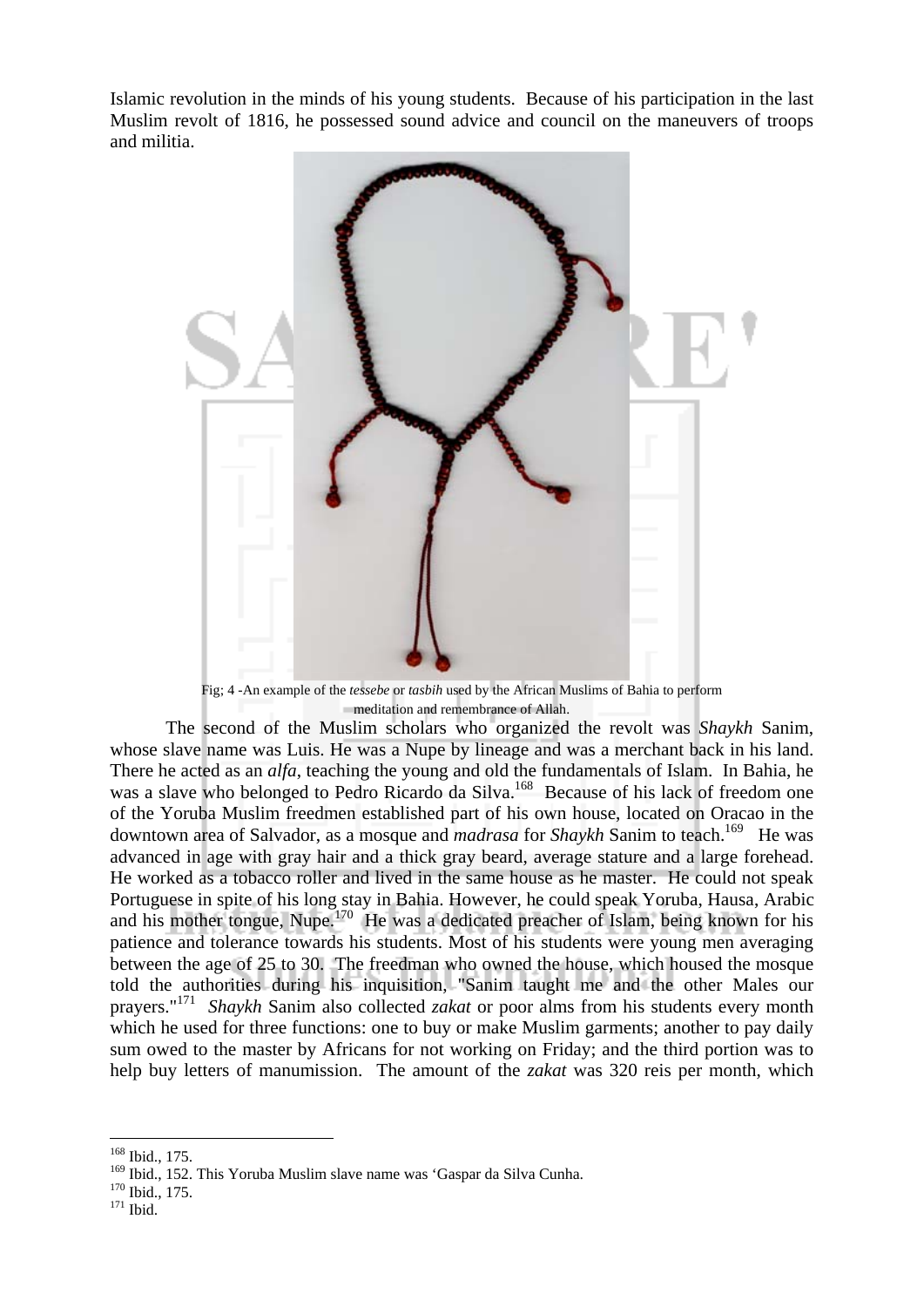amounted to about one days work for a slave.<sup>172</sup> Sanim was a very practical person who was highly respected even by his master.



Map of Pernambuco the center of *Malam* Abu Bakr Ahuna's revolutionary activity

 The third and most important leader of the 1835 revolt was *Malam* Bubakar Ahuna, an extremely erudite Yoruba scholar who was distinguished among the Muslim community and highly loved. He was a man of average stature with four tribal marks on each side of his face. He belonged to a man who lived in the Rua das Flores.173 *Malam* Bubakar was the *almamy*, or spiritual leader of the Muslim communities of the whole of Bahia, Pernambuco, Ilheus and Sergine.<sup>174</sup> He was considered by his followers to be a holy man *(wali)* who possessed He was considered by his followers to be a holy man *(wali)* who possessed *baraka* (or spiritual power) that earned him the love of all the Muslims.175 He, like *Shaykh* Sanim was advanced in age and his slave status increased the tension between the Muslims and the Bahian slave system. As a slave he could not dedicate himself to teaching as he liked nor address the spiritual needs of his community. Furthermore, he was subjected to humiliation, which naturally outraged the Muslim community of Bahia.176 *Malam* Bubakar taught at a mosque on Victoria Street built by two Yoruba slaves named Jaime and Joao.<sup>177</sup> In this mosque many Muslims met for the congregational prayer and the Friday *juma`a* prayer. Dinner parties were served in this mosque where Muslims could get meals, which were prepared in accordance to Muslim dietary laws. The Muslims also met at this mosque for special occasions like *lailat'l-mi`raj* (the Night Journey of the Prophet), *lailat'l-qadr* (the Night of Power) and the two *eid* prayers to mark the end of *Ramadan* fasting and the *Hajj*. 178 And it was from this mosque that the initial instructions for the slave revolt took place. Less than two months before the revolt on the 29th of November 1834, the Muslims met to

<sup>&</sup>lt;sup>172</sup> Ibid., 176.

<sup>173</sup> Ibid., 171-172.<br><sup>175</sup> Ibid., 163.<br><sup>175</sup> Ibid., 179.<br><sup>176</sup> Ibid., 156.<br><sup>178</sup> Ibid.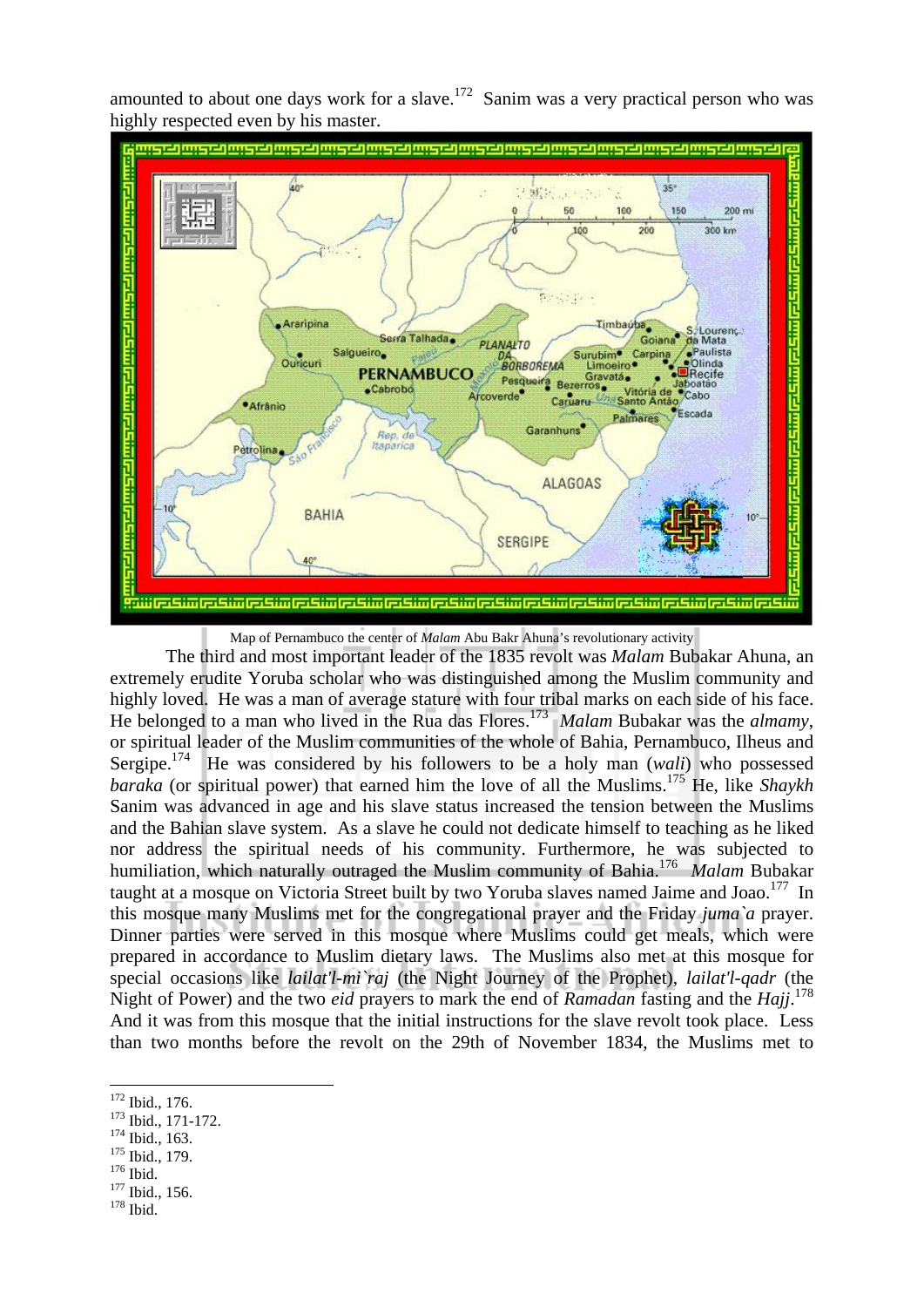celebrate with many Africans worshipping, learning and teaching, and enjoying food - when a block inspector broke into the gathering and forced them to cease their activities. After the Muslims dispersed the mosque was torn down and *Malam* Bubakar was placed in chains by his master and forcibly sent to Santo Amaro. At that humiliating moment, his companions among the scholars and his disciples accompanied him to the harbor where he was to take the boat to Santo Amaro.<sup>179</sup> What the authorities did not know was that *Malam* Bubakar had long ago organized the revolt, which was to strike Bahia in the coming months. At least six months prior to the attack upon the mosque, *Malam* Bubakar had composed an Arabic document that called for the unity of all the Muslims of Brazil, a declaration of *jihad* against the whites and Creoles, and a proclamation that no harm would come to the Muslims.<sup>180</sup> Thus, the general order for revolt came from the very mouth and pen of Malam Bubakar.

 It was during this period that police noted that the Muslims were becoming more and more self-assured. They began to show intolerance to Africans who did not accept Islam. One of the animist Yoruba recalled the attitude of the Yoruba Muslims,

> "The Nagos (Yorubas) who knew how to read and associated with the insurrection neither shook hands nor treated the other (Nagos) well, calling them *kafiri* (unbelievers) with disdain."181

 Those Africans who embraced the Catholic faith were singled out as polytheist and pagans. One of the African women named Marcelina, who was the slave property of a nun recalled this vociferous criticism from the Muslims, "They said I attended mass and worshipped a piece of wood on an altar because the images were not saints."<sup>182</sup> This aggressive spirit exemplified by the Muslims of Bahia was no doubt inspired by their teacher and guide Malam Bubakar. The humiliation which he and other scholars who were slaves received at the hands of the Brazilians added to the general repression which Muslims received as a whole in Bahia. The aspirations of the Muslims were all focused upon *Malam* Bubakar and in spite of his status as a slave, he would chart the course for the revolt that would take place in 1835.

 The next Muslim scholar and key player in the 1835 revolution was *Imam* Pacifico Licutan, who was known as *Malam* Bilal among his disciples. He was described as an elderly man, tall and thin with a small beard. Like *Malam* Bubakar, he had tribal scars on his cheeks.183 He was Yoruba and the *de ganho* slave of Antonio de Mesquita Varella. *Malam* Bilal was highly esteemed among the Muslim community of Bahia. This no doubt was because of his learning and his unselfish patience in teaching others. His status and esteem among the freedmen and slaves of Bahia provoked the jealousy of some of the Christian monks who plotted to put a halt to the increasing influence which *Malam* Bilal had upon the African populous.<sup>184</sup> He rented a room together with another Muslim named Joaquim and established it as a mosque and *madrasa*. At this mosque *Malam* Bilal frequently slaughtered sheep in accordance with Islamic custom to feed the students who gathered around him during the day.<sup>185</sup> There gathered around him men and women who loved him dearly. Even those who were non-Muslim were afraid to disrespect or defame him for fear of death. His master was a professed medical doctor and was extremely cruel towards Bilal. On two occasions his students collected money among themselves and from the *zakat* of *Shaykh* Sanim in order to purchase his freedom and on both occasions Antonio refused and refrained from returning the money as well. This cruel slave master had debts with the above mentioned Christian monks for an unnamed sum. The monks used that as a pretext to further humiliate *Malam* Bilal by having him jailed and later to be sold on auction in order to meet the debt that Antonio owed

- 
- 
- 
- 

<sup>&</sup>lt;sup>179</sup> Ibid., 172.

<sup>&</sup>lt;sup>180</sup> Ibid., 162.<br><sup>181</sup> Ibid., 157.<br><sup>182</sup> Ibid.<br><sup>183</sup> Ibid., 173.<br><sup>185</sup> Ibid., 155.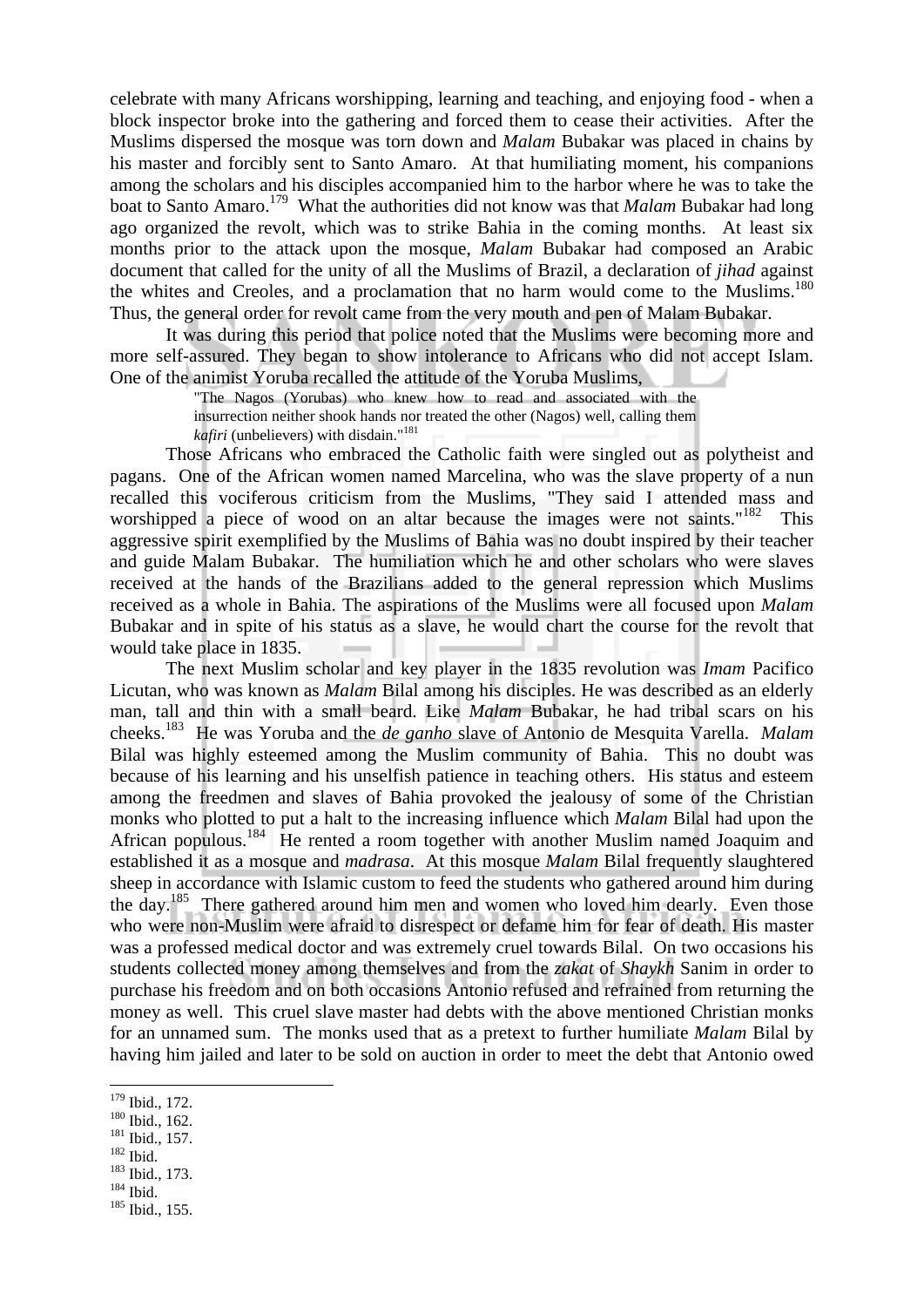the monks. This happened just two months before the revolt was to take place and heightened tensions between the Bahians and the Muslim community. Some scholars believe this incident was the main cause for the slave revolt. However, the revolt of 1835 had been in the planning at least two years prior to 1834. Even though the monks attempted to humiliate *Malam* Bilal by placing him in jail, yet this act of repression only seemed to reinforce his status as a holy man (*wali*). The jailer in the prison where he was jailed said,

> "Though he is in prison, he has a lot of power, so much so that after he was arrested African men and women jammed Licutan's cell, every day and every hour...and everyone kneeled with great respect to ask for his blessings."<sup>186</sup>

 All this took place during the month of *Ramadan*, when all the Muslims were fasting and trying to get closer to Allah. All this seem to have increased the belief that *Malam* Bilal possessed mystical powers which induced people to come to him at all hours. However, there is another reason for the coming and going to *Malam* Bilal's cell. His cell became one of the *casebres* from which the revolt was organized. Every day he sent instructions to the *casebres* in the city and in the rural areas and they in turn sent messages to  $\lim$ <sup>187</sup> All this happened under the very noses of the Bahian authorities.

 The next Muslim scholar who led and organized the revolt of 1835 was *Imam* Manuel Calafate. He was a freedman of Yoruba origin and a caulker by profession. He lived in a house which belonged to another Yoruba freedman Aprigio located in Ladeira da Praca street.188 This house was also established as a mosque and *madrasa* where Muslims met to perform the prayer, to celebrate and to plan the liberation of the Muslim community. *Malam* Manuel Calafate was probably the most essential person in the organization of the revolt. According to one witness, Maria Clara da Costa Pinto, who lived across the street from the malam's house,

> "He gathered others of his nation in that place...whom he taught how to write with pens with an ink they had in bottles and several times I also saw them teaching each other prayers in their language."<sup>189</sup>

 Along with teaching, *Malam* Manuel, or "Father Manuel" as his students called him, was responsible for organizing *casebres* all over the Reconcavo rural plantations and villages. In these areas Malam Manuel converted many non-Muslim Yoruba to the religion of Islam and promised them their freedom by joining the revolt and eternal salvation for entering the fold of Islam.<sup>190</sup> His efforts were quite successful because on his return to Salvodor there were reports of freedmen and unknown Africans (perhaps runaway slaves) from the rural towns of Santo Amaro and from as far as Cachoeira going in and out of his house just three days before the revolt.<sup>191</sup> Evidence demonstrates that he was the military strategists of the revolt and was to lead the military maneuvers.<sup>192</sup>

 Other key figures who were Muslim teachers in this revolt included Silverstre Jose Antonio. He was a wealthy Hausa freedman and trader who made frequent trips into the rural areas of Reconcavo trading and organizing the revolt.<sup>193</sup> There was Antonio, who had studied Islam in Hausaland.<sup>194</sup> He was a teacher of Islam and was a trader of amulets to Muslim and non-Muslim alike.<sup>195</sup> His regular profession was a fisherman and he lived out on the Itapagipe Peninsula.196 There was Thomas who belonged to an Englishman, named Federick Robillard. He helped build the famous mosque located on Victoria street where most of the Muslims

<sup>191</sup> Ibid., 161.

193 Ibid., 149.

<sup>&</sup>lt;sup>186</sup> Ibid., 174.

 $187$  Howard Prince, 153.  $188$  Joao J. Reis, 176-177.

<sup>189</sup> Ibid., 152.

<sup>190</sup> Ibid., 160.

<sup>192</sup> Ibid., 177.

<sup>194</sup> Ibid., 146-147.

<sup>195</sup> Ibid., 150.

<sup>196</sup> Ibid., 224.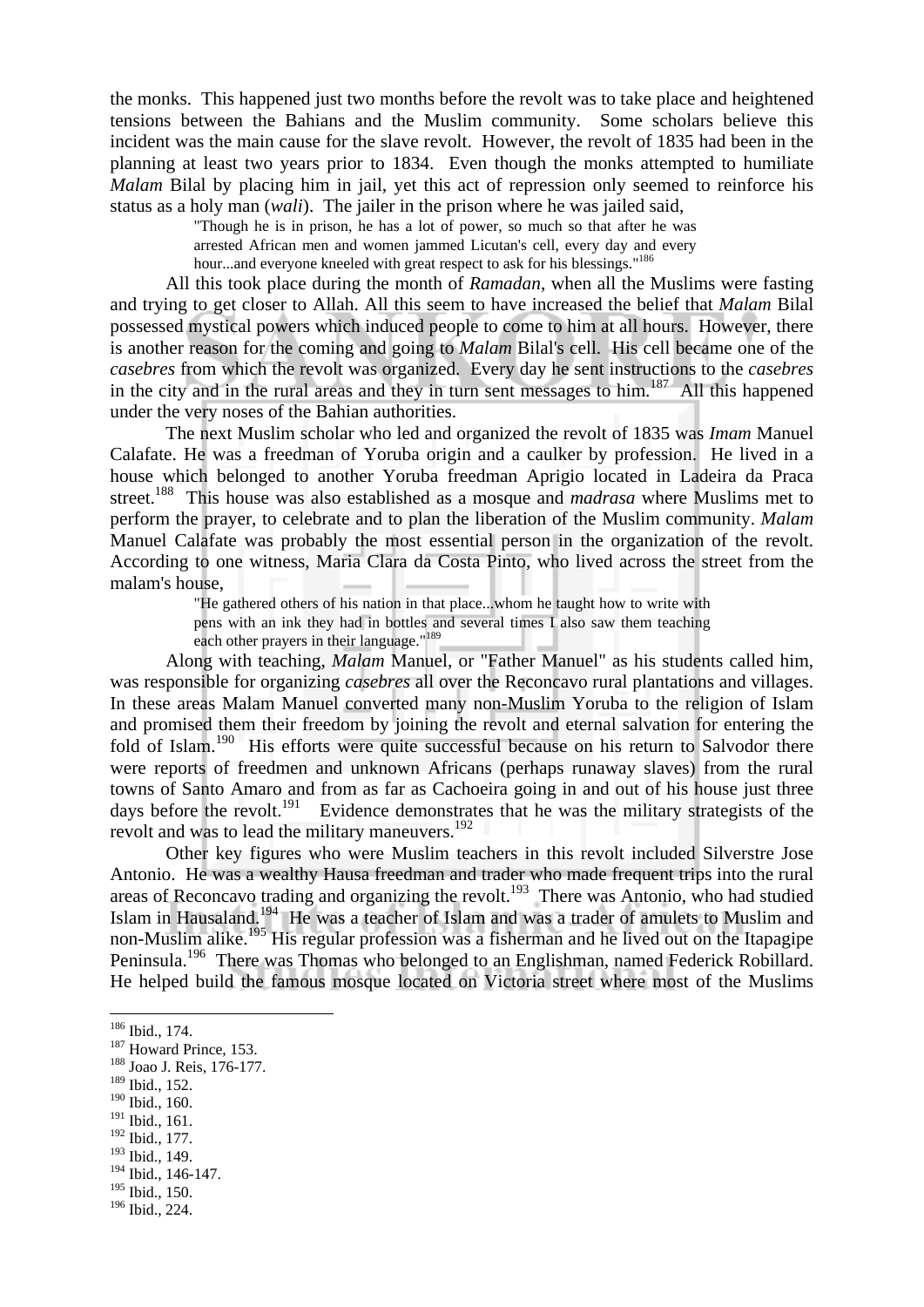congregated. Thomas was one of the teachers in this mosque, who taught recitation of the Qur'an and Arabic language.197 There was Dassalu who was very advanced in Islamic knowledge and a chief organizer of the revolt. Finally, there was Nicobe Sule' or *Malam* Sulayman, who acted as *Imam* in the Victoria street mosque during the fast of *Ramadan* in 1834, at least two months before the revolt.<sup>198</sup> He was a teacher back in the land of Yoruba and continued that function in Bahia.<sup>199</sup>

 The profile of the Muslim scholars and leadership in Bahia demonstrates the egalitarian feature that Islam is known to have in regard to the recruitment of its clergy. From the earliest time of Islam, as mentioned earlier, slaves moved up the social ladder based upon the amount of Islamic knowledge they possessed, which was also a key feature of Islam in Africa. Most of the *malams*, *alfas*, and *almamys* in Bahia were slaves, yet they were respected and revered by the African Muslim community, by slaves and freedmen alike. *Malam* Bilal and *Malam* Bubakar Ahuna were holy men who were constantly sought after for their spiritual power and intellectual leadership. What is also common about these leaders is that most of them were aged 50 and above, which heightened their prestige among the African community.

 It should be noted that Joao Reis has pointed out that many of the freedmen who participated in the revolt of 1835, were themselves merchants who were in contact with what was happening in their homeland.<sup>200</sup> This point is very important because it demonstrates the likeliness of contact between the Muslim scholars of Bahia and the Muslim scholars in Yorubaland, Nupe or even Hausaland.among these men who were merchants and who were also essential in the revolt were *Shaykh* Dandara, *Malam* Manuel Calafate, Silvestre Jose Antonio, Jorge da Cruz Barboza, Jose Francisco Goncalves, Gaspar da Silva Cunha, Amaro Ba, and Ajadi Luis Duple. All of these men were freedmen and especially Jorge da Cruz, Amora Ba and Gaspar da Silva were involved with direct trade with the Bight of Benin.<sup>201</sup> It is valid here to conclude that if they could speak and write Arabic as demonstrated earlier, there is a great possibility of some communication between them and the Muslims in Africa. However, no evidence from the written documents has of yet proved that. However, these merchants were informed with events which were happening in their homeland, as Reis demonstrates,

"African merchants brought fresh news from West Africa, keeping alive the links with the homeland, and spreading the word of Islam, along with the goods they sold, throughout the Reconvaco."<sup>202</sup>

 One of these African merchants who made frequent business trips to West Africa was a Kanuri Muslim named Jose. This man was a freedman and the fact that he was from the Kanuri, there is no doubt that he was in contact with the Muslims of the northern regions of Central Sudan.<sup>203</sup> This fact allows us to say without hesitation that the African Muslims were aware of the major events which were happening in their Muslim homeland, especially when many of the in coming Africans from the Bight of Benin were the physical evidence of those cataclysmic events. Among them was the conquering of Alkalawa the capital of the Gobir state by the armies of *Shehu* Uthman Dan Fuduye' in 1807-1808.<sup>204</sup> It is highly probable that the Muslims involved with the revolt of 1807 were influenced by events in Hausaland. Another major event was the conquering of the capital of Yorubalnd, Oyo, by Hausa, Fulani and Yoruba Muslims under the banner of the Sokoto Caliphate in  $1816$ <sup>205</sup>. This news could

- $198 \text{ Joao J. Reis, } 178.$ <br> $199 \text{ Thid.}$
- 

<sup>&</sup>lt;sup>197</sup> Howard Prince, 153-154.

<sup>200</sup> Ibid., 226.<br>
<sup>201</sup> Ibid., 222-225.<br>
<sup>202</sup> Ibid., 126.<br>
<sup>203</sup> Ibid., 300-301.<br>
<sup>204</sup> Murray Last, 39-40.<br>
<sup>205</sup> Mahdi Adams, 175-176.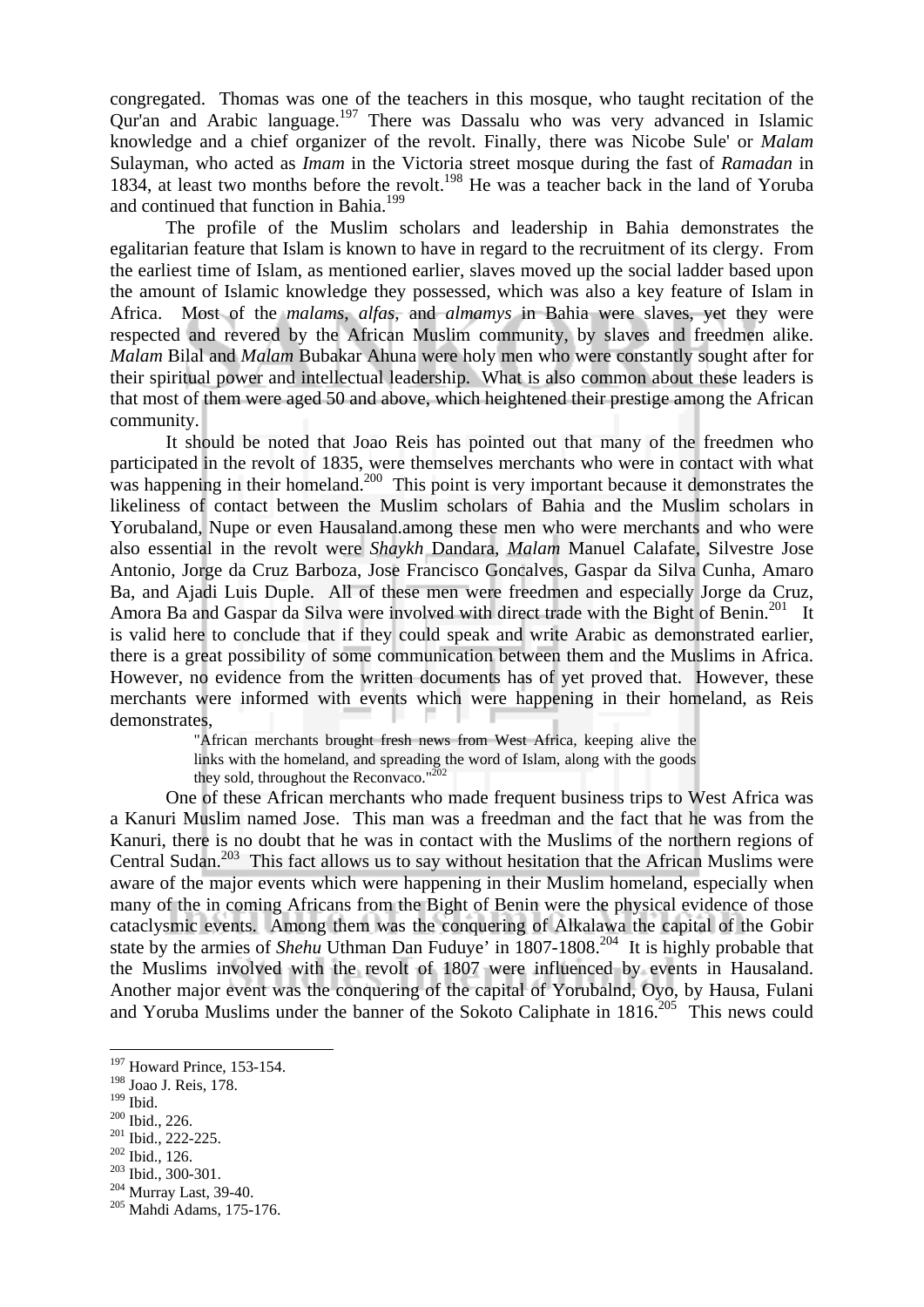have fueled the last Hausa dominated revolt of that same year in Bahia. And finally, in 1835 Muhammad Bello the ruler of Sokoto led an army that included the *Amir* of Kontogoro, the *Amir* of Gwandu, the *Amir* of Nupe and the *Amir* of Illorin deeper into the lands of the Yoruba and beyond the Benue River. This was a major military campaign and affected all the surrounding countries. There can be no doubt that slaves who were captured and sold as a result of these wars brought news into Bahia of the expansion of the Sokoto Caliphate into the southern regions of the Benue River. This news brought with it encouragement and confidence which seemed to be the general attitude of Muslims of Bahia during that time.



Fig: 6 -The Muslim women of Bahia.

 The Muslim community of Bahia had a very cohesive society in spite of their condition as slaves. What we know from the evidence is that the African Muslims, both slave and freedmen, met for the obligatory Friday prayer called *juma`a*. This is significant because according to classical texts of Islam the Friday prayer was the most important prayer of the week. There could be no excuse for a Muslim missing it except for sickness or death. For this reason *Shaykh* Sanim collected a monthly *sadaqa* (alms) of 320 *reis* from all the Muslims, slaves and freedmen. Some of these funds would be used to pay the daily sum owed to the masters by slaves who took off from work to pray the Friday prayer.<sup>206</sup> This demonstrates that the Muslims took their Islamic customs quite serious and they were not nominal Muslims as some scholars have suggested.<sup>207</sup>

 The Muslims often met every day to perform the obligatory prayers, learn the fundamentals of Islam and to memorize the Qur'an. After the rebellion, the police seized more than one hundred writings boards called *allo* in Hausa or *wala* in Yoruba.<sup>208</sup> This no doubt was taken from the Arabic word *al-lawh* which was a flat wooden board about 10 inches by 2 feet. It was used by Muslims to write down those lessons they were to memorize. This instrument was used all over the Sudan for instructions and memorization and is still used today throughout Muslim Africa.

<sup>&</sup>lt;sup>206</sup> Joao J. Reis, 175-176.

 $207$  Raymond K. Kent made a pretentious study of the Brazilian revolt relying heavily upon the biased opinions of Nina Rodrigues and Etienne, but underestimated the role of Islam in the revolt of 1835 and pushed the argument of denying the obvious Islamic characteristics of these movements to an extreme. See Kent, Raymond K. "African Revolt in Bahia: 24-25 January 1835", Journal of African History, 3, 4 (Summer 1970): 334-356. 208 Joao J. Reis, 153.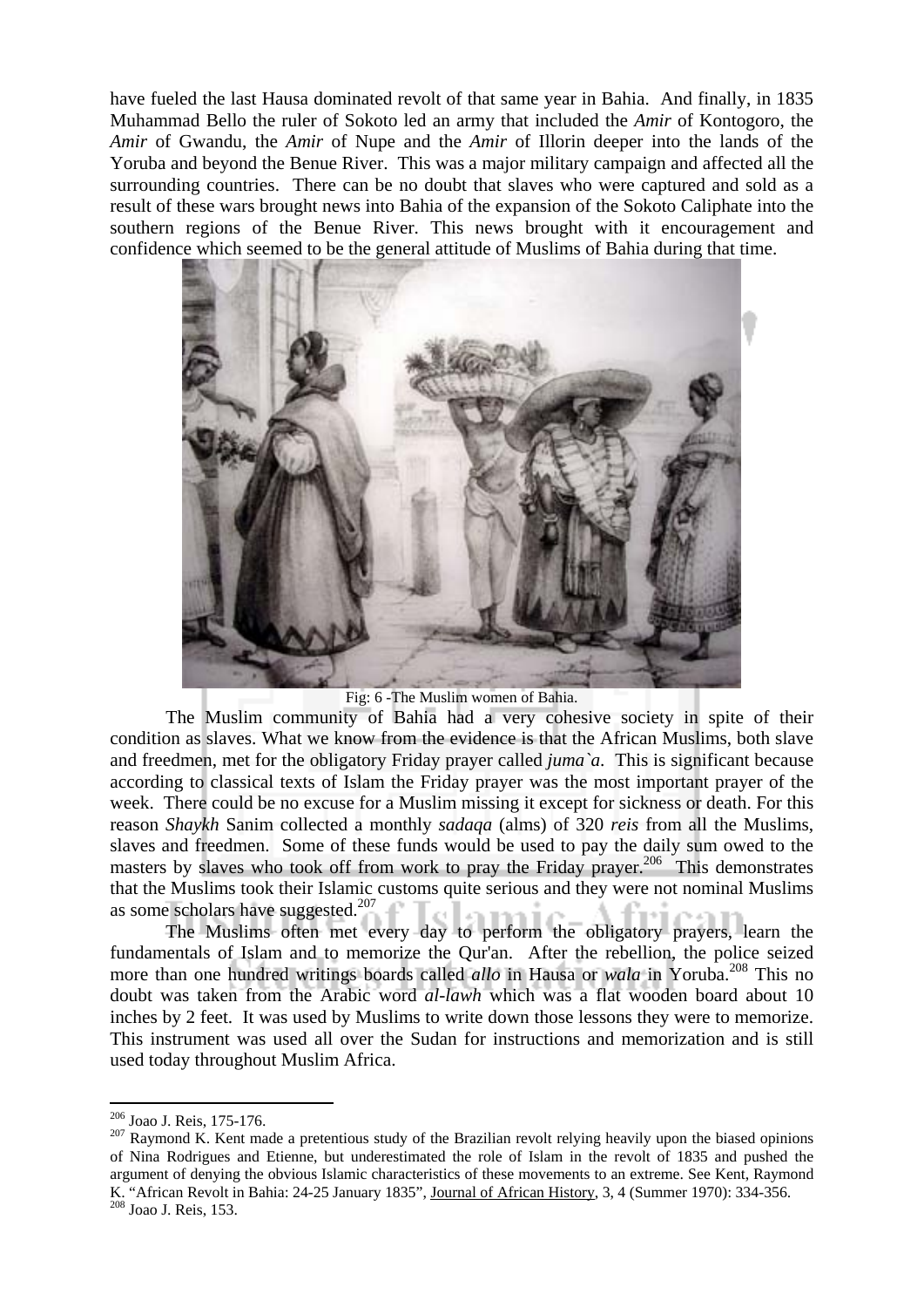There were more than twenty mosque in Salvador where Muslims would congregate and worship. Sometimes these mosques only amounted to one room or two rooms inside of a house.<sup>209</sup> Women were conspicuously absent from these meetings with the exception of *Imam* Dandara's wife who would often serve food and give rings to new Muslims.<sup>210</sup> There is no legal prohibition for women being in the mosque except during times of monthly menstruation. Therefore, I assume the absence of women in the mosque was only due to the size of the small rooms that could not accommodate women. To these mosques the African Muslim community would dress in their distinctive white *jalabiyas* (long shirts), white skull caps and white turbans. In Bahia these garments were called *abada*<sup>211</sup> This word is a corruption of the Arabic word *`ibaada* which means all forms of worship. These clothes were never worn in public, especially after the 1816 slave revolt. This was out of fear of persecution from the Bahian authorities. Thus, these clothes were only worn during the congregational prayers and the Islamic classes. It was not until the Salvador revolt, were these white garments seen on the streets of Salvador.<sup>212</sup>

 There were many customs that the Muslim community of Bahia kept alive in order to maintain their cohesiveness and unity. One of these customs was the carrying of the *tesseba*, which the Brazilians called "pagan's rosary".<sup>213</sup> As mentioned earlier these *tesseba* were used in meditation and liturgical practices where the names of Allah were repeated a number of times. Another custom that the Bahian Muslims innovated and adopted was the use of rings as a way of identifying one another. These rings functioned as "Male badges" as a symbol of belonging to the Muslim community of Bahia.<sup>214</sup>

Another major custom which the Muslims of Bahia practiced which acted as an agent of socialization was the feeding of food. Every one of the twenty mosque of Salvador served food every day to its members. According to many witnesses the Muslims strictly observed food taboos and often met to eat together. Malam Bilal was reported to have, "frequently killed rams and organized meetings with his comrades in his room during the day".<sup>215</sup> This was a practice performed in all the mosque and meeting places of Bahia. The utility of this was the fact that the Muslims had no place to obtain food that was prepared in accordance with Islamic law. Another reason could have been purely religious, because apart of ones excellence Islam was the feeding of guest. It was reported that Prophet Muhammad was asked about the best Islam. He replied, "The best Islam is *to feed food to others*, and to give the greetings of peace to those whom you know and to those whom you do not know."<sup>216</sup>

 These customs united the Muslims and were evidences that there was the persistence of a historical conscience among the Muslims of Bahia. This historical conscience unified the disparate elements of the African Muslims and made them into a whole. It engendered in them qualities that made them distinguished from the population of Bahia. This distinction did not in any way alienate them from the non-Muslims of African descent, but worked to attract other Africans of various ethnic origins who might have lose their sense of historical conscience as a result of the system of slavery. This was the cause of many of the Yoruba accepting Islam and some of the non-Muslim Africans joining the revolt of 1835. The religion of Islam acted as the cultural weapon that cemented the Africans into an effective force against the cultural aggression and repression of Bahia. The effectiveness of this force was seen in the final but most organized slave revolt to take place in the history of Bahia.

- 
- 

 $209$  Ibid., 151.

<sup>210</sup> Ibid., 154.<br>
<sup>211</sup> Ibid., 150.<br>
<sup>212</sup> Ibid., 150.<br>
<sup>213</sup> Ibid., 154.<br>
<sup>214</sup> Ibid., 151.<br>
<sup>215</sup> Ibid., 155.<br>
<sup>216</sup> Uthman Dan Fufuye', <u>`Umdat al-`Ulama</u>, trans. Muhammad Shareef, (Sankore' Institute, Pittsburgh), 1993 52.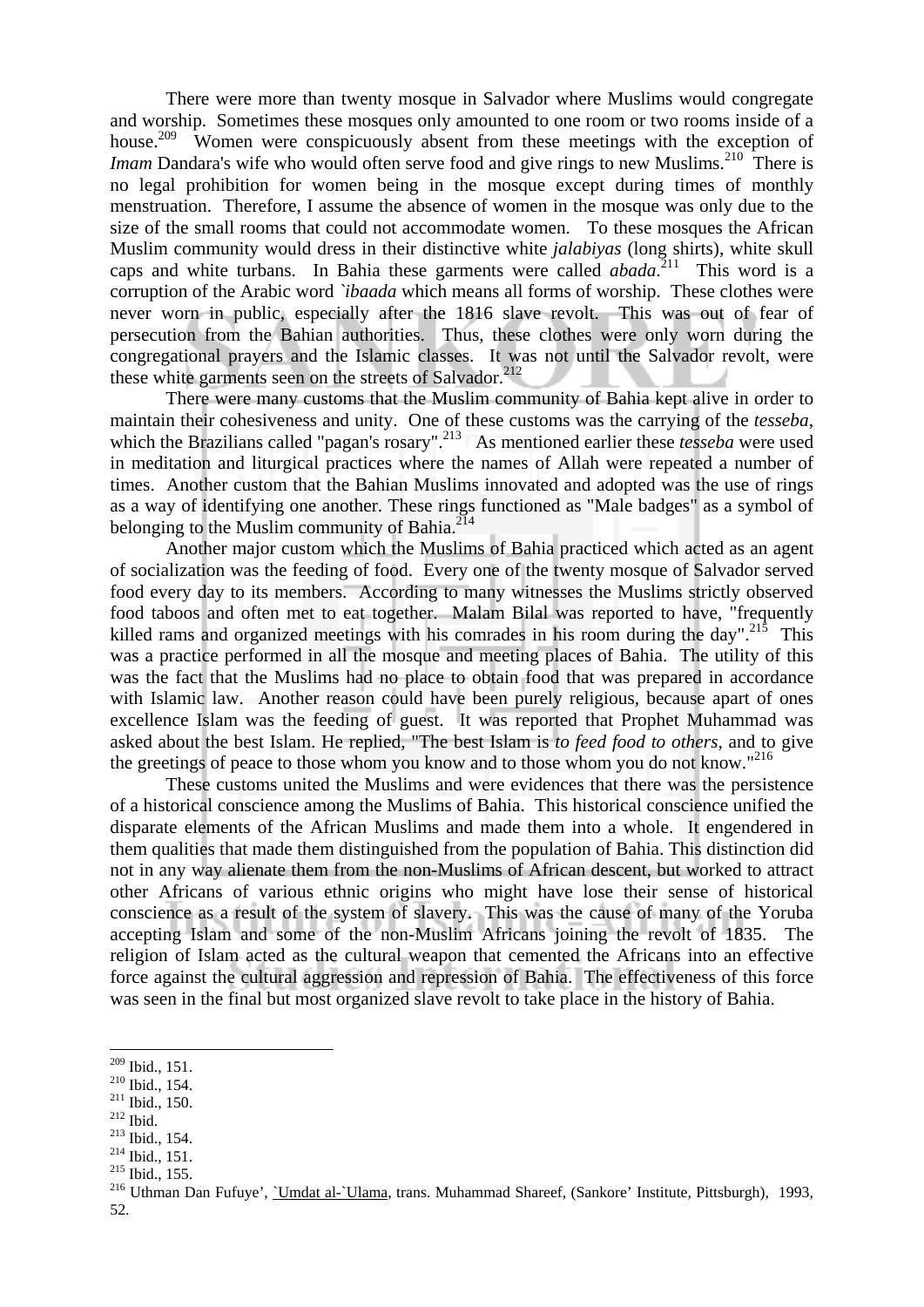The conspiratorial centers of the revolt were only four of the twenty mosques, which were situated in certain homes or rooms in Bahia. These centers were the mosque of Manuel Calafate, the house of Belchior da Silva Cunha, the mosque in the tobacco shop of Dandara and the mosque of Victoria Street.<sup>217</sup> It seems that the mosque on Victoria Street stood at the forefront of the revolutionary organization. This was because the Imam of this mosque was none other than the chief Imam Malam Bubakar Ahuna, the leader of all the Muslims of Brazil. The members of this mosque consisted of several free African Muslims and slaves owned by English residents in the city. One of the main assistance to Malam Bubakar was the fiery and zealous slave named Thomas. He assisted the Malam in teaching the members the prayers, Arabic and how to recite the Qur'an. According to trial testimony,

> "The straw house was built by the partners Jamie and Diogo, for the purpose of uniting all their countrymen, where they often had dinner and conversed,...and where there gathered all Yoruba slaves of Englishmen, and boatmen who came from the City, and other slaves of Brazilians...including Sule, Pedro, Carlos, Joao, Nelson, Antonio, Mama, Burema, Cornelio, Martinho, Ricardo, Thomas, Tomp, Luiz...On the afternoon of the 24th of January some of members...advised him that they would all gather that night for the purpose of killing all the whites, *pardos*, and creoles."218

 Along with the various mosques, the most active organizers of the revolt were the African Muslim boatmen who worked in the harbor. They passed the news of the revolt by word of mouth. And it was perhaps by them that ships would be commandeered, if needed, to return back to Africa. The first stage of the revolt was the conversion of as many Africans as possible to the faith of Islam.<sup>219</sup> This explains the accelerated pace at which Africans came into the religion just prior to the revolt in 1835. They were very secretive with regard the exact date of the revolt. This no doubt was a result of the failure of the previous slave revolts. Some of the rebels were veterans of these revolts, like Imam Dandara, who fought in the revolt of 1816.

 There are many factors, which could have motivated the Muslims to consider that there was a possibility for victory against the Bahian authorities. The first of them could have been the news of the successes of the Islamic armies throughout the Central Sudan back in Africa. As mentioned earlier there were African Muslims traveling back and forth between Bahia and the Bight of Benin. Therefore, it is highly probable that the news of the successes of the Muslim armies did reach Bahia. Another factor which could have contributed to the confidence of the Muslim of Bahia was the fact of the solidarity created by the fasting of the Islamic months of Rajab, Shaban and Ramadan. It has been reported that Muslims increased their fasting of these months in order to mobilize the courage for the impending revolt.

 The Muslims sent out commissioners throughout the Brazilian Reconcavo in order to expand the Muslim community. These commissioners were those African Muslims who were freedmen who had the freedom of movement and who would not be suspect for the coming to and fro in Bahia. They were *Imam* Dandara, and *Imam* Manuel Calafate. These businessmen were both Islamic teachers who mixed business with religious proselytizing.<sup>220</sup> It must be noted that this was a common feature for the spread of Islam throughout Africa. And it was still persistent among the Africans of Bahia. Enslaved Africans like *Malam* Bubakar Ahuna used to work between Santo Amaro and Salvador. This allowed him to travel back and forth to organize and teach the Muslims the fundamentals of the faith. Because he was the *almamy* of the entire Muslim community of Brazil, there is no doubt that the revolt revolved around his words and activities. Other centers for the revolt or *casebres* included the churchyard of Pelourinho, the cemetery of Campos Cantos and later the jail of Ajuda where *Malam* Bilal Licutan had been jailed. In these *casebres* were stored all the weapons which were purchased

<sup>&</sup>lt;sup>217</sup> Joao J. Reis, 158.

 $218$  Howard Prince, 154.

<sup>&</sup>lt;sup>219</sup> Joao J. Reis, 158.<br><sup>220</sup> Ibid., 160.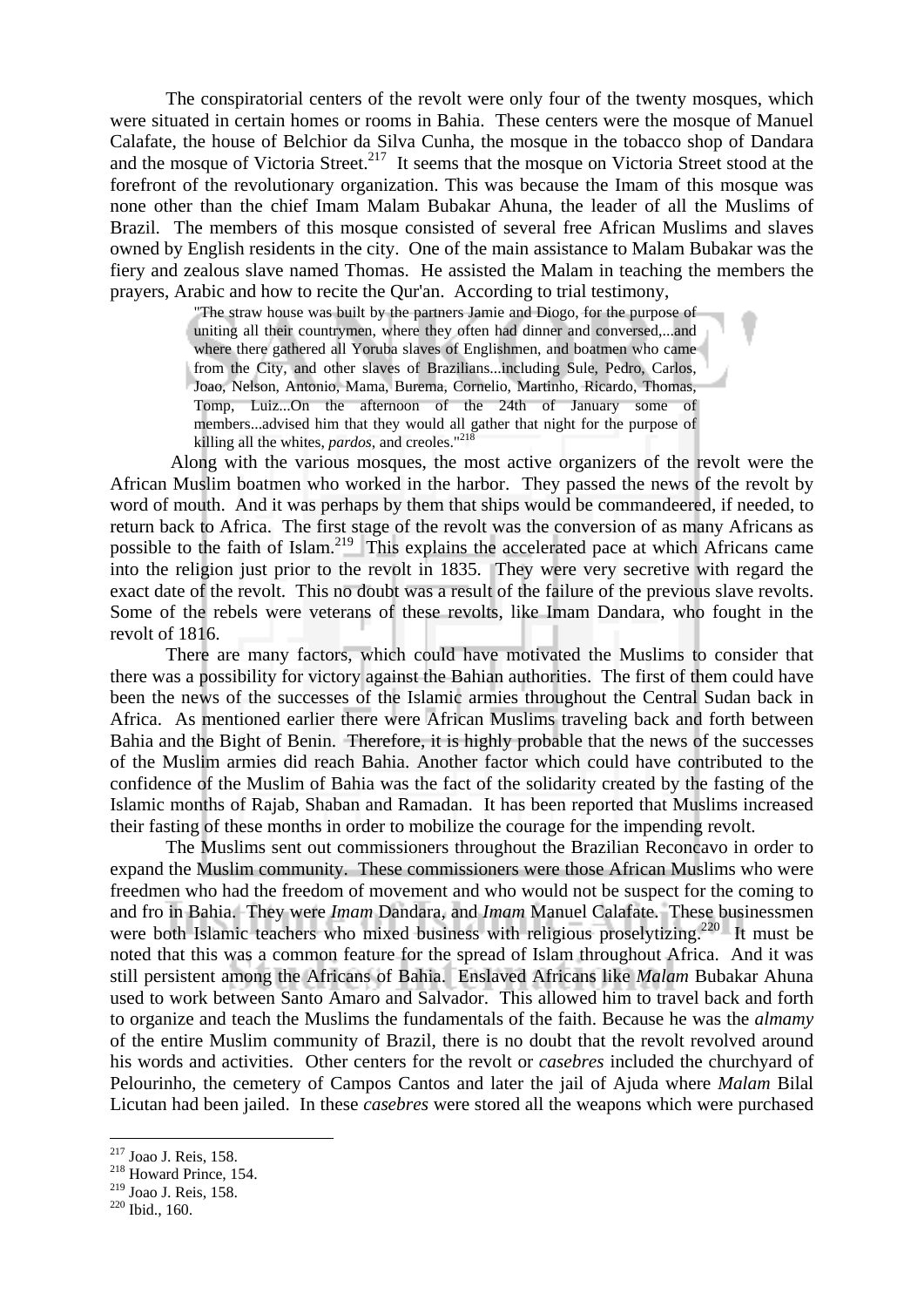by *Malam* Sanim using the funds collected from the *sadaqa*. Some of these weapons were supplied by the African gunsmith Antonio Bomcaminho.<sup>221</sup>

 The date of the revolt was chosen to be during Ramadan while the Muslims were fasting and gathering spiritual strength. The exact date was January 25, 1835, which corresponded with the 27th of *Ramadan*.<sup>222</sup> This date is usually considered as the time of the *Lailat'l-Qadr*, one of the most auspicious nights for Muslims, because in this night the Qur'an was revealed and the Muslims can gain strong support from Allah and his Angels. This date also corresponded with the Bahian holiday *Nossa Senhora da Guia*. During this time the majority of the white population would be attending mass at the church of Bomfim, and large numbers of Bahian soldiers had been withdrawn from Salvador in order to suppress a separatist movement in Rio Grande do Sul.<sup>223</sup> -Again like all the Muslim revolts of the past, the revolt would begin after the dawn prayer called *fajr*.

Fig: 7 - A copy of an Arabic manuscript belonging to Aman Felicia an *escravo* Muslim slave. It is a copy of the *Surat al-Qadr*, and it highlights the significance that the 'night of power' had to the success of the revolt.

 A word should be said about the relationship between the Muslim prayer and military activity. In the Islamic history of Black Africa, prayer has often played a decisive role in preparation for war and victory. The Muslim prayer or *salat* consists of the five daily prayers - morning (*fajr*), noon (*dhuhr*), afternoon (*asr*), sunset (*maghrib*), and night (*`isha*). Added to these was the weekly congregational prayer on Friday called *Juma`a*, and the prayers on the two great festivals, that marking the end of Ramadan and the end of Pilgrimage. All the above prayers are obligations upon every Muslim, but beyond these there are the prayers conducted for special occasions. They include the rain prayer (*salat'l-istisqa*), the fear prayer (*salat'l-khawf*), the eclipse prayers (*salat'l-khusuf*) and the prayer for guidance (*salat'listikhara*). Prayer had three major functions: instrumental, ceremonial and disciplinary.<sup>224</sup> In

<sup>&</sup>lt;sup>221</sup> Ibid., 159.

<sup>222</sup> Ibid., 159. 223<br>
223 Howard Prince, 156.<br>
<sup>223</sup> Howard Prince, 156. <sup>224</sup> Humphrey J. Fisher, "Prayer and Military Activity in the History of Muslim Africa South of the Sahara", Journal of African History, XII, 3 (1971), 393-394.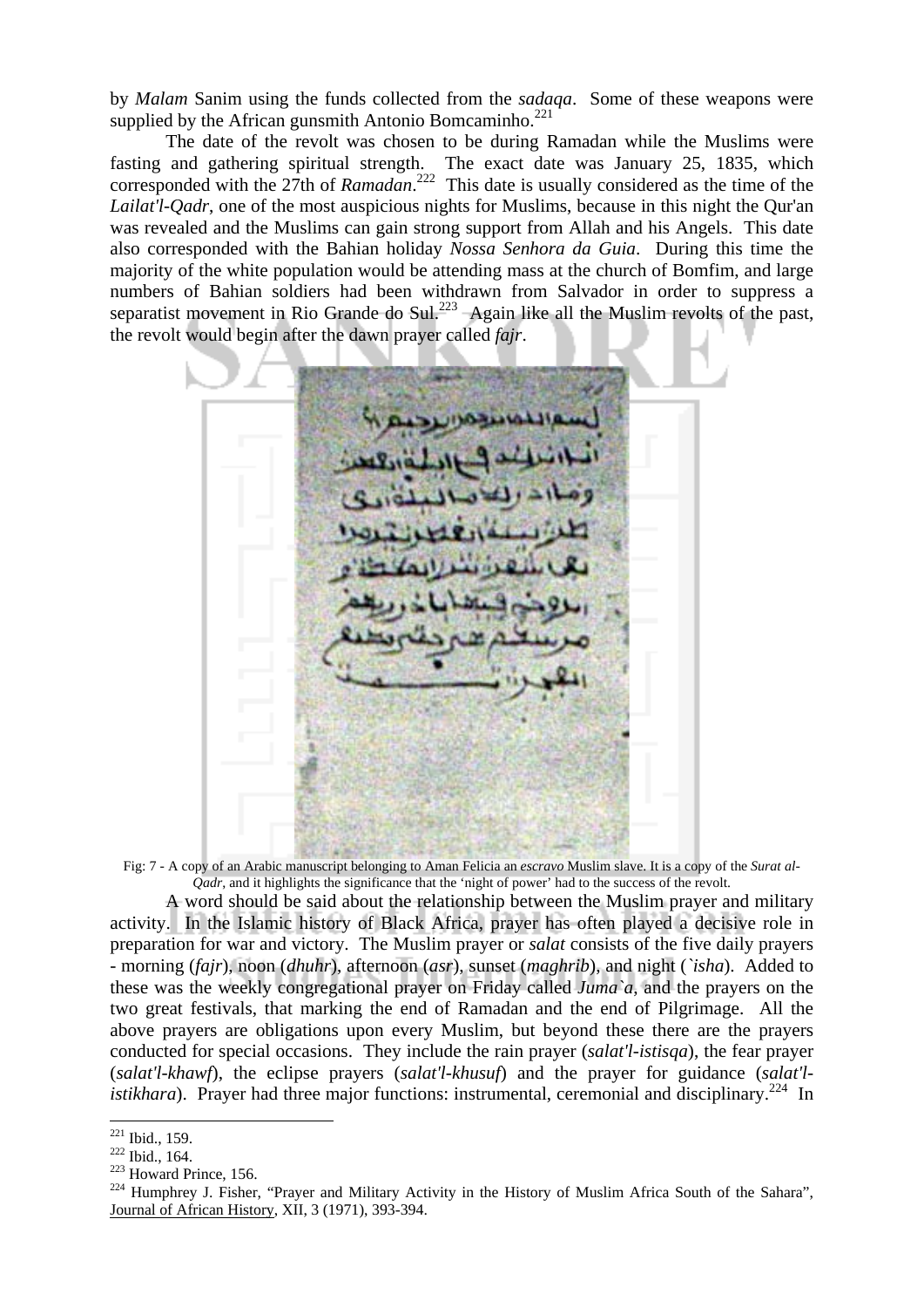Bahia the prayer served and instrumental purpose when the Muslims gathered to ask Allah to give them victory over the disbelievers of Bahia. It served a ceremonial purpose when in Bahia the Muslims were brought together in a form that distinguished them from the other Africans of Bahia, with their distinctive dress. The disciplinary character of prayer served to marshal the African Muslims of Bahia and to train them in strict obedience to set forms. For military purposes it was the instrumental and disciplinary function of prayer that was of importance. It was for this reason that the Muslims of Bahia would always initiate their revolts just after the dawn prayer. It was a way of disciplining the Muslims and uniting them behind a single leadership, and it was effective in catching the enemies asleep and off-guard. The instrumental function was the belief in the effectiveness of the dawn prayer in assistance in attaining one's goals. The Qur'an says, "*And recite the Qur'an in prayer during the dawn, for verily the recitation of Our'an during the dawn is surely witnessed by Allah.*"<sup>22</sup>



The revolt of 1835 was well planned and kept secret for more than a year. However, certain events occured that caused the revolt to be betrayed before it could get off the ground. Howard Prince correctly points out, "Considering the numbers involved, it is somewhat surprising that the entire affair did not reveal itself long before the ultimate expose' occured. $1226$  The first incident which brought attention to the organization of the Muslims was the episode which occured at the Victoria street mosque about two months before the revolt. This incident revolved around the celebration of Prophet Muhammad's ascent to the heavens, called *Lailat'l-Miraj*. The elebration occured on the 26th of *Rajab*, which fell during the final weeks of November 29, 1834. The Muslims gathered at the Victoria street mosque to pray and eat. There were a large number of Muslims from all over Salvador, including all

<sup>&</sup>lt;sup>225</sup> Uthman Dan Fuduye', <u>`Umdat al-`Ulama</u>, 37.<br><sup>226</sup> Howard Prince, 156.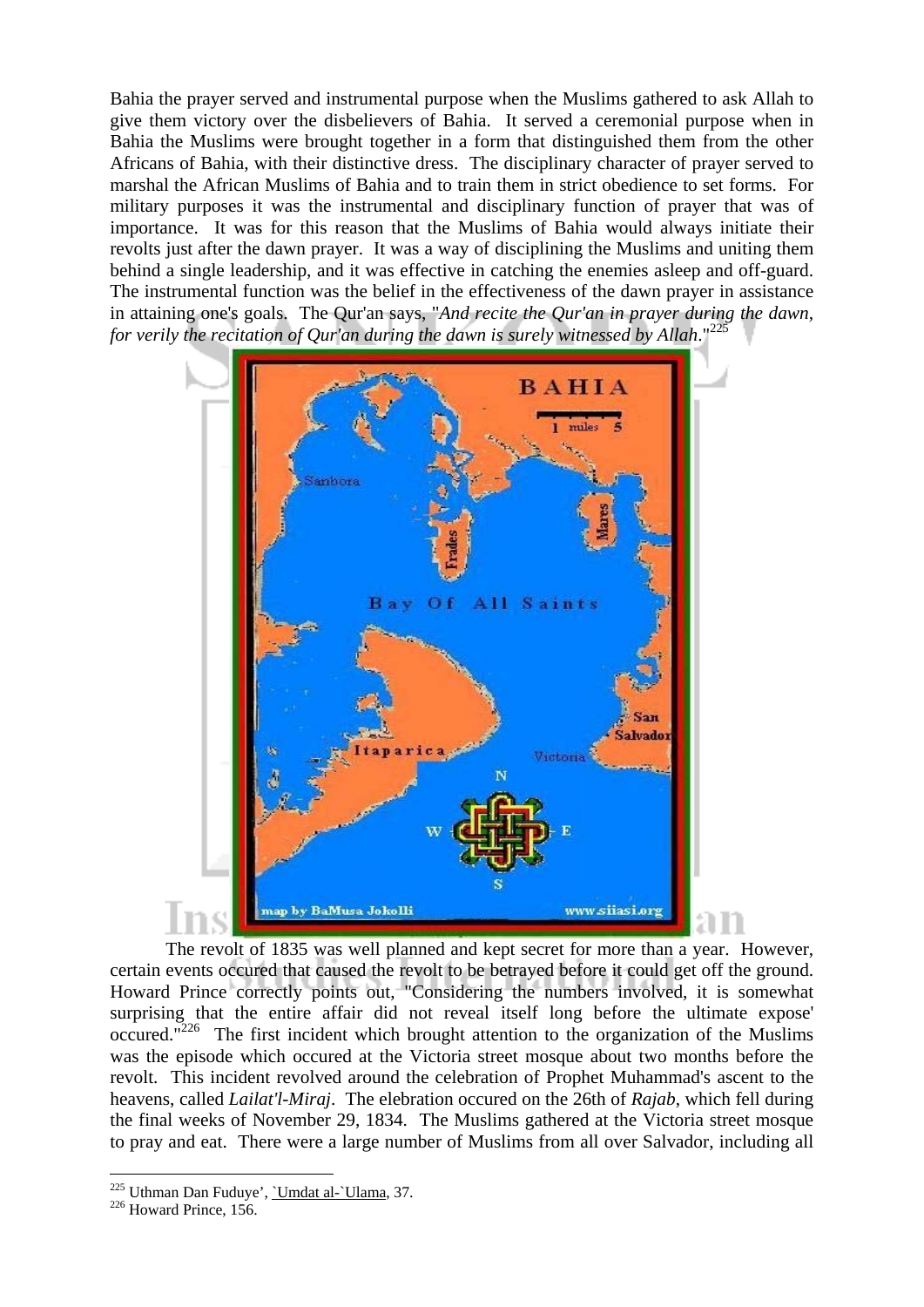the Imams of the city who met under the leadership of *Malam* Bubakar Ahuna. This no doubt attracted the attention of the block inspector Antonia Marques, who promptly broke up the gathering.<sup>227</sup> The mosque was then torn down and later Malam Bubakar Ahuna was put in handcuffs by his master and sent to Santo Amaro.<sup>228</sup> Another important figure who was present at this gathering was *Malam* Bilal Licutan. He too was arrested under trumped up charges by the Catholic monks that same week and placed in the jail of Ajuda.<sup>229</sup> Both *Malam* Bubakar and *Malam* Bilal were the two leading figures of the revolt, thus with their arrest and the destruction of the central mosque on Victoria street, the Muslims felt they had good reason to revolt. In spite of *Malam* Bubakar's exile, he was able to organize the Muslims in Santo Amaro for the revolt for more than two months. *Malam* Bilal organized and coordinated the revolt from his cell in the Ajuda prison for two months.

With the occurrence of these three events there is no wonder that news of the revolt began to slip out to outsiders. On January 24, 1835, one day before the revolt, a Yoruba freedman named Domingos Fortunato, reported that he overheard some of the Muslim boatmen in the harbor comment on the arrival in Salvador of enslaved Muslim from Santo Amaro, who had come to join their leader *Malam* Bubakar in a revolt to occur the following morning.<sup>230</sup> Another incident occured when a Yoruba freedwoman named Sabina da Cruz and her companion Guilhermina went to a white neighbor named Jose' Pinto da Silveira and told him that they overheard some of the Muslims say that "at dawn, when the slaves came to the public fountains to take water, they would incite them to rebel with the help of people who had come from Santo Amaro".<sup>231</sup> This white man then went and informed the justice of the peace Jose' Mendes da Costa Coelho. He along with the commander of the municipal police, Colonel Manoel Coelho de Almeida Sande went to the President's palace and informed the President of Bahia, Francisco de Souza Martins.<sup>232</sup> This occured at 10:30 p.m. January 24th about seven hours before the revolt was scheduled to take place. The President took immediate steps to meet the crisis. He first warned the Chief of Police, Francisco Goncalves Martins to double the patrols in all the districts of the city. He also notified the naval officers of the frigate *Bahiana* to stand ready to seize any slaves attempting to escape by sea.<sup>233</sup>

At about 11:00 p.m. the Chief of Police was ordered to make a search of all the homes of the Africans living in Salvador and to arrest any suspicious person found in the streets.<sup>234</sup> Sabina had informed the authorities where the main headquarters of the revolt was. So at about 1 a.m. the Justice of the Peace along with his police arrived at a two story building on Ladeira da Praca street. The white owner of the building informed them that suspicious blacks had gathered in the basement that had been rented by two free African Muslims, *Malam* Manuel Calafate and Aprigio. Inside the mosque the last preparations were being made for the uprising and food and drink was being served to many African Muslims who had gathered there. One of the captive Muslims named Pompeu, recounted the events of that early morning,

" who was told to go in, and he went down to a big basement and there he found many blacks who were armed with swords and spears and they gave him food and drink and told him what to do at dawn. He was eating and drinking when the soldiers arrived and then the other blacks told him: 'there is no other way, we

have to rise now!'."<sup>235</sup>

The Muslims intended to set fires at various points in the city in order to confuse and divert the police. They expected then to attract other non-Muslim slaves to the revolt. They

1

<sup>228</sup> Ibid., 179.<br><sup>229</sup> Ibid.<br><sup>230</sup> Ibid. 127.<br><sup>231</sup> Ibid. <sup>232</sup> Howard Prince, 159.<br><sup>233</sup> Ibid. <sup>234</sup> Joao J. Reis, 128.<br><sup>235</sup> Ibid., 130.

<sup>&</sup>lt;sup>227</sup> Joao J. Reis, 156.<br><sup>228</sup> Ibid., 179.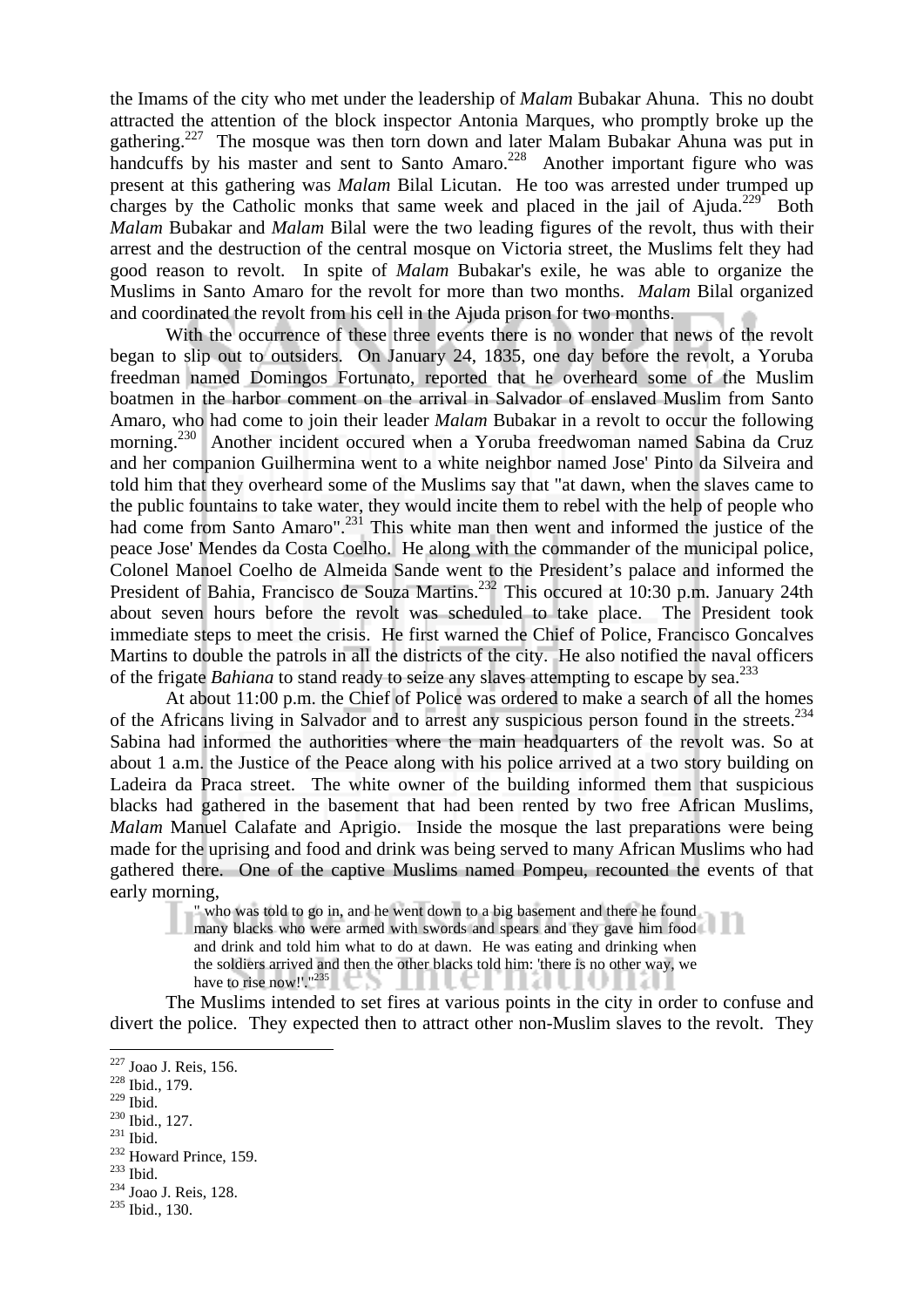also intended to free *Malam* Bilal Lucutan from the jail at Ajuda and seize one of the military barracks. From there they would take the whole city.<sup>236</sup> Unfortunately, these plans were disrupted by the police invasion of the mosque of *Malam* Manuel Calafate. After initial questioning, the police decided to break down the door to the mosque, when suddenly, a series of gunshots were fired from the back room. This caused the death of one soldier, Francisco Joaquim de Castro. After that, about sixty African Muslims, armed with pistols, swords, knives and spears, forced their way into the street. They were dressed in white tunics tied at the waist by a red sash and some had on white turbans and others blue or red skullcaps. The soldiers and officials being considerably outnumbered fled for safety.<sup>237</sup> After this initial encounter, one soldier was killed and two wounded, while one rebel was killed. One of the eye-witnesses to this encounter said,

"I heard shootings and loud voices and ran to the window to see where they were coming from and saw a group of black Africans with white barrets and big shirts over their pants, who, armed with swords, were coming in the direction of the Palace Square and just behind this group came another, also armed with swords..."238

This incident forced the revolt to start ahead of schedule and the rebels had to abandon their original plans and attempt to carry on the revolt without the help of the other Muslims situated in other parts of the town. The other comrades-in-arms were stationed at the mosque of *Malam* Dandara on Conceicao da Praia Street, the destroyed mosque on Victoria street, and the mosque of *Malam* Bilal Licutan on Pilar street. They still expected the revolt to began at dawn as scheduled and was thus unawares of the events that was occurring at *Malam* Manuel's mosque.

 Once the soldiers had escaped, the rebels recovered the rifles which the fleeing soldiers dropped. These rebels then regrouped and proceeded to the Ajuda jail in order to free *Malam* Bilal and other companions.<sup>239</sup> When the revolutionaries reached the jail, they stormed its gates killing two of the prison guards, but failed to force an entrance into the jail. This having failed the rebels then headed in the direction of the mosque on Victoria Street where Malam Bubakar and his forces were stationed. On the way there the Muslims encountered some soldiers stationed in front of the public theatre. Charging the small force the insurgents attacked five soldiers and injured them, while three of the soldiers escaped.<sup>240</sup> One of the rebels, Joaquim the assistant to *Malam* Bilal was injured in this encounter.<sup>241</sup> From there the revolutionaries proceeded to the police station on Sao Pedro Street in order to obtain more arms and killed two mulattoes on the way. The time was  $2:00$  a.m. in the morning.<sup>242</sup>

The police fort at Sao Pedro was well defended by many police inside, but they lost one police, Sargeant Toti Joaquim da Silva and three more were wounded.<sup>243</sup> One of the rebels was killed named Pedro. Having failed to take the police fort, the insurgents again directed themselves towards the Victoria street mosque. By this time the rebels numbered about three hundred and controlled the streets of Salvador. They also expected more reinforcements by dawn from rebels settled elsewhere. From the Sao Pedro police fort the revolutionaries moved back towards the center of the city. They then circled behind the jail of Ajuda, where they encountered about twenty soldiers. The troops under the command of Sargeant Francisco Ignacio dos Santos, opened fires upon the rebels, killing one and

- <sup>236</sup> Howard Prince, 160.<br><sup>237</sup> Ibid., 162.<br><sup>238</sup> Joao J. Reis, 131-132.<br><sup>239</sup> Howard Prince, 162.
- 
- 
- 

<sup>&</sup>lt;sup>240</sup> Ibid., 163.<br><sup>241</sup> Joao J. Reis, 133.<br><sup>242</sup> Ibid., 134.<br><sup>243</sup> Howard Prince, 164.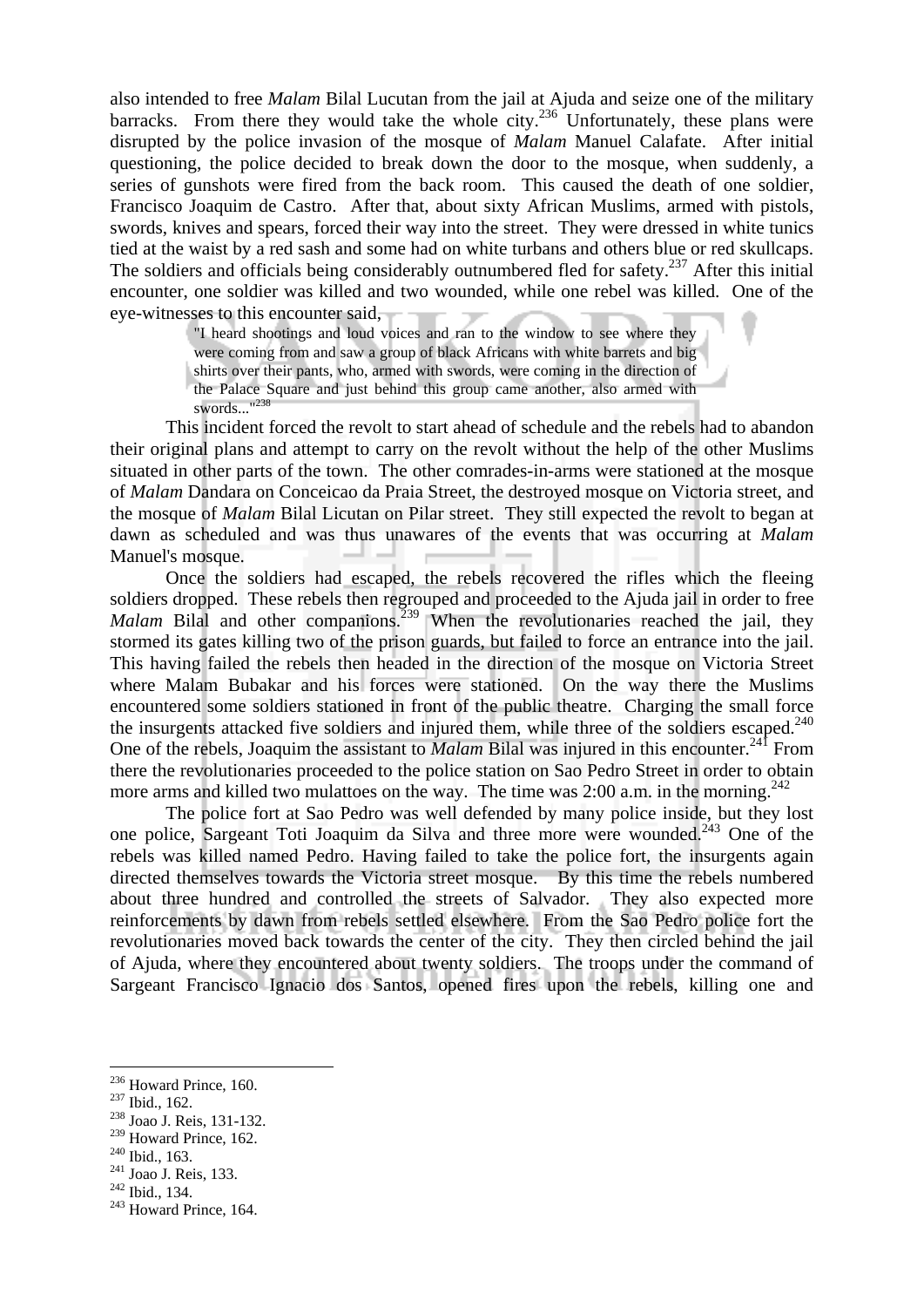wounding several others. The revolutionaries also killed one soldier and wounded another. Again the Muslims were unable to free their leader *Malam* Bilal Licutan.<sup>244</sup>

During this same time a large contingent of soldiers led by Francisco Goncalves Martins headed for the artillery barracks in the lower city called Aguas de Meninos. Unknowingly, the rebels left the Ajuda jail and headed straight for Aguas de Meninos for an encounter with Francisco and his men. This was at 3:00 a.m. The battle that followed was the bloodiest battle in the history of all the Bahian slave revolts. There were several hundred African Muslims with a few non-Muslim Yoruba confronting an equal number of government soldiers, militia and police. The revolutionaries initiated the attack by charging the artillery barracks and seriously wounding Captain Francisco and two other soldiers. More rebels led by the freedman Malam Dandara soon joined these revolutionaries.<sup>245</sup> These two groups then made a fierce attack upon the artillery, driving the Colonel and the remainder of his forces into the walls of the artillery.

The soldiers were able to hold off the rebels for about 45 minutes before cavalry reinforcement came and charged the African freedom fighters. Many of the Africans, lacking artillery, fled into the bushes and hills. Many escaped by swimming, but some were either captured or shot by the naval unit on the *Bahiana* frigate.<sup>246</sup> Later one of the Africans who had swum from Agua de Meninos to Pilar declared that the majority of those swimming had escaped. At dawn around twenty Africans dressed in their white garments burned some homes on the street of Pilar and then moved towards Aguas de Meninos to join their comrades. Not realizing that they were too late, they encountered many soldiers who overcame them and shot them. At about 7:00 a.m. another group from the mosque on Conceicao da Praia Street emerged dressed in full battle attire. They were spotted by soldiers and were arrested at once.<sup>247</sup> More than 100 African Muslims and non-Muslims became martyrs during this revolt and they were able to kill no more than fourteen soldiers and wounded a dozen.<sup>248</sup> The Africans only numbered about 300 and the soldiers, militia, police and many civilians both white, Creole and mulatto numbered about 1500. When you count the superior arms of the Bahian forces and the difficulty which they had in suppressing the revolt, attests to the bravery of the Africans on the battlefield.

The aftermath of the revolt of 1835 proved to detrimental to Africans. The Bahian people were horror-stricken by the insurrection of January 24-25, 1835. The whole province had an atmosphere of fear and anxiety. The whites did not in anyway think that the enslaved African population of Bahia had a right to rebel. A local newspaper Diario da Bahia on February 1, 1835 stated,

> "This province counts, among the other evils which burden it, an unlimited number of enslaved elements, which poses an overwhelming disadvantage for the free population, who daily finds its security and existence threatened. What are the horrors and atrocities not conceived by such unruly and furious slaves, who breathe only to plot more barbarous and bloodthirsty vengeance upon their owners?" $^{249}$  | | | | | | <u> ภาพ เ</u>

 The first sign of white repression of African people in Bahia was the order to make a general search of all the African homes. Any homes in which was found `signs' of complicity in the revolt, its inhabitants were arrested and locked up with the rest of the captives. Africans were arrested on the slightest suspicion. Some were arrested as a result of local citizens. Some were arrested for having blood or mud on their clothing. Some were arrested because they possessed weapons, religious objects, or papers or documents written in "strange

<sup>&</sup>lt;sup>244</sup> Ibid., 166.

<sup>&</sup>lt;sup>245</sup> Joao J. Reis, 138.<br><sup>246</sup> Ibid.<br><sup>247</sup> Howard Prince, 168.<br><sup>248</sup> Joao J. Reis, 139.

<sup>&</sup>lt;sup>249</sup> Howard Prince, 172.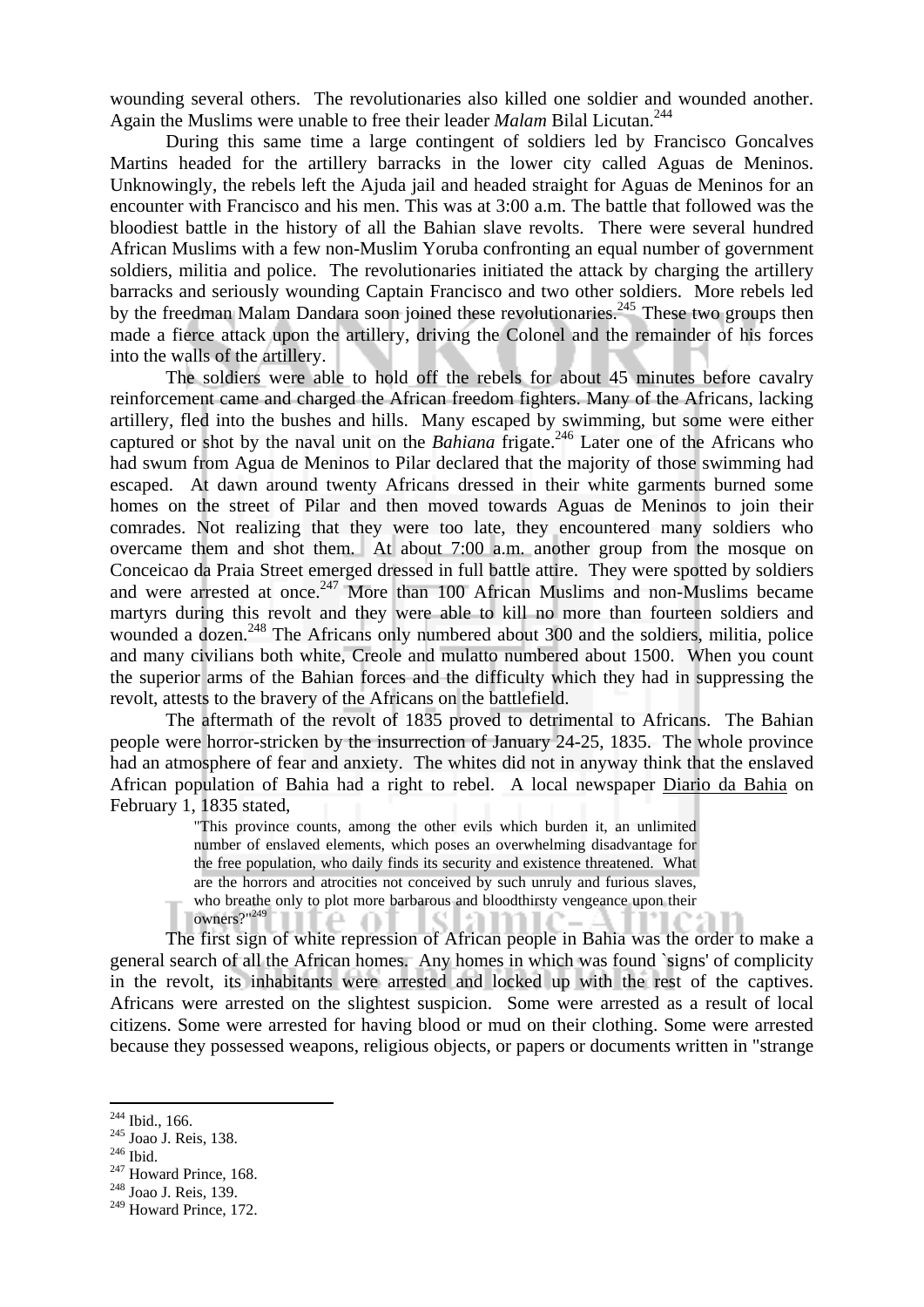characters".<sup>250</sup> The atmosphere in Bahia at that time was that of a witch-hunt. Many police demonstrated lack of discipline and abused their authority by beating and killing innocent Africans who were performing duties for their owners.251

The Justice of the Peace gave orders for inspectors, police registrars, national guards and soldiers to take to the streets and storm into African homes during the week of January 25-31 and thereafter. These search parties included at least seven people who would carefully search house by house and question tenants. Any African home in which were found religious or suspicious objects, like Islamic amulets, *tessebas*, or Arabic documents, its inhabitants were arrested. A barber shop was broken into by the inspectors and they found a vast quantity of Islamic literature, Muslim clothing, and four knives.<sup>252</sup> This led to the arrest of everyone connected to the barber shop. Even the slave masters cooperated in the mass arrest. The English merchant, Mellors Russel, handed over to the police a large box full of Muslim papers, Qur'ans, writing tablets, amulets, clothes, skull caps, and *tassebes*.

 The general Bahian population also assisted in the persecution of the Africans by denouncing freedmen and slaves who organized mosque and prayer meetings in their homes and pointed out others who taught Arabic and distributed Muslim literature.<sup>253</sup> It was reported that more than 200 witnesses, white, Creole and mulatto testified in court against the Africans.<sup>254</sup> This led to the arrest and detainment of hundreds of Africans. Of the 326 persons arrested by the Bahian police, 32 individuals were presumed innocent and subsequently released. Of the remaining prisoners, more than 126 were freedmen. The total defendants were about 296. Of these, 194 were Yoruba, 25 were Hausas, 9 were Ewes, 7 were Minas, 6 Nupes, 5 Kanuris, 5 Congos, 4 Grumans, 4 Cabindas, 3 Calabars, 2 Jabus, 1 Camarao, 1 Mondubi, 1 Angola, 1 Benguela, 1 Creole, 1 Pardo, 1 Cabra. This demonstrates that the African Muslims were able to mobilize a diverse group of supporters, many of whom were new Muslims.255 Of all the defendants 52 were domestic workers, 37 were porters, 7 were merchants and store clerks, 2 attended horses, 1 washed clothes, 1 rolled tobacco, 1 lit street lamps, 4 were tailors, 3 were tanners, 2 were brick masons, 2 barbers, 2 bakers, 2 shoemakers, 1 butcher, 1 blacksmith, 1 carpenter, 1 fisherman, and 1 gunsmith.256 These statistics showed that the revolt embraced many classes of people and many different ethnic groups.

 The 1835 revolt was united by two major elements Islam and Afrocentricity. Because more than a third of the rebels were freedmen, it is difficult to call it a `slave revolt'. Because the revolt embraced wealthy Africans like Malam Dandara, Malam Manuel Calafate, Jose' Francisco Goncalves, and Gaspar da Silva Cunha, attest that the revolt was not a class revolt. These wealthy African freedmen owed their allegiance to two individuals who were slaves, namely; Malam Bubakar Ahuna and Malam Bilal Licutan. Why would men of such a wellto-do status risk their lives to follow people who were economically destitute and who were engaged in the lowest stratum of society? We mentioned earlier the role that Islam played in allowing individuals whose status was that of a slave to move upward in Muslim society. We cited examples where slaves or ex-slaves were obeyed for the sole reason of their high status as scholars in Islamic sciences only. Islam was the criteria for leadership in the revolt of 1835, and this criteria was determined by the extent of ones learning in the religion, not ones social status or class. It is for this reason that slave and freedmen, wealthy and destitute alike looked to the two slaves for leadership and guidance. The fact that both were Yoruba is also significant, because the Hausa were considered to be more Islamic oriented than the Yoruba. However, because *Malam* Ahuna and *Malam* Licutan were more advanced in their erudition

- 
- 
- 
- 
- <sup>251</sup> Ibid., 174.<br><sup>252</sup> Ibid., 268.<br><sup>253</sup> Ibid., 269.<br><sup>255</sup> Ibid., 178.<br><sup>255</sup> Ibid., 178.
- 

<sup>&</sup>lt;sup>250</sup> Ibid., 174.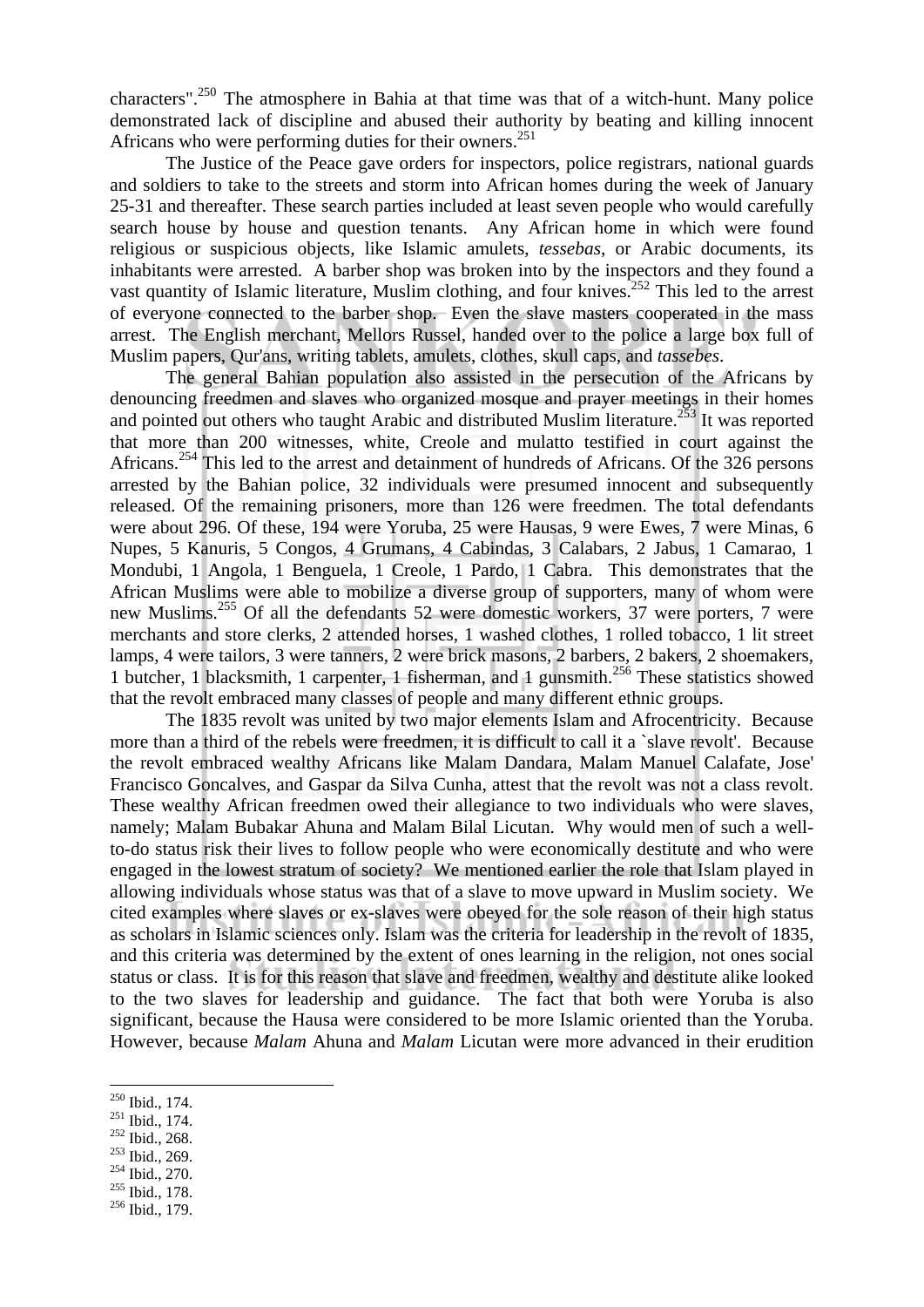than any of the Hausa malams like Dandara the freedmen, they were accepted as the leaders par-excellent of the movement.

 It must not go unnoticed that the whites of Bahia saw it as an Islamic movement also. Prince corroborates this by citing the opening statement of the prosecuting attorney, Augusto Moniz da Silva, which was repeated before each case arranged in court,

> "It will be proved that for a long time a considerable number of slaves gathered at different places of this city and conspired to seize their liberty by force. It will be proved that in order to further the ends for which they worked, with such steadfastness and inviolable secrecy…the leaders of the insurrection indoctrinated their followers in the principles of the religion of their country, instructed them in the writing of Arabic characters, and distributed to them papers written in these characters, along with rings of a certain shape, as well as robes and hats,…which in their belief would insure without risk a victory over the obstacles and forces opposed against them. It will be proved that they, thus prepared, and under the direction of African libertos, designed in their cliques the most horrible plans, which sought vengeful extinction of the white and *pardo* race, the properties, the profanation of our religion, the burning of our temples, and all the monuments of our splendor and glory."<sup>257</sup>

The court trials of the defendants were overcome with an atmosphere which prevailed in Bahia at that time; an atmosphere of hysteria, white racism, persecution and government sanctioned violence against the African community. As we stated earlier police broke discipline and began killing peaceful and innocent Africans at random. Even 'respectful citizens' joined the urban white populace in bringing terror to the Africans of Bahia, during the trials.258 Armed civilians on January 26 at 12:00 noon encountered passing Africans on the street and started shooting, killing at least two. This hysteria even affected the lawyers who were assigned to defend the Africans, who were threatened and harassed by mobs of whites and Creoles.<sup>259</sup>

The President ordered the chief of police to work quickly in bringing the leaders and those who were guilty to trial, so that an exemplary show of force would intimidate future peace breakers.<sup>260</sup> Thus, on February 15 the trials began. These trials had been broken into two basic stages: the `accusation jury' or First Council of Jurors, and the 'sentence jury' or Second Council of Jurors.<sup>261</sup> The first stage tested the accusations made against certain defendants. If the defendant proved not to be apart of the revolt, they were acquitted. And if they were found to be apart of the revolt, they would then be moved to the 'sentence jury' where they were put on trial properly.<sup>262</sup>

 What is interesting about the trials that Howard Prince highlighted was the "ideological discourse" which surrounded the trials of the 1835 African revolutionaries. The police, militiamen and guards "described and defined" the Africans and the objects of his culture in the most humiliating terms.<sup>263</sup> Their Qur'ans were defined as "exotic characters"; their amulets and *tassebes* as "strange objects"; and their prayers as "nonsense".<sup>264</sup> The whole trial demonstrated how Bahian authority saw the Africans in general and the Muslims in particular. They were portrayed as foreign and barbarian, while the Bahian culture was represented as superior, being under attack by inferiors with a `pagan' culture designed to do away with their most cherished customs and traditions. Any African who hoped to be acquitted had to prove their loyalty to Bahia, its culture and its people. This was in spite of the fact that they were not treated equal even when they were freedmen. The Bahian

- 
- 
- 
- 

<sup>&</sup>lt;sup>257</sup> Ibid., 181.<br><sup>258</sup> Joao J. Reis, 263.<br><sup>259</sup> Ibid., 264.

<sup>&</sup>lt;sup>260</sup> Ibid., 265.<br><sup>261</sup> Ibid., 271.<br><sup>262</sup> Ibid., 272.<br><sup>263</sup> Ibid., 278-279.<br><sup>264</sup> Ibid.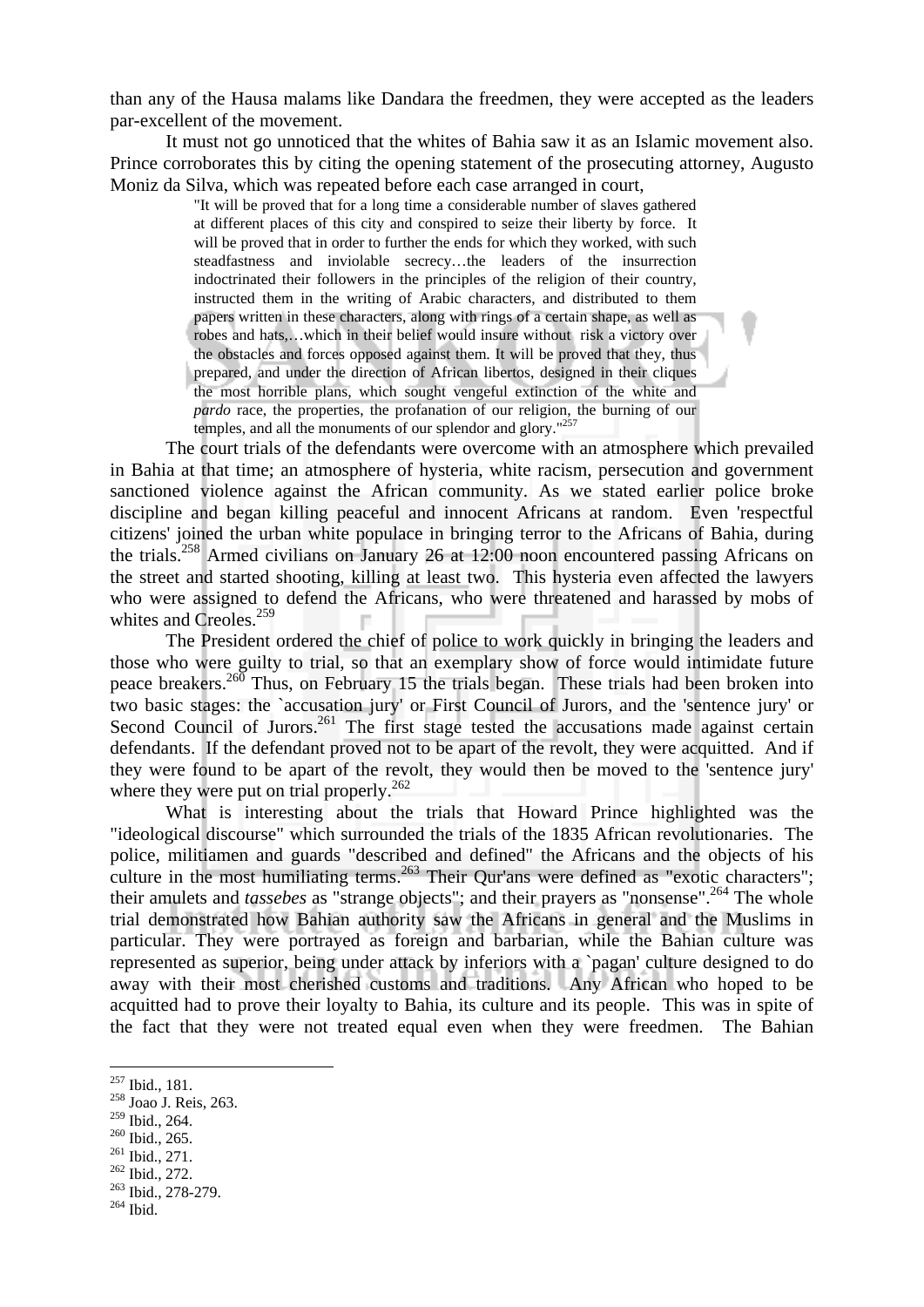authorities went out of its way to demonstrate to the Africans that they were only wanted when they became "Brazilianized" into an inferior position expressed in "good behavior", which meant humility and obeisance to the whiteman and his civilization. During the trial there were so many examples of this 'ideological discourse'. The best example of this was the freedman Jose da Costa. According to Howard Prince,

> "Da Costa tried hard to demonstrate his affection to the Brazilian way of life and to white people. In order to do that he had to deny his Africanness and appear completely acculturated into the whiteman's world. He argued in court that he was a 'quiet person' who belonged to the Ewe group, 'a nation entirely hostile to the Blacks who brought turmoil to this city.'…His innocence could be attested by the fact that nothing was found on him or in his house that indicated he was a 'revolutionary Black'…he defined himself as a good worker, 'known by everyone as a friend of the land that brought him happiness, obedient to all his superiors in color and authority and an observer of the law'. Besides he was a practitioner of the catholic religion…his only crime was to have had the 'misfortune of being born in Africa'."265

 The above expressions of self-hatred are sad testimonies of the pressures exerted over Africans in Bahia. The entire trial symbolized in its demeanor, emblems and atmosphere "… implied the denigration of the African element and the validation of the Brazilian cause in 1835".<sup>266</sup> What seems to emerge out of the trials 1835 was a desperate attempt to humiliate once and for all a proud, sophisticated and industrious Muslim people, who were aware of their long history of civilization and moral fortitude, and who had first hand contact with the barbarism which was 19th century Europe, and who in no way were convinced of Europe's innate 'superiority'.

 As for the sentences that were executed against the Africans, they varied for leaders and rank-and -file. The leaders were given a maximum penalty of death, a medium penalty of life imprisonment or a minimum sentence of fifteen years in the galleys. The rank-and-file were sentenced with unspecified number of whippings. What is clear is that all the freedmen were considered as leaders or instigators of the revolt that required that the least punishment they would receive would be imprisonment. This was necessary because they had to be withdrawn from circulation through the streets of Bahia and the remainder of Brazil. Many of the slaves were given whippings in order to assure the violability of the property of the slaveholders. Of the nine who were declared innocent, none were freedmen. Of the 19 who were absolved of any crimes, none were freedmen. Of the four death sentences, three were given to slaves and only one to a freedman. This alone is proof that the main organizers were slaves. As for those 16 that were given prison sentences, all of them were given to freedmen. Of the 44 whippings that were meted out, only two freedmen were given such punishment. As for the 34 sentences of deportation, all of them were given to freedmen. The African freedmen thus became a target of the judicial persecution and sentences were given out with an eye to an economy based upon slavery. It became imperative for the Portuguese Bahians to place African freedmen under every sought of political repression.

 After trials the Bahian government passed laws that demonstrated a clear program of mass deportation of Africans. The only Africans exempt from these pogroms were those "who denounced slave plots, the poor invalids and those employed on farms or sugar plantations whose owners were willing to sign terms of responsibility for their behavior".<sup>267</sup> All African freedmen were required to register with the Justice of the Peace. Failing to do this meant a punishment of imprisonment that varied from six days to an unspecified number of months. Africans were from that time on, not permitted to own real estate.

 Another very interesting factor of the 'white Christian' bias against African culture, particularly Islam, was the decree levying a fine of 50,000 *reis* upon masters who neglected to

<sup>&</sup>lt;sup>265</sup> Ibid., 286-287.<br><sup>266</sup> Ibid.<br><sup>267</sup> Ibid., 312.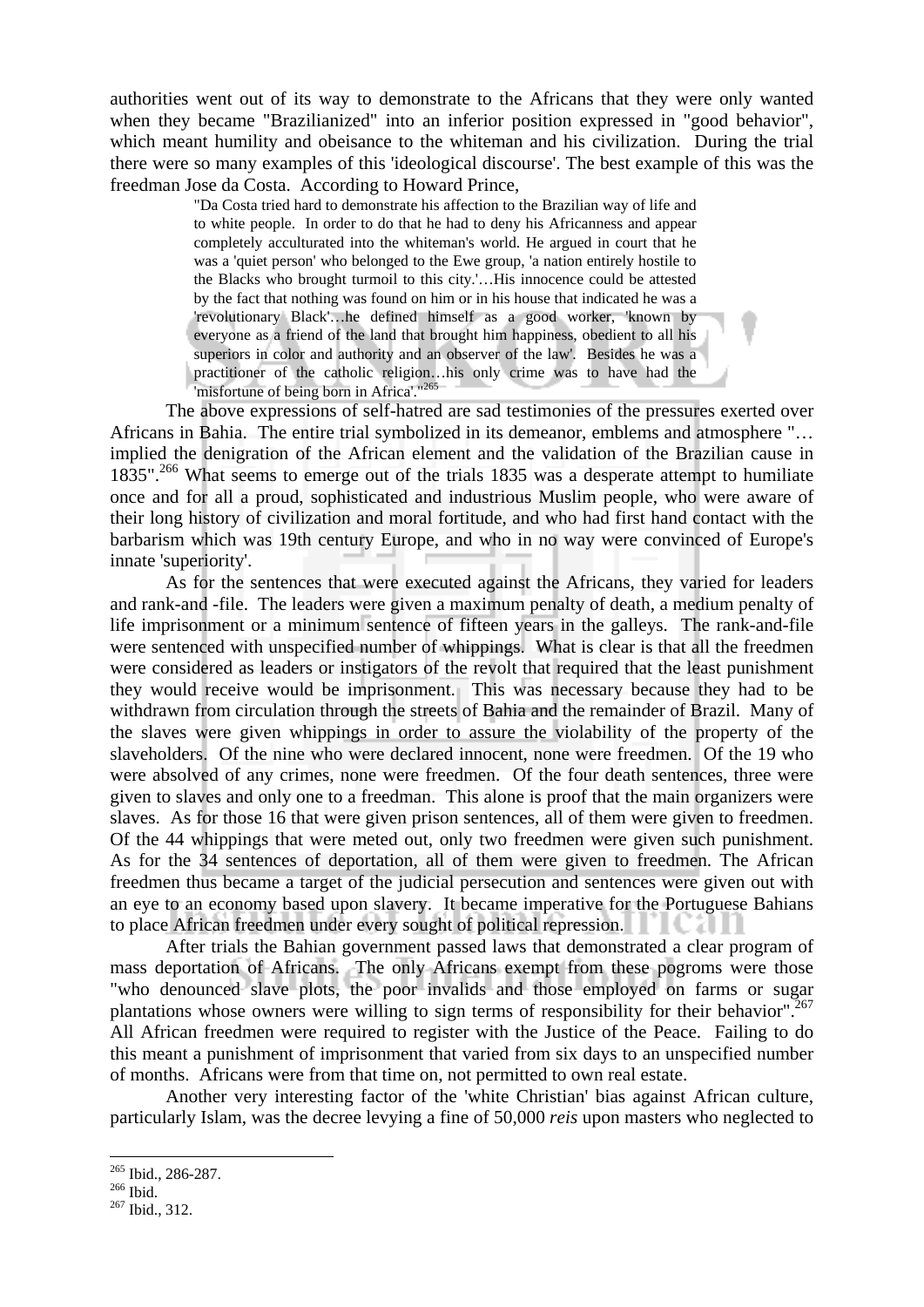instruct their slaves "in the mysteries of the Christian Religion and baptize them".<sup>268</sup> All of these laws that were passed during the years of 1835 to 1840, were aimed at regulating the organization of Africans on every level. On November 4, 1835 the Council of Justice of Salvador passed a law that: "prohibited that freed Africans to trade or resell basic necessities."269 The Bahians wanted to check the strength of Africans in Bahia and 'unblacken' the society through ethnic cleansing. One key point which defined succinctly the attitude of the Bahians to African presence was made by Howard Prince, when he said, "The white community was only interested in the Africans' presence as long as they served as slaves or, if freedmen, acted like one."<sup>270</sup>

The primary evidence that the authorities used to convict and indict the African revolutionaries were the captured papers and documents written in Arabic. These documents were found on the person of some of the rebels or they were found inside the homes which were forcibly searched by the Bahian authorities. The contents of these documents reveal the intent and aims of the movement. The Bahians were confused with these documents. Many thought that the documents were a kind of political manifesto. One of those who maintained this view was a priest named Abbe' Etienne Ignace Brasil, who claimed to be the first to have gained and understanding of the Arabic writings. He claimed that the documents revealed the objectives, the plans, and the inner secrets of the revolt.271 Although Etienne assertions were some what far fetched, there are indications within the documents which reveal the political and military objectives of the movement. Nina Rodrigues found the documents to be of a purely religious nature.<sup>272</sup> Prince points out that these documents were thought to be "Hebraic writing" or as "exotic letters" or even as "hieroglyphics."<sup>273</sup>



Fig: 8 - This is an Arabic manuscript that belonged to a Nagos *escravo* Muslim named Faustino. It is a sort of *hatumere'* or talisman which resembled what Howard Prince called 'hieroglyph'.

<sup>269</sup> Ibid., 315.<br><sup>270</sup> Ibid. 316.<br><sup>271</sup> Raymond K. Kent, 352.<br><sup>272</sup> Ibid. <sup>273</sup> Howard Prince, 195.

<sup>1</sup> 268 Ibid.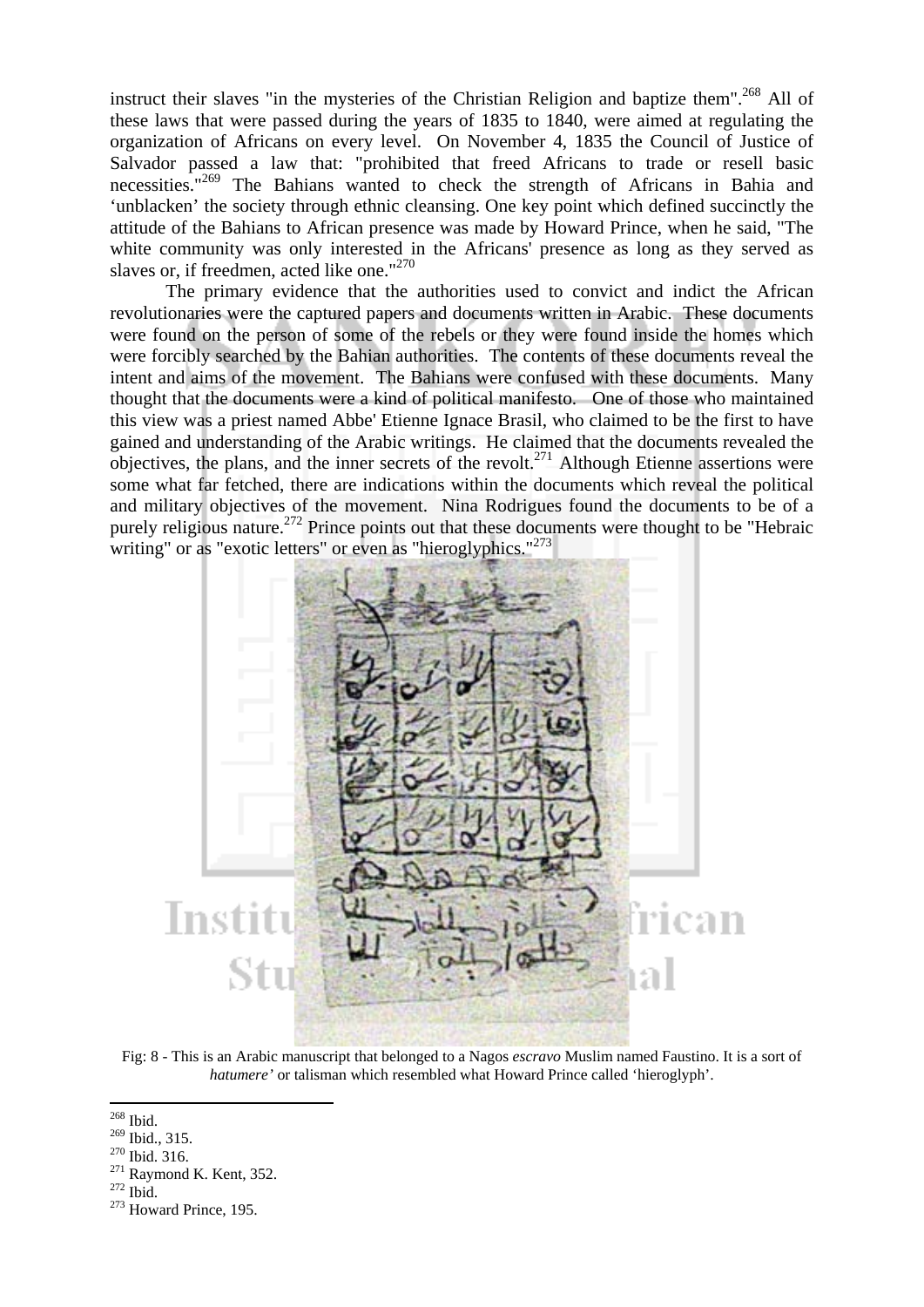None of the African scholars who were captured would translate these documents, claiming ignorance of the language. However, a slave girl named Marcelina, said that these documents, "are the prayers and scriptures of the Males written by teachers of the Hausa nation,…as well as by the Yorubas, and some of the Nupes."<sup>274</sup> According to Vincent Monteil and Rolf Reichert, some of the documents confiscated by the police were written by welleducated hands, while others were lessons painfully produced by Muslim students.<sup>275</sup> One of the Hausa slaves belonging to Bernardo Jose' da Costa named Antonio described the contents of the documents as "religious orations and doctrines from his land."276 This implies that some of the documents could have been apart of the literature produced by the scholar warriors of Central and Western Sudan. It must be noted that during that same period in Hausaland, Massina, Hamdullahi there was an explosion of literary expression by hundreds if not thousands of Muslim scholars on every social, political, religious or military issue. And realizing that at least four of the more wealthy Muslims of Bahia had been traveling back and forth between Bahia and West Africa, it would not be inaccurate to conclude that perhaps these Africans brought back from the Bight of Benin some of the revolutionary Islamic literature which had flood the whole of Central and Western Sudan.



Fig: 9 - One of "the painfully produced Arabic lessons" written by an *escravo* Yoruba Muslim named Lucio

 On February 7, 1835, a 'loyal' Hausa slave Albino was contracted by the Justice of the Peace to translate some of the documents found during the police raids. Some of these papers explained in detail the tactics and military maneuvers of the African rebels.<sup>277</sup> One of the documents stated, ". . .after seizing the city the rebels should meet with some *engenho* slaves .  $\therefore$  as a first step to take the revolution into the Reconcavo."<sup>278</sup> Another document further reiterates the meeting at Cabrito and added,"…everybody in the whiteman's land should be killed."<sup>279</sup> One of the most important of these documents was the one written and signed by the leader of the revolt Malam Bubakar Ahuna, which exhorted the Muslims of Brazil to unite themselves under one single leadership and promising that no evil would befall those who rose up to revolt and establish the *jihad* against the whites, *pardos*, and Creoles of Brazil. It went further to instruct the Muslims of the Victoria Street mosque"…to pass by Aguas de Meninos and join with those coming from Cabrito and Itapagipe…to seize the land and kill all the whites."280 These overt political statements indicate that perhaps some of the documents that evince purely religious overtones could have concealed more political meanings after closer examination of the texts themselves. The documents vary in style of calligraphy and sophistication that indicate the writers were more than a few. This is true because there were

<sup>&</sup>lt;sup>274</sup> Ibid., 196.

<sup>&</sup>lt;sup>275</sup> Joao J. Reis, 153.<br><sup>276</sup> Howard Prince, 196.<br><sup>277</sup> Ibid., 197.<br><sup>278</sup> Joao J. Reis, 166.<br><sup>279</sup> Ibid.

 $280$  Howard Prince, 196-197.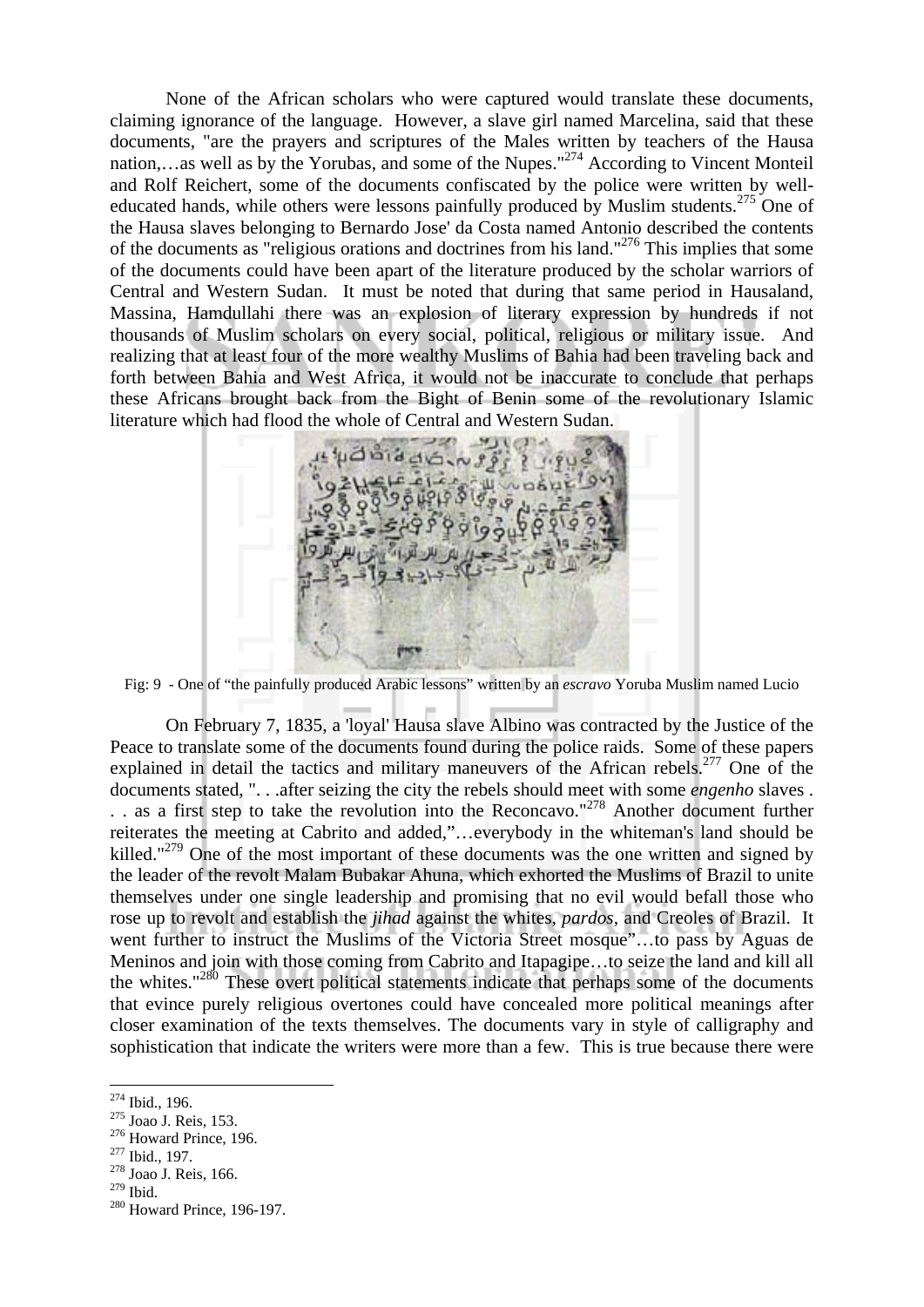more than eleven literate scholars among the Muslims of Bahia, which meant that anyone of these literates could have written them. As we mentioned earlier, novices wrote some of the documents. Some of the papers had simple Qur'anic statements as; "In the name of Allah the Beneficent the Merciful, we ask Allah for help; give refuge O Lord…from those who oppress us."<sup>281</sup> Howard Prince analyzed some of the documents and determined that they had millenarian overtones. One such document stated:

> "In the name of Allah the Compassionate the Merciful. Sovereign of the Day of Judgement. We worship You and We seek your help…For those that value wealth and acquisition shall be exposed to the burning fire…redeem us O Lord of men, King of men, God of men."<sup>282</sup>

The above document is a conglomeration of different Qur'anic verses, particularly the first verses of the first Chapter of the Qur'an and the first verses of the last chapter of the Qur'an. Another document stated:

"In the name of Allah the Compassionate the Merciful…Peace and blessings of

Allah be upon our master the Prophet O Allah! lead us to our imminent triumph.

Victory is near. So give good news to the believers."<sup>283</sup>

 This document quotes from an interesting chapter of the Qur'an called *as-Saff* (The Ranks). The verse it quotes is the 13th verse of the chapter which says, "*Yet another blessing that you will love; help from Allah in this life and a victory near at hand; so give good news to the believers*." It is entirely impossible to know what these refer to except by knowing the verses that come before and after this verse. Further insight of the intention of these writings can be had by examining what the scholars understand from these verses. There was a legal, political, military and social reason that this verse was revealed to Prophet Muhammad. By examining these commentaries, then a deeper and profound significance should be taken from these verses. The complete verses are as follows:

> "*Believe in Allah and His Messenger and struggle (tujaahidu) hard in the way of Allah, with your wealth and your lives. That is better for you, if you only knew. He will forgive you your faults and cause you to enter into Gardens, underneath which rivers flow, and excellent homes in the Eternal Paradise. For that is the mighty achievement. And yet there is another blessing that you will love: help from Allah in this life and a victory near at hand; so give the good news to the believers. O you who believe! Be helpers in the cause of Allah, as Jesus son of Mary said to his disciples: Who are my helpers in the cause of Allah? The disciples said: We are the helpers of Allah. Then a party of the children of Israel believed and another party disbelieved. Then We helped those who believed against their enemies and they became the uppermost*."284

In 1808, the brother of Shaykh Uthman dan Fuduye', Abdullahi dan Fuduye' in his famous commentary upon the Qur'an called Diya'l-Ta'weel, he explained the spiritual, political and social implications of the above verses. We cite his commentary because it was his ideas that were diffused throughout the Islamic regions of Yorubaland, Nupe and other regions from which the Muslims of Bahia were taken. He says the above verses mean:

"You should be relentless in your faith in Allah and his Messenger and you should be relentless in executing the *jihad*. For strong belief and *jihad* are best for those who possess knowledge and this knowledge should lead you to expend your wealth and your lives in the *jihad* for Allah's sake. By doing so you will be forgiven and given what Allah has promised in the verse, which is the Supreme Triumph. This action of correcting one's belief and establishing the *jihad* will also result in Allah given you another blessing in this life that you will love. It is Allah's divine help and victory over your enemies and governance. Therefore inform the believers of the good news of a the Paradise, the help of Allah and a victory which is near at hand. Those of you who are strong in faith be a strong force for Allah and His Messenger, the way Jesus's disciples were and Allah will

<sup>281</sup> Ibid., 197-198. 282 Ibid., 198. 283 *Qur'an*/ 61: 11-14. 284 Ibid.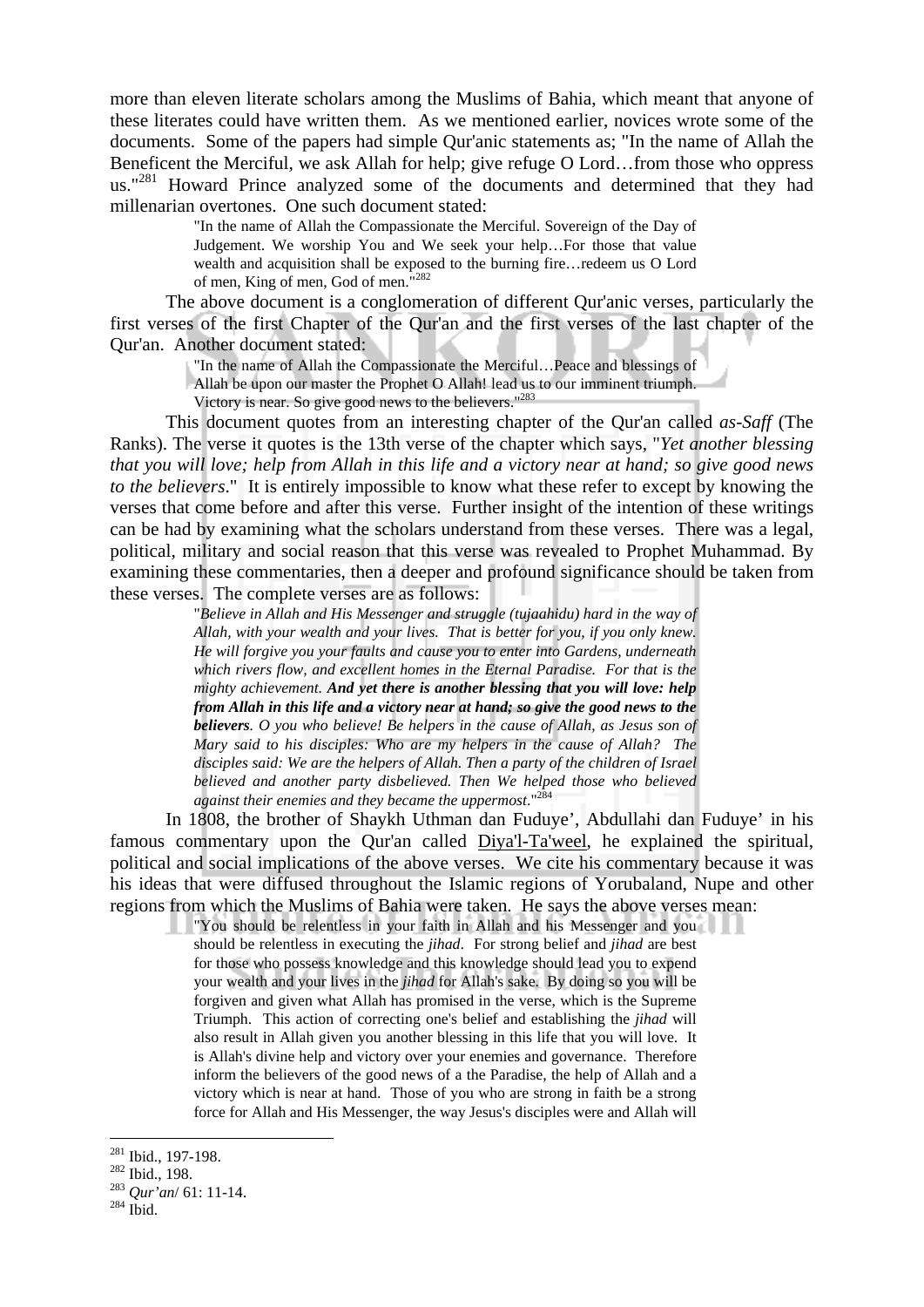make you uppermost with the sword and decisive proofs against your enemies in the same way he assisted the disciples of Jesus."<sup>285</sup>

Although Reis and Prince failed to recognize any political significance to the verses cited, this was only because of their lack of understanding of the Islamic sciences and culture. As the commentary clarifies above that not only does the verse cited in the document have political significance but it was a promise of victory and divine help in establishing governance and political hegemony over the non-Muslims of Bahia. And if this failed then there was the promise of the Supreme Triumph in the Gardens of Paradise.

 The document written by Malam Bubakar was a clear call for *jihad* against the Bahian government as demonstrated by Prince. Therefore Nina Rodrigues was correct in his assessment of the 1835 revolt as a *jihad*. The evidence from the statements of witnesses and evidence from some of the Arabic documents testify to this. A word must be said about the amulets (*hijab* in Arabic, *tira* in Yoruba) that were found on the person of most of the rebels. Islamic amulets are not an essential element of the religion, though scholars have tried to place a great significance upon them. At best it is one of the superficial external symbols of Muslim culture. Amulets were and are still worn by Muslims and non-Muslim alike. They were reputed to possess magical protective qualities. Amulets were used for protection against the 'evil eye', slander, sickness, and knife or sword stabs. They were also utilized to procure wealth, love, and well-being. The custom was that those who had memorized the Qur'an were those responsible for writing amulets. They came in many forms and shapes, however, Reis describes those utilized in Bahia in the following manner:

"The *tira* in general was composed of a small leather bag sewn together containing passages of the Qur'an and Muslim prayers written on pieces of paper carefully folded. Some contained a powdered substance which the police reports variably mentioned as soil, dust or 'garbage particles'."<sup>286</sup>

The *tira* was used by almost all the Yoruba in Africa and in Bahia. And they saw no contradiction between their traditional beliefs and the use of Muslim amulets. In fact the Muslim amulets were seen as possessing stronger magical qualities than those of their traditional 'fetishes'. The *tira* allegedly protected the possessor from human agents of evil and helped the possessor control the world of spirits. A Hausa freedman named Silvestre Jose Antonio who was arrested for his involvement in the revolt had on his person about five amulets. When he was questioned about them, he said they were used, "to save him from any bad event in the business trips he made to the Reconcavo."<sup>287</sup> Another freedman named Pedro said that the amulets "protect him from the mouth of the people."<sup>288</sup> Another freedman named Labao Machado kept several amulets on his person and said he, "used them to protect him against the wind." $289$ 

## **Institute of Islamic-African Studies International**

<sup>&</sup>lt;sup>285</sup> Abdullahi Dan Fuduye', <u>Diya at-Ta'weel fi Ma`ana 't-Tanzeel</u>  $\frac{^{286}}{^{287}}$  Joao J. Reis, 148. <sup>287</sup> Ibid., 149. <sup>288</sup> Ibid.

<sup>289</sup> Ibid.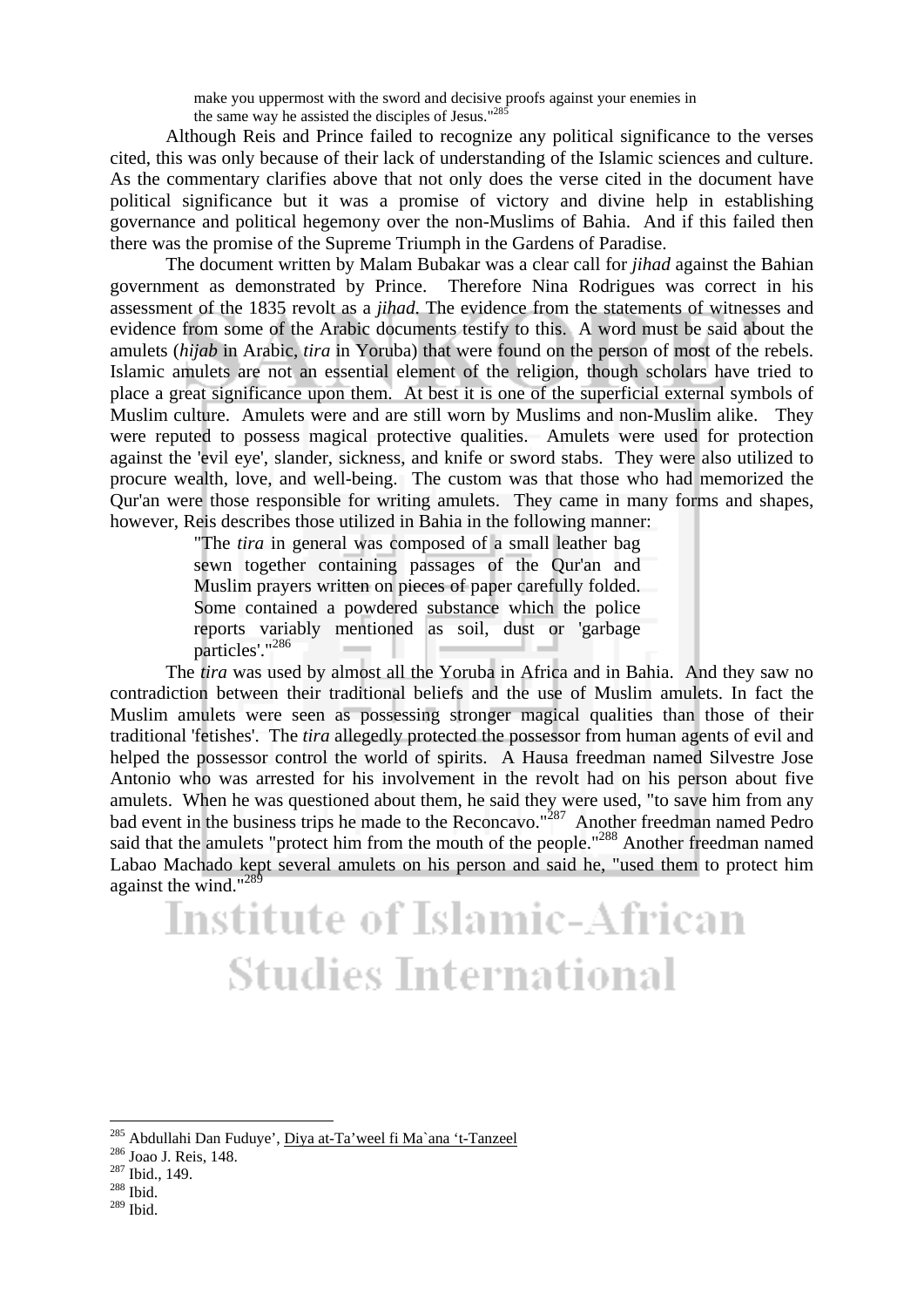

Fig: 10 - This is an example of the *tira* or *hatumere'* utilized by the Muslims of Bahia. This particular *tira* was the property of an *escravo* Hausa Muslim named Domingo Nacao.

The Islamic amulets were made and sold by semi-clerics whose alleged mystical powers were source of income for them. Among the clerics of Bahia, there was only one scholar who traded in amulets as a profession. This scholar was the Hausa slave named Antonio, who made about four *patacas* a day.<sup>290</sup> It is known that Antonio was not among the leading scholars and clerics of Bahia, although he did play a major role in the revolt. There were and are still a variety of views concerning the legal status of amulets in Islamic jurisprudence. One of the most prevalent views on amulets, Islamic or otherwise, was explained in 1806 in Hausaland by *Shehu* Uthman dan Fuduye' in his book Siraaj'l-Ikhwaan. We cite his views here because it was his views that became the prevailing opinion in the Central and Western Sudan. In fact the *jihad* executed in Yorubaland 1817 by *Alfa* Salih Alimi and his son Abd's-Salaam was done in order to establish the rule and ideals of this prolific reformer and scholar. He said;

> "Among the obligations of the ruler of the believers and his officials in his country is the changing of reprehensible deeds like those who allege that they can write down that which will bring benefits, like bringing abundant wealth and love and in order to throw off evil. Like conquering one's enemies in war and stopping iron from cutting the skin or from the strikes of arrows, or anything which magicians (s*ihara*) claim with their deeds…every male or female magician should have his head placed under the sword, among those who claim that they can write talismans, amulets or the like which can bring wealth or by which he can conquer armies, or the like. Whoever repents from these deeds is to be left alone and whoever refuses to leave this should be killed."<sup>291</sup>

Clearly *Shehu* Uthman Dan Fuduye' was against this custom, but the writing of amulets and talismans was so prevalent in Sudan that it continued to be practiced by scholars and Qur'an reciters, even up to the present day in Muslim Africa. We mentioned earlier that the Asante, Yoruba and Dahomey kings employed Muslim clerics to write amulets of protection for their armies. For this reason there is no wonder that some of the African

<sup>290</sup> Ibid., 150.

<sup>&</sup>lt;sup>291</sup> Uthman Dan Fuduye', Siraaj al-Ikhwaan, trans. Muhammad Shareef, (Sankore', Pittsburgh), 1992, 17.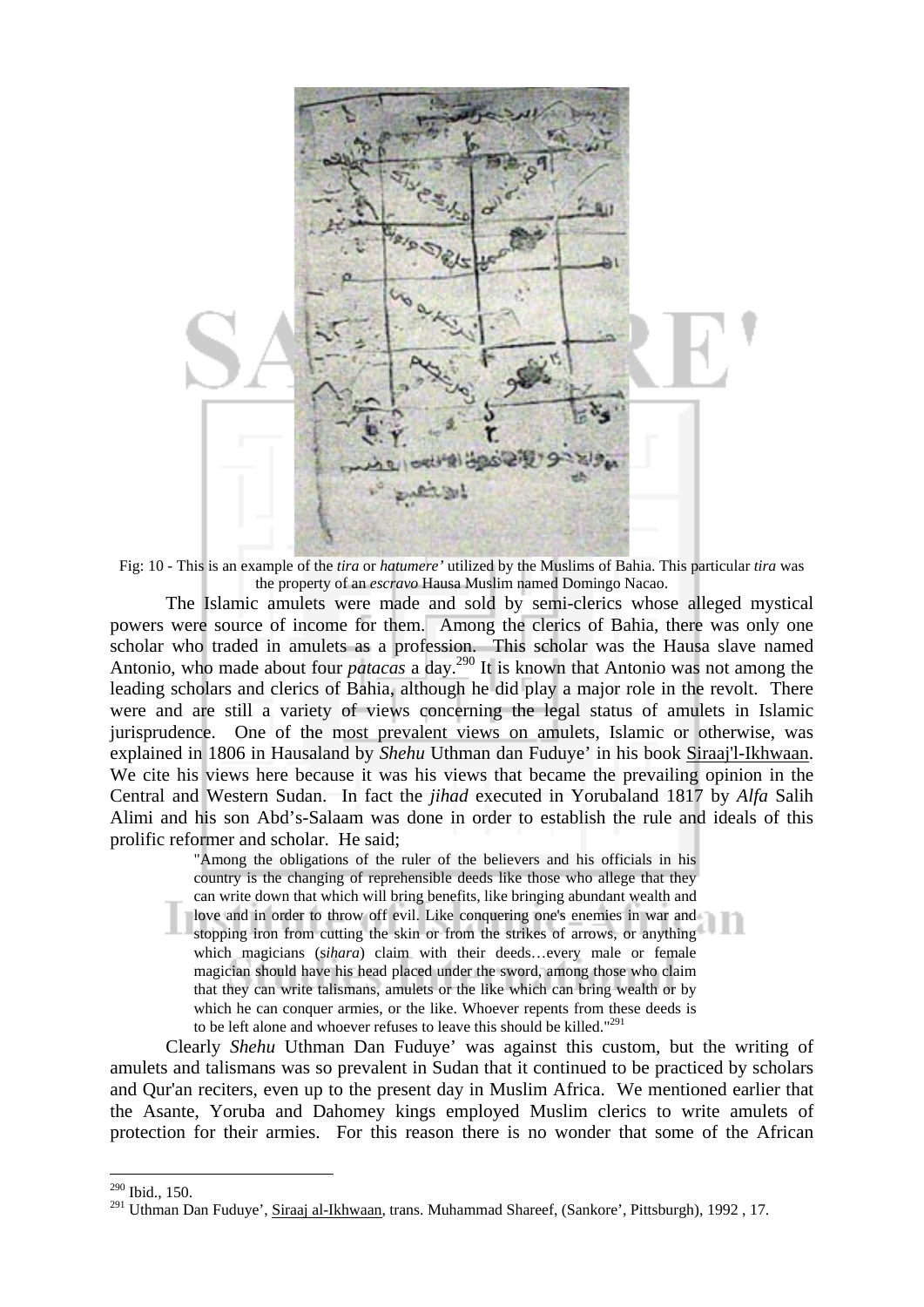revolutionaries, Muslim and non-Muslim, were captured with these Islamic amulets on their person. Amulets were never a pertinent element in the Islamization of people, nor in Islamic *jihads*. And I feel the use of amulets by some of the rebels in Bahia should not be given as much import as some scholars have given to them in the past. Clearly it was not the `papers' the African revolutionaries believed in more so than their absolute trust in the scholars and clerics who presumably informed them of the alleged miraculous qualities of the papers. I am sure that the African Muslims felt that the spiritual power of the Qur'an was much more potent than the embellished crosses which the frightened 'Christians' clutched around their necks. This revolt was clearly a war between cultures, ideas and spiritual beliefs, or the least we can say is that these things were effectively used by both sides as cultural swords, shields of ideas and spiritual flags to rally under where each faction accused the other of paganism, barbarism and superstitious. The Africans fought for their freedom to exist as human beings and the Portuguese Brazilians fought to maintain the unholy hegemony over the destinies of African humanity.



## **Institute of Islamic-African Studies International**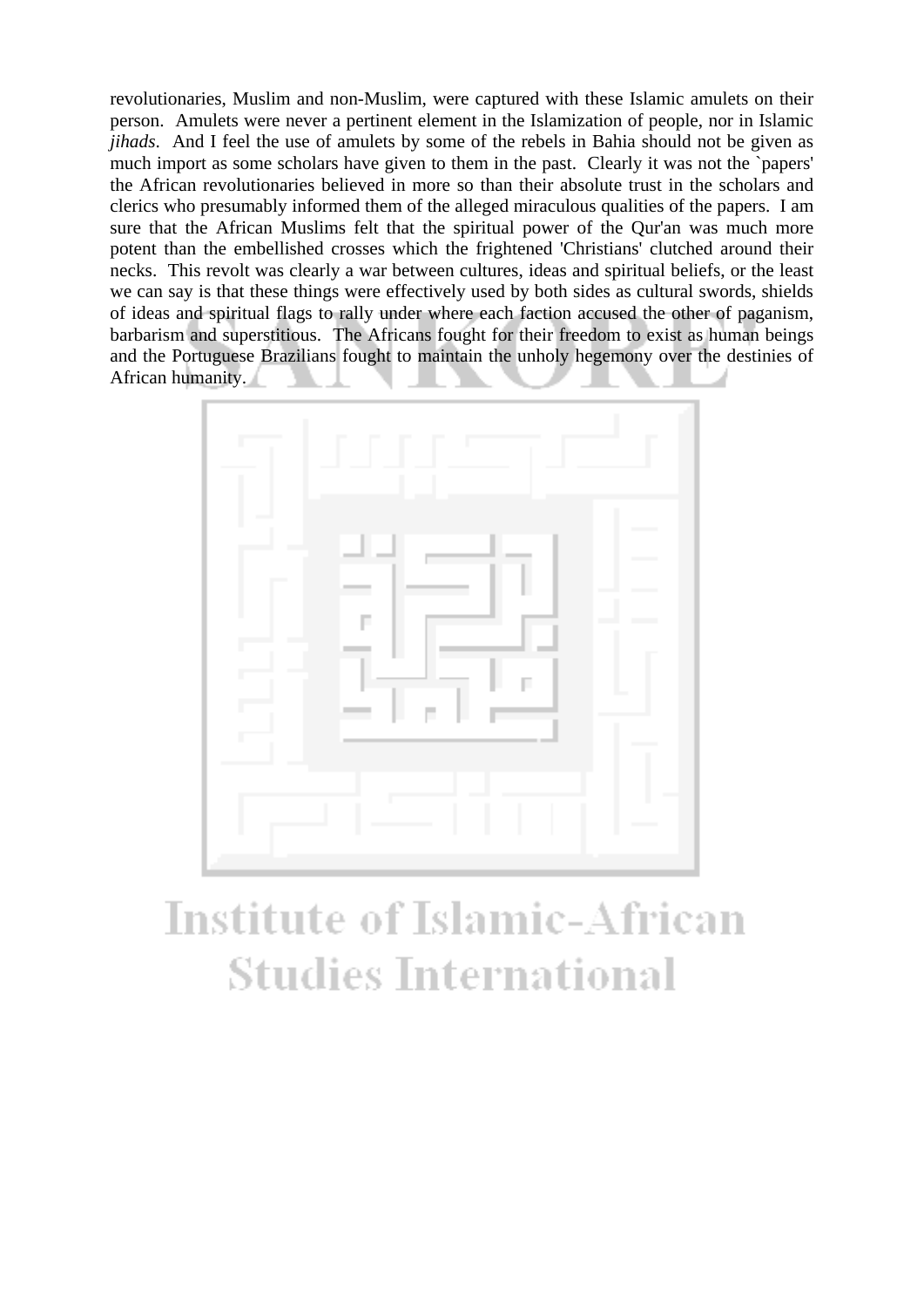#### **Summary and Conclusion**

 There have been many violent reactions to slavery in the Americas, but all of these slave insurrections can be summed up as either secondary resistance to slavery or primary resistance. Secondary resistance to slavery was those revolts that were executed using the ideals, culture and mores of the slave masters. The reason for this type of resistance was because the historical conscience, linguistic factor and psychological temperament had been successfully eradicated through the process of slavery, forcing the slave to revolt using the slave master's frame of reference. The Nat Turner rebellion in Virginia and the Santo Domingo revolutions were prime examples of this type of slave revolt. Primary resistance to slavery was defined as revolts which happened in the Americas where the African slaves rallied around its own culture, linguistic unity and psychological temperament. This cultural cohesiveness was most times unified under the banner of African religion. The slave revolts of Bahia from 1807 until 1835, exemplified this type of resistance. From 1807 until 1816, it was the ideology of Islam that united the Africans against their Bahian slave masters and gave them hope of victory. From 1817 until 1830 it was the *candomble* Yoruba/Ewe religious practice that unified Africans to revolt against their masters. Finally the revolt of 1835 was clearly an Islamic inspired revolution, which unified Africans of many diverse ethnic backgrounds. In every case, the unifying force for these revolts emerged out of the historical conscience of African people prior to their connection with their European exploiters.

The turmoil and political insecurity that existed in the Western and Central *Bilad as-Sudan* resulted in a large influx of Sudanese Muslim or nominal Muslim people into the Bahian Reconcavo. There were many factors that engendered this state of insecurity in that region. Among them were the Islamic *jihad* movements, which affected the whole of the Western and Central Sudan. The most salient of these Islamic reform movements was that of the *jihad* of *Shehu* Uthman Dan Fuduye' against the Habe' kingdoms of Hausaland. The wars and military encounters of this movement started in 1804 and continued for about 100 years to 1903 when the British made the Sokoto *Caliphate* a British Protectorate. Another factor, which led to the insecurity of the region, was the internal turmoil of the Yoruba kingdom and the collapse of its ancient capital at Oyo. In fact, most of the centralized kingdoms along the Bight of Benin were going through internal strife, including the Asante, Dahomey, Benin and Ewe kingdoms.292 This state of overall political insecurity engendered the large number of Sudanese war captives that were eventually shipped off to the ports of Brazil. The international demand for sugar and the emergence of Brazil as the center for world sugar production, created the demand for African labor. The revolution of Santo Domingo and the revolts of Cuba caused a transmigration of sugar production to Brazil.293 All these factors were the main reasons that Brazil, and Bahia in particular, became a major disembarkment for the Sudanese Africans.

 Islam played a major role in unifying the Africans of Bahia and became the only means by which a slave could become literate, since it was illegal in Brazil to give African slaves an education.<sup>294</sup> Many of the Muslims who were brought into Bahia were learned or semi-literate according to West African Islamic standards. The fact that most of the major traditional African kingdoms employed Muslim clerics in their courts, demonstrates the appeal and awe that Islam commanded among non-Muslim Sudanese. This and along with the fact that these Muslims were involved with intense proselytization and *jihad* in Africa, emerged as two major social agents for slave revolt on the Bahian Reconcavo. Islam served to unite diverse ethnic groups and succeeded in traversing class differences as well. This is

 $292$  Robin Law, 256-257.

 $^{293}$  H.S. Klein, 2.

<sup>&</sup>lt;sup>294</sup> Charles Gardner, 64.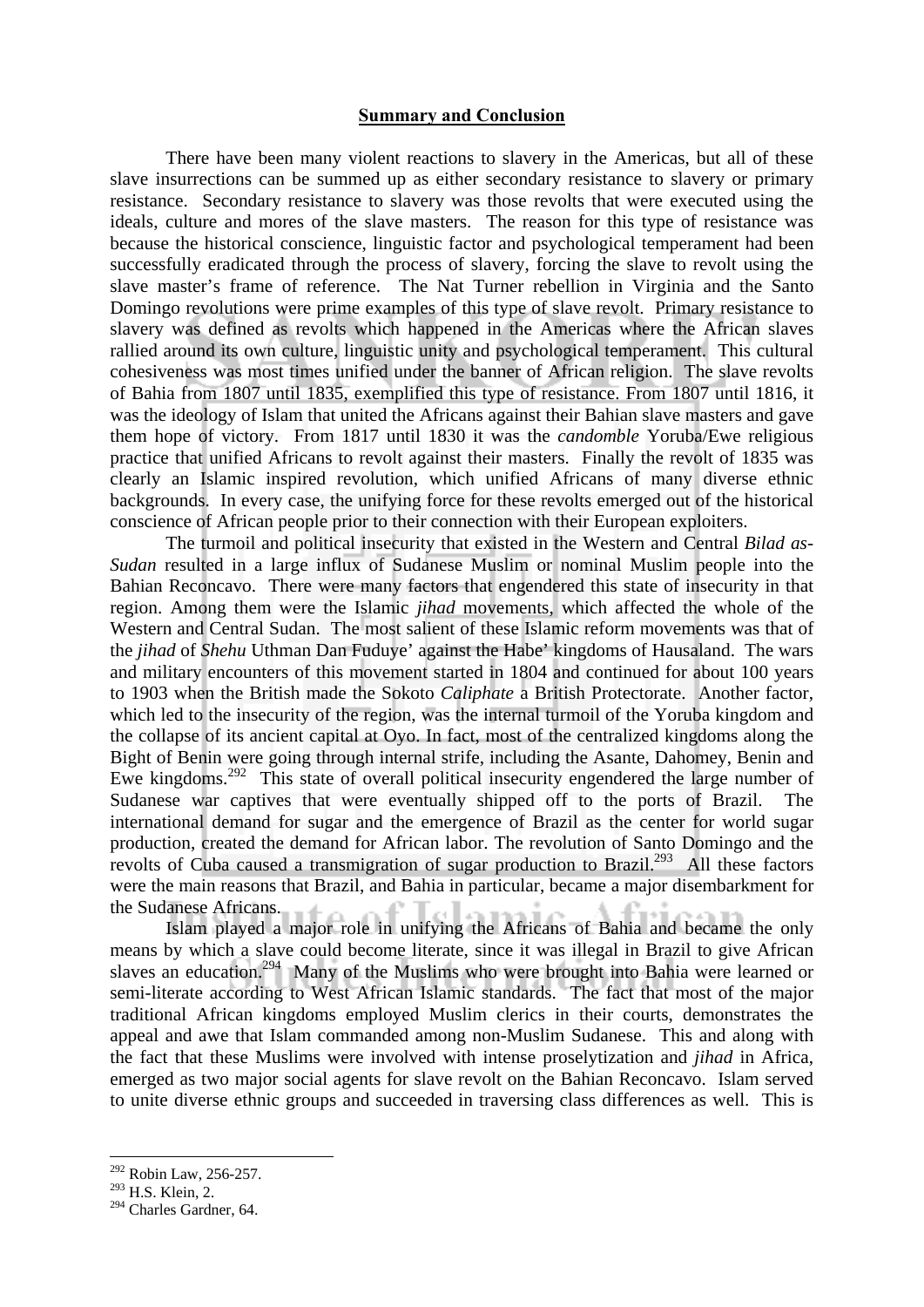corroborated by the fact that more than 126 African freedmen, some very wealthy merchants, united under the leadership of an African Muslim slave.

The causes of the revolt included the above factors, but were also underscored by the economic and political turmoil that affected Brazilian society at the time. With the demand for Brazilian sugar meant an increase in labor output for the slave population; which could only mean that the slaves of Brazil were worked exceedingly hard. Another factor was the political instability that led to the wars of independence that plagued Brazil from 1798 until 1837.<sup>295</sup> All of these factors set the atmosphere for revolution and slave revolt. Perhaps the most consequential element that engendered the slave revolts was the impoverishment that the slaves of Brazil endured. This impoverishment included illnesses and epidemics that were rampant in the urban regions of Bahia.<sup>296</sup> The fact that the African and mixed race population was more than 80% of the total population, gave an advantage to the slaves over the whites. This perhaps was the main factor that allowed the Africans to conceive that there was a chance of victory.

 However, in spite of the larger population of the Africans versus the whites, the unifying factor of Islam, and the classless nature of the majority of the revolts, they all suffered defeat. There were many reasons for this. Among them was that informers, which stole the one element that the revolts depended upon, the element of surprise, betrayed the revolts 1807, 1826, 1828, 1830, and 1835. Another reason was that the insurgents underestimated the unity of the whites, Creoles and mulattoes and the military power of the Bahian government.

 What were the causes of the revolt? Both Nina Rodrigues and Padre Etienne defined the causes of the revolts as being both religious and ethnic; while Aderbal Jurema defined the causes as being the struggle of class.<sup>297</sup> Another Brazilian scholar named Clovis Moura said that both racial hatred and class struggle caused the revolts. Raymond Kent disagreed with all of the above views, but puts forward no convincing reason for the revolts.<sup>298</sup> But he did assert that the rural revolts should be studied separately from the urban revolts.299 Howard Prince defined the causes of the revolts as "any conscious and organized attempt on the part of a society's members to revive or perpetuate selected aspects of its culture<sup>"300</sup>. Here he was utilizing the term developed by Ralph Lincoln that he defined as "nativistic movements".<sup>301</sup> However, Prince adds that the revolts had "millenarian overtones".<sup>302</sup> His final conclusions concerning the revolts are quite interesting. He stated that the intent and objective of the revolts were,

"…an act of African cultural regeneration. Millenarian visions or beliefs in impending and imminent miracles are essential to movements of this sort, for they provide for the possibility of victory and salvation against insurmountable odds."303

Joao Reis follows Rodrigues in defining the causes of the revolt as being "ethnic oriented", but adds that it was part class oriented as well, following the opinion of Jurema.<sup>304</sup> He feels that religion (Islam more so than the *candomble*) was just a powerful force in overcoming ethnic and class divisions. He rejects Prince's ideas of millenarian overtones or nativistic movement, but does accept that the revolts were "an African cultural regeneration",

- 297 Ibid., 160.
- $^{298}$  Ibid, 161.<br> $^{299}$  Ibid., 177.
- 
- 
- $\frac{300}{301}$  Ibid., 146-147.<br>  $\frac{302}{304}$  Ibid.<br>  $\frac{303}{304}$  Ibid., 127.<br>  $\frac{304}{304}$  Ibid.
- 
- 
- 

 $295$  Howard, Prince, 22-26.

<sup>296</sup> Ibid., 49.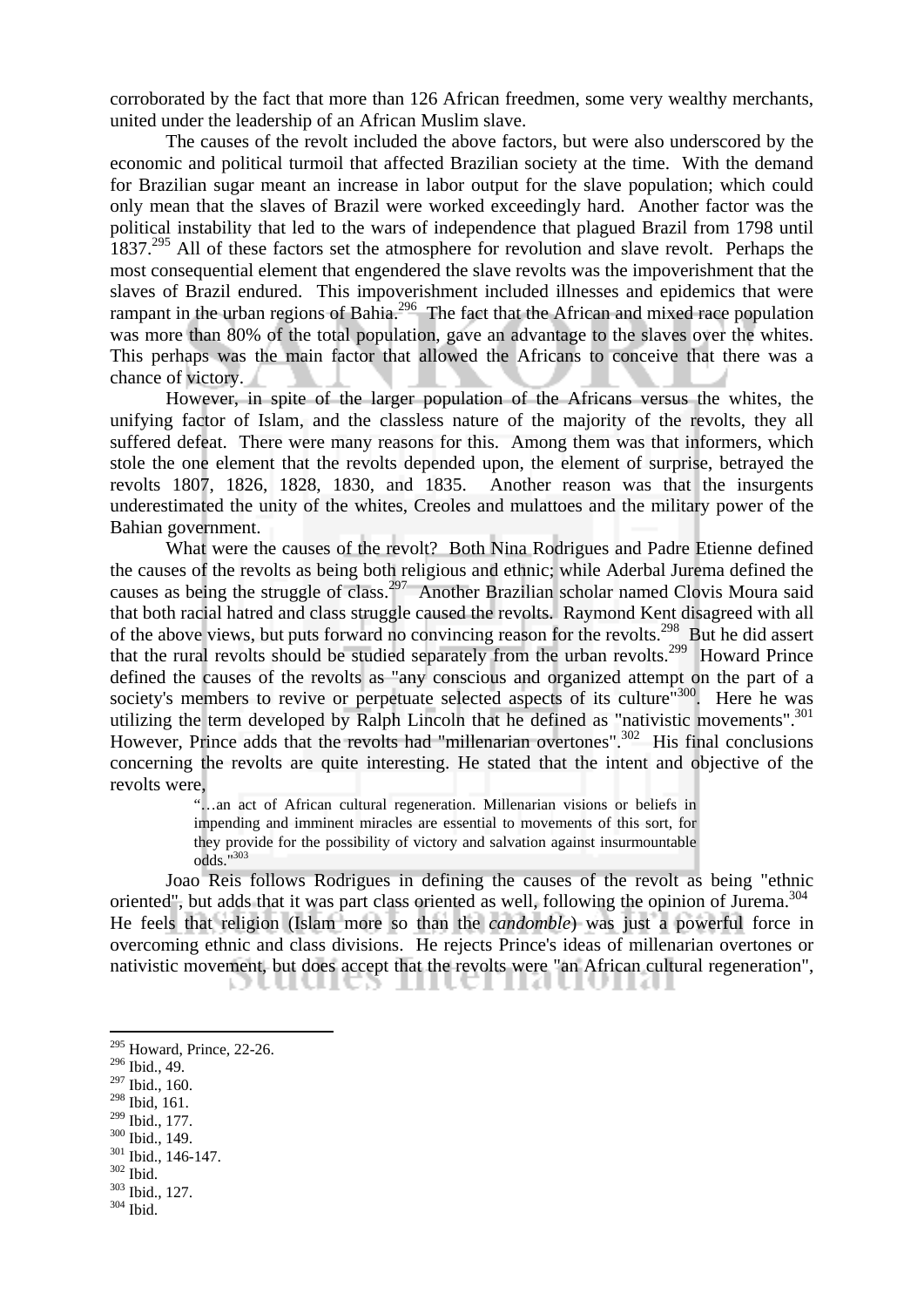which emerges out of a people dominated by foreigners which cause them to react in order not to be wiped out as an historical entity. $305$ 

Having allowed the "high priest" of academia to cast their objectification magic, it is appropriate here to examine these diverse views in correlation with how the Africans defined the causes of the revolt based on the empirical data of their own actions, words, and records. It is only intellectually just to view the African liberators as they viewed themselves and to cease imposing foreign, and particularly European, standards upon them. The God given right to define one's own reality and place in the world was the essential reason that these noble Sudanese people revolted in the first place. How they saw themselves and their enemy is what's important in analyzing the causes, objectives and impact of the African revolts of Bahia. The repression which the whites unleashed upon these African freedom fighters was mainly designed to kill their cultural identity, collective personality, and their right to define themselves and their enemies. There is no doubt that white Portuguese oppression of the African Muslims of Bahia was a paranoid reaction to a possible repeat of the glorious Moorish Muslim hegemony over Portugal and Spain in the 9th to 13th centuries.

 It was this intellectual prejudiced which motivated the Jesuit scholar, Padre Etienne, to define the causes of the African revolts to be a revival of the "Islamic Holy Wars". He was mainly writing in defense of the Christian religion and society against what he called Islamic 'fanaticism'.306 Nino Rodrigues came to the same conclusions as father Etienne and added that 'ethnicity' also played a major role in the revolts. However, Rodrigues was also overcome by deep prejudiced. He was the product of his age when scientist as a result of the Industrial revolution, considered 'white civilization' as the most highly evolved of human civilization. Africans were seen in the eyes of Rodrigues as being innately inferior as defined by the then new imperialistic suedo-science of "social evolution". Aderbal Jurema was a socialist and gave a Marxist interpretation of the revolts. He disagreed with both Rodrigues and Etienne in the revolts being the continuation of the *jihads* of the 19th century in Sudan, but said that the revolts were produced by "class exploitation under slavery rather than blind faith in Mohammed.<sup>"307</sup> This interpretation is all wrong because of the fact that half of the Africans arrested were freedmen with several among them being quite wealthy merchants. If it were a class struggle how then would these individuals participate in a revolt to overthrow their own class? It seems that Jurema was forcing his own biases upon the African revolt. Moura's analysis followed Jurema's but added that "racial hatred" fueled the revolts. I disagree with this because the whites, Creoles and mulattoes who were the targets of the revolt symbolized the system of slavery. Africans were exploited by these ethnic groups, who in addition, showed their disdain for African Islamic culture. The idea of the revolts being the result of class struggle was reiterated by Luis Luna, Carl Degler, Caio Junior and many others. However, as mentioned earlier the revolts superceded class because a substantial number of the rebels were freedmen and some were wealthy. All the facts of the phenomenon of Islam in Western and Central Sudan were present among the Muslims of Bahia. My contention is that the revolts of 1807 to 1816 and again 1835 were all without exception Islamic revolts. The Muslim slaves were taken from societies where *jihad* and Islamic reform was commonplace. There was the general feeling throughout Western and Central Sudan of the desire to establish Islamic governance. For this reason, I believe that the evidence presented by Prince and Reis demonstrate conclusively that these revolts were a continuation and persistence of the *jihads* of 19th century Sudan. What of the several revolts which occured between 1822 and 1830? Although these revolts were not islamically inspired, nevertheless there was still the persistence of African spiritual and cultural ideology in these revolts. They were made up of predominantly Yoruba groups with a few Ewes and they were all united by their adherence to the *candomble* religious rites. The best analysis of the revolts in whole is

<sup>&</sup>lt;sup>305</sup> Howard Prince, 159..<br><sup>306</sup> Joao J. Reis, 128.<br><sup>307</sup> Ibid., 130.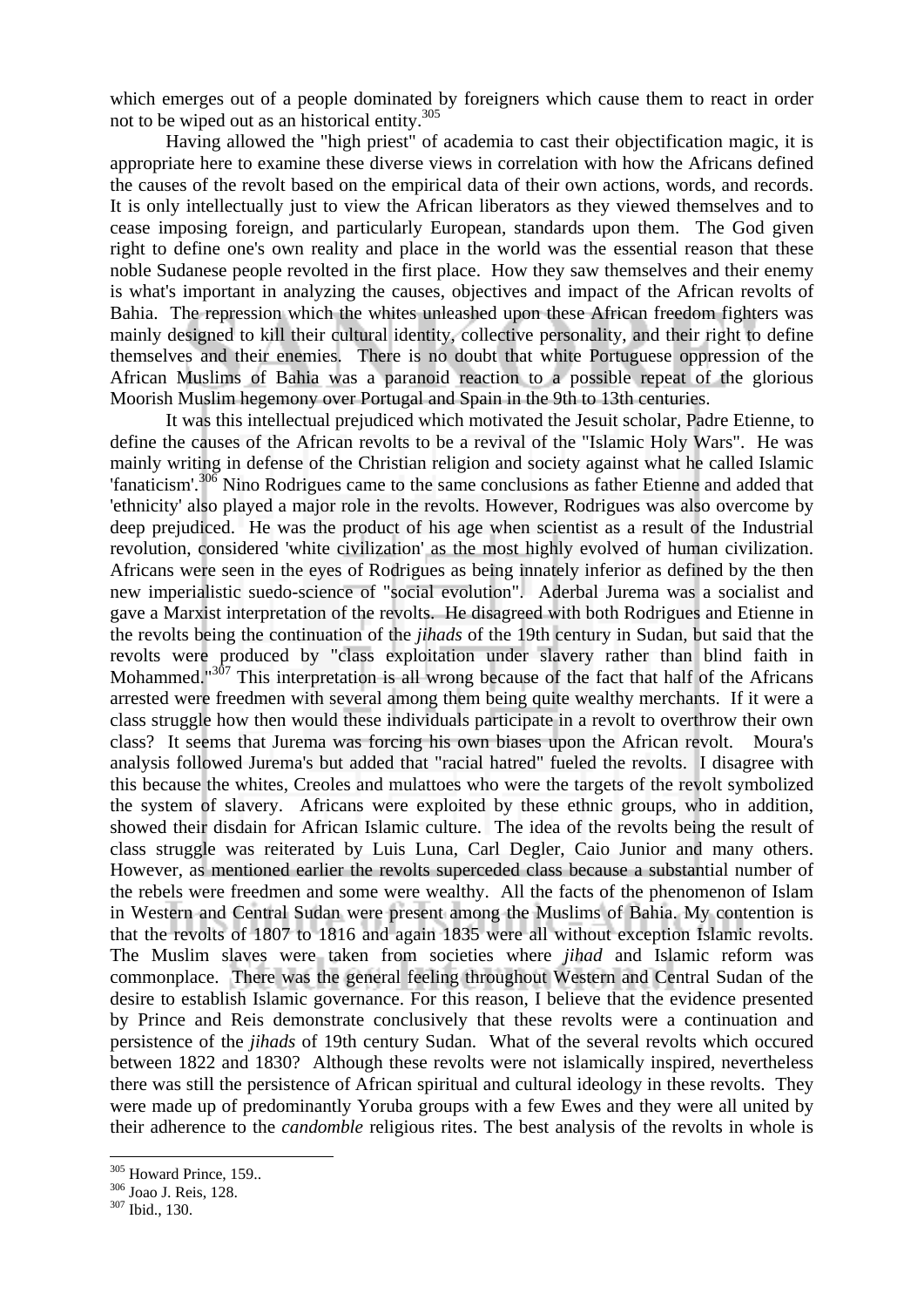what Chiekh Anta Diop in his classic Civilization or Barbarism. He demonstrates that the three elements of the cultural identity of a people: historical conscience, linguistic unity and extant psychological temperament are the primary agents which preserve a people during a time of cultural, political and economic aggression.<sup>308</sup> " Perfect cultural identity corresponds to the full simultaneous presence of these factors in the individual."309 In the Bahian context, in the Islamic revolts of 1807 to 1816 and 1835 all the three factors of cultural identity were present. These Muslims had a complete awareness of who they were and what their place was in the scheme of things. They knew of the superior quality (at least in their own eyes) of Islamic civilization to other forms of civilizations. They were aware and utilized the historical precedents of Muhammad and his early community along side the historical precedents of the *jihads* and emerging governments of Western and Central Sudan. This only meant that the historical conscience of these African rebels was intact. This is the same for the revolts which occured between 1822 and 1830. It was the historical conscience of the Yoruba and Ewe ancestral traditions, which unified the rebels against Bahian oppression. The linguistic unity of the revolts of 1807 to 1816 and 1835 was clearly Arabic language. It was this language, which became the tongue of learning for the Muslims who participated in the revolts. As we mentioned earlier there were more than 20 *madaris* in Salvadore alone, where Arabic was taught on a daily basis by the eleven Islamic *malams* who eventually led the revolts. There also existed Muslim schools in the Santo Amaro rural district and other areas where Arabic was taught and spoken fluently by the Muslims. As for the revolts of 1822 to 1830, the linguistic unity was defined by the use of Yoruba language. Therefore, in both cases, the linguistic factor was intact. The final factor which defines the cultural identity of a people was the psychological temperament. This factor was demonstrated by the spiritual dependence upon the both Islamic religious and *candomble* religious rites. These two African ideologies enabled the Africans to have the psychological spirit which first gave them a cultural and spiritual haven which they could return to for personal strength and it allowed them to conceive that there was the chance for a possible victory over the Bahian authorities. This psychological temperament contained within it some millenarian overtones, which bespoke of the eventual assistance of spiritual powers in the revolt against the Brazilians.

It was mentioned earlier that the *candomble* religious practices was a synthesis of African and catholic beliefs. This proves that purely Yoruba and animist African beliefs did yield partly to the religion of the dominant culture. Islam on the other hand emerged out of the climate of opposition. Opposition was and still remains the primary agent, which causes the thriving of Islam in any given environment. When the early history of Islam is examined, along with the emergence of Islam in Sudan, it becomes evident that the climate of opposition to Islam from the dominant culture was what gave the Islamic people their resilience and led to eventual military confrontation. The Bahian revolts demonstrate this same identical trend, which allows me to say that the revolts as a whole demonstrated the persistence of African culture in Brazil and that this African culture was the primary agent, which engendered the revolts. However, the revolts of 1807 to 1816 and the revolt of 1835 were Islamic revolts following the same trend of the Islamic *jihads* of Western and Central Sudan. These Islamic revolts transcended class and ethnic divisions and laid the foundation for revolts, which would have led to eventual governance, had the appropriate factors been present.

What is important to note here, is that African Muslims were determined to establish Islamic government in the western hemisphere. They were led by a learned class of jurist, who laid the foundations of social reform in much the same manner as the social reforms of the *Bilad as-Sudan* during the  $16<sup>th</sup>$  to  $19<sup>th</sup>$  centuries. The persistence of a cohesive identity construct that survived the disruption of slavery helped galvanize the African Muslims into unified *Jama`ats*. Diverse African ethnic groups were all unified under the banner of Islam and were solidified by the linguistic unity of the Divine Script of the *Quran*. These enslaved

<sup>308</sup> Howard Prince, 160.

<sup>309</sup> Ibid.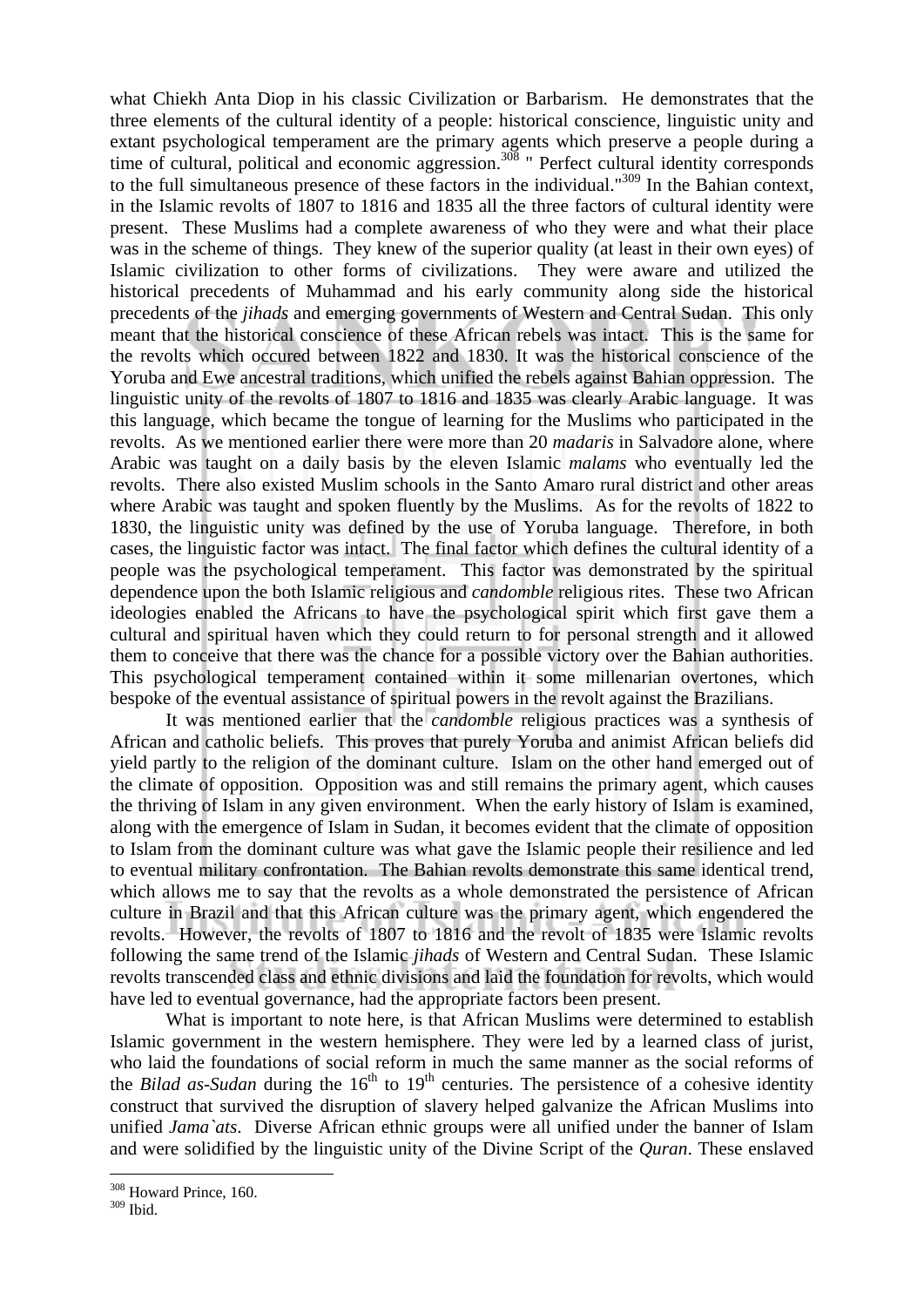Muslims and freedmen set out to establish a just society in the western hemisphere where the light of Islamic civilization would shine forth. Although, their valiant strikes for freedom were crushed, nevertheless there brave examples gave birth to a tradition of freedom and justice that struck terror in the hearts of European tyrants and illuminated the aspirations of freedom loving people throughout the region. We ask Allah ta`ala to reward them with the best that He has rewarded those who truly struggle in His Way and that He allow us to inherit their *baraka* and traditions and that He permit us to complete what they started in these western lands. *Shaykh* Abdullahi Dan Fuduye' said it best in one of his eloquent poems:

"None can destroy what the Hand of Allah has built None can overthrow the Command of Allah when it comes!"

Muhammad Shareef *Salat al-`Asr*  Thursday, Shawwal 28, 1426 (December 1, 2005) YanQing, China

# **Institute of Islamic-African Studies International**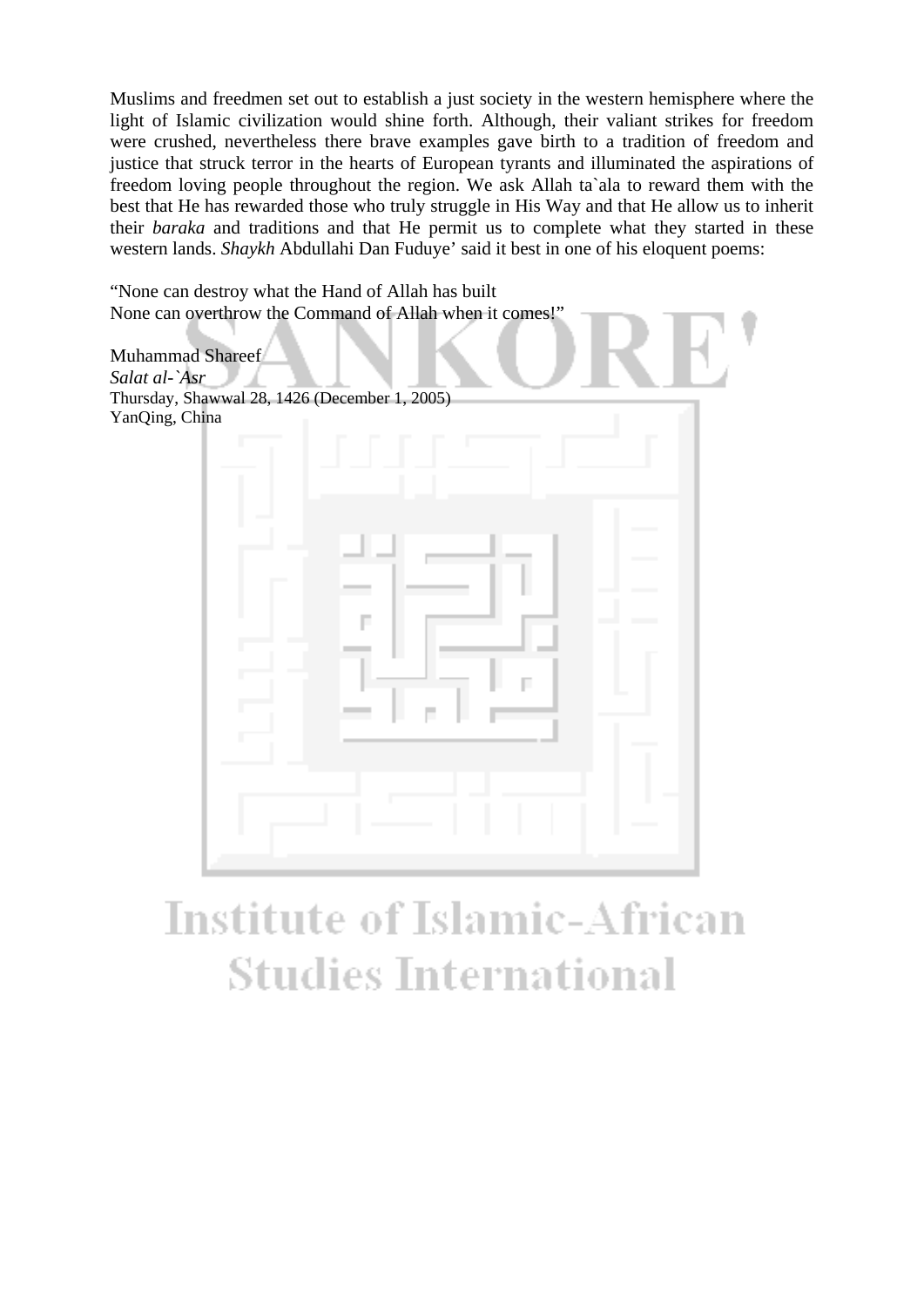## **Bibliography**

**Abd al-Qaadir ibn al-Mustapha**, Raudat'l-Afkar, TMs., in possession of the author.

**Abdullahi dan Fuduye'**, , Diya'l-Ta'weel fi Ma`ana'l-Tanzeel, (Sokoto, al-Hajj Muhammad Tai'aghi, 1969).

**Adamu, Mahdi**. "The delivery of Slaves from the Central Sudan to the Bight of Benin in the Eighteenth and Nineteenth Centuries", in The Uncommon Market: Essays in the Economic History of the Atlantic Slave Trade, (eds.), Henry A. Gemery and Jan S. Hodgendorn, ( New York, Academic Press, 1979), 163-180.

**Brenner, Louis**. "The 'Esoteric Sciences' in West African Islam", in The Changing Role of the Ulama, Conference, March 29-31 1984, Northwestern University, Lansing.

**Curtin, Philip D**.. The Atlantic Slave Trade: A Census, (Madison, 1969).

.........................., and others, eds., African History, (New York, Longman, 1991).

**Davidson, Basil**. The African Slave Trade, (Boston, 1961).

..........................., African Civilization Revisited, (Trenton, African World Press, Inc., 1982).

**Diop, Cheikh** Anta,. Civilization or Barbarism: An Authentic Anthropology, (Lawrwnce Hill Books, Brooklyn, 1991).

**Fisher, Humphrey J**. "Prayer and Military Activity in the History of Muslim Africa South of the Sahara", Journal of African History, XII, 3 (1971), 391-406.

**Gardner, Charles**. Travels in Brazil, (London, 1849).

**Gbadamosi, T.G.O**.The Growth of Islam Among the Yoruba: 1841-1908, (London, Longman, 1978).

**Hillard, Constance**. "Zuhur al-Basatin and Ta`rikh al-Turubbe: Some Legal and Ethical Aspects of Slavery in the Sudan as Seen in the Works of Shaykh Musa Kamara," in Slaves and Slavery in Muslim Africa, vol. 1, (ed.) John R. Willis, (London, Frank Cass, 1985), 160- 181.

**Hiskett, Mervyn**. The Development of Islam in West Africa, (London, Longman, 1984).

**Hodgkin, Elizabeth**. "The Ulama Under Muslim Colonialism: the Timbuktu Ulama After the Moroccan Invasion", in The Changing Role of the Ulama, Conference, March 29-31 1984, Northwestern University, Lansing. amic-2

**Hunwick, J.O**. "The Influence of Arabic in West Africa", Transactions of the Historical Society of Ghana, vol. VII, 1964, 24-42.

**Inikori, J.E**.. "Measuring the Atlantic Slave Trade: An Assessment of Curtin and Andsey", Journal of African History, XVII, 2, (1976), 197-223;

......................., "Measuring the Atlantic Slave Trade: A Rejoinder", Journal of African History, XVII, 4, (1976), 607-627.

**Johnson, Samuel**. History of the Yorubas, (London, 1921).

**Kent, Raymond K**. "African Revolt in Bahia: 24-25 January 1835," Journal of African History, 3,4 (Summer 1970): 334-356.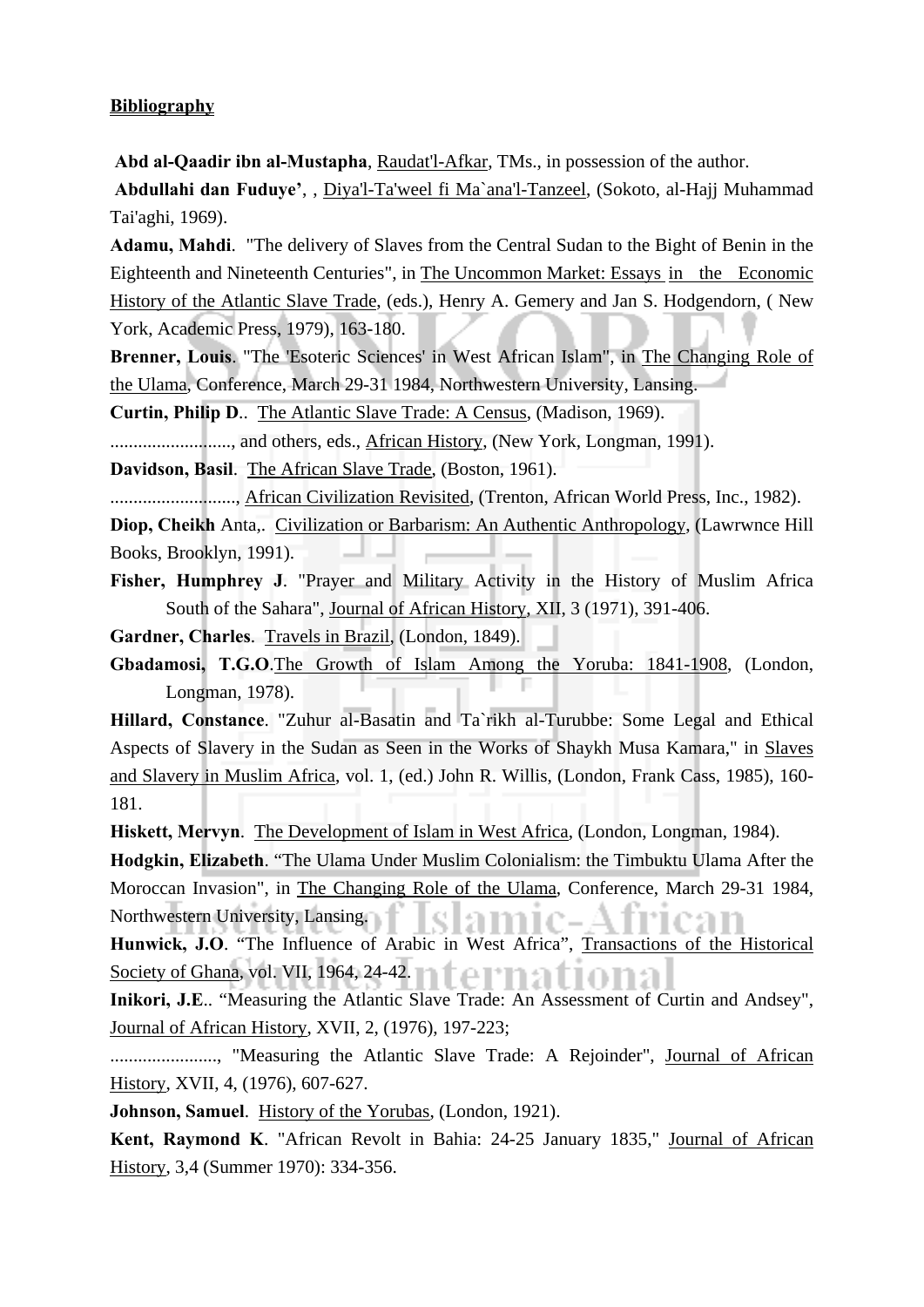**Klein, Herbert S**. African Slavery in Latin America and the Caribbean, (Oxford University Press, Oxford, 1986), 13-14.

.........................., "The Colored Freedmen in Brazilian Slave Society", Journal of Social History, vol.3.,(Fall, 1969), 30-52.

**Last, Murray**. The Sokoto Caliphate, (London, Longman, 1977).

**Law, Robin**. The Oyo Empire:1600-1836, (Oxford, Clarendon Press, 1977).

**Linton, Ralph**. "Nativistic Movements," American Anthropologist, vol. 45, (1943), 230-245.

**Manning, Patrick**. "The Slave Trade in the Bight of Benin: 1640-1890", in The Uncommon Market: Essays in the Economic History of the Atlantic Slave Trade, (eds.) Henry A. Gemery and Jan S. Hodgendorn, (New York, Academic Press, 1979), 107-141.

**Muhammad Bello**, Infaq al-Maisur, TMs.. I am deeply indebted to Dr. Abdallah Hakim Quick of the University of Toronto for sending me a copy of this manuscript in a timely fashion. He obtained it from the Sokoto History Bureau of the University of Shaykh Uthman Dan Fodio in Sokoto, Sokoto State, Nigeria.

**Oates, Stephen B.** The Fires of Jubilee: Nat Turner's Fierce Rebellion, (Harper & Row Publishers, New, York, 1975).

**Patterson, H. Olando**. The Sociology of Slavery, (Rutherford, Fairleigh Dickinson University Press, 1969).

**Pierson, Donald**. Negroes in Brazil, (Chicago, University of Chicago Press, 1942).

**Prince, Howard**. "Slave Rebellion in Bahia: 1807-1835", (Ph. D. diss.,Columbia University, 1972).

**The Holy Qur'an**, tr. M. H. Shakir, (Tahrike Tarsile Qur'an, Inc., New York, 1988).

**Reis, Joao Jose**. "Slave Rebellion in Brazil: The African Muslim Uprising in Bahia, 1835", Ph.D. diss, (University of Minnesota, 1983).

**Rodrigues, Nina**. Les Religions Africaaines au Bresil, (Paris, 1960).

**Saad, Elias**. The Social History of Timbuktu, (Cambridge, 1982).

**Saunders, A.C. De C. M**.. Black Slaves & Freedmen in Portugal: 1441-1555, (Cambridge University Press, 1982).

**Schwartz, Stuart B**.. Sugar Plantations in the Formation of Brazilian Society: Bahia, 1550- 1835, (Cambridge University Press, 1989). amic-A rrean

**Taylor, F.W**.. A Fulani-English Dictionary, (Oxford, Clarendon Press, 1932).

**Uthman Dan Fuduye'**, Bayan Wujuub al -Hijra Ala'l-Ibaad, trans. F.H. El-Misri, (Oxford, 1978).

................................, Siraaj'l-Ikhwaan, (1806), TMs..

................................, Tanbeehu'l-Umma `Ala Qurb Hujuum Ashraat'l-Saa`at, TMs..

................................, `Umdat'l-`Ulama, Tms..

**Willis, John R**.. "Reflection on the Diffussion of Islam in West Africa", in Studies in West African Islamic History, vol. 1, (ed.) John R. Willis, (London, Frank Cass, 1979), 1-39.

**Young, Crawford**. "The African Colonial State and Its Political Legacy", in The Precarious Balance: State and Society in Africa, (eds.) Donald Rothchild and N. Chazan, (New York, 1991).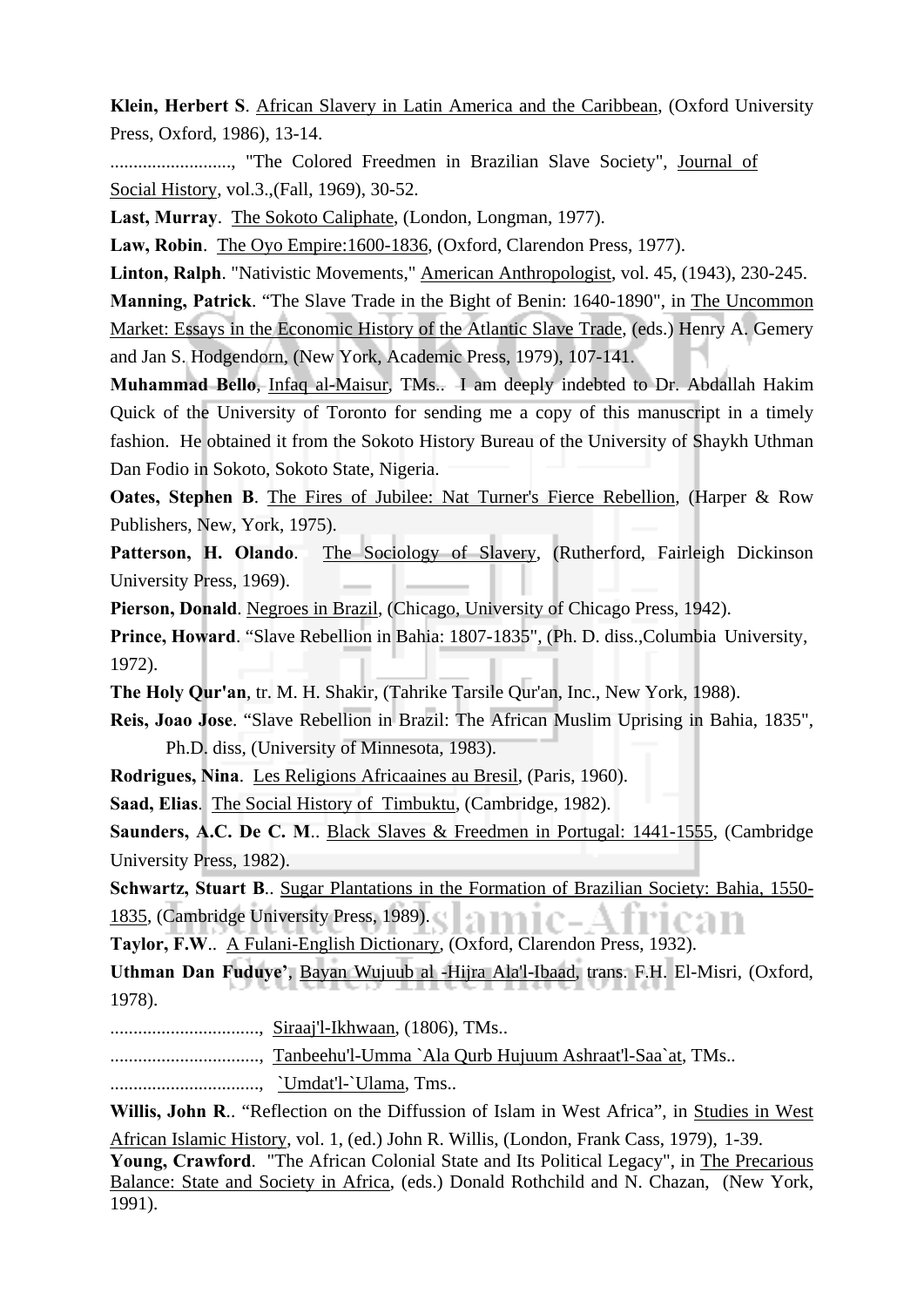## **Glossary**

**`isha,** *67***: Arabic, evening prayer; one of the five obligatory prayers of Islam.** 

**abada,** *63***: Yoruba, termed used in Bahia for the long white Muslim dress.** 

**al-faqih,** *14***: Arabic, Islamic jurist or lawyer.** 

- **al-lawh,** *62***: Arabic, a wooden board 10 inches by 24 inches, used to write Qur'anic lessons and the to memorize the fundamental teachings of Islam.**
- **alfa,** *14***: Fulfulbe', term meaning great scholar, it is derived from the Arabic al-faqih.**
- **alfalu,** *14***: Fulfulbe', verb meaning to devine or foretell.**
- **alim,** *20***: Arabic, scholar or one knowledgable of the Islamic shari`a.**
- **allo,** *62***: Hausa, a corrupted form of the Arabic al-lawh; see above.**
- **almamy,** *55***: Yoruba corruption of the Arabic** *imam***, the leader of the Muslim community.**
- **alufa,** *14***: Yoruba, a corruption of the Fulfulbe** *alfa***, Muslim cleric.**
- **aqiqah,** *35***: Arabic, naming celebration done seven days after the birth of a baby.**
- **as-Saff,** *84***: The Ranks, name given to the sixty-first chapter of the Qur'an.**
- **asr,** *67***: Arabic, afternoon prayer; one of the five obligatory prayers in Islam.**
- **baraka,** *55***: Arabic, a spiritual force which flows from blessed individuals or blessed objects.**
- **Batalhao dos Libertos,** *44***: Portuguese, 'the Liberty Battalion', name given to the slaves who fought on the side of the Brazilians during the War of Independence in 1822.**
- **bozales,** *7***: Portuguese, a name given to African slaves shipped directly from Africa to Brazil.**
- **candomble,** *33***: Portuguese, Afro-Brazilian religion of the Ewe-Yoruba tradition.**
- **cantos de pretos,** *29***: Portuguese, the street corners where African slaves met to be hired by potential employees, around which emerged small African markets.**
- **casebres,** *37***: Portuguese, the name given to the secret meeting places, both urban and rural where Muslim slaves met to do their worship and to plan their revolts.**
- **Dajjal,** *21***: Arabic, the name given to the Anti-Christ or any person who is a charlatan in religion.**
- **de ganho,** *29***: Portuguese, a name given to slaves who lived seperately from their masters and who hired themselves out everyday and paid their masters a percentage of ehat they earned.**
- **dhuhr,** *67***: Arabic, the noon prayer; one of the five obligatory prayers in Islam.**
- **eid,** *55***: Arabic, One of two major celebrations which mark the end of fasting and pilgrimage in Islam.**

**engenhos,** *28***: Portuguese, sugar plantation.** 

**escravo,** *29***: Portuguese, a name given to slaves who lived and worked with the slave master.** 

**fajr,** *37***: Arabic, dawn prayer; one of the five obligatory prayers in Islam.** 

- **Hajj,** *55***: Pilgrimage to Mecca, an obligation to be performed a every Muslim at least once in a life-time.**
- **hijab,** *86***: Arabic, protection, covering; amulet or talisman.**
- **hijra,** *5***: Arabic, to emigrate or flee from disbelief or oppression.**
- **ibaada,** *63***: Arabic, any act of worship.**
- **Illius qui,** *6***: Latin, an edict passed by the Catholic church in 1442 guaranteeing spiritual salvation to all those who would assist in the raiding for slaves.**
- **Imale,** *14***: Yoruba, the name given to those who follow the Muslim faith.**
- **imam,** *35***: Arabic, leader of a Muslim community.**
- **jalabiyas,** *63***: Arabic, distinctive long garments worn by Muslim men.**
- **Jama`at,** *16***: Arabic, a community united around an Islamic ideology.**
- **jihad,** *5***: Arabic, to struggle against temporeal or spiritual enemies.**
- **Juntes de Liberadade,** *31***: Portuguese, an organization established by slaves and freedmen to manumit slaves.**

**karamat,** *20***: Arabic, miracles.** 

**ladinos,** *7***: Portuguese, acculturated slave.** 

**lailat'l-mi`raj,** *55***: Arabic, the night of the heavenly ascension of Muhammad from Mecca to Jerusalem to the seven heavens, where he recieved the obligations of prayer.** 

TC2H1

- **lailat'l-qadr,** *55***: Arabic, the night in which the Qur'an was revealed to Muhammad.**
- **madeira,** *46***: Portuguese, religious objects used in the** *candomble* **rites.**

**madrasas,** *52***: Arabic, schools or colleges where the fundamentals of Islam are taught.** 

**maghrib,** *67***: Arabic, sunset prayer; one of the five obligatory prayers in Islam.** 

- **Mahdi,** *21***: Arabic, the Awaited Reformer who renew the religion of Muhammad and act as forerunner to Jesus. malams,** *20***: Hausa, Muslim cleric or teacher.**
- **marabout,** *22***: Wolof corruption of the Arabic** *muraabit***, a learned individual who has mastered the outward and inward aspect of Islam and protects the religion from harm.**
- **pardos,** *65***: Portuguese, mulatto a person of mixed race.**
- **patacas,** *87***: Portuguese, Brazilian currency equivalent to 320** *reis***.**
- **quilombo,** *41***: Portuguese, a run-away slave community established in the bush.**
- **Ramadan,** *55***: Arabic, the month of fasting in Islam.**
- **reis,** *62***: Brazilian currency during the 19th century, equivalent to 39.2 pences.**
- **sadaqa,** *62***: Arabic, voluntary alms or charity.**
- **salaat,** *49***: Arabic, the name for prayer in Islam.**
- **salat'l-istikhara,** *68***: Arabic, the prayer to seek aid and assistance.**
- **salat'l-istisqa,** *68***: Arabic, the prayer for rain.**
- **salat'l-khawf,** *68***: Arabic, the prayer of fear.**
- **salat'l-khusuf,** *68***: Arabic, the prayer for the eclipse of the sun or moon.**
- **sibha,** *53***: Arabic, stringed beads usually of wood which Muslims use to remember Allah.**